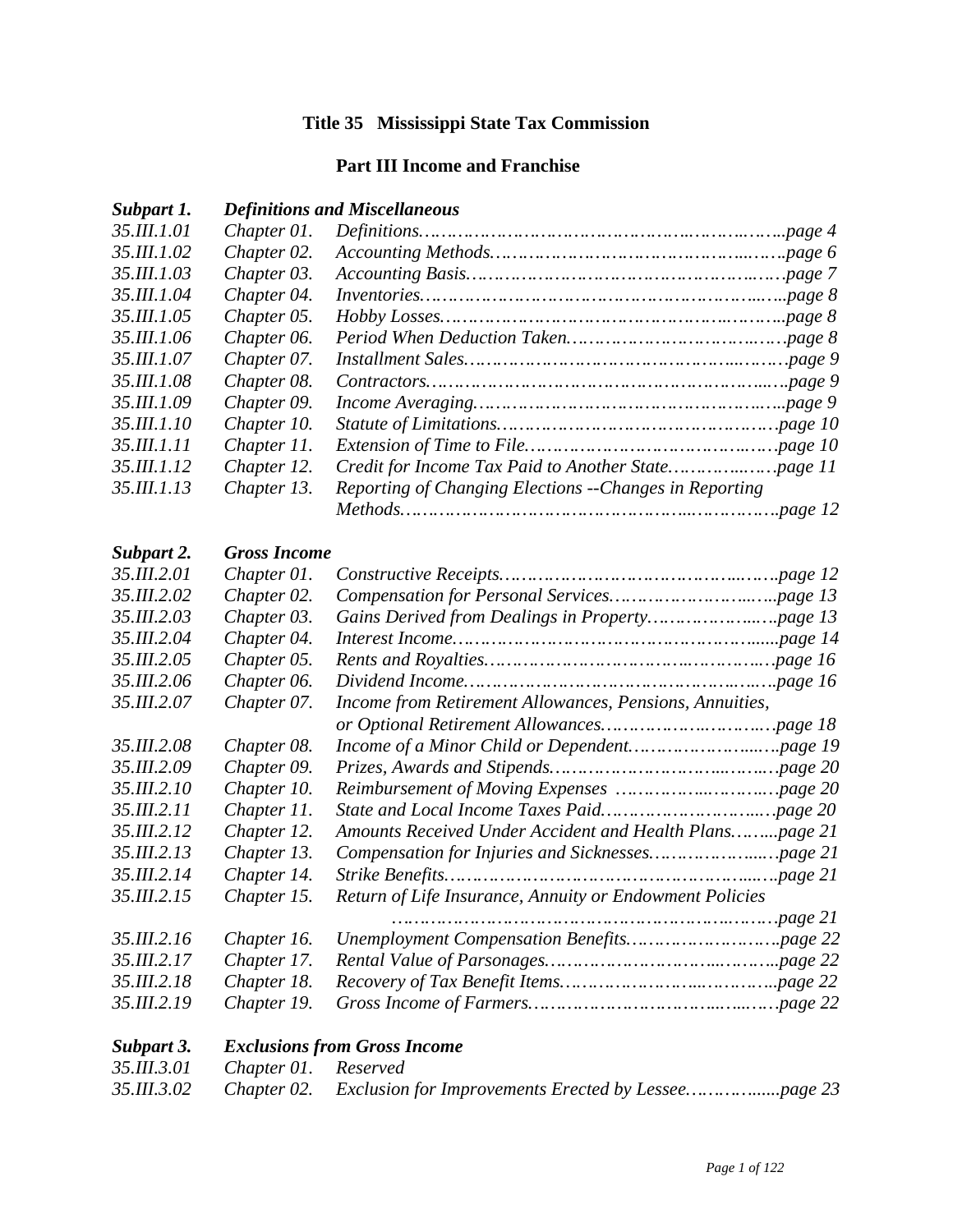| 35.III.3.03               | Chapter 03.                |                                                            |  |  |
|---------------------------|----------------------------|------------------------------------------------------------|--|--|
| 35.III.3.04               | Chapter 04.                | Reserved                                                   |  |  |
| 35.III.3.05               | Chapter 05.                |                                                            |  |  |
| 35.III.3.06               | Chapter 06.                | Gifts, Bequests, Devises, Prizes, Awards, Scholarships and |  |  |
| 35.III.3.07               | Chapter 07.                | Contributions by Employer to Accident and Health Plans     |  |  |
|                           |                            |                                                            |  |  |
| 35.III.3.08               | Chapter 08.                | Exclusion--Military Pensions and Disability Payments for   |  |  |
| 35.III.3.09               | Chapter 09.                |                                                            |  |  |
| Subpart 4.                |                            | <b>Adjustments to Gross Income</b>                         |  |  |
| 35.III.4.01               | Chapter 01.                |                                                            |  |  |
| 35.III.4.02               | Chapter 02.                |                                                            |  |  |
|                           |                            |                                                            |  |  |
| Subpart 5.<br>35.III.5.01 | Chapter 01.                | <b>Business Deductions--General</b>                        |  |  |
| 35.III.5.02               |                            | Expenditures Attributable to Lobbying, Political           |  |  |
|                           | Chapter 02.                | Campaigns, Attempts to Influence Legislation, etc., and    |  |  |
|                           |                            |                                                            |  |  |
| 35.III.5.03               | Chapter 03.                |                                                            |  |  |
| 35.III.5.04               | Chapter 04.                |                                                            |  |  |
| 35.III.5.05               | Chapter 05.                |                                                            |  |  |
| 35.III.5.06               | Chapter 06.                |                                                            |  |  |
| 35.III.5.07               |                            |                                                            |  |  |
| 35.III.5.08               | Chapter 07.<br>Chapter 08. |                                                            |  |  |
| 35.III.5.09               | Chapter 09.                |                                                            |  |  |
|                           |                            |                                                            |  |  |
| Subpart 6.                | Losses                     |                                                            |  |  |
| 35.III.6.01               | Chapter 01.                |                                                            |  |  |
| 35.III.6.02               | Chapter 02.                | Casualty Losses Incurred in a Trade or Businesspage 43     |  |  |
| Subpart 7.                | <b>Individuals</b>         |                                                            |  |  |
| 35.III.7.01               | Chapter 01.                |                                                            |  |  |
| 35.III.7.02               | Chapter 02.                |                                                            |  |  |
| 35.III.7.03               | Chapter 03.                |                                                            |  |  |
| 35.III.7.04               | Chapter 04.                |                                                            |  |  |
| Subpart 8.                | Corporate                  |                                                            |  |  |
| 35.III.8.01               | Chapter 01.                |                                                            |  |  |
| 35.III.8.02               | Chapter 02.                |                                                            |  |  |
| 35.III.8.03               | Chapter 03.                | Election of Certain Small Business Corporations --         |  |  |
|                           |                            |                                                            |  |  |
| 35.III.8.04               | Chapter 04.                |                                                            |  |  |
| 35.III.8.05               | Chapter 05.                |                                                            |  |  |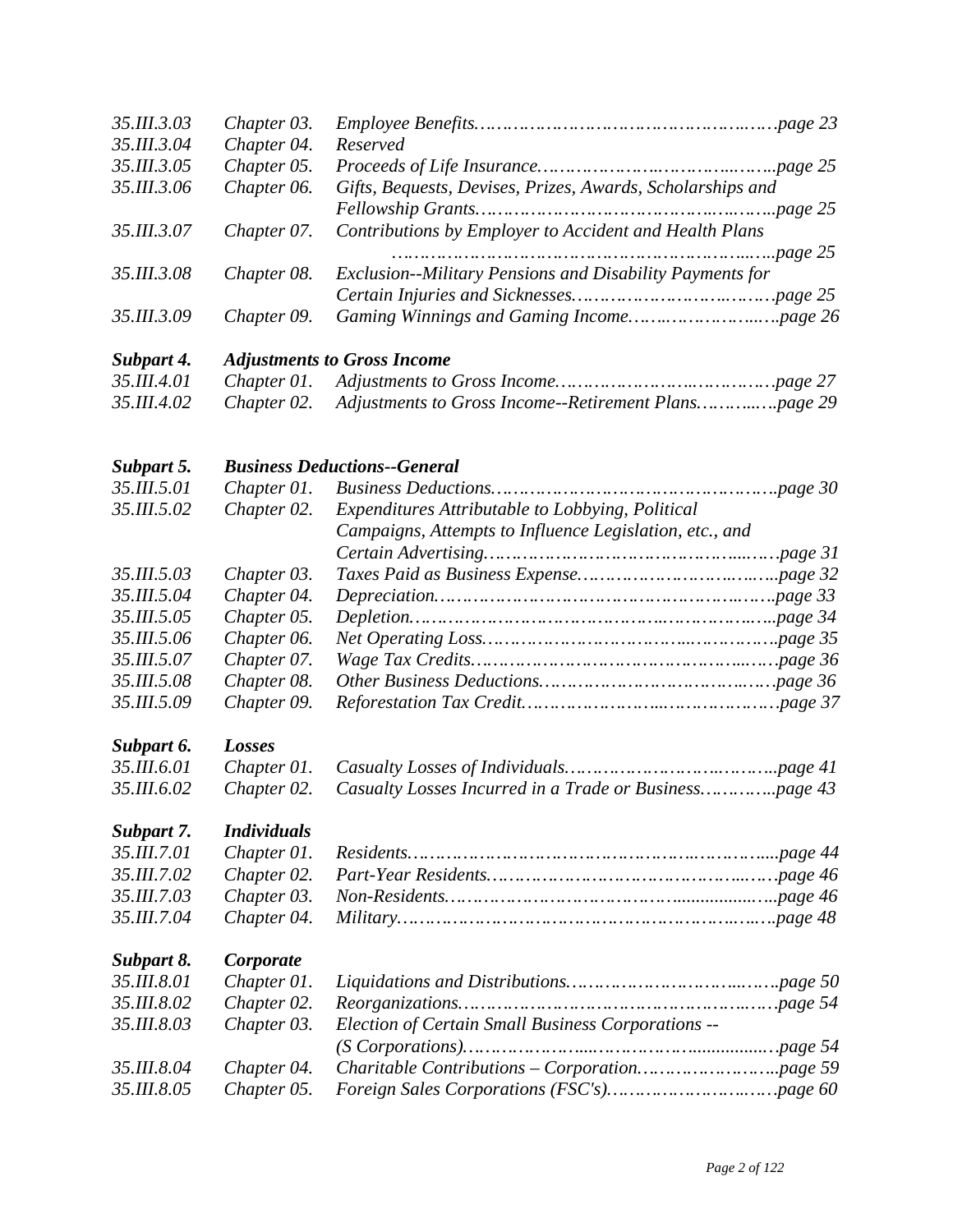| 35.III.8.06          | Chapter 06.          |                                                        |  |  |
|----------------------|----------------------|--------------------------------------------------------|--|--|
| 35.III.8.07          | Chapter 07.          |                                                        |  |  |
| 35.III.8.08          | Chapter 08.          |                                                        |  |  |
| Subpart 9.           | <b>Partnerships</b>  |                                                        |  |  |
| 35.III.9.01          | Chapter 01.          |                                                        |  |  |
| Subpart 10.          |                      | <b>Other Entities and Miscellaneous</b>                |  |  |
| 35.III.10.01         | Chapter 01.          |                                                        |  |  |
| 35.III.10.02         | Chapter 02.          |                                                        |  |  |
| 35.III.10.03         | Chapter 03.          |                                                        |  |  |
| 35.III.10.04         | Chapter 04.          |                                                        |  |  |
| 35.III.10.05         | Chapter 05.          |                                                        |  |  |
| Subpart 11.          | Withholding          |                                                        |  |  |
| 35.III.11.01         | Chapter 01.          |                                                        |  |  |
| 35.III.11.02         | Chapter 02.          |                                                        |  |  |
| 35.III.11.03         | Chapter 03.          |                                                        |  |  |
| 35.III.11.04         | Chapter 04.          |                                                        |  |  |
| 35.III.11.05         | Chapter 05.          |                                                        |  |  |
| 35.III.11.06         | Chapter 06.          |                                                        |  |  |
| 35.III.11.07         | Chapter 07.          |                                                        |  |  |
| 35.III.11.08         | Chapter 08.          |                                                        |  |  |
| 35.III.11.09         | Chapter 09.          |                                                        |  |  |
| 35.III.11.10         | Chapter 10.          |                                                        |  |  |
| 35.III.11.11         | Chapter 11.          |                                                        |  |  |
| 35.III.11.12         | Chapter 12.          |                                                        |  |  |
| 35.III.11.13         | Chapter 13.          |                                                        |  |  |
| 35.III.11.14         | Chapter 14.          |                                                        |  |  |
| 35.III.11.15         | Chapter 15.          |                                                        |  |  |
| 35. <i>III.11.16</i> | Chapter 16.          |                                                        |  |  |
| 35.III.11.17         | Chapter 17.          |                                                        |  |  |
| 35.III.11.18         | Chapter 18.          |                                                        |  |  |
| 35.III.11.19         | Chapter 19.          | Extension of Time for Filing Reports Under Withholding |  |  |
|                      |                      |                                                        |  |  |
| 35.III.11.20         | Chapter 20.          |                                                        |  |  |
| 35.III.11.21         | Chapter 21.          |                                                        |  |  |
| 35.III.11.22         | Chapter 22.          |                                                        |  |  |
| Subpart 12.          | <b>Franchise Tax</b> |                                                        |  |  |

|--|--|--|--|--|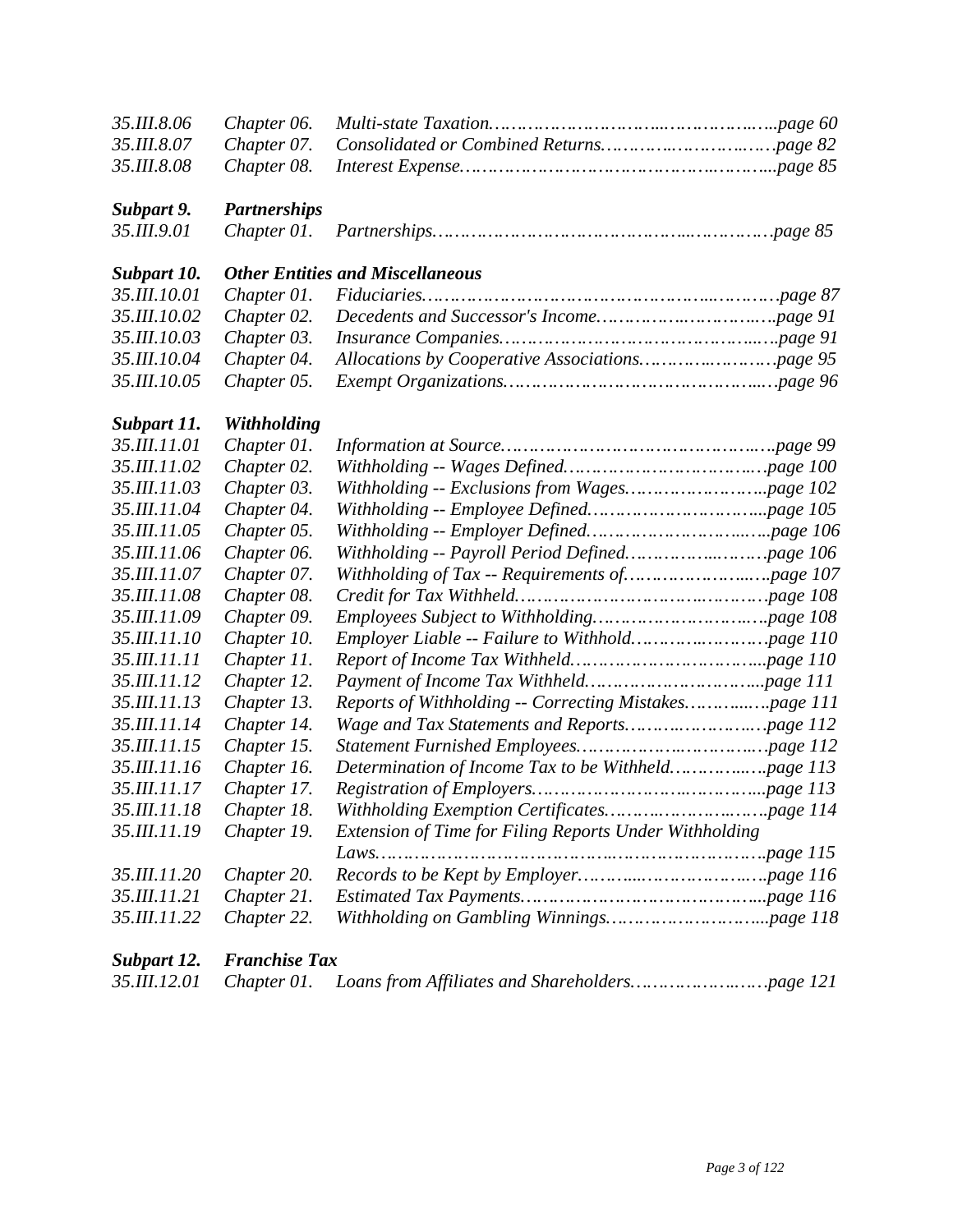### **Subpart 01 Definitions and Miscellaneous**

#### **Chapter 01 Definitions**

- 100 **Gross income** means all income from whatever source derived, unless excluded by law and includes income realized in any form, whether in money, property or services. Gross income includes compensation for personal and professional services, wages, fees, business income, profits from sales, rentals and dealings in property, interest, dividends and gains, profits and income derived from any source whatever, including income from governmental agencies and subdivisions thereof, annuities, reacquired property, securities, insurance premiums, reinsurance premiums, considerations for supplemental insurance contracts, transactions of any business carried on within the state for gain or profit, income from intangibles if such property has acquired a business, commercial or actual situs in this state, a partner's distributive share of partnership gross income, income in respect of a decedent, and income from an interest in an estate or trust unless exempt or otherwise excluded, in whole or in part, from tax by law. Gross income, however, is not limited to the items so enumerated. In the case of a taxpayer reporting net income under this act on a basis of receipts and disbursements, there should be included in gross income only actual and constructive receipts of income. Taxpayers reporting on the accrual basis must include in gross income amounts received by them or accrued to them.
- 101 In a manufacturing, merchandising or mining business, **"gross income"** means the total sales, less the cost of goods sold, plus any income from investments and from incidental or outside operations or sources.
- 102 **Net income** means gross income less business expenses. The business deductions are in general, though not exclusively, expenditures, other than capital expenditures, in connection with the production of income.
- 103 **Taxable income with respect to individuals, estates and trusts**, means total gross income less allowable expenses incurred in connection with the taxpayer's trade or business, allowable personal deductions and applicable personal and additional exemptions. Taxable income with respect to corporations, associations and partnerships, means total gross income less allowable expenses and contributions.
- 104 **Domestic taxpayer**, when applied to any corporation or association, including partnerships, means created, organized or domesticated under the laws of the State of Mississippi. The fact that a domestic taxpayer moves its principal place of business without the state does not preclude its classification as a domestic organization for income tax purposes.
- 105 **Foreign taxpayer**, when applied to any corporation or association, including partnerships, means created or organized under the laws of a state other than Mississippi. The fact that a foreign taxpayer carries on its business or occupation in Mississippi does not set aside the foreign construction of the corporation, association or partnership.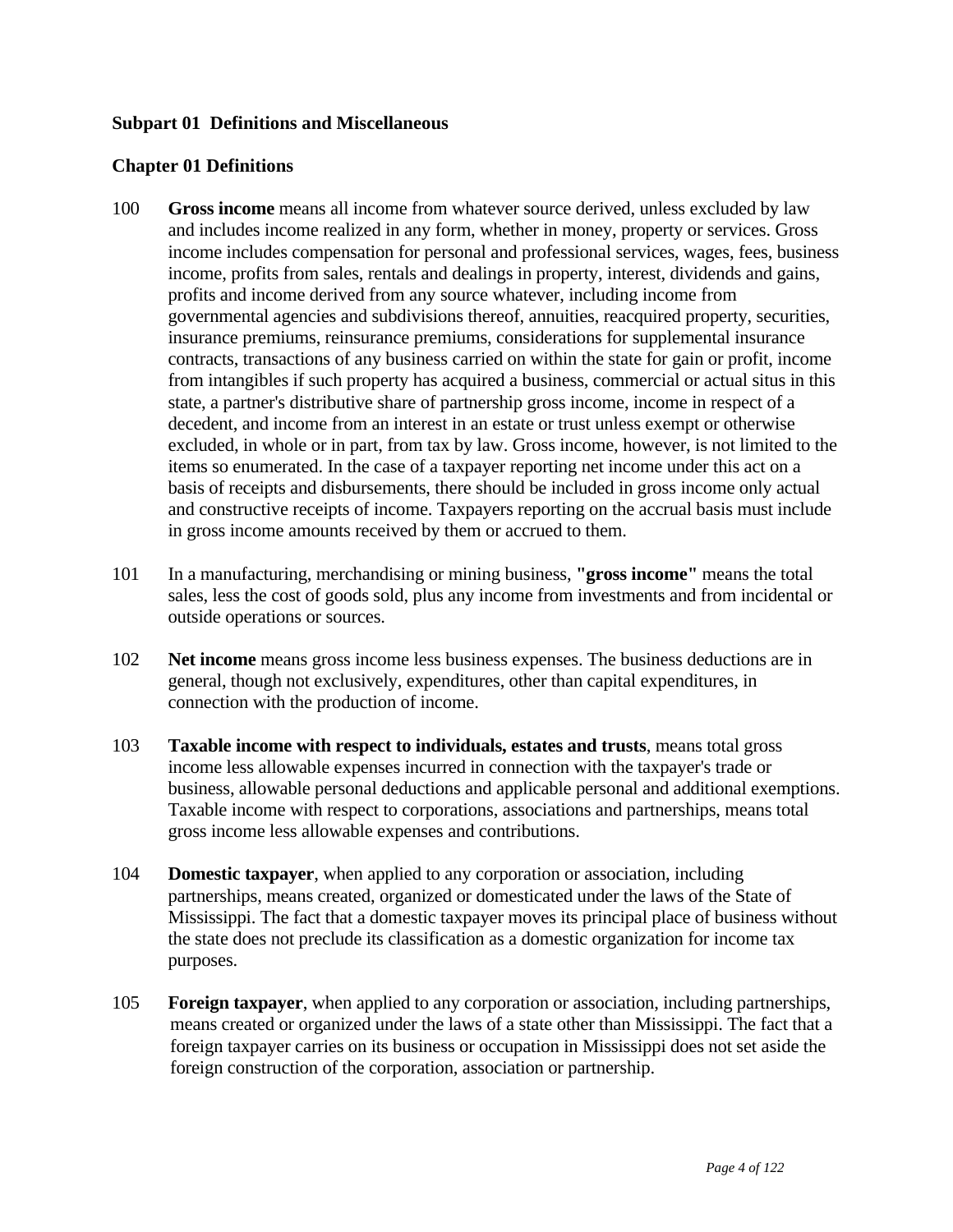- 106 Farm**.** The term **"farm"** embraces the farm in the ordinary accepted sense, and includes, but is not limited to stock, dairy, poultry, fish, fruit and truck farms; also plantations, and all land used for farming operations. All individuals, partnerships or corporations that cultivate, operate or manage farms for gain or profit, either as owners or tenants, are designated as farmers. A fish farm is an area where fish are grown or raised, as opposed to merely caught or harvested; that is, an area where they are artificially fed, protected, cared for, etc.
- 107 Business of farming**.** A taxpayer is engaged in the business of farming if he cultivates, operates or manages a farm for gain or profit, either as owner or tenant. A taxpayer who receives a rental (either in cash or in kind) which is based upon farm production is engaged in the business of farming. However, a taxpayer who receives a fixed rental (without reference to production) is engaged in the business of farming only if he participates to a material extent in the operation or management of the farm. A person cultivating or operating a farm for hobby, recreation or pleasure rather than a profit is not engaged in the business of farming.
- 108 Employee**.** The term **"employee"** includes every individual performing services if the relationship between him and the person for whom he performs such services is the legal relationship of employer and employee. The term includes officers and employees, whether elected or appointed, of the United States, a state, or any political subdivision thereof, or any agency or instrumentality of any one of the foregoing.
	- 1. Generally the relationship of employer and employee exists when the person for whom services are performed has the right to control and direct the individual who performs the services, not only as to the result to be accomplished by the work, but also as to the details and means by which that result is accomplished.
	- 2. That is, an employee is subject to the will and control of the employer not only as to what shall be done, but how it shall be done. In this connection, it is not necessary that the employer actually direct or control the manner in which the services are performed; it is sufficient if he has the right to do so. The right to discharge is also an important factor indicating that the person possessing that right is an employer.
	- 3. Other factors characteristic of an employer, but not necessarily present in every case, are the furnishing of tools and the furnishing of a place to work to the individual who performs the services. In general, if an individual is subject to the control or direction of another merely as to the result to be accomplished by the work and not as to the means and methods for accomplishing the result, he is not an employee.
	- 4. If the relationship of employer and employee exists, the designation or description of the relationship by the parties as anything other than that of employer and employee is immaterial. Thus, if such relationship exists, it is of no consequence that the employee is designated as a partner, coadventurer, agent, independent contractor or the like.
	- 5. All classes or grades of employees are included with the relationship of employer and employee. Thus, superintendents, managers, and other supervisory personnel are employees. Generally, an officer of a corporation is an employee of the corporation. However, an officer of a corporation who as such does not perform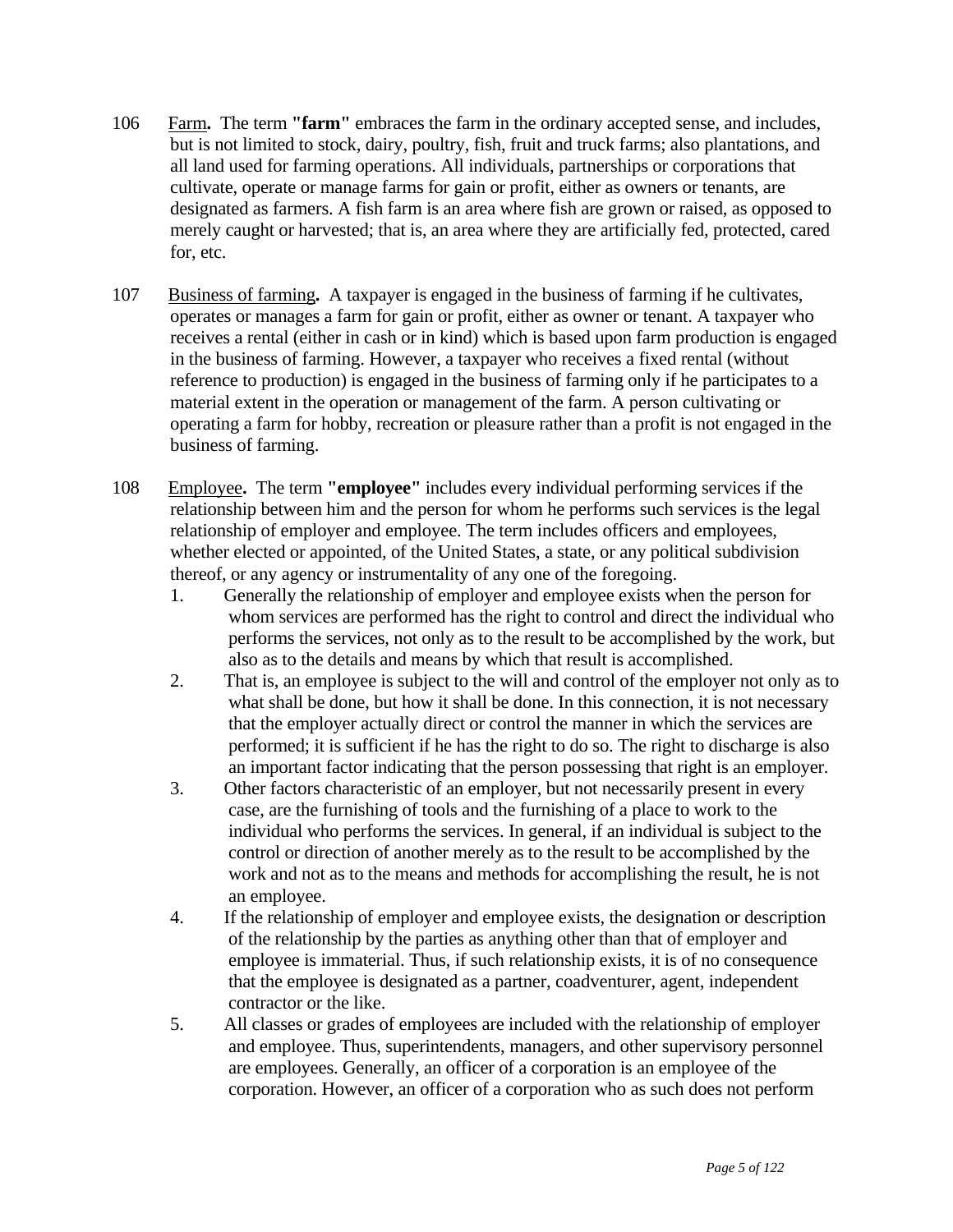any services or performs only minor services and who neither receives nor is entitled to receive, directly or indirectly, any remuneration, is not considered to be an employee of the corporation. A director of a corporation in his capacity as such is not an employee of the corporation.

- 109 Employer**.** The term **"employer"** means any person for whom an individual performs or has performed any service, of whatever nature, as the employee of such person.
	- 1. It is not necessary that the services be continuing at the time the wages are paid in order that the status of the employer exist. Thus, for the purposes of withholding, a person for whom an individual has performed past services for which he is still receiving wages from such person is an "employer."
	- 2. An employer may be an individual, a corporation, a partnership, a trust, an estate, a joint-stock company, an association, or a syndicate, group, pool, joint venture or other unincorporated organization, group or entity. A trust or estate, rather than the fiduciary acting for or on behalf of the trust or estate, is generally the employer.
	- 3. The term "employer" embraces not only individuals and organizations engaged in trade or business, but organizations exempt from income tax, such as religious and charitable organizations, educational institutions, clubs, social organizations and societies, as well as the government of the United States, the State of Mississippi, counties, municipalities, their agencies, instrumentalities and political subdivisions.
- 110 (Reserved)
- 111 (Reserved)

# **Chapter 02 Accounting Methods**

- 100 The return of a taxpayer shall be made and the income computed for the taxable year, which means the calendar year or fiscal year, if an accounting period of 12 months ending on the last day of any month other than December has been established. The annual accounting period constituting a taxable year shall in no case be longer than 12 months.
- 101 The Commissioner will not grant permission, except in the case of consolidation, to change an accounting period or method unless the taxpayer also is granted similar permission for filing federal income tax returns. If permission is granted by the federal government to change the accounting period or method of accounting, then state permission is automatic provided the taxpayer attaches a copy of the written federal approval to the first state return filed for the new period.
- 102 S Corporations, fiduciaries and partnerships are required to file for the same period for Mississippi as for Federal purposes.
- 103 (Reserved)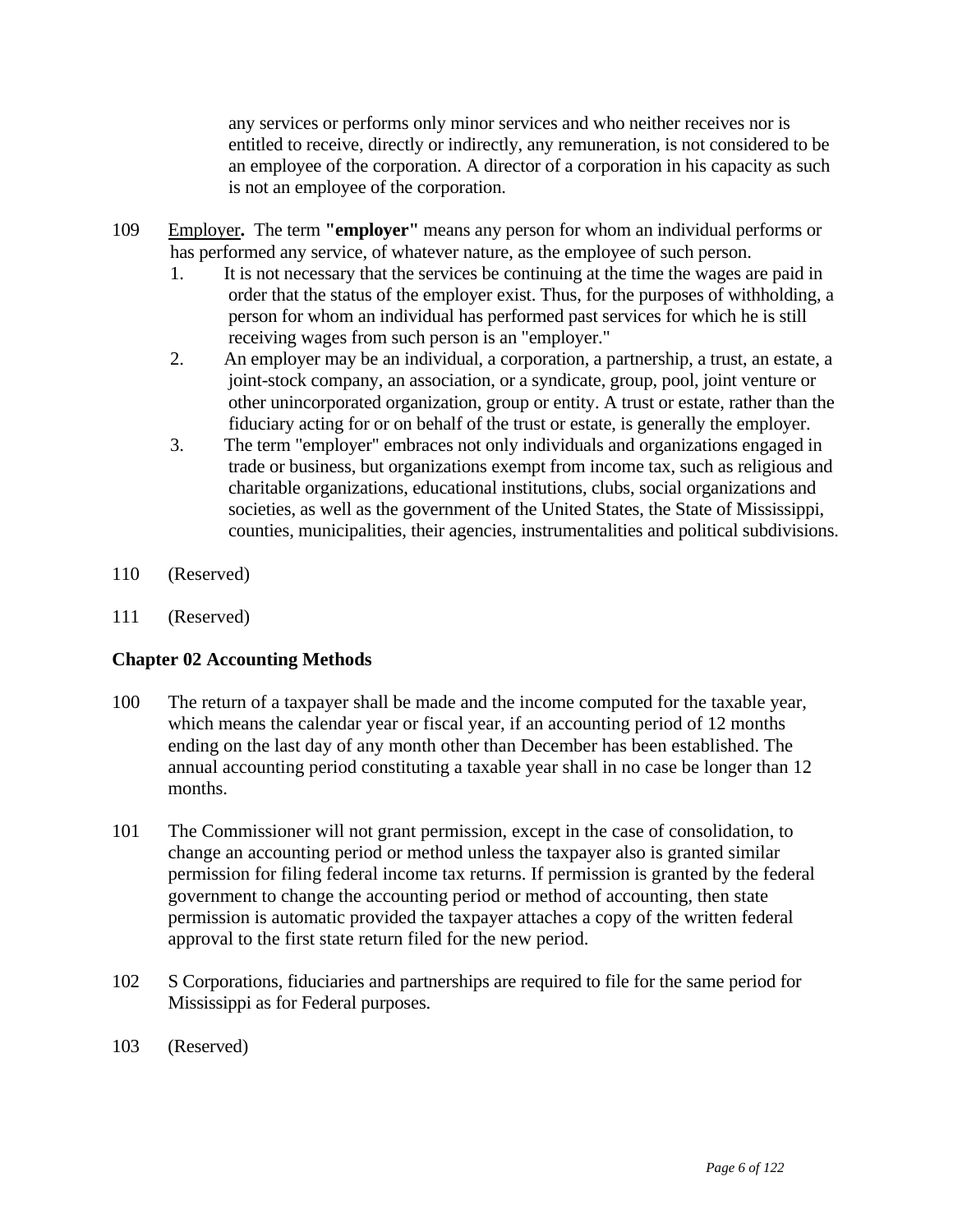- 200 Short Period as a Result of Change in Accounting Period—When the accounting period is changed, it is required that the tax on the first return be computed by placing the income on an annual basis. The annualized income is determined by dividing the income for the period by the number of months in the short period and multiplying the result by 12. The tax computed on the annualized taxable income is multiplied by the number of months in the short period and divided by 12.
- 201 (Reserved)
- 300 Cash Method (Receipts and Disbursements)

 A taxpayer reporting net income on a basis of receipts and disbursements must include in gross income only actual and constructive receipts of income. Under the accrual basis, a taxpayer must include in gross income amounts received by or accrued to him. He may not deduct items of expense accrued but must wait until such accrued items are paid. This does not apply to deductions for depreciation.

- 301 Bad debts do not constitute a loss as such under the receipts and disbursements method. The expenses, liabilities or credits of one year cannot be used to reduce the income of a subsequent year.
- 302 (Reserved)

#### Accrual Method

- 400 Under the accrual basis, a taxpayer must include in gross income amounts received by or accrued to him.
- 401 (Reserved)

### **Chapter 03 Accounting Basis**

- 100 The net income shall be determined in accordance with the accounting basis employed by the taxpayer, whether it be a fiscal year or a calendar year and in accordance with the method of accounting employed whether it be cash or accrual.
- 101 The initial return may be filed in accordance with the basis and method elected by the taxpayer as long as it is in keeping with generally accepted principles, is in accordance with the basis and method of accounting regularly used by the taxpayer, and reflects the taxpayer's correct income. Arbitrary changes in the basis or method of accounting employed by the taxpayer are not permitted except in cases where such changes have been approved in advance by the Commissioner.
- 102 Where no accounting basis has been established by the taxpayer, or where the method employed does not clearly reflect income, the Commissioner shall prescribe a method that will clearly reflect income, and the taxpayer for whom the method is prescribed shall be bound by the same until such time as it is shown to the satisfaction of the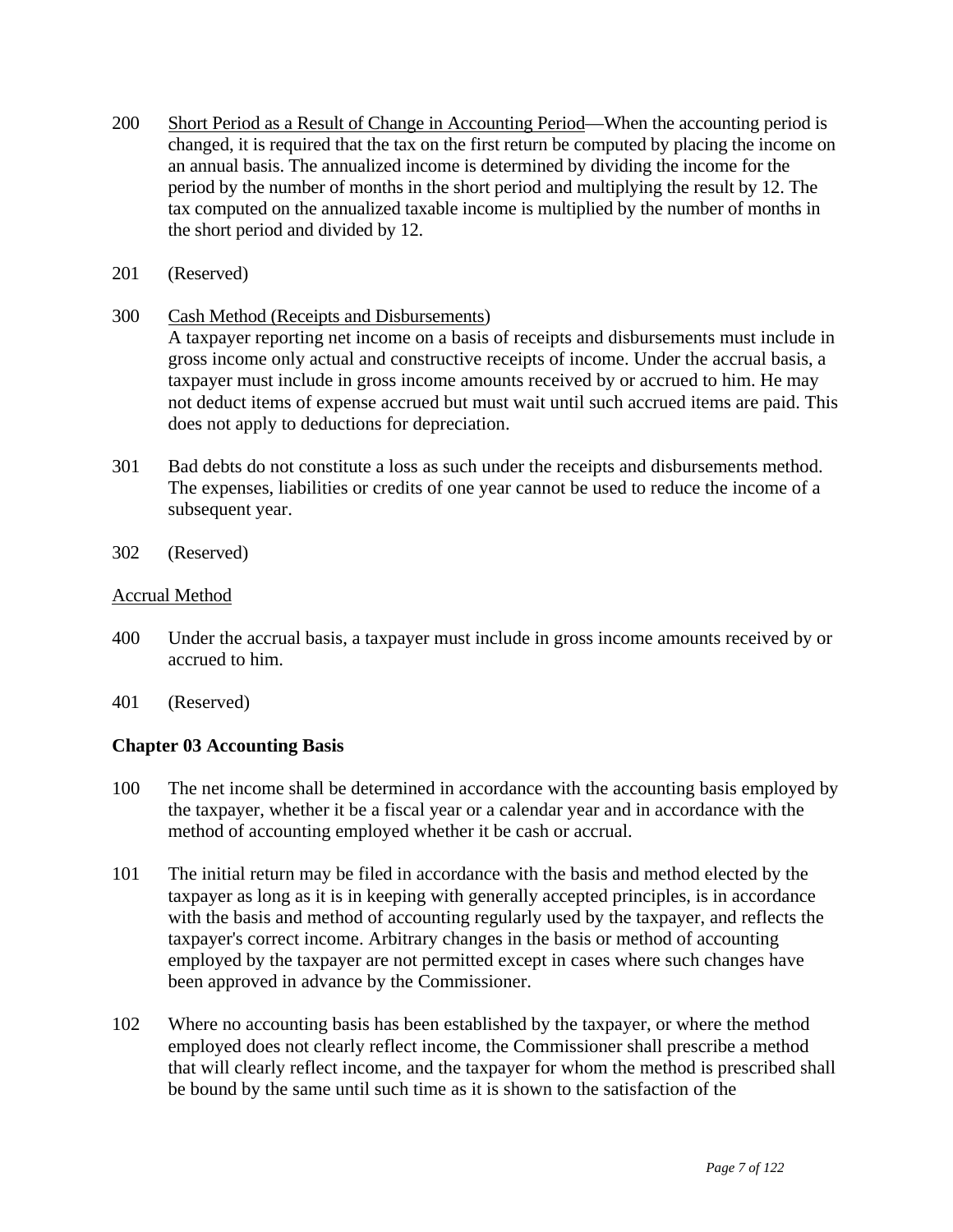Commissioner that a method proposed by the taxpayer will reflect such income with equal results. In the absence of an established accounting period, the income of the taxpayer shall be computed on the basis of a calendar year.

- 103 (Reserved)
- 104 (Reserved)

#### **Chapter 04 Inventories**

- 100 The Commissioner will follow Federal Rules, Regulations and Revenue Procedures relating to inventories as are not deemed contrary to the context and intent of Mississippi Law.
- 101 (Reserved)
- 102 (Reserved)

#### **Chapter 05 Hobby Losses**

- 100 The Commissioner will follow Federal Rules, Regulations and Revenue Procedures relating to Hobby Losses as are deemed not contrary to the contrary to the context and intent of Mississippi Law.
- 101 (Reserved)
- 102 (Reserved)

### **Chapter 06 Period When Deduction Taken**

- 100 The expenses, liabilities or credits of one year cannot be used to reduce the income of a subsequent year. If the taxpayer does not within any year deduct certain of his expenses, losses, interest, taxes or other charges, he cannot deduct them from the income of the next or any succeeding year.
- 101 A taxpayer who keeps books on a cash basis of accounting may not deduct items of expense accrued but must wait until such accrued items are paid, when they will constitute allowable deductions. This does not apply to deductions for depreciation. Bad debts do not constitute a loss as such under cash basis accounting.
- 102 The net income shall be determined in accordance with the accounting basis employed by the taxpayer whether it be a fiscal year or a calendar year and in accordance with the method of accounting employed whether it be cash or accrual.
- 103 The initial return may be filed in accordance with the basis and method of accounting regularly used by the taxpayer, and that clearly reflects the taxpayer's income. Arbitrary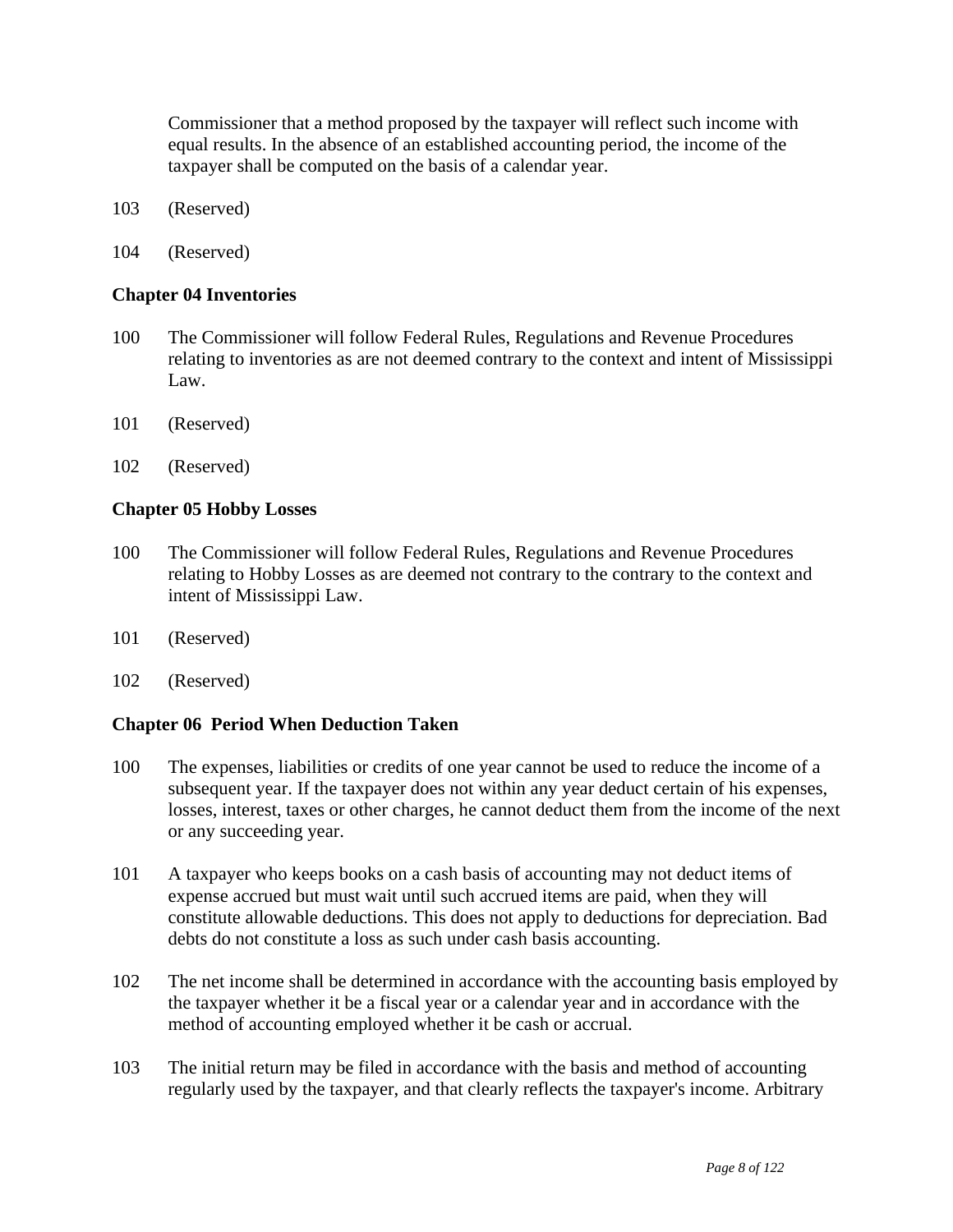changes in the basis or method of accounting employed by the taxpayer are not permitted except in cases where such changes have been approved in advance by the Commissioner. Where no accounting basis has been established by the taxpayer, or where the method employed does not clearly reflect income, and the taxpayer for whom the method is prescribed shall be bound by the same until such time as it is shown to the satisfaction of the Commissioner that a method proposed by the taxpayer will reflect such income with equally satisfactory results. In the absence of an established accounting period, the income of the taxpayer shall be computed on the basis of a calendar year.

- 104 (Reserved)
- 105 (Reserved)

### **Chapter 07 Installment Sales**

- 100 The Commissioner will follow Federal Rules, Regulations and Revenue Procedures relating to installment sales to the extent that such procedures are not deemed contrary to the context and intent of Mississippi Law.
- 101 (Reserved)
- 102 (Reserved)

#### **Chapter 08 Contractors**

- 100 Long term contracts entered into after February 28, 1986, must be reported under the percentage of completion - capitalized cost method as required by the Internal Revenue Service.
- 101 (Reserved)
- 102 (Reserved)

#### **Chapter 09 Income Averaging**

- 100 Mississippi law does not authorize income averaging for taxpayers having annual fluctuations in income over several years. Income earned, realized or recognized in the taxable year must be reported in full for that year without the benefit of any method of averaging.
- 101 (Reserved)
- 102 (Reserved)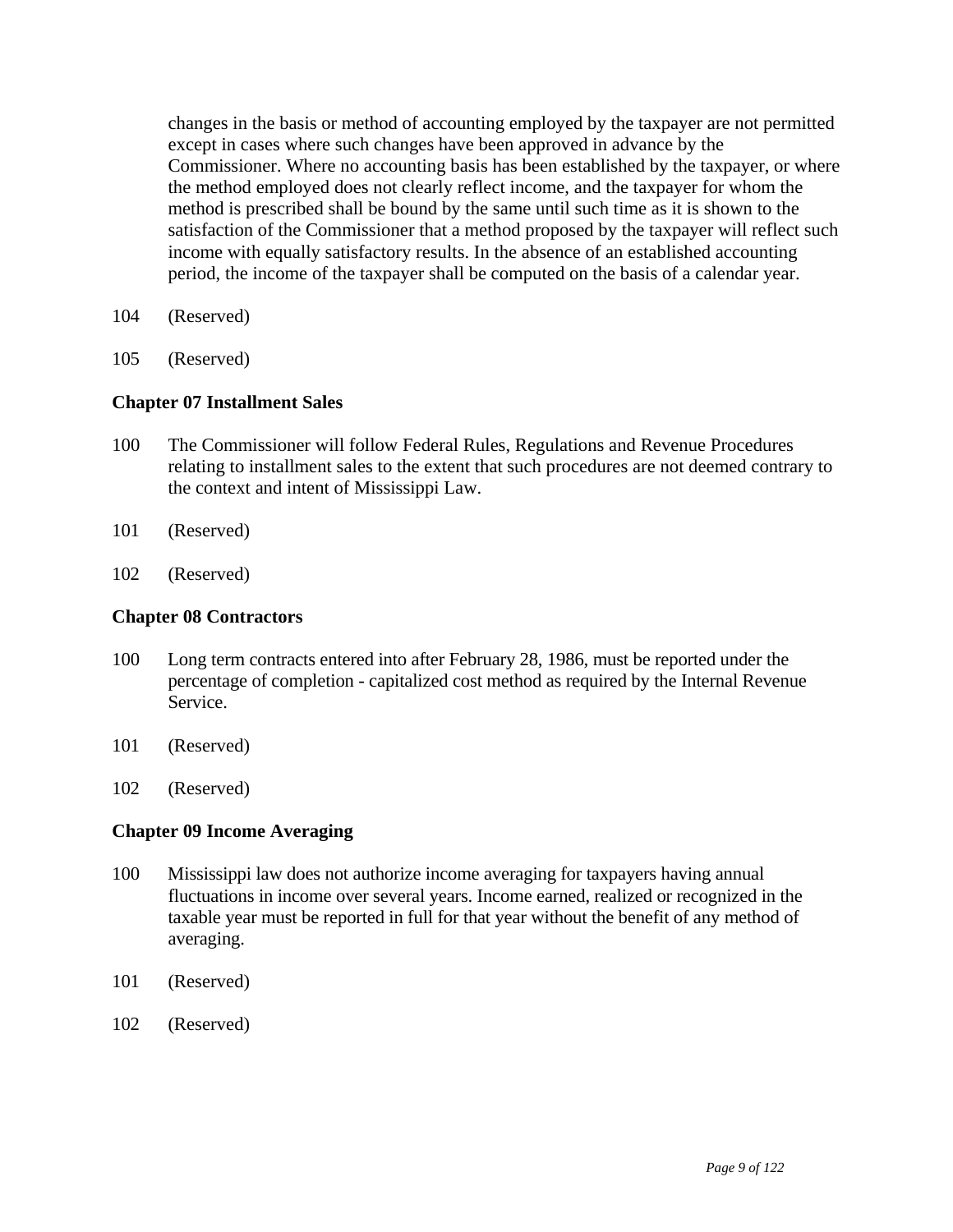## **Chapter 10 Statute of Limitations**

- 100 The amount of income tax imposed by the Mississippi Code must be assessed within three (3) years of the due date or the date the return was filed, whichever is later. Exceptions to this general rule are:
	- 1. Where the taxpayer has been notified by certified mail that his or her return is being examined. The Commissioner has a reasonable period of time after the expiration of the three year period to examine records and/or returns, and to assess any additional tax due.
	- 2. Where the Internal Revenue has increased the income of a taxpayer. Assessments of Mississippi income tax resulting from changes made to the taxpayer's federal return by the Internal Revenue Service must be made within three (3) years of the date the Internal Revenue disposes of the liability in question.
	- 3. Where the taxpayer has attempted to fraudulently evade the tax due. Failure to file a return shall be considered prima facie evidence of intent to evade.
- 101 In case of a taxpayer seeking a refund or a reduction in the amount due on a particular return, the taxpayer must apply within three (3) years from the due date of the return or where an extension was granted, three (3) years from the date the return was filed, provided the return was filed on or before the date authorized by the Commissioner.
- 102 When the Internal Revenue Service has made a change which results in a decrease of a taxpayer's Mississippi income tax liability, the Commissioner will allow the reduction within three (3) years of the date the Internal Revenue Service disposes of the liability in question.
- 103 (Reserved)
- 104 (Reserved)

# **Chapter 11 Extension of Time to File**

- 100 The Commissioner may grant a reasonable extension of time beyond the statutory due date to file any income or franchise tax return or annual report. The authorized extension of time to file does not extend the time for payment of the income or franchise tax due. Interest and penalty shall apply on any underpayment of tax. Taxpayers having a tax liability who request an extension of time must remit the tax due with the proper Mississippi Application for Extension on or before the due date of their return to receive an automatic extension of time to file their tax returns.
- 101 If no tax liability exists on the due date of the return, the Commissioner will automatically recognize an extension of time authorized and granted by the Internal Revenue Service for the filing of annual income tax returns. Proof of the authorized extension must be maintained with the taxpayer's records. If proof cannot be presented upon request, extension may not be allowed.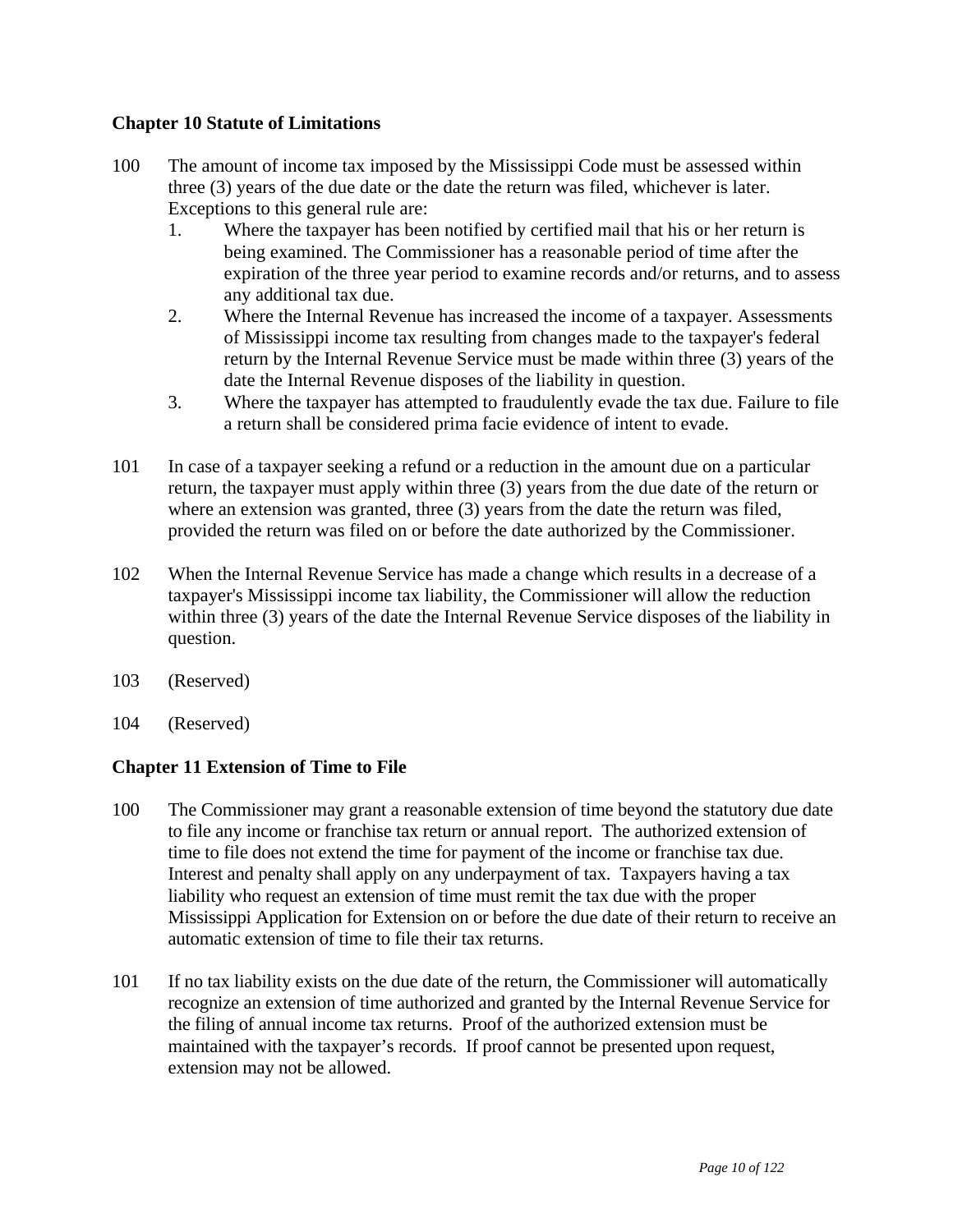- 102 (Reserved)
- 103 (Reserved)

#### **Chapter 12 Credit for Income Tax Paid to Another State**

- 100 Residents of Mississippi are required by law to include in gross income for Mississippi income tax purposes, total income regardless of whether earned or realized from sources within or without the state. Individual resident taxpayers of Mississippi who earn income in other states, and who are required to pay income tax to the other state or states on that income, are allowed a credit against the Mississippi income tax due for the same year for which the tax is paid to the other state. Non-residents are not allowed this credit when completing the Non-Resident Mississippi Income Tax Return.
- 101 The tax credit is confined to income taxes paid by a resident individual to another state, territory of the United States or District of Columbia paid for the same tax year. No tax credit is authorized for income tax paid by a resident individual to any subdivision of another state, such as a city or county or to a foreign country.
- 102 A copy of the actual return filed with the other state must be attached to the Mississippi individual income tax return. In lieu of a copy of the other state's return, documentation of the amount of tax paid to another state on the taxpayer's behalf by another entity, such as federal schedule K-1, may be attached to the return. This will only be accepted in instances where the other state's return is not required to be filed by the taxpayer. Copies of withholding statements indicating the amounts withheld by the other state are not sufficient to establish the credit to Mississippi.
- 103 The law provides and imposes three limitations in establishing the amount of tax credit that may be claimed. The tax credit is confined to the least amount of the three limitations. They are:
	- 1. The credit may not exceed the amount of income tax due Mississippi after applying all other credits:
	- 2. The credit may not exceed the amount of income tax actually paid the other state. (Any income tax credits allowed by another state will not be treated as taxes actually paid.)
	- 3. The credit may not exceed an amount computed by applying the highest applicable Mississippi rates to the net taxable income reported to the other state.
- 104 The tax credit is confined to the least amount of the three limitations. The Credit for Tax Paid to Other States form may be used to compute the appropriate tax credit. If this form is used in the calculation of the credit, it must be attached to the Mississippi individual income tax return in addition to the required documentation to substantiate the credit. If the required documentation is not attached, the credit may be disallowed.
- 105 (Reserved)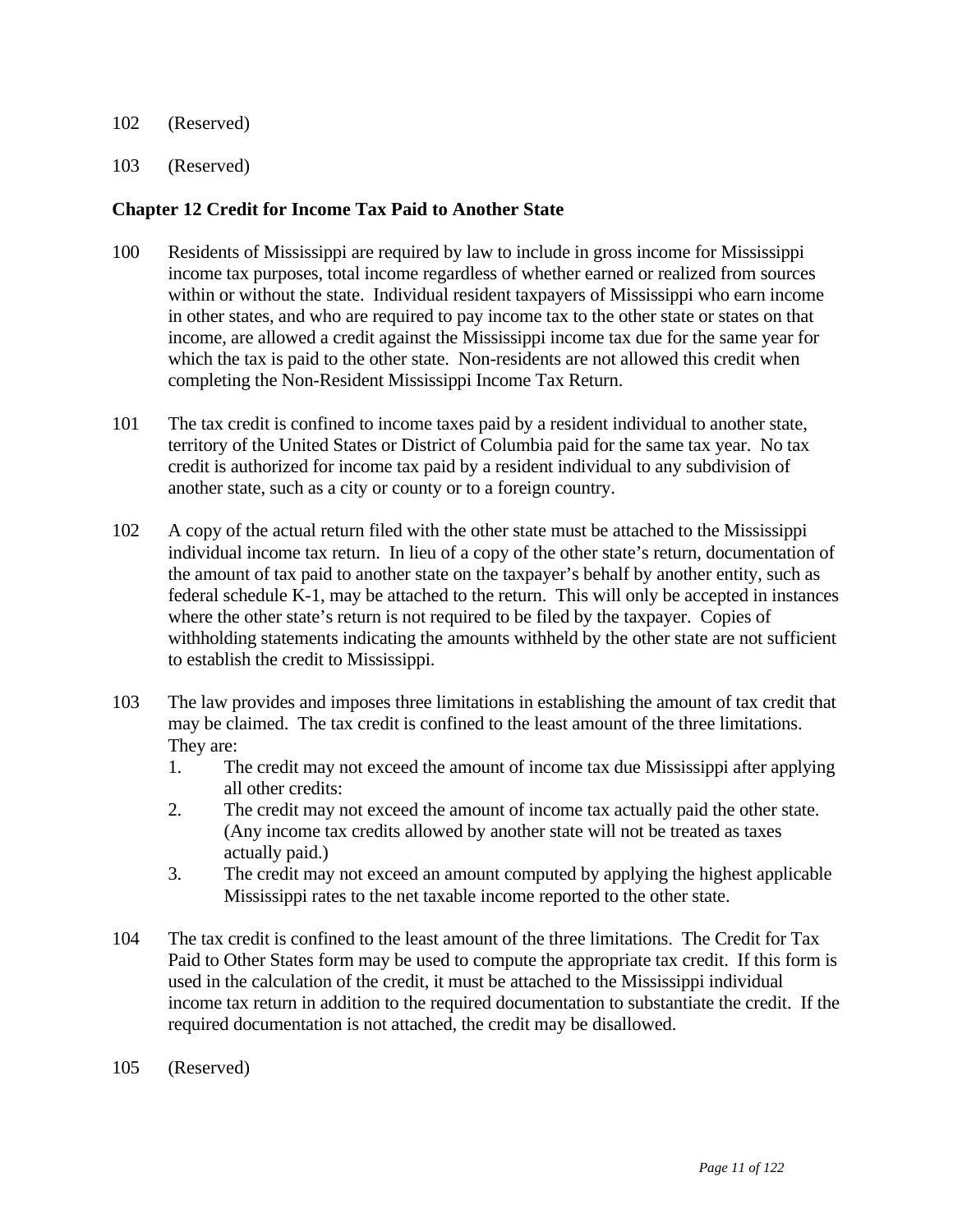#### 106 (Reserved)

### **Chapter 13 Reporting or Changing Elections—Change in Reporting Methods**

- 100 Permission must be granted in writing by the Commissioner before any election can be changed. If a taxpayer has an option to make an election and does not knowingly make such election, but reports to Mississippi as though an election had been made, the taxpayer is required to continue filing returns using the same method until granted written permission by the Commissioner to change.
- 101 Additionally, if a taxpayer has an election available and completes his return incorrectly (such as, but not limited to using method which utilizes only part of the requirements of a certain election), the Commissioner shall determine whether, in fact, an election has been made and what method of reporting is to be used.
- 102 Also, permission must be granted in writing by the Commissioner before an accounting method, method of filing or any other methodology change is used by the taxpayer.
- 103 (Reserved)
- 104 (Reserved)

## **Subpart 02 Gross Income**

### **Chapter 01 Constructive Receipts**

- 100 Income which is credited to the account of, or set apart, for a taxpayer and which may be drawn upon by him at any time is subject to tax for the year during which so credited or set apart, although not then actually reduced to possession. To constitute receipt in such a case, the income must be credited or set apart to the taxpayer without any substantial limitation or restriction as to the time or the manner of payment or condition upon which payment is to be made, and must be made available to him so that it may be drawn at any time, and its receipts brought within his own control and disposition.
- 101 If interest coupons have matured and are payable, but have not been cashed, such interest, though not collected when due and payable, shall be included in gross income for the year during which the coupons mature, unless it can be shown that there are no funds available for payment of interest during such year. The interest shall be included in gross income even though the coupons are exchanged for other property instead of eventually being cashed. The amount of defaulted coupons is income for the year in which paid.
- 102 Dividends on corporate stock are subject to tax when unqualifiedly made subject to the demand of the shareholder. If a dividend is declared payable on December 31, and the corporation mailed the checks so that the shareholder would not receive them until January of the following year, such dividends are not considered to have been subject to the demand of the shareholders prior to January, when the checks were actually received.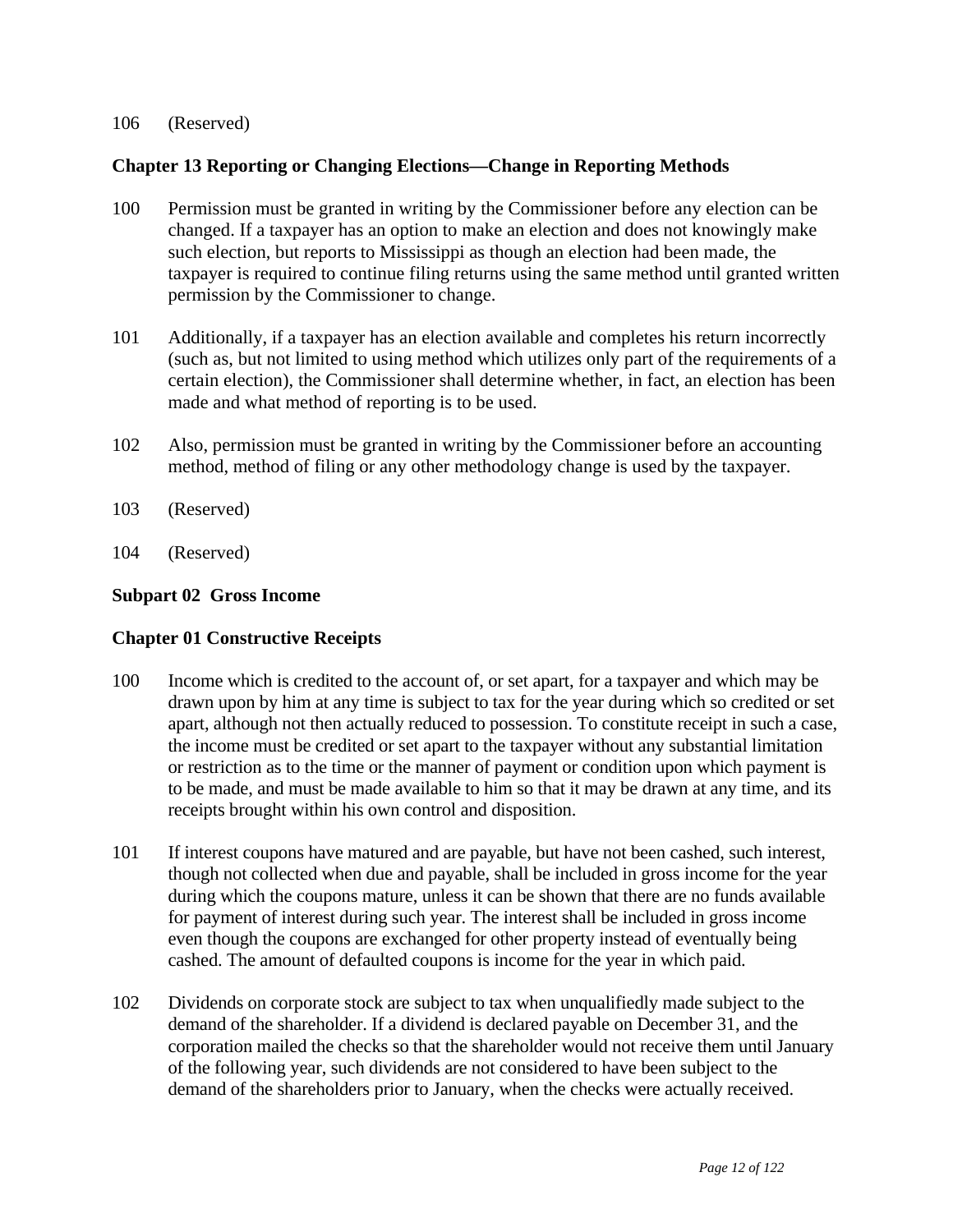- 103 Interest credited on saving bank deposits is income to the depositor when credited. An amount credited to shareholders of a building and loan association, when such credit passes without restriction to the shareholder, has a taxable status as income for the year of the credit. If the shares are restricted by a maturity date, the amount credited will be income to the recipient when the shares mature, providing such amount is not available for withdrawal prior to maturity.
- 104 In the case of a taxpayer reporting income on a cash basis, there should be included in gross income only actual and constructive receipts of income. Taxpayers reporting on the accrual basis must include in gross income amounts received by them or accrued to them.
- 105 (Reserved)
- 106 (Reserved)

## **Chapter 02 Compensation for Personal Services**

- 100 Salaries, wages, bonuses or other compensation received, including compensation received from the United States or any other state by officials or employees, thereof, whether in a civilian capacity or in the military or naval service, as well as commissions paid salesmen, compensation for services on the basis of a percentage of profits, commissions on insurance premiums and tips are income to the recipients; as are also fees and other contributions received by a clergyman, evangelist or religious worker for services rendered.
- 101 Amounts withheld by the employer pursuant to the requirements of Federal and State Income Tax Laws, Federal Social Security Act, Civil Service Retirement Act, and similar retirement systems, unemployment compensation contracts, for group life and health plans, stock purchase plans, etc., must be included in the gross income of the employee.
- 102 Retirement pay, pensions and retirement allowances are income to the recipient unless excluded in whole or in part by law.
- 103 Amounts contributed to authorized tax-sheltered annuities and the Mississippi Government Employee Deferred Compensation Plan shall not be considered elements of gross income in the tax year in which such amounts are deferred, but will be recognized as gross income in the tax year in which the amounts, including interest, are received.
- 104 (Reserved)
- 105 (Reserved)

# **Chapter 03 Gains Derived from Dealings in Property**

100 Gain realized on the sale or exchange of property is included in gross income, unless excluded by law. For this purpose property includes tangible items, such as buildings, and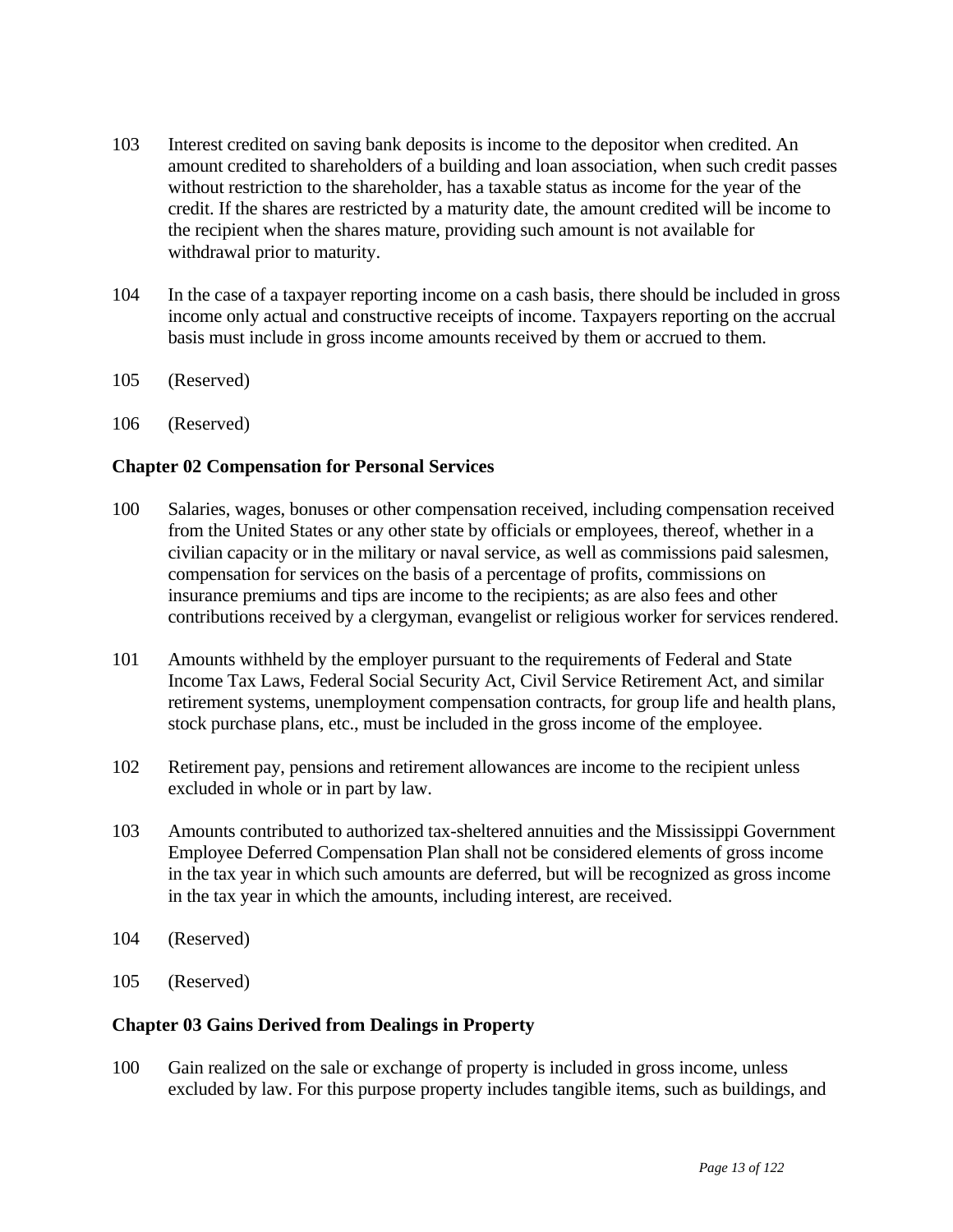intangible items, such as goodwill. Generally, the gain is the excess of the amount realized over the unrecovered cost or other basis of the property sold or exchanged. The specific rules for computing the amount of gain or loss are contained in Section 27-7-9 and the Regulations thereunder. When a part of a larger property is sold, the cost or other basis of the entire property shall be equitably apportioned among the several parts, and the gain realized or loss sustained on the part of the entire property sold is the difference between the selling price and the cost or other basis allocated to such part. Thus, gain or loss shall be determined at the time of sale of each part and not deferred until the disposal of the entire property.

- 101 Certain realized gains or losses on the sale of property are not "recognized," that is, are not included in or deducted from gross income at the time the transaction occurs. Gain or loss from such sales or exchanges is generally recognized at some later time. Examples of such sales or exchanges are the following:
	- 1. Certain formations and reorganizations of corporations. (See regulation on corporate organizations and reorganizations.)
	- 2. Certain formations and distributions of partnerships.
	- 3. Exchange of certain property, held for productive use or investment, for property of like kind if both properties are located within Mississippi.
	- 4. Certain exchanges by a corporation of its stock for property.
	- 5. Certain involuntary conversion of property if replaced.
	- 6. Certain involuntary conversions of property for public use.
	- 7. Sale or exchange of residence if replaced.
	- 8. Sale or exchange of residence, with limitations, by a person age 55 and over. Federal rules and regulations will be followed.
	- 9. Certain exchanges of insurance policies and annuity contracts.
	- 10. Certain exchanges of stock for stock in the same corporation.
- 102 Gain realized and recognized on the sale or exchange of a capital asset is treated, for Mississippi income tax purposes, as ordinary income and total gain recognized on such sale must be included as an element of gross income.
- 103 Tax-Free exchanges of property will only be allowed when the property of both parties are located within Mississippi except in the case of exchange of a residence.
- 104 When an exchange of property would otherwise qualify as a tax free exchange, except that the property being acquired is located outside of Mississippi, the gain realized and recognized for the Mississippi property given up will be based on its fair market value less the basis of that property.
- 105 (Reserved)
- 106 (Reserved)

# **Chapter 04 Interest Income**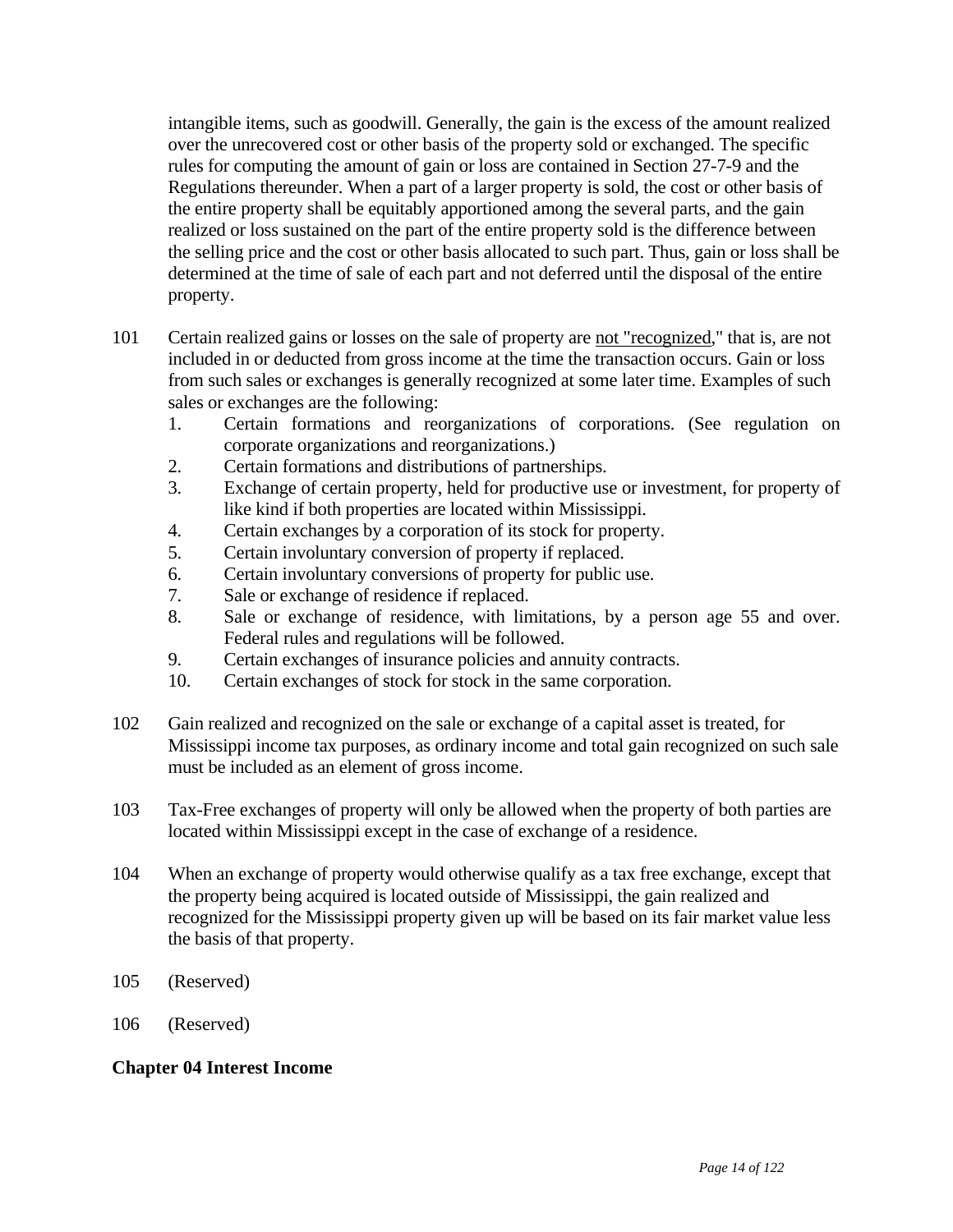- 100 As a general rule, interest received by or credited to the taxpayer constitutes gross income and is fully taxable, unless specifically exempt or excluded by statute. Interest income includes but is not limited to, interest on savings or other bank deposits; interest on coupon bonds; interest on an open account, a promissory note, a mortgage, or a corporate bond or debenture; the interest portion of a condemnation award; usurious interest; interest on legacies; and interest on life insurance proceeds held under an agreement to pay interest thereon.
- 101 United States Government. Interest on the obligations of the United States, its instrumentalities, its possessions or upon securities issued under authority of an act of Congress is wholly exempt from tax. The term **"obligations of the United States"** means any United States Government obligation used to finance the national debt, e. g. U.S. Treasury Securities such as notes, bonds or certificates, U.S. Treasury bills or other instruments acknowledged by the U.S. Secretary of Treasury as an obligation of the United States.
- 102 State Government. Interest on the obligations of the State of Mississippi and political subdivisions thereof is wholly exempt from tax. The term **"obligations of the State of Mississippi"** means any obligation backed by the credit of the State of Mississippi. **"Any political subdivision"** means any county, city or town obligation, including special districts such as road, water, sewer, reclamation, drainage, levee, school or similar districts. Interest received upon obligations of any state or its political subdivisions other than Mississippi is taxable.
- 103 A taxpayer's pro rata portion of interest dividends distributed by a Regulated Investment Company, as defined in Section 851 of the Internal Revenue Code of 1986, is nontaxable to the extent that such pro rata portion represents interest received by the Regulated Investment Company from governmental securities which would be exempt for Mississippi income tax purposes if such governmental securities were directly held by the taxpayer.
- 104 If the governmental agency merely acts as guarantors on loans made by a private lender, such loans are not construed to be direct obligations of the government and the interest accruing on such loans is taxable. Interest income on obligations issued by or guaranteed by the following governmental Federal agencies is classified as follows:

### 105 Examples of **Taxable Interest Income**:

- 1. Federal National Mortgage Association
- 2. Government National Mortgage Association
- 3. Federal Home Loan Mortgage Corporation
- 4. U. S. Department of Agriculture Farmers Home Insured Notes
- 5. Inter-American Development Bank
- 6. International Bank of Reconstruction and Development (World Bank)
- 7. Merchant Marine Bonds
- 8. Federal Housing Administration
- 106 Examples of **Nontaxable Interest Income**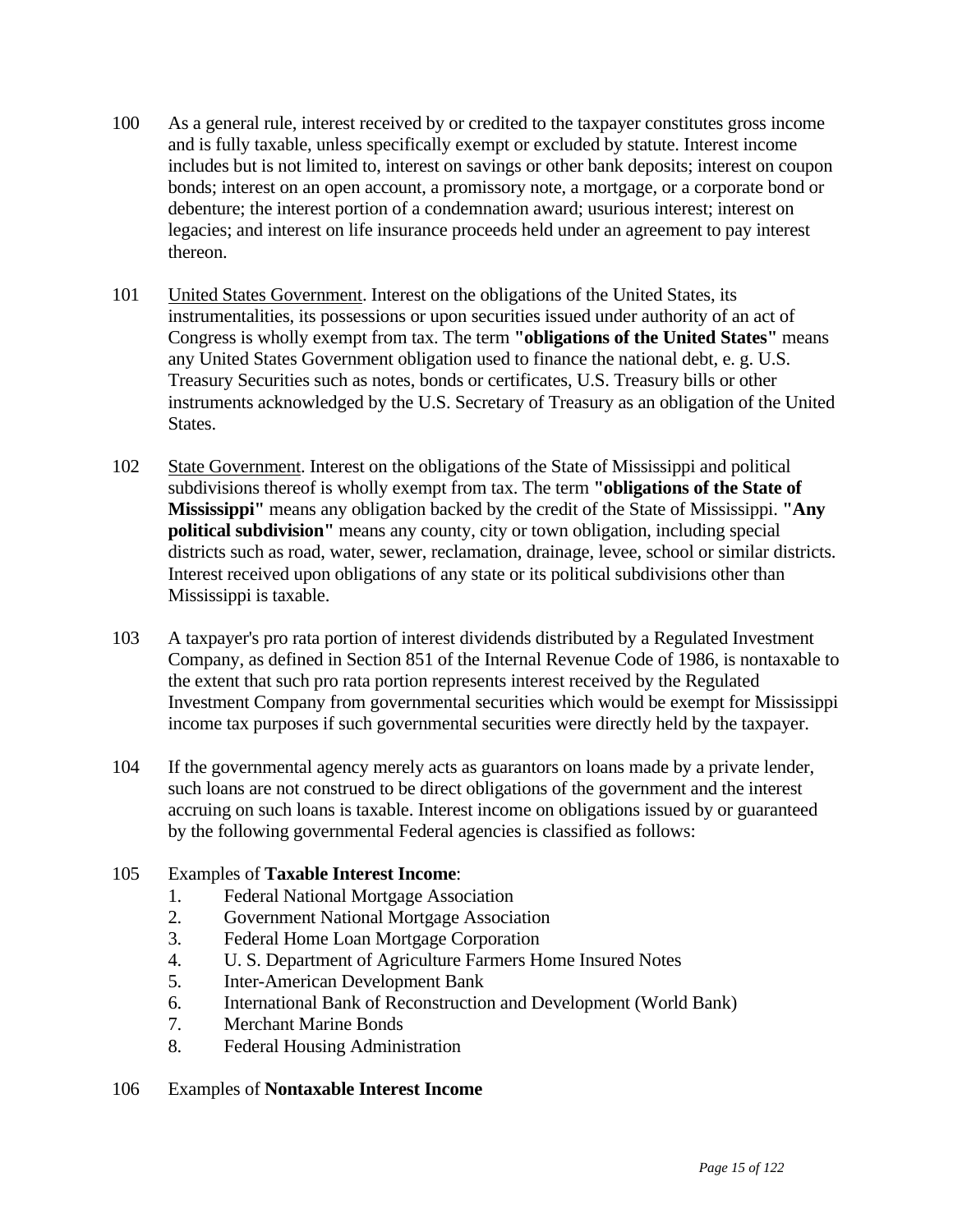- 1. U. S. Treasury Bonds, Notes, Bills and Savings Bonds
- 2. Federal Land Bank
- 3. General Service Administration (GSA)
- 4. Tennessee Valley Authority (TVA)
- 5. U. S. Postal Service
- 6. Export-Import Bank of the United States
- 7. Federal Home Loan Bank
- 8. Federal Intermediate Credit Bank
- 9. Federal Farm Credit
- 10. Central Banks for Cooperative
- 11. Small Business Administration (SBA)
- 12. Washington Metropolitan Area Transit Authority
- 13. Regional Banks for Cooperatives
- 107 (Reserved)
- 108 (Reserved)

#### **Chapter 05 Rents and Royalties**

- 100 The Commissioner will follow Federal Rules, Regulations and Revenue Procedures relating to gross income from rents and royalties as are deemed not contrary to the context and intent of Mississippi Law.
- 101 (Reserved)
- 102 (Reserved)

### **Chapter 06 Dividend Income**

- 100 Except as otherwise specifically provided, dividends are included in gross income under Section 27-7-15.
- 101 The term **"dividend"** for the purpose of the Mississippi Income Tax Law comprises any distribution of property in the ordinary course of business, even though extraordinary in amount, made by a domestic or foreign corporation to its shareholders out of earnings and profit.
- 102 Dividend income is taxable in full without any deductions or exclusions.
- 103 The earnings and profits of the taxable year shall be computed as of the close of such year, without reduction by reason of any distributions made during the taxable year. Liquidating dividends do not have the status of dividends for Mississippi income tax purposes. Such distributions constitute a return of investment and the gain or loss realized or sustained is one of capital.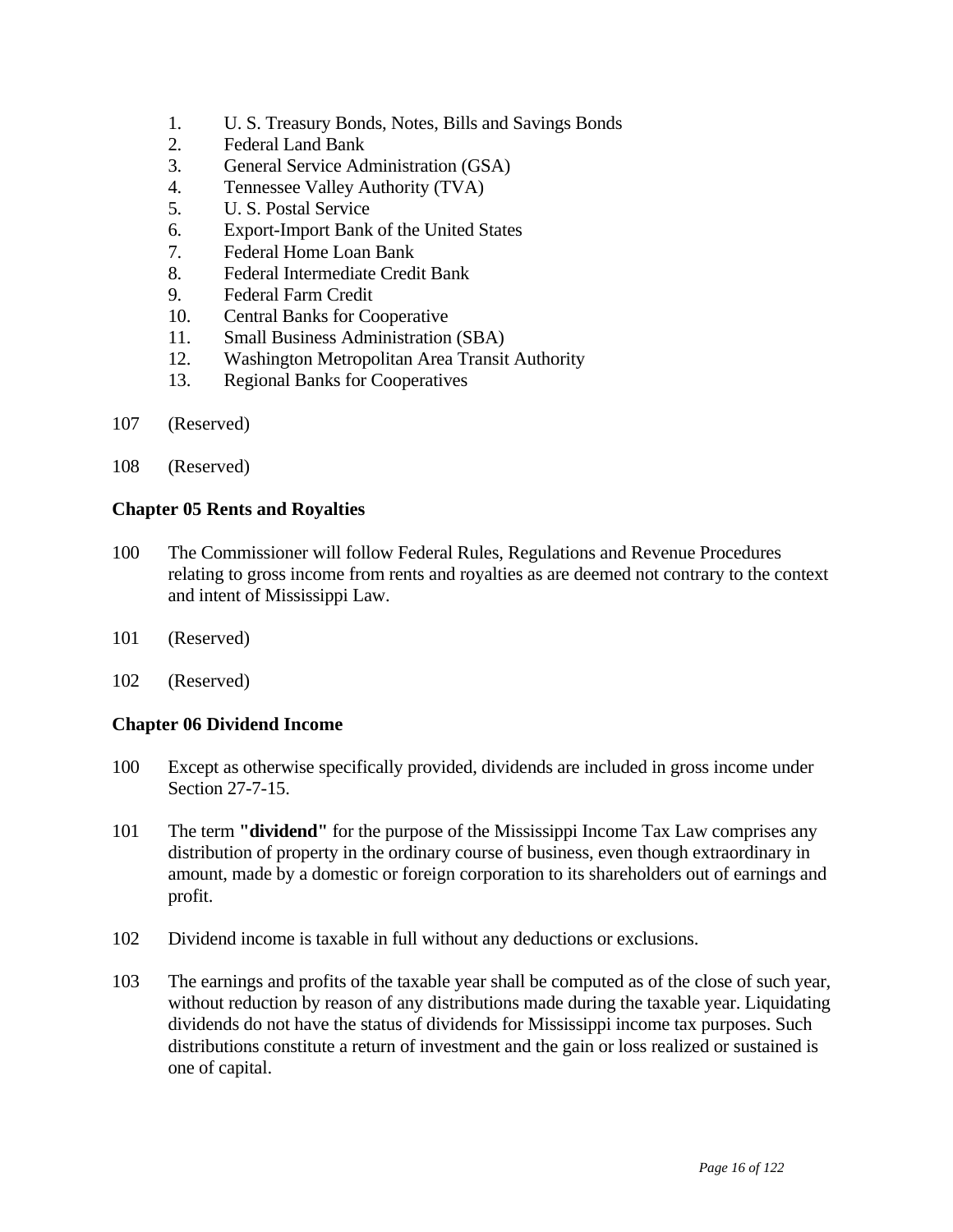- 104 Dividends received from a state or national bank and mutual building and loan associations organized under the laws of this state are taxable and should be included in the gross income of the taxpayer. Dividends of this nature received from banks and mutual building and loan associations domiciled in other states are likewise taxable.
- 105 Dividends received by a holding company from state or national banks, or other corporations or associations, are taxable to the holding company and should be included in gross income. The redistribution of such dividends by the holding company to its shareholders may be excluded from gross income of the shareholder provided such dividends as have already borne a Mississippi tax may be specifically identified in the possession of the shareholder or recipient.
- 106 If, however, for taxable years ending after December 31, 1978, the subsidiary corporation files a consolidated corporate income tax return, as authorized and permitted under Section 27-7-37, with its parent holding company and inter-company dividends are eliminated from the parent holding company's tax base, the redistribution of dividends by the holding company to its shareholders must be included in gross income of the shareholder since such dividends have not already borne a Mississippi tax prior to the receipt of same by such shareholders.
- 107 In order for dividend interest from a domestic mutual building and loan association to be excluded from gross income, it must be clearly shown to the satisfaction of the Commissioner that such dividend received has been used to reduce the total interest paid.
- 108 When stock is sold, and a dividend is both declared and paid after the sale, such dividend is not gross income to the seller. When stock is sold after the declaration of a dividend and after the date as of which the seller becomes entitled to the dividend, the dividend ordinarily is income to the seller. When stock is sold between the time of declaration and the time of payment of the dividend, and the sale takes place at such time that the purchaser becomes entitled to the dividend, the dividend ordinarily is income to him. The fact that the purchaser may have included the amount of the dividend in his purchase price in contemplation of receiving the dividend does not exempt him from tax, nor can the purchaser deduct the added amount he advanced to the seller in anticipation of the dividend. That added amount is merely part of the purchase price of the stock. In some cases, however, the purchaser may be considered to be the recipient of the dividend even though he has not received the legal title to the stock itself and does not himself receive the dividend. For example, if the seller retains the legal title to the stock as trustee solely for the purpose of securing the payment of the purchase price, with the understanding that he is to apply the dividends received from time to time in reduction of the purchase price, the dividends are considered to be income to the purchaser.
- 109 For the purposes of the act, amounts received as stock dividends do not constitute a dividend. Such amounts will only reduce the pro rata cost of the number of shares held before the receipt of the stock dividend provided, however, that the dividends are of a like class of stock as the stock on which the dividends are declared. As an example, common stock dividends on common stock, or preferred stock dividends on preferred stock, are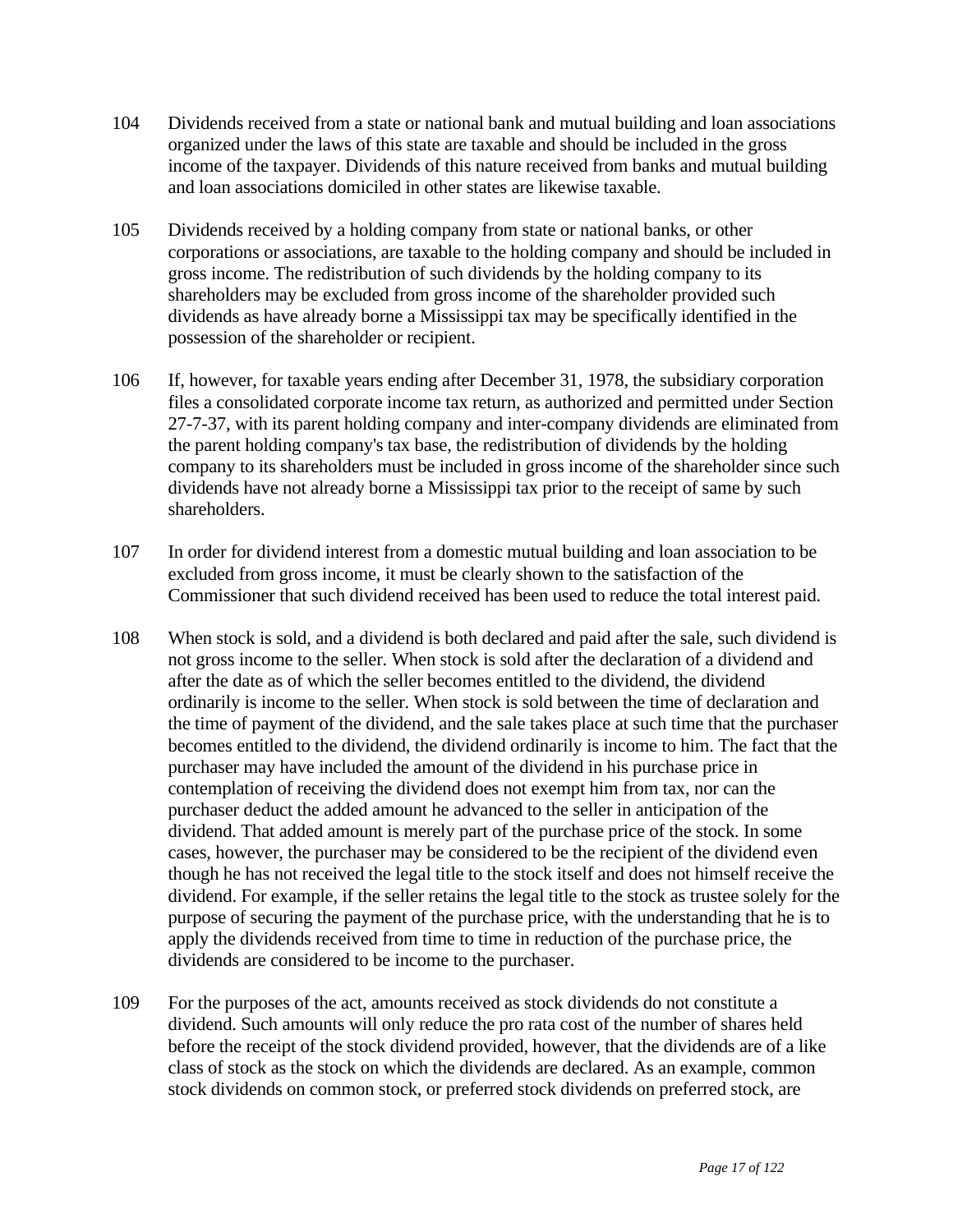exempt under the provisions of this regulation; but, a preferred stock dividend on common stock ownership or a common stock dividend on preferred stock ownership, is without the meaning of the regulation and, therefore, subject to taxation. If a shareholder has the option, and does elect, to take a stock dividend in lieu of a dividend paid in cash or other property, then said dividend shall be included in gross income in an amount equal to its fair market value. A stock dividend issued in compliance with a federal court order does not constitute income or the purpose of this regulation, instead the cost of the original stock should be prorated to also include the stock received.

- 110 Dividends paid in securities or other property (other than its own stock) in which the earnings of a corporation have been invested are income to the recipients to the amount of the fair market value of such property when distributed by the corporation to the shareholder. Scrip dividends are subject to tax in the year in which the warrants are issued.
- 111 If a corporation cancels or redeems its stock at such a time and in such manner as to make the distribution in whole or in part essentially equivalent to a taxable dividend, the amount so distributed, to the extent it represents a distribution of earnings and profits, shall be treated as a taxable dividend.
- 112 The Commissioner will follow Federal Rules, Regulations and Revenue Procedures relating to dividends to the extent that such procedures are not deemed contrary to the context and intent of Mississippi Law.
- 113 (Reserved)
- 114 (Reserved)

## **Chapter 07 Income from Retirement Allowances, Pensions, Annuities or Optional Retirement Allowances**

- 100 Amounts received as retirement allowances, pensions, annuities or optional retirement allowances from any Federal, State, and Private retirement system or plan are exempt from State Income Tax.
- 101 Optional retirement allowances include all income from Keogh Plans, Individual Retirement Accounts (IRA'S), and other similar tax deferred plans.
- 102 Optional retirement allowances also include income from deferred compensation plans to the extent these plans are tax deferred under federal income tax law and the recipient is qualified to receive other retirement income based on minimum age, years of service, or other criteria at the time of receipt of the deferred compensation.
- 103 Amounts received as a distribution under a Roth Individual Retirement Account shall be treated in the same manner as provided under the Internal Revenue Code of 1986, as amended.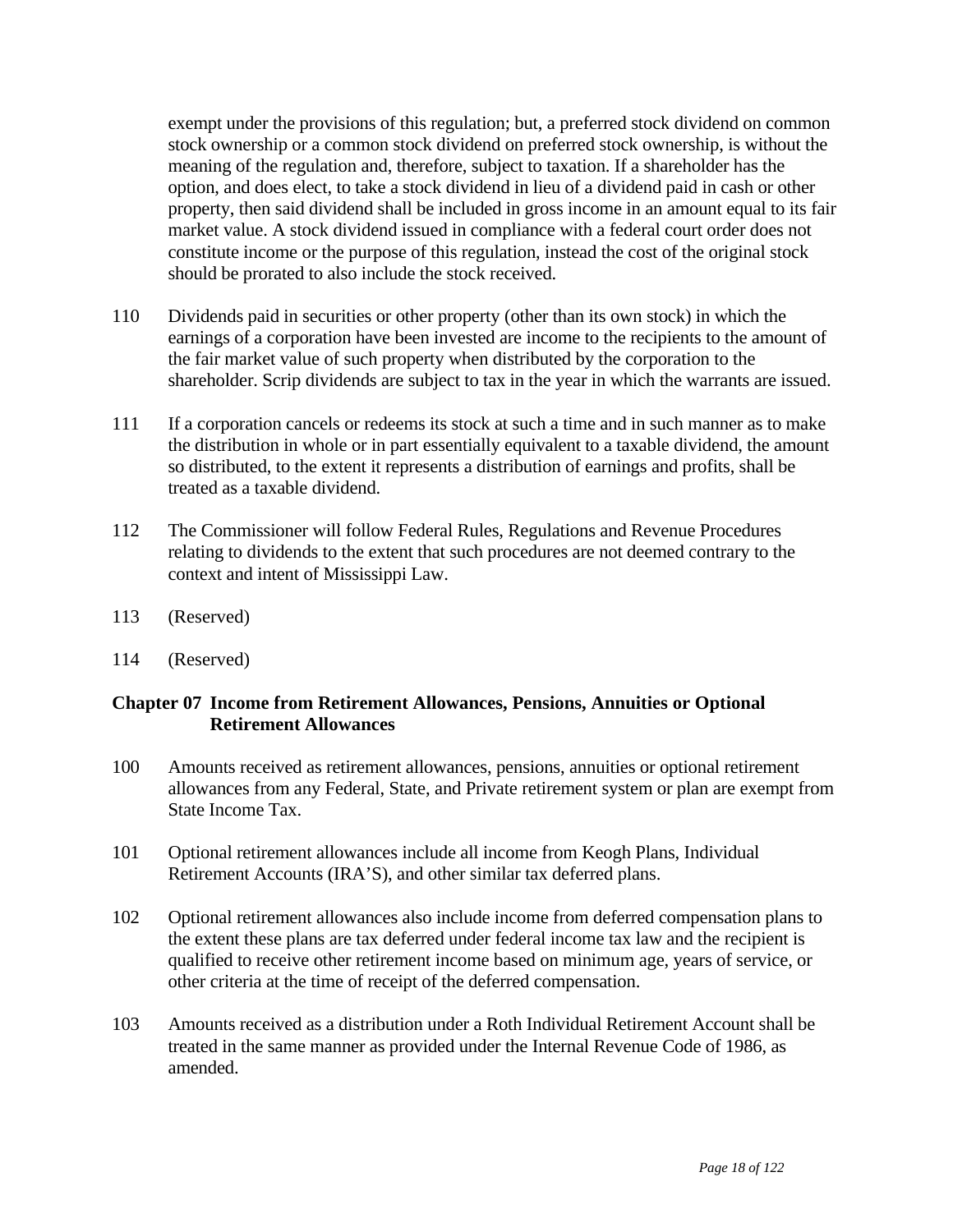- 104 Early distributions from retirement plans do not qualify for this exemption. Although these amounts are subject to state income tax, there is no early withdrawal penalty for state purposes. In addition, the terms "retirement allowances, pensions, annuities or optional retirement allowances" do not include income from investments in stocks, bonds, intangible securities, real properties, or tangible properties.
- 105 The above exemption from income tax extends to the spouse or other beneficiary upon the death of the primary retiree.
- 106 (Reserved)
- 107 (Reserved)

### **Chapter 08 Income of a Minor Child or Dependent**

- 100 Compensation for personal services of a child shall, regardless of the provisions of state law relating to whom is entitled to the earnings of the child, and regardless of whether the income is in fact received by the child, be deemed to be the gross income of the child and not the gross income of the parent of the child. Such compensation, therefore, shall be included in the gross income of the child and shall be reflected in the return rendered by or for such child. The income of a minor child is not required to be included in the gross income of the parent for income tax purposes.
- 101 In the determination of taxable income or net income, all expenditures made by the parent or the child attributable to amounts which are includible in the gross income of the child and not of the parent are deemed to have been paid or incurred by the child. In such determinations, the child is entitled to take deductions not only for expenditures made on his behalf by his parent which would be commonly considered as business expense, but also for other expenditures such as charitable contributions made by the parent in the name of the child and out of the child's earnings.
- 102 The term **"parent"** includes maternal parent, adoptive parent, guardian or any other person who is legally charged with the care of the minor.
- 103 A tax return shall be made by the person charged with the care of a minor or his property, unless the minor himself makes or causes to be made his tax return.
- 104 The Commissioner will follow Federal Rules, Regulations and Revenue Procedures issued under Section 73, IRC, and such other Federal Rules and Regulations relating to income of a minor child or dependent as are deemed not contrary to the context and intent of Mississippi Law.
- 105 (Reserved)
- 106 (Reserved)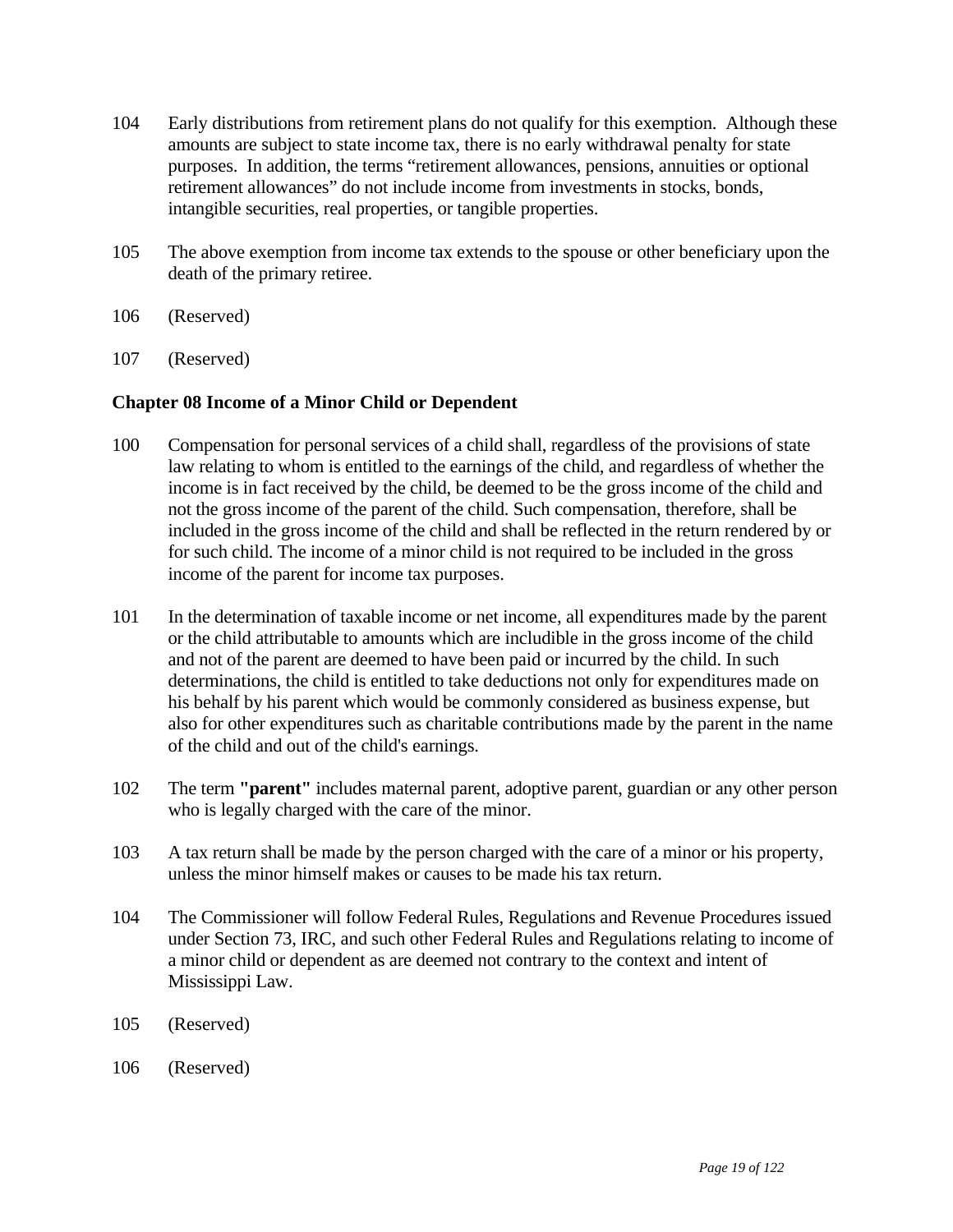### **Chapter 09 Prizes, Awards and Stipends**

- 100 Amounts received as prizes and awards are generally includible in gross income. Prizes and awards which are includible in gross income include, but are not limited to amounts received from radio and television giveaway shows, door prizes, awards in contests of all types, as well as any prizes and awards from an employer to an employee in recognition of some achievement in connection of his employment.
- 101 For prizes or awards other than money, the fair market value of the goods or services is the amount to be included in gross income.
- 102 Stipends which are compensation for services (past, present or future) are includible in gross income.
- 103 The Commissioner will follow Federal Rules, Regulations and Revenue Procedures regarding prizes, awards and stipends as are deemed not contrary to the context and intent of the Mississippi Law.
- 104 See Title 35, Part III, Subpart 03, Chapter 06 of the Mississippi Administrative Code for exclusion provisions relating to prizes and awards and to scholarships and fellowship grants.
- 105 (Reserved)
- 106 (Reserved)

### **Chapter 10 Reimbursements of Moving Expenses**

- 100 The Commissioner will follow Federal Rules, Regulations and Revenue Procedures relating to the tax treatment of moving expense, as are deemed not to be contrary to the context and intent of Mississippi law.
- 101 (Reserved)
- 102 (Reserved)

### **Chapter 11 State and Local Income Taxes Paid**

- 100 The amount allowable for individual non-business itemized deductions for federal income tax purposes is the same for state income tax purposes with the following exceptions:
	- 1. State income tax paid this includes local income taxes and any tax allowed for federal purposes in lieu of state income tax,
	- 2. Gambling losses from Mississippi gaming establishments, and
	- 3. Taxes collected by licensed Mississippi gaming establishments pursuant to Section 27-7-901.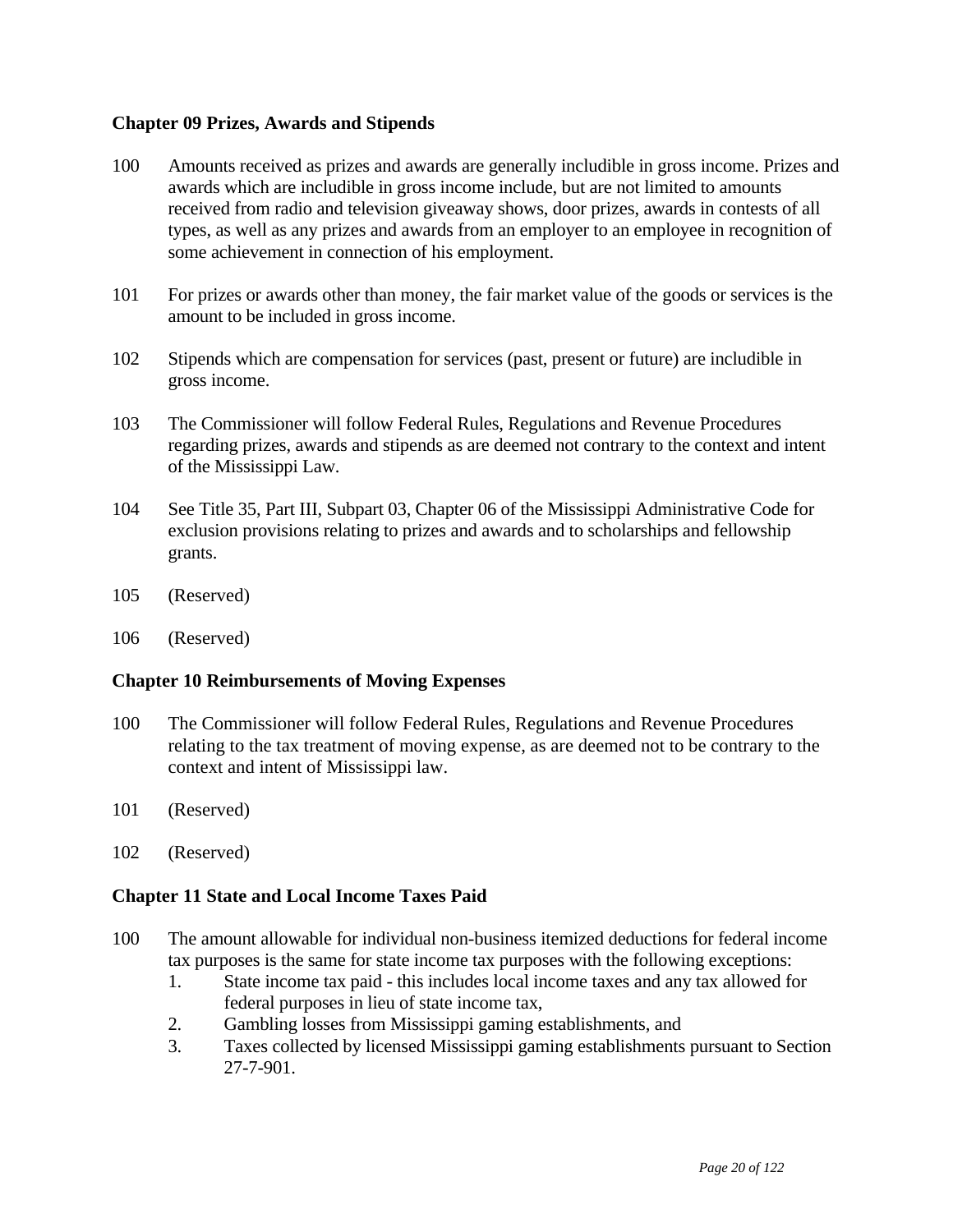- 101 These items are not allowable deductions for state purposes in any form. If these items are deducted on federal form Schedule A, an adjustment must be made for state purposes. Local income taxes are to be treated the same as state income taxes.
- 102 (Reserved)
- 103 (Reserved)

#### **Chapter 12 Amounts Received Under Accident and Health Plans**

- 100 The Commissioner will follow Federal Rules, Regulations and Revenue Procedures to the extent that such procedures are not deemed contrary to the context and intent of Mississippi Law.
- 101 (Reserved)
- 102 (Reserved)

#### **Chapter 13 Compensation for Injuries and Sicknesses**

- 100 The Commissioner will follow Federal Rules, Regulations and Revenue Procedures to the extent that such procedures are not deemed contrary to the context and intent of Mississippi Law.
- 101 (Reserved)
- 102 (Reserved)

### **Chapter 14 Strike Benefits**

- 100 Amounts paid by an organized union as unemployment benefits to its unemployed members are taxable if the benefits come out of union dues. If union members make special payments to a fund, unemployment benefits received from the fund are includible in gross income only to the extent they exceed the recipient's contributions. The amounts paid into the fund are not deductible.
- 101 (Reserved)
- 102 (Reserved)

#### **Chapter 15 Return of Life Insurance, Annuity or Endowment Policies**

- 100 The Commissioner will follow Federal Rules, Regulations and Revenue Procedures as are deemed not contrary to the context and intent of Mississippi Law.
- 101 (Reserved)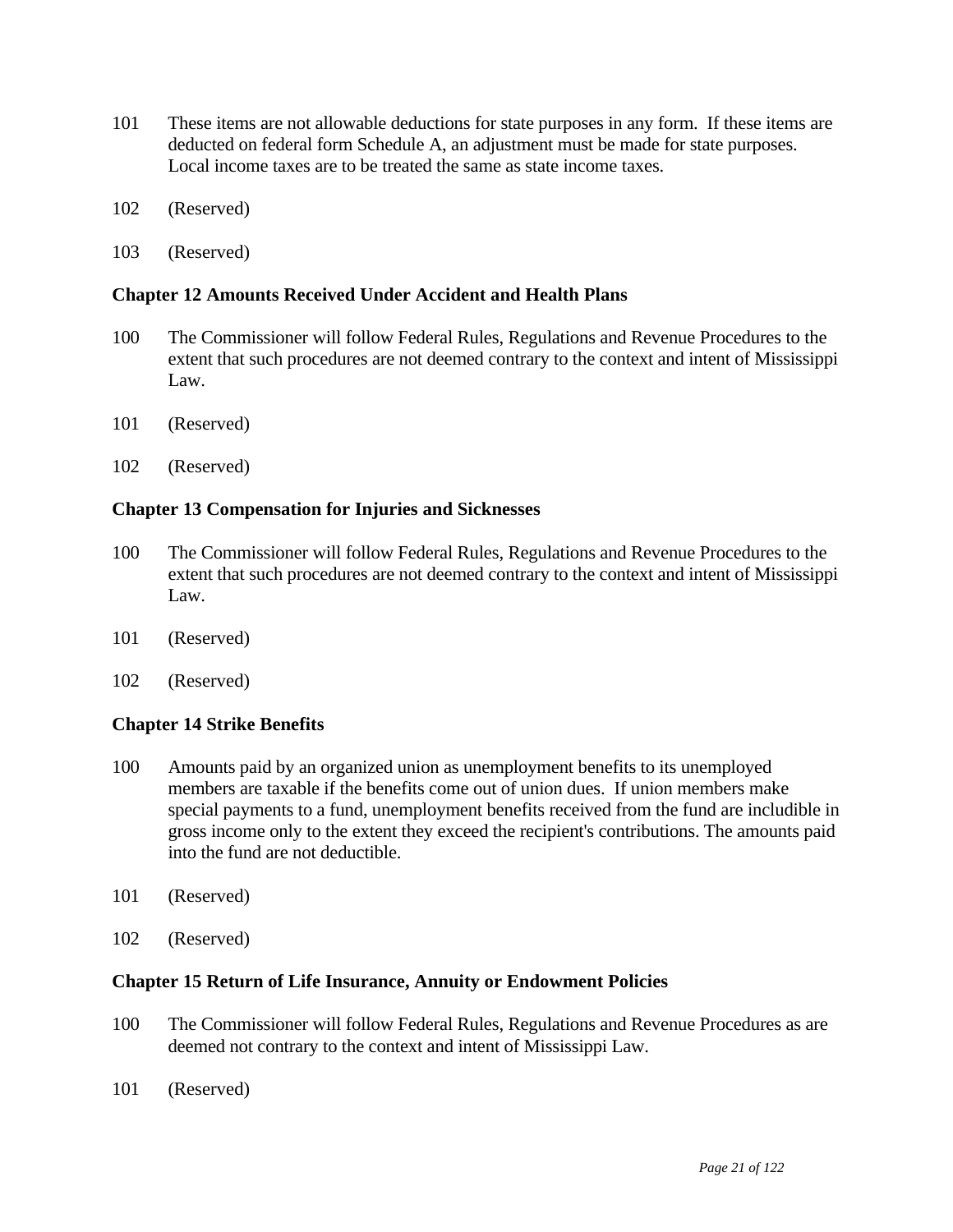#### 102 (Reserved)

#### **Chapter 16 Unemployment Compensation Benefits**

- 100 Unless otherwise instructed in writing, the Commissioner will follow Federal Rules, Regulations and Revenue Procedures relating to the taxability of unemployment benefits as are deemed not to be contrary to the context and/or intent of Mississippi Law.
- 101 (Reserved)
- 102 (Reserved)

#### **Chapter 17 Rental Value of Parsonages**

- 100 A rental allowance must be included in the minister's gross income in the in which it is received, to the extent that such allowance is not used by him during such taxable year for rent of a home, for purchase of a home and for expenses directly related to providing a home. Where the minister rents, purchases or owns a farm or other business property in addition to a home, the portion of the rental allowance expended in connection with the farm or business property shall not be excluded from his gross income.
- 101 Gross income does not include the rental value of a home, including utilities, furnished to him as a part of his compensation, or the rental allowance paid to him as part of his compensation to the extent such allowance is used by him to rent or provide a home. In order to qualify for the exclusion, the home or rental allowance must be provided as compensation for services which are ordinarily the duties of a minister of the gospel.
- 102 (Reserved)
- 103 (Reserved)

#### **Chapter 18 Recovery of Tax Benefit Items**

- 100 The Commissioner will follow Federal Rules, Regulations and Revenue Procedures relating to recovery of tax benefit items as are deemed not contrary to the context and intent of Mississippi Law.
- 101 (Reserved)
- 102 (Reserved)

#### **Chapter 19 Gross Income of Farmers**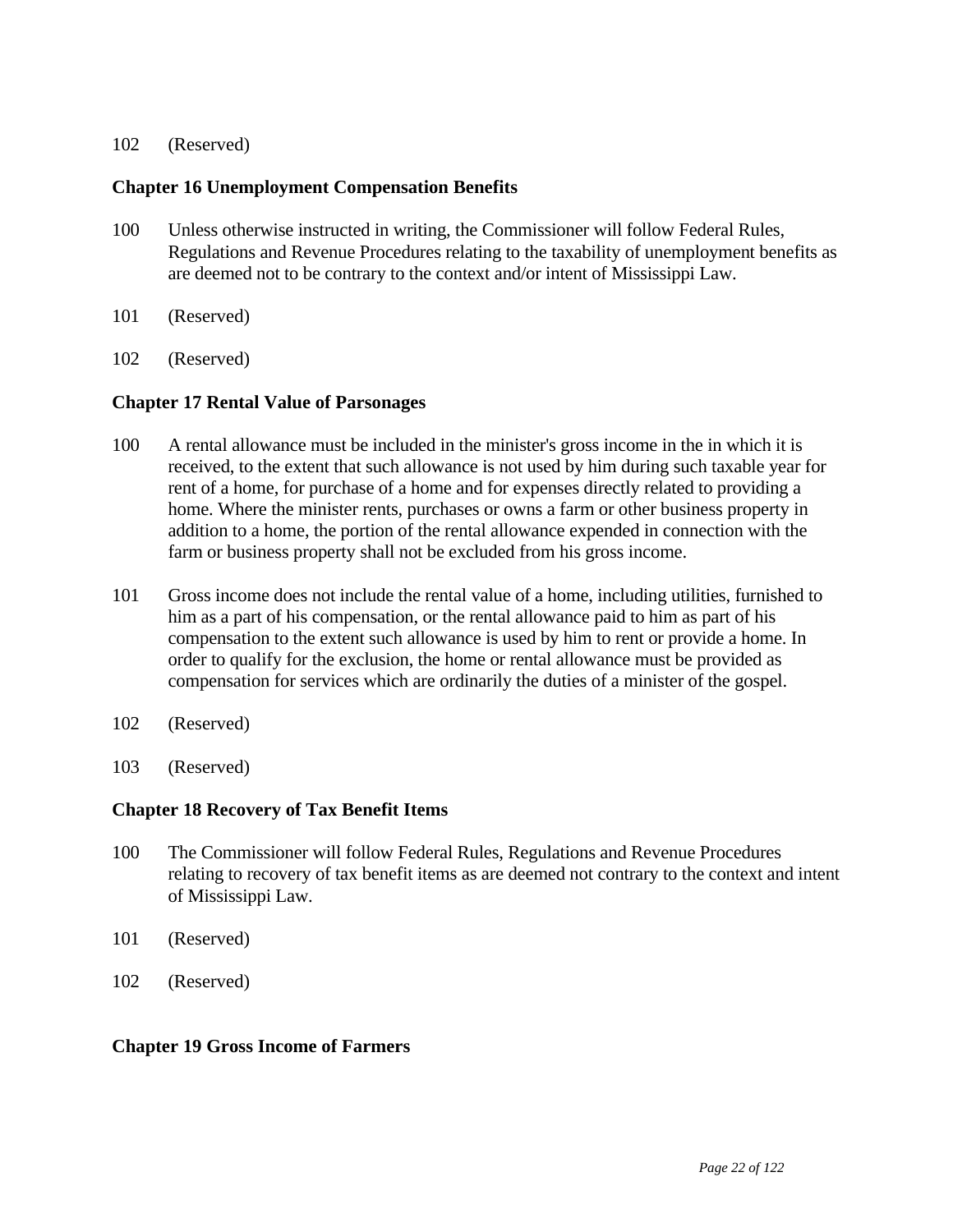- 100 The Commissioner will follow Federal Rules, Regulations and Revenue Procedures to the extent that such procedures are not deemed contrary to the context and intent of Mississippi Law.
- 101 (Reserved)
- 102 (Reserved)

### **Subpart 03 Exclusions from Gross Income**

## **Chapter 01 (Reserved)**

### **Chapter 02 Exclusion for Improvements Erected by Lessee**

- 100 The value of improvements to real property, attributable to buildings erected or other improvements made by the lessee upon the leased property is excluded from gross income of the lessor. However, where the facts disclose that such buildings or improvements represent, in whole or in part, a substitution for rent payments for the lease period, the exclusion does not apply.
- 101 (Reserved)
- 102 (Reserved)

# **Chapter 03 Employee Benefits**

- 100 A taxpayer may exclude from gross income compensation which is received by an employee under a worker's compensation act, for personal injuries or sickness incurred in the course of employment. The exclusion also applies to compensation which is paid under a worker's compensation act to the survivor or survivors of a deceased employee. However, the exclusion does not apply to a retirement pension or annuity to the extent that it is determined by reference to the employee's age or length of service, or the employee's prior contributions, even though the employee's retirement occurs from an occupational injury or sickness. Amounts received as compensation for a non-occupational injury or sickness, and also, amounts received as compensation for an occupational injury or sickness in excess of the amount provided in the applicable worker's compensation act are also not subject to the exclusion.
- 101 A taxpayer may exclude from gross income the amount of any damages received under a suit or settlement of a claim on account of personal injuries or sickness.
- 102 A taxpayer may exclude from gross income the amounts received through accident or health insurance for personal injuries or sickness to the extent that such amounts are not attributable to contributions of the employer which are not includible in the gross income of the employee, or are not paid by the employer. Therefore, if an employee received compensation for personal injuries or sickness from an accident or health insurance policy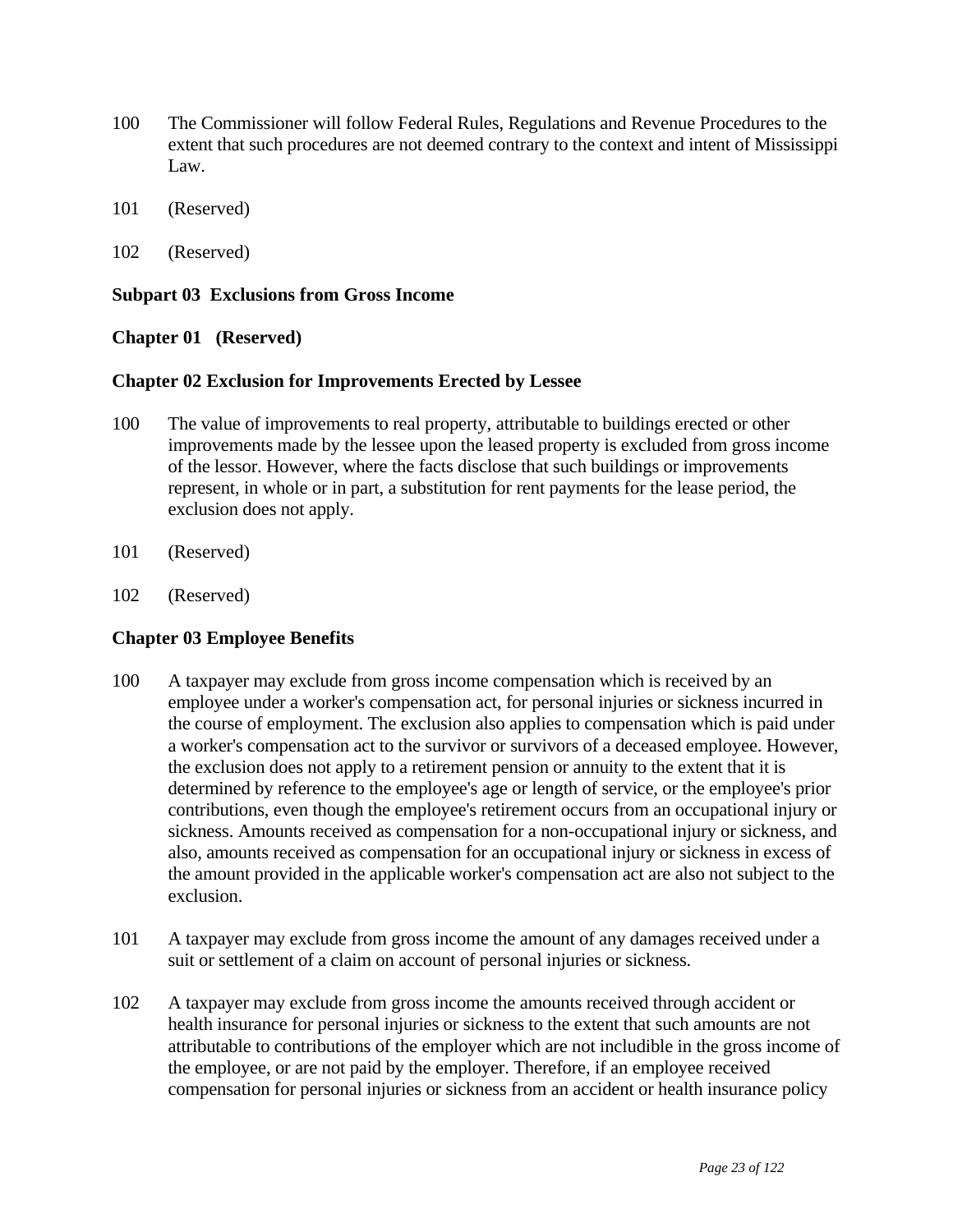which the worker purchased or from a fund maintained exclusively by employee contributions, the amounts received are excluded from gross income.

- 103 Amounts received by employees under employer--financed accident and health plans may be excluded from gross income if such amounts are paid to reimburse the taxpayer for expenses incurred for medical care of the taxpayer, spouse and dependents or to reimburse the employee for medical care and payments for permanent injury or loss of bodily function.
- 104 The gross income of an employee does not include contributions which his employer makes to an accident or health plan for compensation (through insurance or otherwise) to the employee for personal injuries or sickness incurred by him, his spouse or his dependents.
- 105 Gross income of an employee, his spouse or his dependents, does not include amounts contributed by an employer on behalf of an employee, his spouse or his dependents under a qualified group legal services plan; or the value of legal services provided, or amounts paid for legal services, under a qualified group legal services plan to, or with respect to, an employee, his spouse or his dependents. This benefit is found in Section 120 of the Internal Revenue Code.
- 106 Nontaxable benefits under Section 125 of the Internal Revenue Code referred to as "Cafeteria Plans" are also excludable for Mississippi Income Tax purposes to the extent allowed by the IRC. Mississippi also recognizes Section 129 of the Internal Revenue Code pertaining to Dependent Care Assistance Plans and Section 127 of the Internal Revenue Code pertaining to Employer Provided Educational Assistance Plans. The benefits mentioned above under IRC Sections 120, 125, 127 and 129 are not subject to Mississippi Withholding.
- 107 The value of any meals or lodging furnished to an employee, his spouse or any of his dependents by or on behalf of his employer for the convenience of the employer may be excluded from gross income of an employee but only if in the case of meals, the meals are furnished on the business premises of the employer, or in the case of lodging, the employee is required to accept such lodging on the business premises of his employer as a condition of his employment.
- 108 The rental value of a dwelling furnished to a minister of the gospel is exempt from tax as is a rental allowance to the extent that the allowance is used to rent or provide a home. This includes the portion of a retired minister's pension designated as a rental allowance by the national governing body of a religious denomination having complete control over the retirement fund. The exemption also applies to the rental value of a residence furnished to a retired minister (but not the minister's spouse).
- 109 (Reserved)
- 110 (Reserved)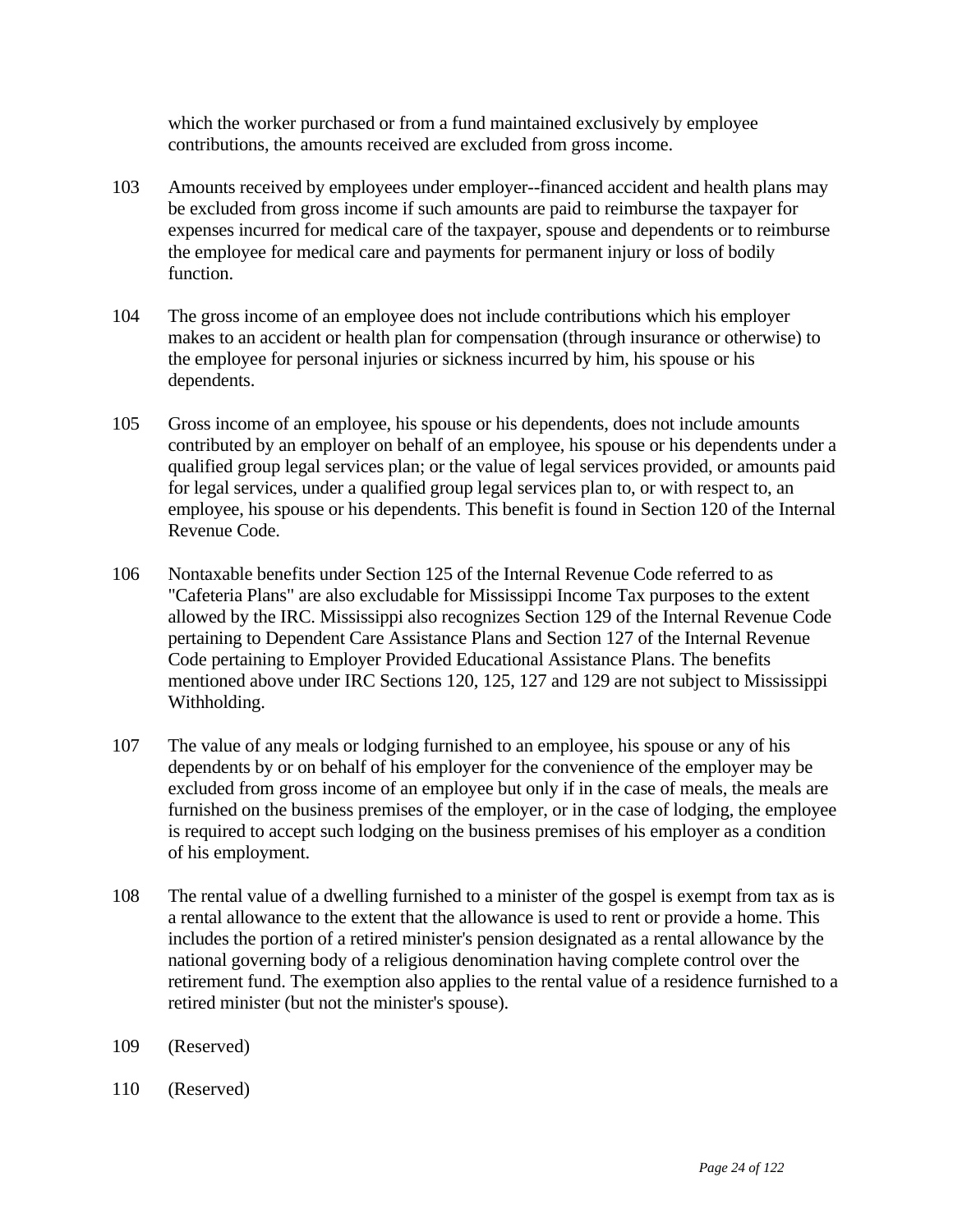### **Chapter 04 (Reserved)**

### **Chapter 05 Proceeds of Life Insurance**

- 100 Mississippi law excludes from the definition of "Gross Income" the proceeds of life insurance policies and contracts paid upon the death of the insured. Mississippi does not limit the exclusion on any death benefit paid by or for the employer of the deceased employee.
- 101 All interest income on life insurance proceeds should be included in gross income.
- 102 The Commissioner will follow Federal Rules, Regulations and Revenue Procedures as are deemed not contrary to the context and intent of Mississippi Law.
- 103 (Reserved)
- 104 (Reserved)

### **Chapter 06 Gifts, Bequests, Devises, Prizes, Awards, Scholarships and Fellowship Grants**

- 100 Mississippi will follow Federal rules and regulations not in conflict with Mississippi law.
- 101 (Reserved)
- 102 (Reserved)

### **Chapter 07 Contributions by Employer to Accident and Health Plans**

- 100 The gross income of an employee does not include contributions which his employer makes to an accident or health plan for compensation (through insurance or otherwise) to the employee for personal injuries or sicknesses incurred by him, his spouse or his dependents. The employer may contribute to an accident or health plan either by paying the premium (or a portion of the premium) on a policy of accident or health insurance covering one or more of his employees, or by contributing to a separate trust or fund. However, if such insurance policy, trust or fund provides other benefits in addition to accident and health benefits, the exclusion applies only to that portion of the employer's contribution which is allocable to accident and health benefits.
- 101 (Reserved)
- 102 (Reserved)

### **Chapter 08 Exclusion Military Pensions and Disability Payments for Certain Injuries and Sicknesses**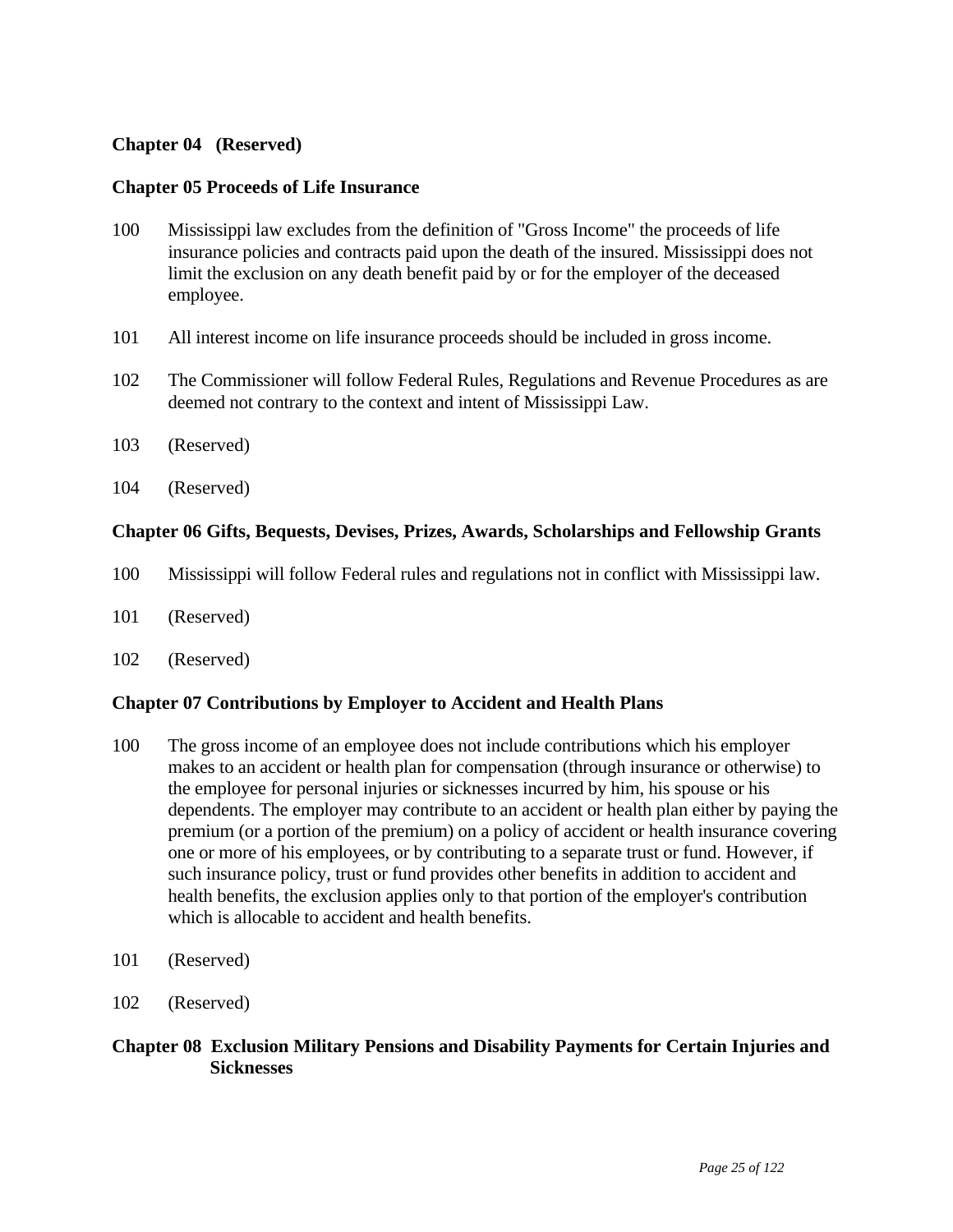- 100 The Commissioner will follow Federal Rules, Regulations and Revenue Procedures relating to the classification and tax treatment of amounts permitted as an exclusion under this regulation to the extent that such procedures are deemed not contrary to the context and intent of Mississippi Law.
- 101 (Reserved)
- 102 (Reserved)

## **Chapter 09 Gaming Winnings and Gaming Income**

- 100 Amounts received in cash or other remuneration from play at a gambling game or as a prize, award, or tournament winning are subject to an income tax levy. However, the reporting requirements and tax levy will vary depending on the source of the income.
	- 1. TERMS:
		- a. The term "Mississippi gaming establishment" or "gaming establishment" includes any establishment where gambling games are conducted or operated within this state and any party that provides or is responsible for the payment of cash or other remuneration resulting directly or indirectly from play at gambling games within this state.
		- b. The term "Mississippi gaming winnings" or "gaming winnings" includes all amounts that are paid, whether in cash or other form, by Mississippi gaming establishments to patrons which are subject to the withholding and/or reporting requirements of the Internal Revenue Code (IRC) as specified in sections 27-7-901 and 27-7-903. Such amounts are not limited to cash or remuneration from play at a gambling game, but include, without limitation, amounts considered prizes, awards, tournament winnings, or similar types of compensation.
		- c. The term "paid" means the gross amount of gaming winnings without respect to any reduction for tax withholdings or other reserves and may not be less than the amount reported for federal tax purposes.
	- 2. MISSISSIPPI GAMING WINNINGS
		- a. A tax levy of 3% is made on all Mississippi gaming winnings. Such amount is required to be withheld by the Mississippi gaming establishment. The amount of tax withheld from gaming winnings will be reflected on Federal Form W-2G or other information return filed by the gaming establishment to report the transaction. The amount to be withheld is 3% of the amount paid, whether in cash or other form, to the recipient.
		- b. Multi-period payoffs: If a patron is entitled to receive either a lump-sum payment or a series of periodic payments received at least annually, then a tax of 3% is levied on the lump-sum amount in the year it is constructively received. The 3% levy is a liability of the Mississippi gaming establishment which was a party to the wager, regardless of whether it is the paying agent.
		- c. The three percent (3%) withheld on Mississippi gaming winnings reflects the tax due and once such proper amounts are remitted to the State Tax Commission by the Mississippi gaming establishment, as well as a properly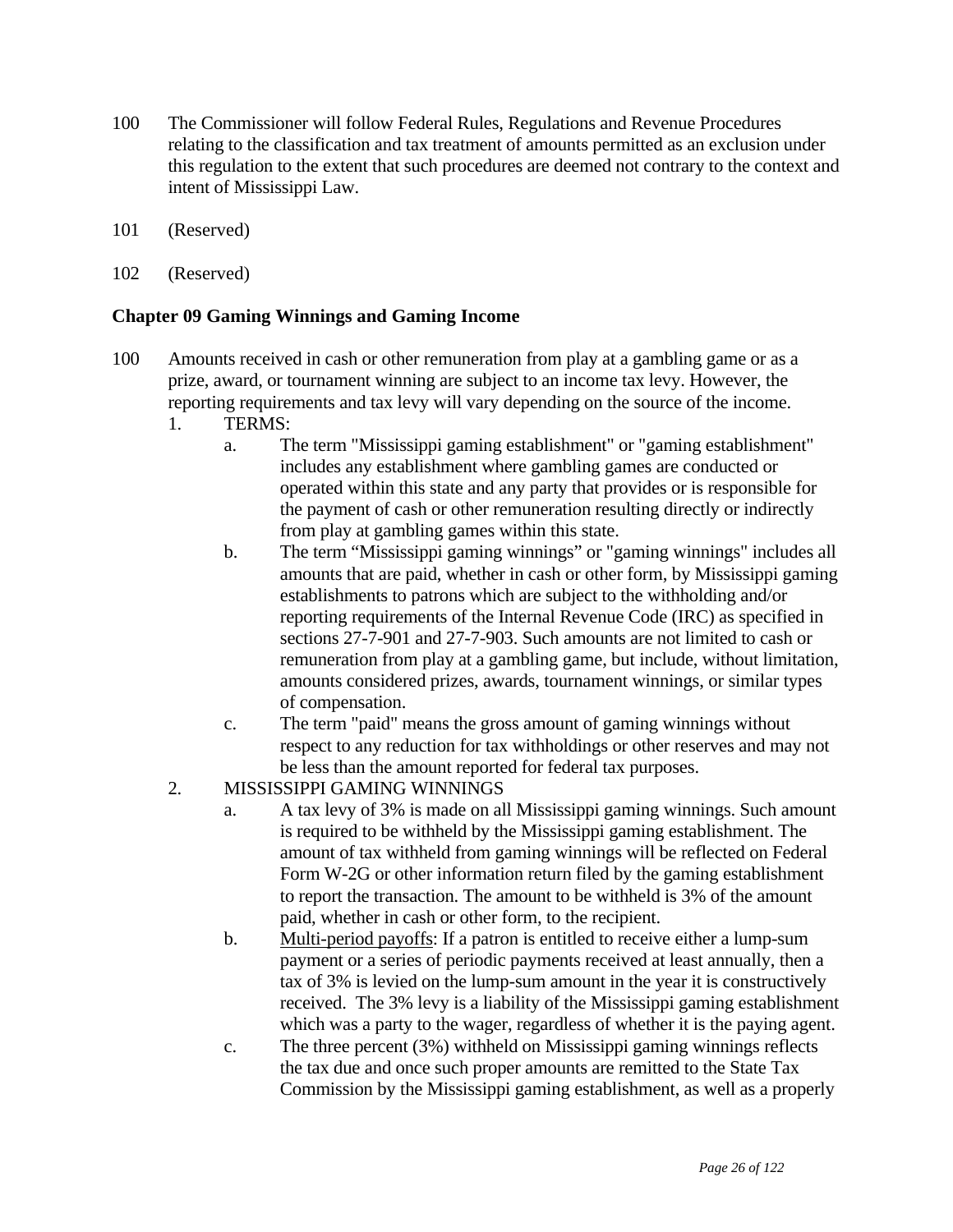completed W-2G, 1099, or other federally prescribed informational statement (filed annually or as prescribed by the commissioner), the patron has no further filing requirements. If the federally prescribed information return does not allow for the recording of both state income and state tax withholdings, then a W-2G should be completed and attached as part of the filing of such statement.

 d. The W-2G or 1099 reflecting the income and Mississippi withholding once remitted by the Mississippi gaming establishment to the Tax Commission serves as the patrons return filing for such income. Accordingly, Mississippi gaming winnings are not reported on the patron's regular income tax return filing. Likewise, the amounts withheld can not be claimed on an income tax return filing to offset a tax liability, create a refund, or to generate any other type of credit or offset.

## 3. OTHER MISSISSIPPI GAMING INCOME

- a. Except for the amounts described in paragraph II, all other gaming income is subject to the income tax levy provided for in section 27-7-3. Any gaming losses incurred at Mississippi gaming establishments are a reduction, as compared to an itemized deduction, to Mississippi gaming income. The net of such amounts, if positive, is reportable by the patron as taxable Mississippi income. Mississippi gaming income includes any gaming income not covered by the 3% levy described in paragraph II received from a Mississippi gaming establishment. Mississippi gaming losses may not be taken as a separate deduction or otherwise offset any income other than Mississippi gaming income not subject to the 3% withholding requirement and resulting from a wager.
- 4. Non-Mississippi Gaming Income
	- a. Mississippi follows federal rules, regulations, and revenue procedures to the extent not contrary to the laws of this state in determining the amount of gaming income received and gaming losses incurred by Mississippi residents at non-Mississippi gaming establishments. Non-Mississippi gaming income is reported apart from any non-Mississippi gaming losses incurred. Non-Mississippi gaming losses are allowed as an itemized deduction to the extent of any non-Mississippi gaming income. In no event may the deduction for such losses exceed the non-Mississippi gaming income.
- 101 (Reserved)
- 102 (Reserved)

### **Subpart 04 Adjustments to Gross Income**

### **Chapter 01 Adjustments to Gross Income**

100 Payments to an IRA, SEP, Keogh Retirement Plan (Retirement Plans)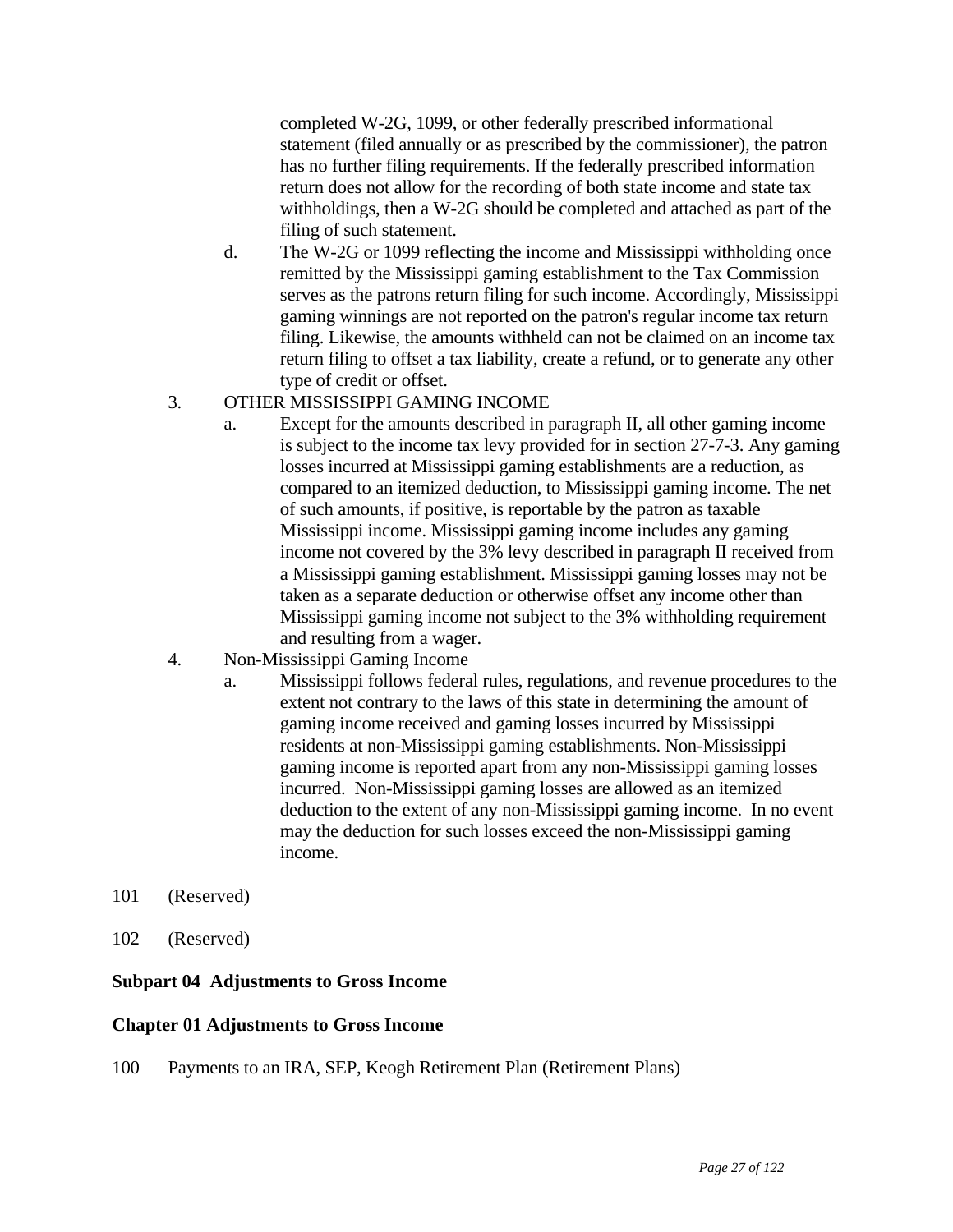A deduction is allowed for contributions to various retirement plans to the extent that such payments are deductible for federal income tax purposes. For details, see Regulation 402.

101 Interest Penalty on Early Withdrawal of Savings

 Amounts forfeited to a financial institution, such as a penalty for premature withdrawal of funds form a time savings account, certificate of deposit, or similar class of deposit, are allowed as a deduction from gross income. The 1099 form furnished by the financial institution will show the amount of any interest penalty charge for early withdrawal. This amount is deductible form gross income.

## 102 Alimony and Separate Maintenance Payments

- 1. A deduction from gross income in determining adjusted gross income is allowable with respect to payments in the nature of, or in lieu of alimony or an allowance for spousal, not child, actually paid by the taxpayer during the taxable year. This same amount must be included in the income of the spouse receiving the payment.
- 2. Unless otherwise instructed in writing, the Commissioner will follow the Federal Rules, Regulations and Revenue Procedures relating to alimony and separate maintenance payments as are deemed not to be contrary to the context and/or intent of Mississippi Law.

### 103 Moving Expenses

 Moving expenses are deductible as an adjustment to gross income as allowed for federal income tax purposes. Attach a copy of the federal form to the Mississippi return. Unless otherwise instructed in writing, the Commissioner will follow Federal Rules, Regulations and Revenue Procedures relating to the deduction of un-reimbursed allowable moving expenses as are deemed not to be contrary to the context and/or intent of Mississippi Law.

104 National Guard or Reserve Pay

 A taxpayer is allowed a deduction to gross income for compensation received as a member of the National Guard or Reserve Forces of the United State not to exceed the sum of Five Thousand Dollars (\$5,000.00) for any taxable year. Only compensation received as payment for inactive duty training (monthly or special drills or meetings), active duty training (summer camps, special schools, cruises) and state active duty (emergency duty) qualifies for this deduction to gross income. Full-time National Guard pay is not allowed as a deduction. Report this income as regular wages or salaries.

### 105 MPACT or MACS Program Payments

- 1. Taxpayers who make payments to a prepaid tuition contract or a college savings account under the MPACT (Mississippi Prepaid Affordable College Tuition) or the MACS (Mississippi Affordable College Savings) programs are allowed a deduction for the actual amounts paid during the taxable year as an adjustment to gross income. Each program shall provide to the taxpayer an annual statement of account to identify the amount paid and therefore, eligible for the adjustment.
- 2. Unqualified distributions of previously deducted MPACT or MACS payments must be included in gross income in the year they are received. Payments to other prepaid tuition programs are not eligible for this deduction.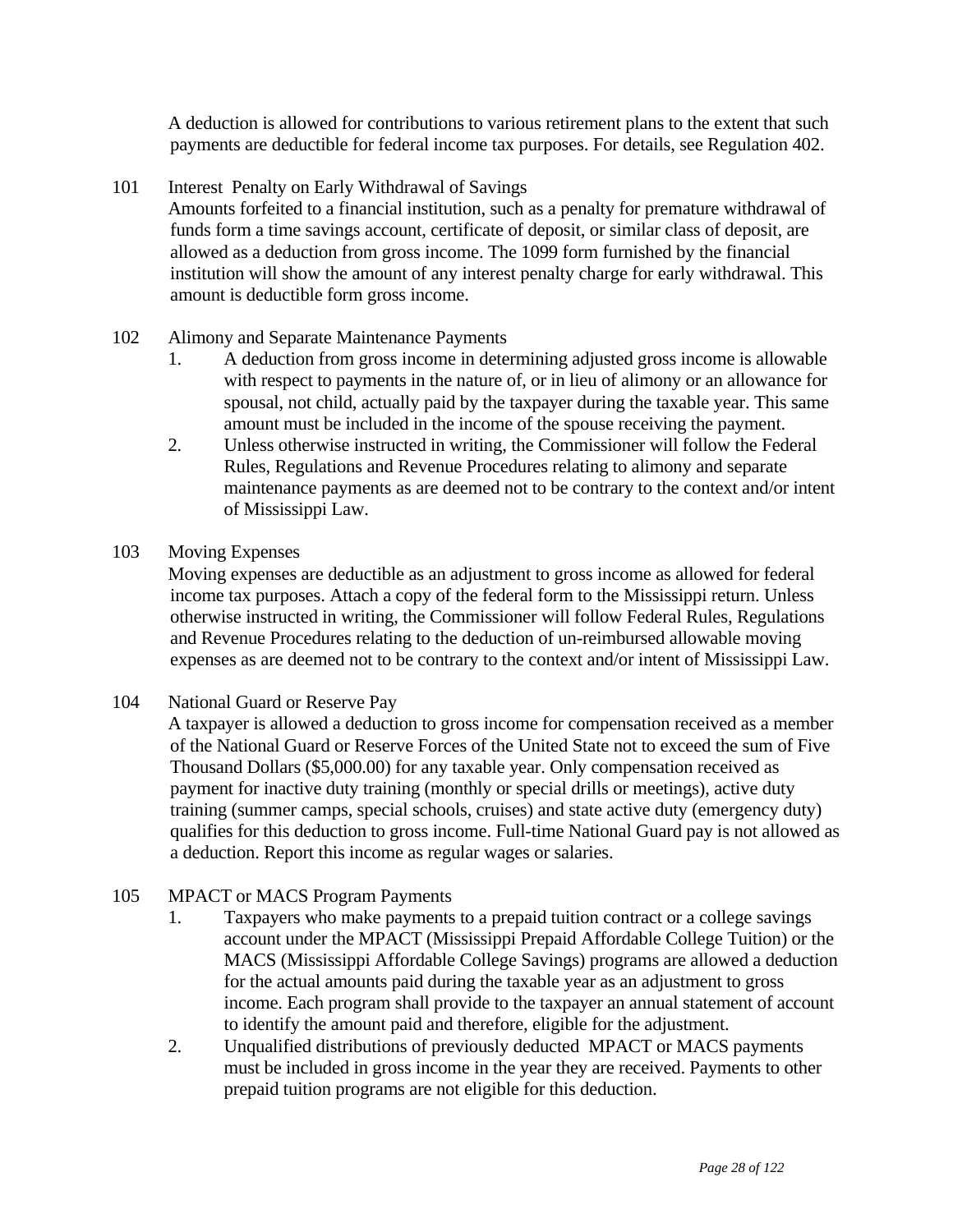- 106 Self-Employed Health Insurance Deduction Amounts paid by a self-employed individual for insurance which constitute medical care for the taxpayer, his spouse and dependents, are deductible as an adjustment to gross income. Unless otherwise instructed in writing, the Commissioner will follow Federal Rules, Regulations and Revenue Procedures relating to the deduction of self-employed health insurance as are deemed not to be contrary to the context and/or intent of Mississippi Law.
- 107 (Reserved)
- 108 (Reserved)

### **Chapter 02 Adjustments to Gross Income—Retirement Plans**

- 100 An adjustment to gross income for contributions to a tax-sheltered annuity may be claimed for Mississippi income tax purposes only to the extent permitted for Federal Income Tax purposes. The Commissioner will, therefore, follow the Federal Rules, Regulations and Revenue Procedure issued under Section 403(b), IRC, and such other Federal Rules and Regulations relating to contributions to tax-sheltered annuities as are deemed not contrary to the context and intent of Mississippi Law.
- 101 Qualified Deferred Compensation Plans. Members of the Mississippi Public Employees Retirement System may exclude from wages and salaries (gross income) for Mississippi income tax purposes amounts contributed by the employee to the Mississippi Public Employees Deferred Compensation Plan, a deferred compensation program authorized by Mississippi Code Section 25-14-11 et seq.
- 101.01 Beginning July 1, 1982, amounts withheld from the wages and salaries of members of the Mississippi Public Employees Retirement System as required contributions to the retirement fund are excludable from gross income.
- 101.02 The Commissioner will follow those rules and regulations issued by the Internal Revenue Service relating to an exclusion for contributions to an authorized and qualified deferred compensation plan as are deemed not contrary to the context and intent of Mississippi Law.
- 102 Self-Employed Retirement Plan. A deduction from gross income in determining adjusted gross income is allowable for amounts contributed by a self-employed individual to a qualified retirement plan which meets the qualifications and restrictions of a plan established under Sections 401-405, IRC, and only to the extent that such contributions are deductible for Federal income tax purposes.
- 103 Retirement Savings-IRA's. A deduction from gross income in determining adjusted gross income is allowable for amounts paid during the taxable year of an individual by or on behalf of such individual for his benefit to an individual retirement account described in Section 408(b), IRC, or for a retirement bond described in Section 409, IRC, to the extent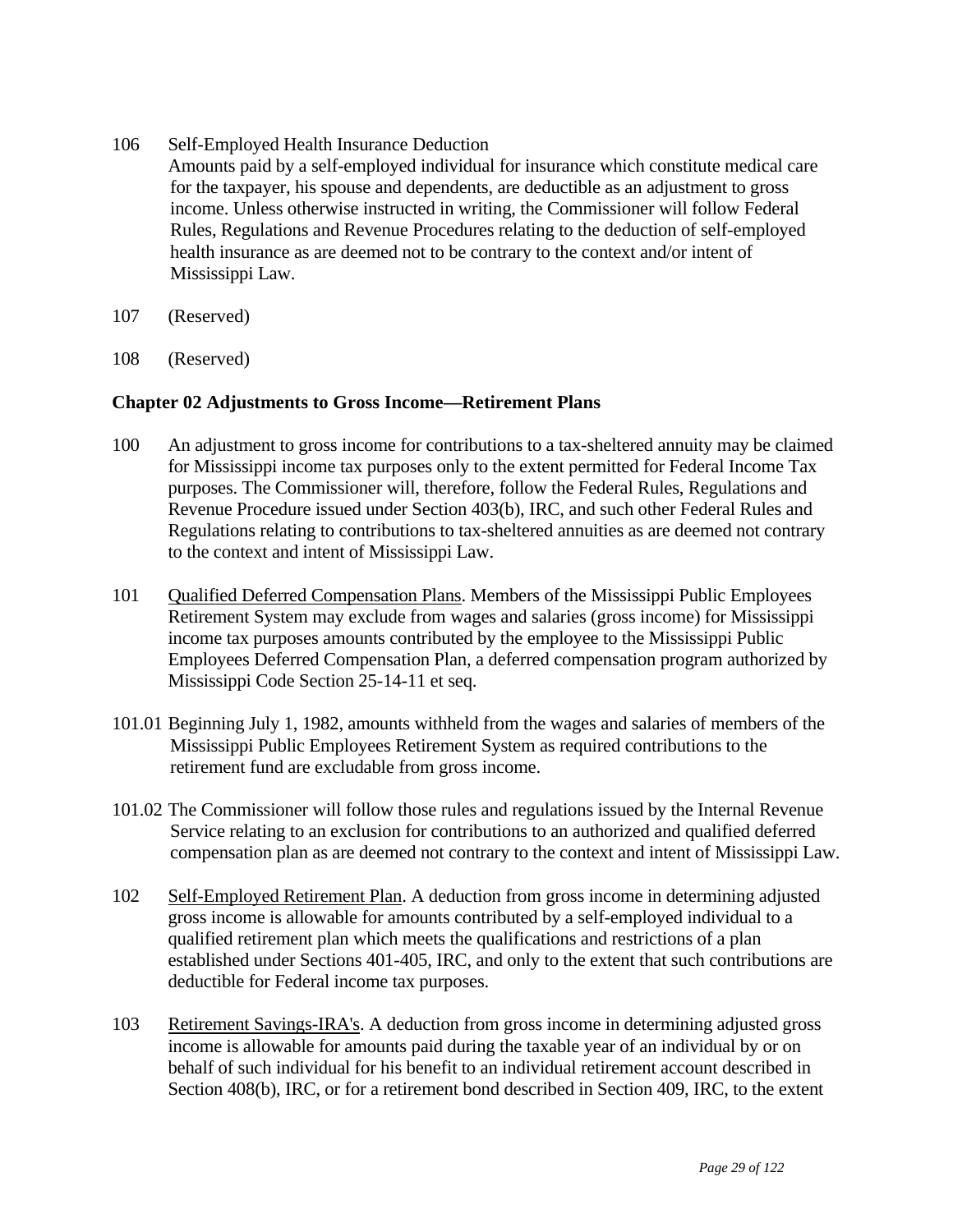that such amounts are deductible for Federal income tax purposes under Section 219, IRC. Also, a deduction is allowable for amounts paid in cash for a taxable year by or on behalf of such individual for the benefit of himself and his spouse.

- 103.01 Any part of a lump-sum distribution from a qualified retirement plan which is rolled over into an individual retirement account described in Section 408(a), IRC, and an individual retirement annuity described in Section 409, IRC, may be deducted from gross income for Mississippi income tax purposes only to the extent that such roll over amounts are permitted as a deduction or exclusion for Federal income tax purposes.
- 104 Amounts withheld from wages as required contributions to the Federal Insurance Contributions Act are not deductible or excludable from gross income.
- 105 (Reserved)
- 106 (Reserved)

## **Subpart 05 Business Deductions General**

### **Chapter 01 Business Deductions**

- 100 The taxable income on which the income tax is based is the gross income of the taxpayer, less certain specific deductions allowed by law plus, in the case of individuals, trusts and estates, certain specific amounts for personal and additional exemptions. The allowance for deductions fall into three basic classes; namely,
	- 1. Ordinary and necessary expenditures connected with a trade or business.
	- 2. Adjustments to gross income.
	- 3. Non-business individual itemized deductions or standard deduction.
- 101 Business deductions falling within class 1 above are deductible from the gross profit of the trade or business to determine the net profit or loss of the business activity. Deductions falling within class 2 above are deductible from the gross income of the taxpayer to determine net income, commonly referred to as adjusted gross income, and may be claimed by the individual regardless of whether non-business deductions are itemized. Deductions falling within class 3 are generally personal in nature and may be claimed only when itemized. In lieu of itemizing personal non-business deductions, the individual may elect to claim the optional standard deduction.
- 102 Under no circumstances, may an item of expense be deducted as both a business deduction and a non-business deduction, either in fact or in effect, in the taxable year.
- 103 Business expenses deductible from gross income include the ordinary and necessary expenditures directly connected with or pertaining to the taxpayer's trade or business. The cost of goods purchased for resale, with proper adjustment for opening and closing inventories, is deducted from gross sales in computing gross income.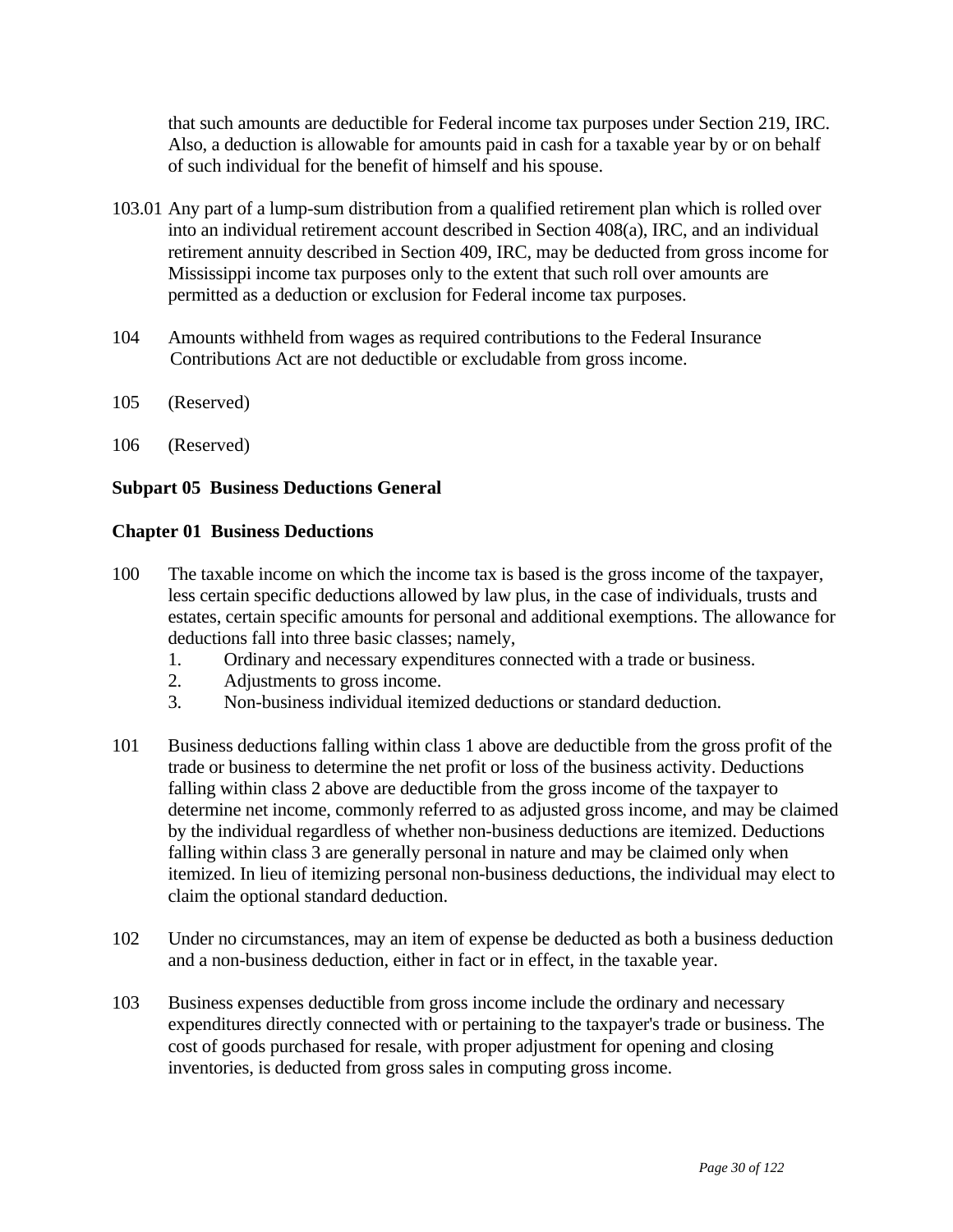- 104 Among items included in business expenses are management expenses, commissions, labor, supplies, incidental repairs, operating expenses of automobiles used in the trade or business, traveling expenses while away from home solely in the pursuit of a trade or business, advertising and other selling expenses, together with insurance premiums against fire, storm, theft, accident or other similar losses in the case of a business and rental for the use of business property.
- 105 However, no such item shall be included in business expenses to the extent that it is used by the taxpayer in computing the cost of property included in its inventory or used in determining the gain or loss of its plant, equipment or other property. The full amount of the allowable deduction for ordinary and necessary expenses in carrying on a business is deductible, even though such expenses exceed the gross income derived during the taxable year from such business.
- 106 The following requirements determine whether a particular item of expense is deductible as a business expense: It must be incurred in a trade or business carried on by the taxpayer. This excludes all personal expenses as well as expenses sustained in earning income, but not arising from a trade or business. Expenses directly related to earning exempt income are not deductible.
- 107 The "expense" cannot be a capital expenditure.
- 108 The expenses must be ordinary, necessary and reasonable. To the extent that an expense is unreasonable, it is not necessary and will not be allowed as a deduction.
- 109 (Reserved)
- 110 (Reserved)

# **Chapter 02 Expenditures Attributable to Lobbying, Political Campaigns, Attempts to Influence Legislation, etc., and Certain Advertising**

- 100 A taxpayer may take a business expense deduction for an ordinary and necessary expenditure in regard to certain types of activities relating to promoting or combating legislation. An expense is deductible if it is paid or incurred (1) in direct connection with an appearance before, submission of statements to, or sending communications to, Congressional Committees or legislative bodies of states, U. S. possessions, etc., in regard to legislation of direct interest to the taxpayer, or (2) in direct connection with communication of information between the taxpayer and a trade or business organization of which he is a member concerning legislation of direct interest to both parties.
- 101 A portion of the dues for membership in an organization engaged in such activities is deductible. The deduction is limited to that portion which is attributable to the expenses incurred by the organization engaged in such activities.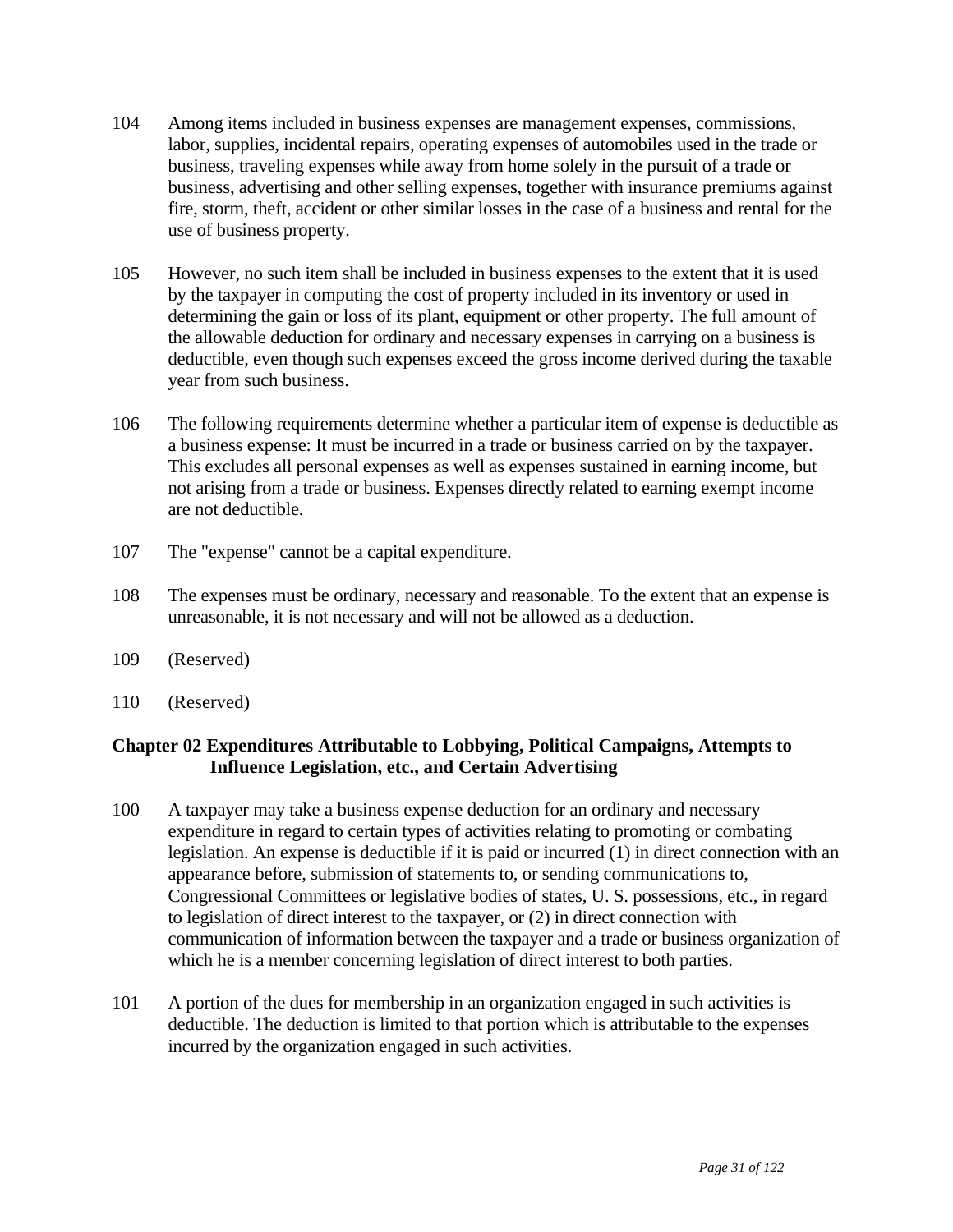- 102 However, expenses incurred in an attempt to influence the general public, or segments thereof, are nondeductible. This limitation applies to a corporation's attempt to influence its shareholders.
- 103 Political contributions are not deductible either as business expenses or as charitable contributions.
- 104 Deductions otherwise allowable as a business expense shall not be allowed for any amount paid or incurred for admission to any program or event identified with a political candidate or party or if any portion of the proceeds from such program or event inures to or for the use of the party or candidate.
- 105 Expenditures for institutional or "good will" advertising which keeps the taxpayer's name before the public are deductible business expenses if the expenditures are related to the patronage the taxpayer might reasonably expect in the future.
- 106 (Reserved)
- 107 (Reserved)

## **Chapter 03 Taxes Paid as Business Expense**

- 100 Only the following taxes shall be allowed as a business expense deduction in computing net income for the taxable year within which paid or accrued, according to the method of accounting used in computing taxable income:
	- 1. State and local, and foreign, real property taxes.
	- 2. State and local personal property taxes.
	- 3. Cigar and cigarette taxes, gasoline taxes, and sales and use taxes if included in business gross income, or if incurred as an item of expense in a trade or business or in the production of taxable income.
- 101 In addition, there shall be allowed as a business expense deduction state and local taxes, not described in the preceding section and not otherwise specifically excluded under the following section of this chapter, which are paid or accrued within the taxable year in carrying on a trade or business.
- 102 The following taxes shall not be allowed as a business expense deduction in computing net income:
	- 1. Federal and state income taxes.
	- 2. Any taxes based on or measured by net income.
	- 3. Estate and inheritance taxes.
	- 4. Gift taxes.
	- 5. Cigar and cigarette taxes, gasoline taxes, and sales and use taxes if not included in business gross income, or if not incurred as an item of expense in a trade or business.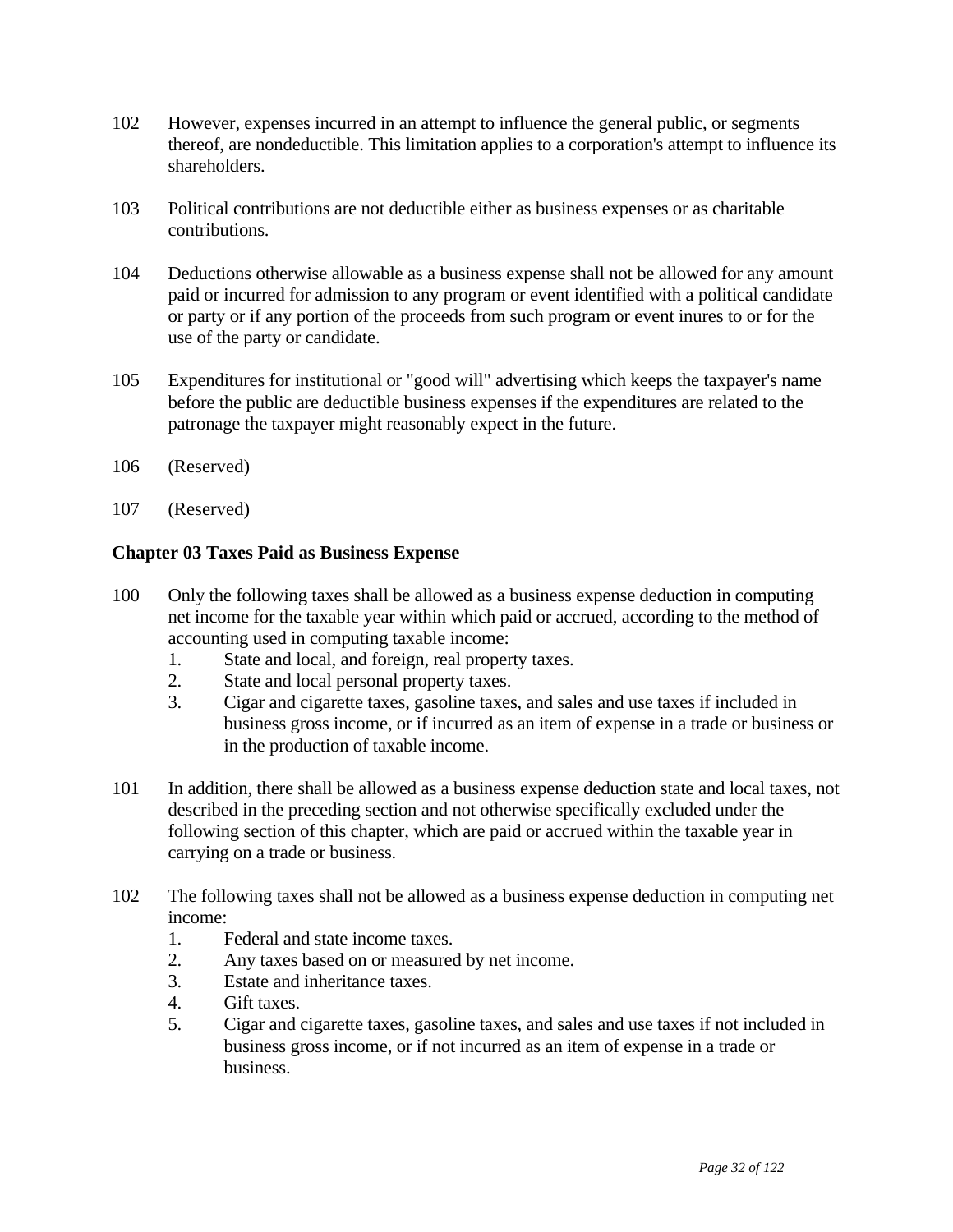- 103 To the extent that a specific tax is deductible under both Federal and State Law, the Commissioner will follow Federal Rules, Regulations and Revenue Procedures relating to the tax treatment of the specific tax.
- 104 (Reserved)
- 105 (Reserved)

## **Chapter 04 Depreciation**

- 100 Reasonable Allowance. Section 27-7-17(1)(f) provides that a reasonable allowance for the exhaustion, wear and tear and obsolescence of property used in the trade or business or property held by the taxpayer for the production of income shall be allowed as a depreciation deduction. The allowance is that amount which should be set aside for the taxable year in accordance with a consistent plan, so that the aggregate of the amounts set aside will equal the cost or other basis of the property. The allowance shall not reflect amounts representing a mere reduction in market value. Mississippi will follow Federal depreciation guidelines as are not deemed contrary to the context and intent of Mississippi Law.
- 101 The first year thirty-percent (30%) "bonus" depreciation as set forth in the Federal "Job Creation and Worker Assistance Act of 2002", H.R. 3090, does not constitute a reasonable allowance for the exhaustion, wear, and tear and obsolescence of the property in regard to which it is taken. This thirty-percent (30%) "bonus" depreciation is therefore not an allowable deduction for depreciation under Section 27-7-17(1)(f). Mississippi will not follow the Federal guidelines in regard to this "bonus" depreciation since such "bonus" depreciation is contrary to the context and intent of Mississippi Law. If such "bonus" depreciation is used for federal income tax reporting purposes, the tax basis of property will be different for Federal and State until such property is fully depreciated.
	- 1. If such "bonus" depreciation is used for federal income tax reporting, each year an adjustment must be made for reporting depreciation to this State so as to reflect an amount of depreciation that would have otherwise been allowed using Federal depreciation guidelines other than that contained in H.R.3090 "Job Creation and Worker Assistance Act of 2002."
	- 2. If it is determined "bonus" depreciation was taken in any year and the proper State adjustment was not made in that same year, all allowances for depreciation will be denied on all tax returns that are within the statute of limitations until there is a full recovery to this State of excess depreciation deductions. When the Commissioner makes such adjustment, there shall be assessed, in addition to interest, all penalties on any underpayment of income tax to the extent provided by law.
- 102 Mississippi does not recognize the Federal tax credit allowed for qualified depreciable property acquired and placed in service during the tax year and does not require the taxpayer's basis in the property be reduced by 50% of the investment tax credit. This affects the computation of gain or loss upon disposition of the asset. In order for a taxpayer to maintain the same basis in property for both Federal and state purposes, for property placed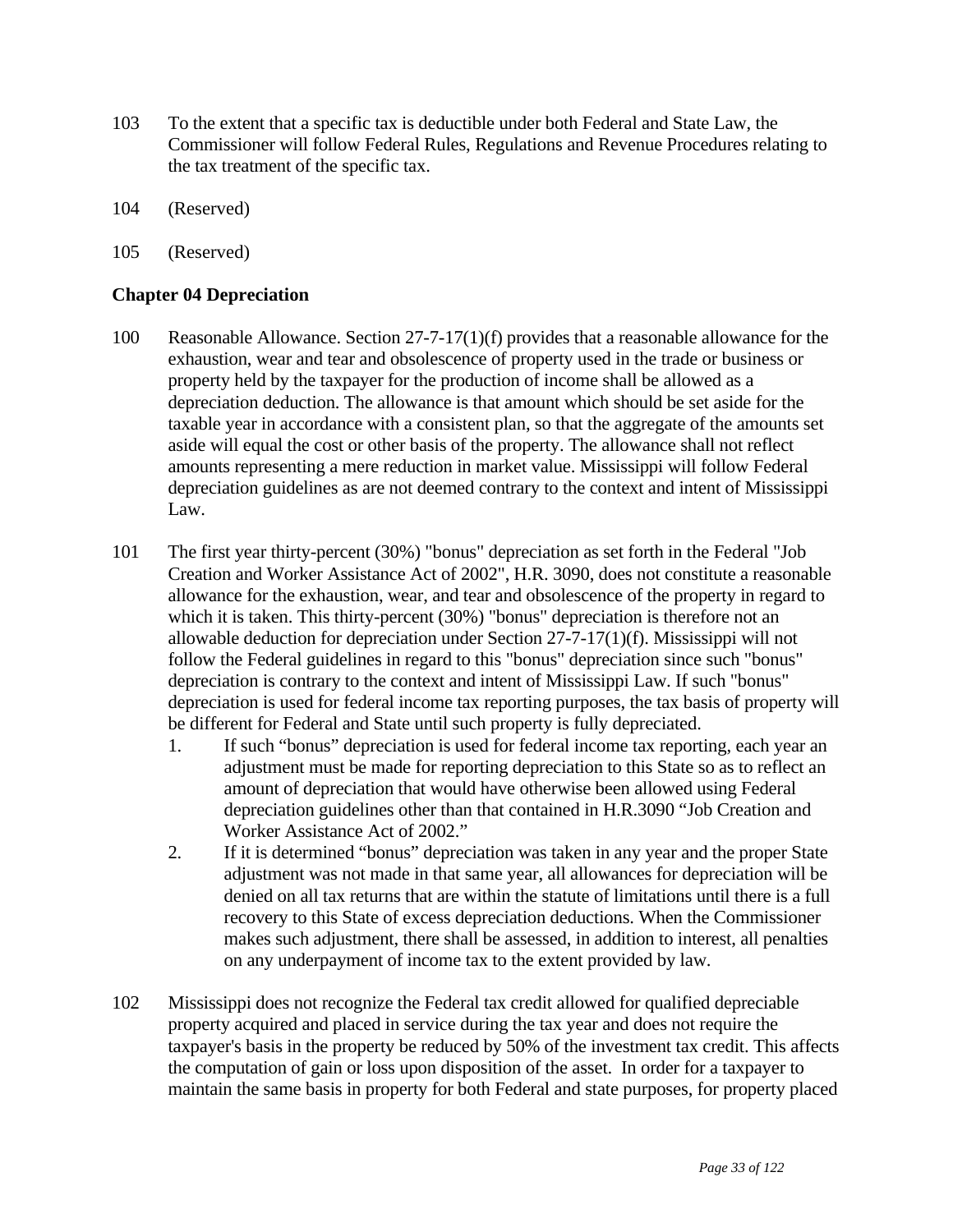in service after 1982, the taxpayer's basis in the property may be reduced by 50% of the investment tax credit as additional depreciation for Mississippi income tax purposes in the year the ITC is taken.

- 103 A taxpayer may elect to treat the cost of any Internal Revenue Code Section 179 property, which is not chargeable to a capital account as an expense. Cost so treated shall be allowed as a deduction for the taxable year in which the Section 179 property is placed in service. In determining the amount of allowable expense deduction in any taxable year, the Commissioner will follow Federal Rules, Regulations and Revenue Procedures issued under Section 179, Internal Revenue Code as are deemed not contrary to the context and intent of Mississippi Law.
- 104 (Reserved)
- 105 (Reserved)

## **Chapter 05 Depletion**

- 100 Section 27-7-17(1)(g) provides that there shall be allowed as a deduction in computing taxable income in the case of mines, oil and gas wells, other natural deposits and timber, a reasonable allowance for depletion and for depreciation of improvements, BASED UPON COST, including cost of development, not otherwise deducted, or fair market value as of March 16, 1912, if acquired prior to that date.
- 101 In the case of standing timber, the depletion allowance shall be computed solely upon the adjusted cost basis of the property. In the case of other exhaustible natural resources, the allowance for depletion shall be computed upon either the adjusted cost basis of the property (cost depletion) or upon a percentage of gross income from the property (percentage depletion), whichever results in the greater allowance for depletion for any taxable year, but in no case shall the aggregate deductions for depletion allowance exceed the cost basis of the property. In no case will depletion based upon discovery value be allowed. Unless cost of mineral deposits can be definitely determined and substantiated, a depletion deduction will not be allowed. Depletion is allowable only in connection with actual production. A depletion deduction is not allowed on lease bonus or lease rental income.
- 102 For the purpose of this regulation, the regulations of the Internal Revenue Service shall be followed in computing the depletion allowance, except as stated above and in those cases where the Mississippi Law and the Federal Law are in conflict. The percentage depletion allowance authorized by the Federal Law may be used as a method of computing the depletion allowance for Mississippi tax purposes. However, in no instance shall the aggregate deduction for depletion exceed the cost basis of the property. Taxpayers having rights to natural resources located in this state and in other states shall confine their computation and deduction for depletion allowances to only those natural resources which produce income for Mississippi tax purposes.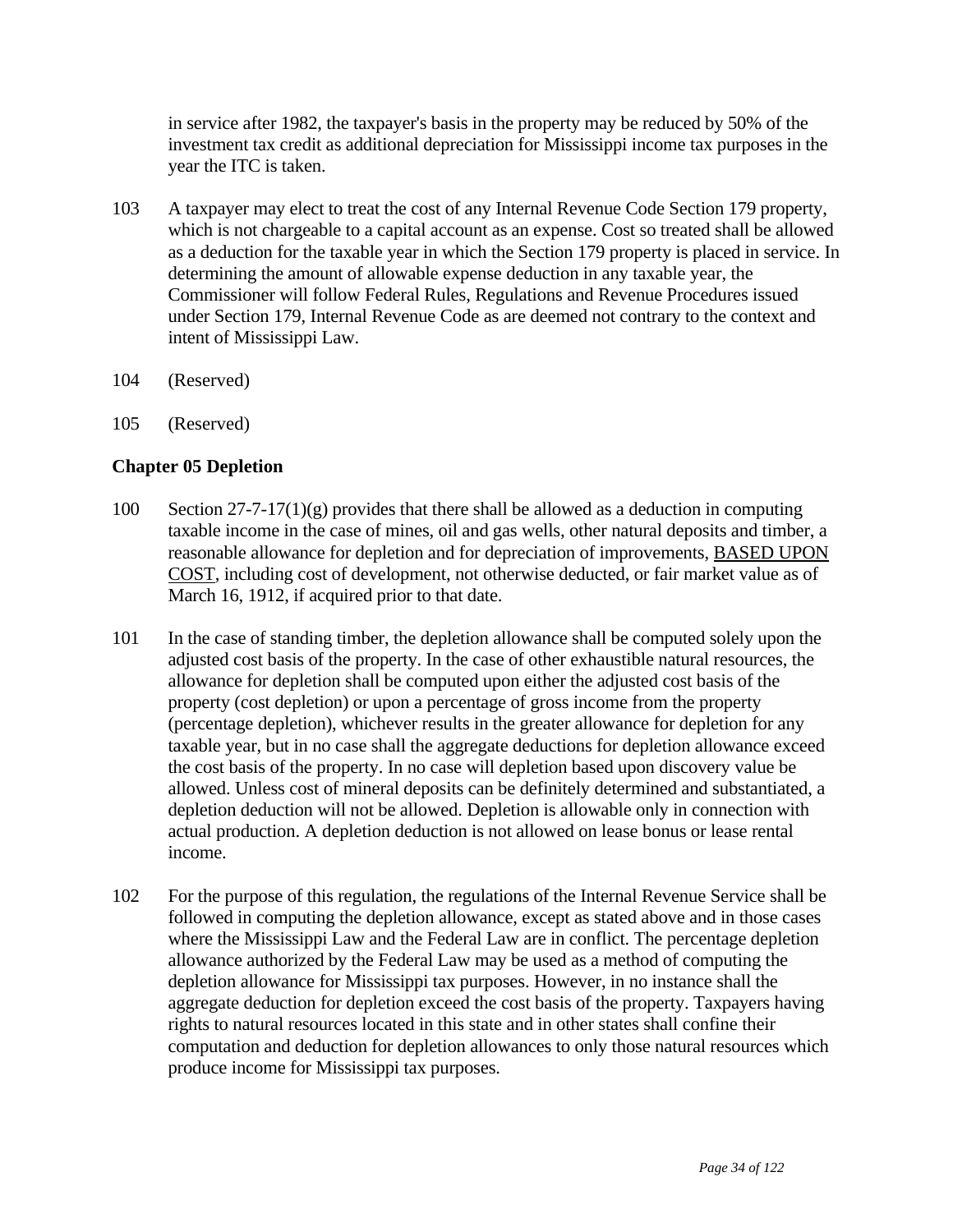- 103 (Reserved)
- 104 (Reserved)

#### **Chapter 06 Net Operating Loss**

- 100 Taxpayers are allowed to carryover their net operating losses from a trade or business and deduct such loss in the next five succeeding years. The carryover is first to the year immediately following the loss year, then to the second year following the loss year, and so on until the loss is exhausted, not to exceed five years. In instances where more than one year's net operating loss is being carried over, the first year's loss must be carried over first until exhausted before the second year's loss may be carried over, and subsequent years' losses must be carried over in the same manner.
- 101 Taxpayers entitled to the net operating loss carryover are:
	- 1. Individuals
	- 2. Corporations (Except for regulated investment companies, and life and mutual insurance companies other than marine).
	- 3. Estates and trusts
	- 4. Partners (to the extent of their allocable share of partnership net losses).
- 102 In order to qualify as an operating loss carryover under the provisions of Section  $27-7-17(1)(1)$  of the Code, the loss to be carried over must have been incurred first; from sources within the boundaries of the State of Mississippi, or from sources within the jurisdictional boundaries of the Income Tax Laws of the State of Mississippi; and secondly, the loss must have been reported as such on an income tax return filed with the State of Mississippi for the year of the loss by the taxpayer claiming the loss carryover.
- 103 A net operating loss incurred by any taxpayer prior to becoming subject to the jurisdiction of the Mississippi Income Tax Laws will not be allowed as a loss carryover deduction.
- 104 Taxpayers who under applicable provisions of the statute are allowed or required to exclude income earned from sources outside of Mississippi, and taxpayers who are required to use formulas in determining Mississippi taxable net income shall determine Mississippi net operating losses in the same manner as Mississippi taxable net income is determined.
- 105 In making a claim for a net operating loss deduction, the taxpayer must file with its income tax return for the year of such deduction, a concise statement setting forth all material and pertinent facts related thereto; including a detailed schedule showing how the deduction was computed. If more than one net operating loss is being carried over, this schedule must be submitted for each loss year individually.
- 106 The Commissioner will follow Federal Rules, Regulations and Revenue Procedures to the extent they are deemed not contrary to the context and intent of Mississippi Law.
- 107 (Reserved)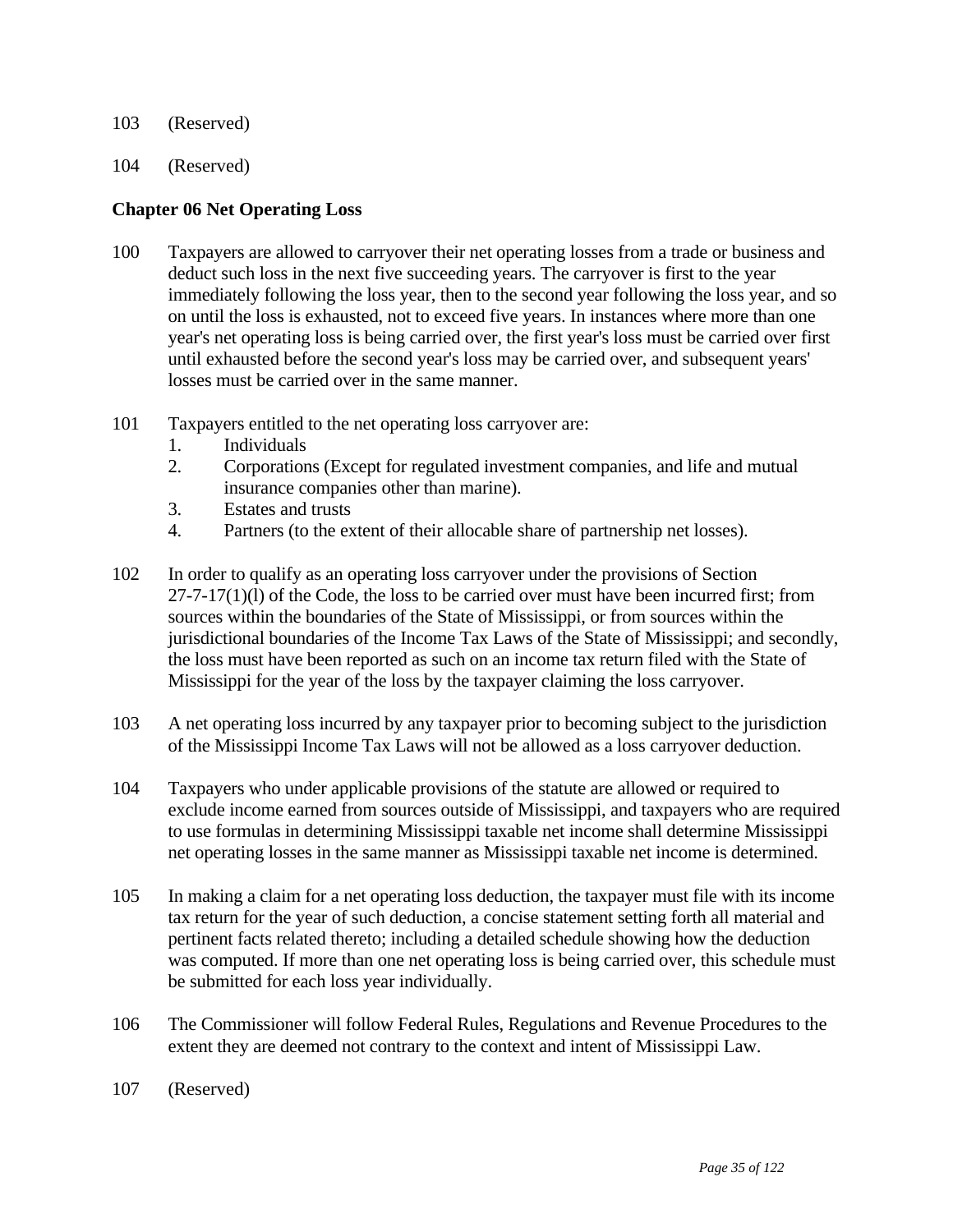#### 108 (Reserved)

## **Chapter 07 Wage Tax Credits**

- 100 Mississippi does not recognize federal regulations issued under Section 280 or 44B, IRC regarding tax credits allowed for work incentive programs or the employment of certain new employees. Deduction for wages paid should be computed without regard to the reduction for wage tax credits for Mississippi income tax purposes.
- 101 (Reserved)
- 102 (Reserved)

#### **Chapter 08 Other Business Deductions**

- 100 The Commissioner will follow Federal Rules, Regulations and Revenue Procedures relating to the following business deductions to the extent that such procedures are deemed not contrary to the context and intent of Mississippi Law.
	- 1. Activities Not Engaged in for Profit Hobby Losses
	- 2. Amortizable Bond Premium
	- 3. Amortization of Pollution Control Facilities
	- 4. Bad Debts
	- 5. Bonuses to Employees
	- 6. Bribes and Kickbacks
	- 7. Capital Contributions to Federal National Mortgage Association (F.N.M.A.)
	- 8. Circulation Expenditures
	- 9. Compensation for Personal Services
	- 10. Cost of Materials
	- 11. Decline in Value of Stock
	- 12. Deduction for Discount on Bonds
	- 13. Demolition of Buildings
	- 14. Depreciation or Amortization of Improvements made by Lessee on Lessor's Property
	- 15. Employee Benefits
	- 16. Entertainment Expenses
	- 17. Expenses and Interest Relating to Tax Exempt Income
	- 18. Excessive Compensation
	- 19. Farmers' Expenditures for Clearing Land
	- 20. Farmers' Expenditures for Fertilizer
	- 21. Farming Expenses & Losses
	- 22. Fines and Penalties
	- 23. Interest Paid
	- 24. Losses from Wash Sales of Stock or Securities
	- 25. Obsolescence of Nondepreciable Property
	- 26. Professional Expenses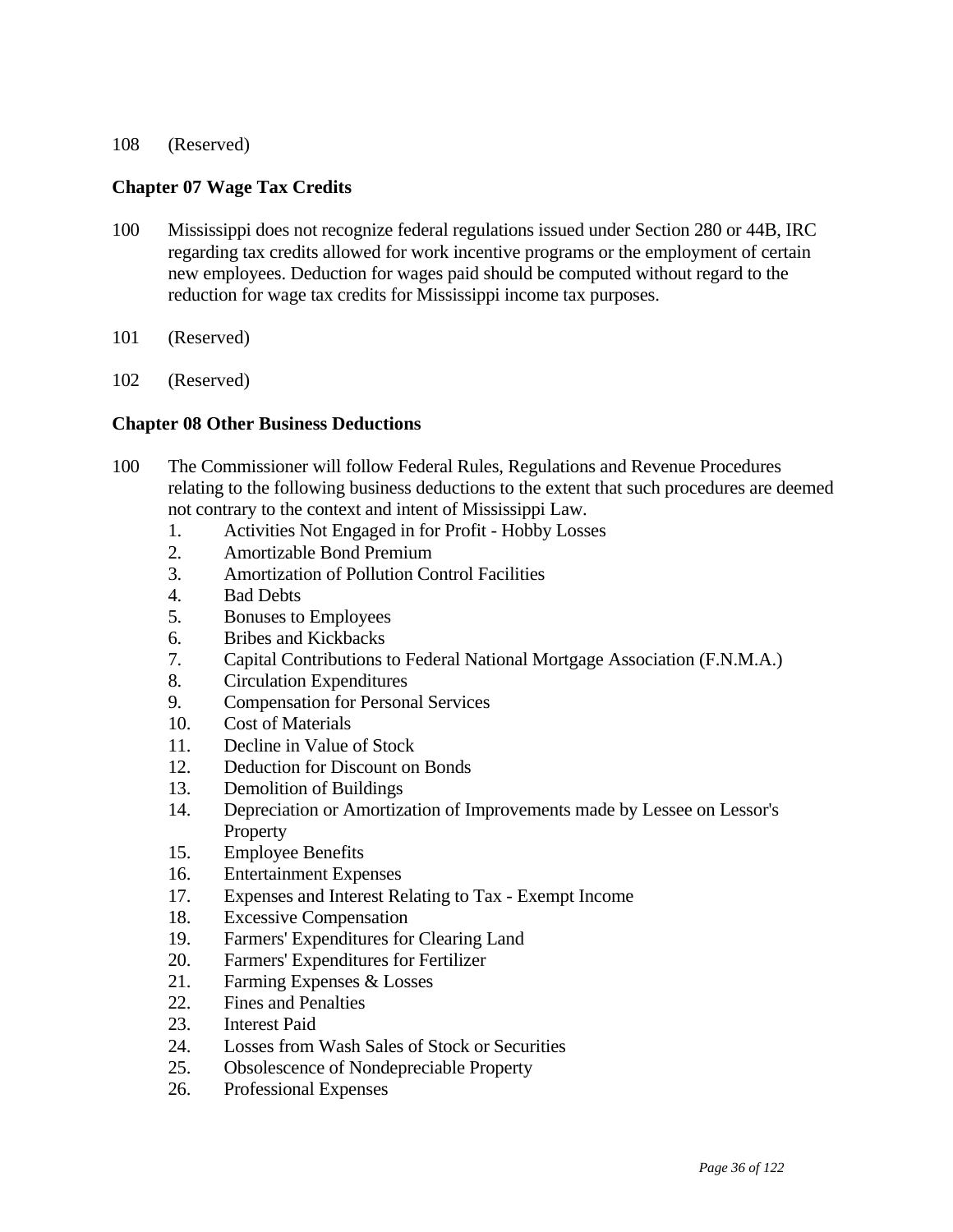- 27. Rentals
- 28. Repairs
- 29. Research and Experimental Expenditures
- 30. Soil and Water Conservation Expenditures
- 31. Trademark and Trade Name Expenditures
- 32. Traveling Expenses
- 33. Worthless Securities
- 101 (Reserved)
- 102 (Reserved)

### **Chapter 09 Reforestation Tax Credit**

- 100 Owner and Land Eligibility
	- 1. An eligible owner may be a non-resident; however, eligible lands include only land located within the State of Mississippi. If one person as a life tenant holds property with remainder to another person, the life tenant is considered to be the eligible owner of the property that may qualify as eligible land for reforestation tax credit purposes. For purposes of this section, eligible lands shall not include leased property. Accordingly, a lessee cannot qualify as an eligible owner with respect to costs incurred for reforestation practices on leased land.
	- 2. Land on which cost share assistance was received for a particular practice is not eligible for the reforestation tax credit for that practice, unless the eligible owner's adjusted gross income is less than the federal earned income credit level for that taxable year. The STC will determine the federal earned income credit level each year based on information provided by the Internal Revenue Service.
- 101 Credit Limitations
	- 1. When married taxpayers own eligible land jointly and implement a reforestation plan on that land, they are considered to be one taxpayer for purposes of applying the limitations on the amount of reforestation tax credit earned on that property. Each spouse may also qualify as an eligible owner, in their own right, (each being eligible for the maximum lifetime RTC of \$10,000) provided that each spouse individually had qualified expenditures on eligible land which followed a certified reforestation plan. When each spouse qualifies as an eligible owner, and a reforestation tax credit was earned on eligible land owned jointly by the spouses, each spouse will be considered to have earned one-half of the reforestation tax credit with respect to the jointly owned property/properties. When married taxpayers file jointly and each spouse qualifies for the reforestation tax credit, each spouse must file a separate RTC form to claim their respective reforestation tax credit. In computing their respective reforestation tax credit on their individual RTC form, each spouse must use one-half of the total income tax liability reflected on the combined return and one-half of the total amount of all other credits available to be claimed on the joint return.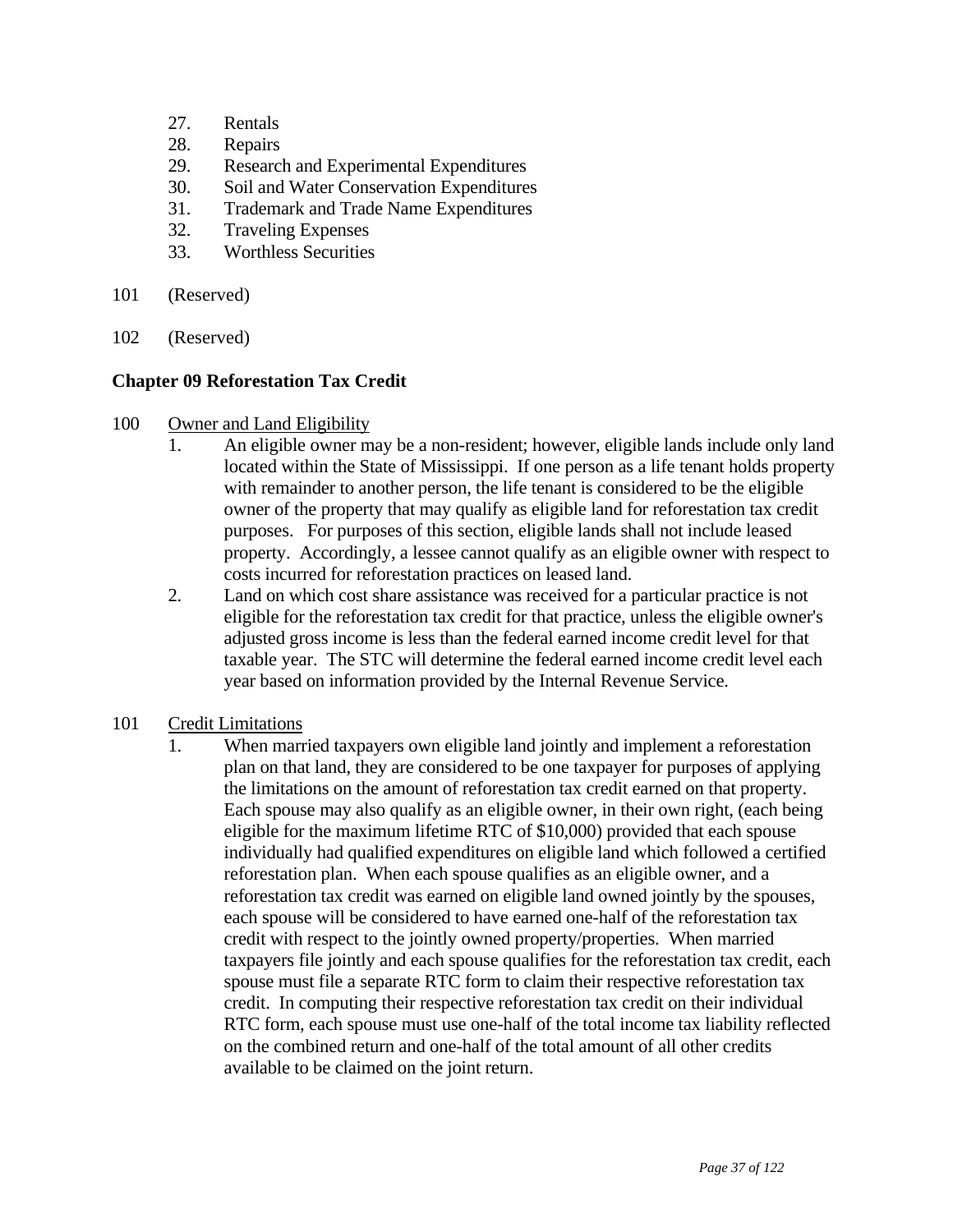- 2. In the case of a pass-through entity (partnership or S Corporation), the maximum qualifying expenditure (\$20,000) giving rise to the maximum \$10,000 lifetime reforestation tax credit shall be applied at both the pass-through entity level and at the investor (partner or shareholder) level. The maximum \$10,000 reforestation tax credit earned by the pass-through entity is allocated to each investor, partner or shareholder based on their ownership interest.
- 3. Where more than one person has an undivided ownership interest in eligible land, and two or more of the interest holders implement a reforestation plan on that land, for purposes of this section, the project will be considered a joint venture and treated in the same manner as a partnership. Accordingly, the joint venture will be considered the eligible owner and the maximum qualifying expenditure limitation shall be applied at the joint venture level as in other pass-through entity situations.

## 102 Applications

- 1. For purposes of computing eligible costs on which the RTC is computed, total expenditures made during the taxable year on all eligible acres must be reduced by the amount of any cost-sharing proceeds received from federal and/or state forestry incentives programs with respect to such eligible acres.
- 2. Reforestation costs generally must be capitalized and included in the adjusted basis of the qualified timber property. Any reforestation costs incurred and paid during a tax year must be reduced by the amount of any federal and/or state cost-sharing proceeds received, and the adjusted basis of the property decreased accordingly. If the taxpayer claims investment tax credit and reforestation amortization deductions with respect to qualifying reforestation expenditures for Federal income tax purposes, the basis of the qualified timber property (for State purposes) shall first be reduced by 50% of the federal investment tax credit. In addition, the adjusted basis of the property must be reduced by 100% of the reforestation tax credit earned with respect to that property. With respect to the property on which the Federal investment tax credit and reforestation amortization deductions are claimed, amortization for State purposes may be claimed on the portion of the qualifying state reforestation expenditures (after being reduced by the Federal investment tax credit adjustment and the RTC earned) which exceeds the basis of the Federal qualifying reforestation expenditures (after being reduced by the Federal investment tax credit adjustment and the Federal amortization to be claimed.) Amortization for state purposes is to be computed in the same manner as for Federal purposes.

# 103 Verification and Certification

 1. The RTC is based on eligible expenditures made during each taxable year (as limited in the statute) for seedlings, seed/acorns, seeding, planting by hand or machine, site preparation, and post-planting site preparation on all eligible acres. When an approved reforestation practice, as defined in the statute, is completed in the taxable year, the RTC may be computed and claimed with respect to all of the eligible costs of the completed practice. Verification by a qualified forester that the reforestation practice(s) were completed and that the reforestation prescription or plan was followed is required in order to claim the reforestation tax credit. A determination must be made on a year by year basis to determine if the costs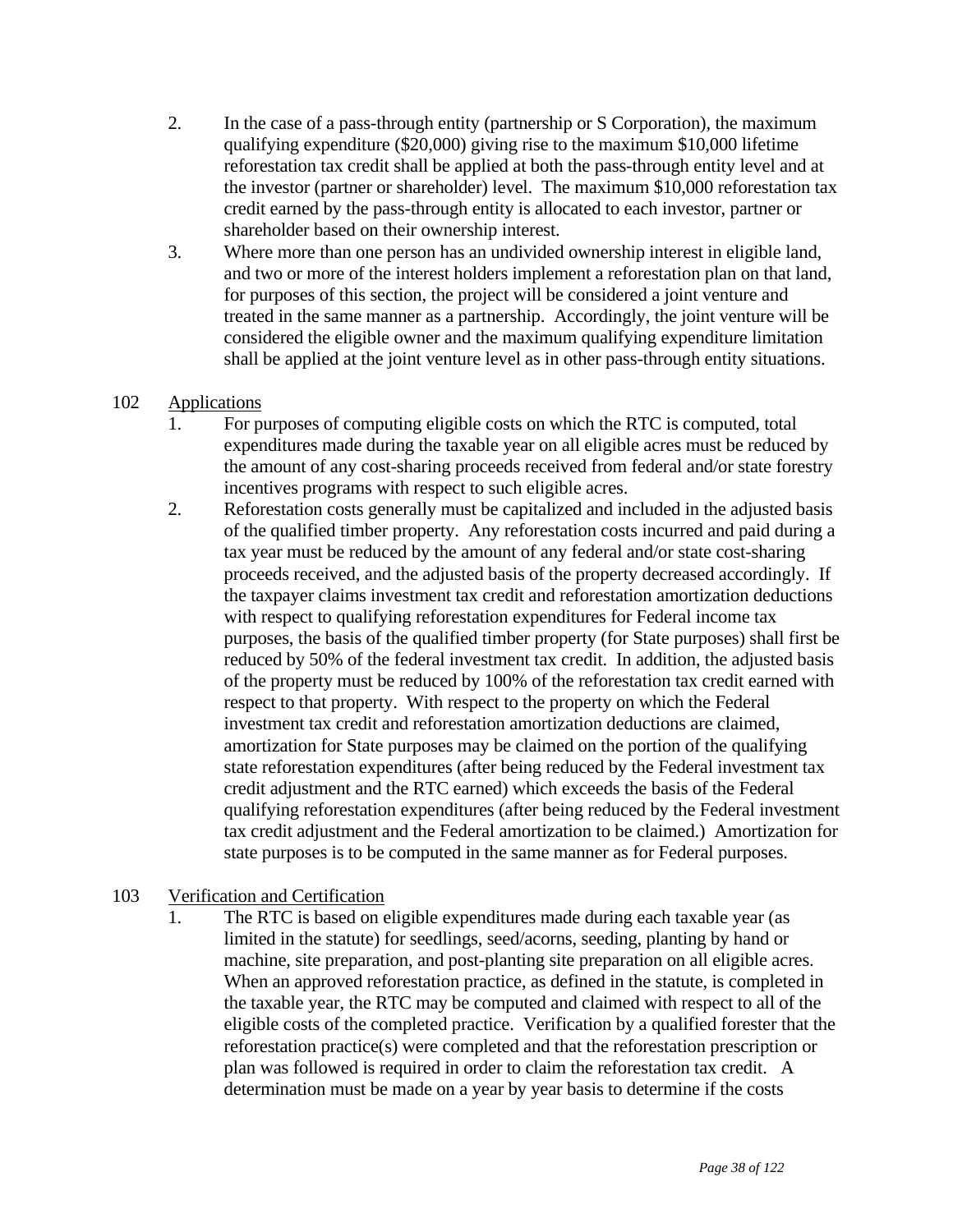incurred during that year are eligible expenditures for approved reforestation practices for eligible tree species on eligible lands. The fact that expenditures made under a prescription or plan during one year do not qualify (for example: some cost share assistance was received and the taxpayer's adjusted gross income exceeded the federal earned income credit level) does not mean that expenditures made under the same prescription or plan in the subsequent or prior year would not qualify for the credit (for example: some cost share assistance was received in the subsequent year, but, in that year, the taxpayer's adjusted gross income was less than the federal earned income credit level). In the event that RTC is earned with respect to a practice completed during a taxable year, and the overall prescription or plan is, for any reason, not subsequently completed in its entirety, any RTC previously earned must be recaptured in full.

 2. When a pass-through entity (generally, a partnership or S Corporation) is the eligible owner and makes expenditures qualifying for the RTC, the credit is passed through to the investors who may utilize the credit to offset all or a portion of their income tax liability. The Schedule K-1 issued by the pass-through entity to the investor should indicate the investor's allocated RTC. Also, a copy of the passthrough entity's RTC form containing the certification of a qualified forester as required by the statute, should be furnished to the investor to substantiate his claim for the credit on his income tax return. A copy of the RTC form provided by the pass-through entity should be attached to the investor's RTC form prepared and filed with the investor's income tax return. Regulation 803 provides that an income tax credit allowed to an S corporation may be passed on to the shareholders but may only be used to offset and reduce tax on income of the S corporation allocated to the shareholders. Similar restrictions are implied with respect to income tax credits allowed to partnerships and other pass-through entities which are passed on to their investors. Notwithstanding this statement in Regulation 803 and the similar implied restrictions relating to partnerships and other pass-through entities, the reforestation tax credit received from pass-through entities may, subject to the limitations stated in Section 27-7-22.15, be used by investors to offset all or a portion of their income tax liability.

### 104 Record Keeping

 Since the RTC may be carried forward and claimed until such time as 100% of the credit is utilized, the taxpayer must maintain appropriate records to substantiate the amount of the credit earned, by year, up to the maximum lifetime \$10,000 credit; copies of the reforestation prescription(s) or plan(s); copies of the RTC forms containing the signature of the forester certifying the completion of the prescription or plan; and copies of all RTC forms filed so that the utilization of the credit against tax liability can be verified. When claiming RTC carried over from an earlier year or years, a copy of the RTC form containing the original certification of a qualified forester for the tax year in which the RTC was earned should be attached to the RTC form filed for the current year. Recordkeeping is extremely important since failure to adequately document the credit may result in the disallowance of the credit claimed.

105 Other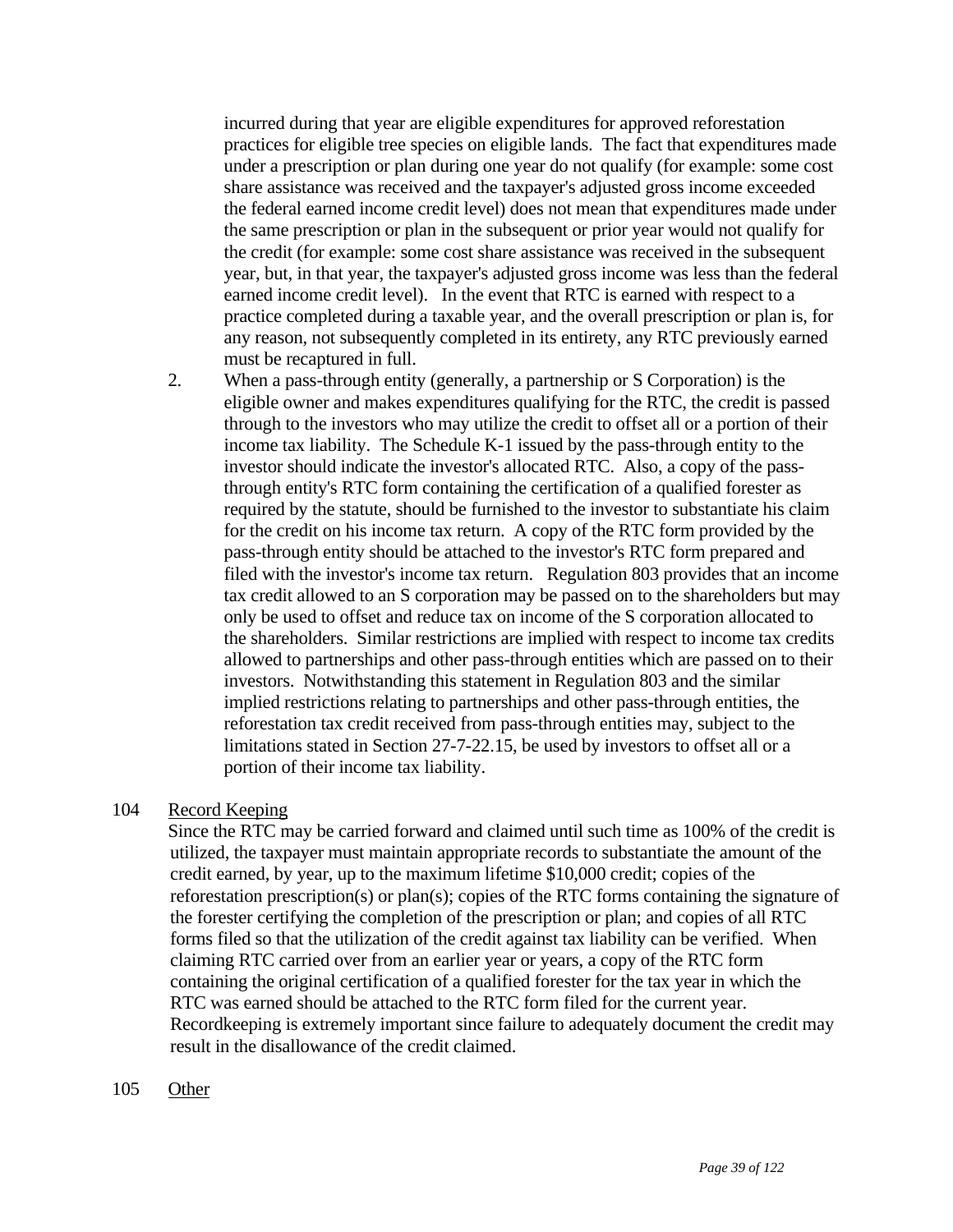In order to provide statistical information concerning the participation in reforestation activities, a copy of the "Reforestation Tax Credit - Cost Worksheet" (page 2 only of each RTC form filed), must be mailed to the Mississippi Forestry Commission at the address shown on the form.

## 106 Example 1

 During taxable year 1, Taxpayer incurs qualifying reforestation costs in the amount of \$15,000. All of the costs incurred qualify for federal investment credit and reforestation amortization and for the Mississippi reforestation tax credit. The taxpayer elects to claim the investment tax credit and to amortize the maximum expenditure (\$10,000) for federal tax purposes. Taxpayer also claims a reforestation tax credit of \$7,500 (\$15,000 X 50%) for Mississippi tax purposes. The taxpayer must make the following basis adjustments and is entitled to reforestation amortization deductions for both federal and state purposes as shown below:<br>Veary Hem

| Year           | Item                                                |           | Amortization<br>Federal | <b>Basis</b><br><b>State</b> |
|----------------|-----------------------------------------------------|-----------|-------------------------|------------------------------|
|                | <b>Qualifying Reforestation Costs</b>               |           | \$15,000                | \$15,000                     |
|                | <b>Investment Credit (Federal)</b>                  |           | $-500$                  | $-500$                       |
|                | <b>Reforestation Tax Credit Earned</b>              |           |                         | $-7,500$                     |
|                | <b>Remaining Basis</b>                              |           | 14,500                  | 7,000                        |
|                | Federal Amortization to be Claimed                  |           | 9,500                   |                              |
|                | Remaining Basis After Federal Amortization          |           | 5,000                   | $-5,000$                     |
|                | <b>State Amortization to be Claimed</b>             |           |                         | 2,000                        |
| $\mathbf{1}$   | Amortization: $$9,500/84 = 113 \text{ x}$           | 6 months  | 679                     |                              |
|                | Amortization: $$2,000/84 = 24 x$                    | 6 months  |                         | 142                          |
| $\overline{c}$ | Amortization: $$9,500/84 = 113 \text{ x}$ 12 months |           | 1,357                   |                              |
|                | Amortization: $$2,000/84 = 24 \times 12$ months     |           |                         | 286                          |
| 3              | Amortization: $$9,500/84 = 113 \text{ x}$ 12 months |           | 1,357                   |                              |
|                | Amortization: $$2,000/84 = 24 x$                    | 12 months |                         | 286                          |
| 4              | Amortization: $$9,500/84 = 113 \text{ x}$ 12 months |           | 1,357                   |                              |
|                | Amortization: $$2,000/84 = 24 x$                    | 12 months |                         | 286                          |
| 5              | Amortization: $$9,500/84 = 113 \text{ x}$           | 12 months | 1,357                   |                              |
|                | Amortization: $$2,000/84 = 24 \times 12$ months     |           |                         | 286                          |
| 6              | Amortization: $$9,500/84 = 113 \text{ x}$ 12 months |           | 1,357                   |                              |
|                | Amortization: $$2,000/84 = 24 \times 12$ months     |           |                         | 286                          |
| 7              | Amortization: $$9,500/84 = 113 \text{ x}$ 12 months |           | 1,357                   |                              |
|                | Amortization: $$2,000/84 = 24 \times 12$ months     |           |                         | 286                          |
| 8              | Amortization: $$9,500/84 = 113$ x 6 months          |           | 679                     |                              |
|                | Amortization: $$2,000/84 = 24 x$                    | 6 months  |                         | 142                          |
|                | Adjusted Basis (After federal amortization period)  |           | \$5,000                 | \$5,000                      |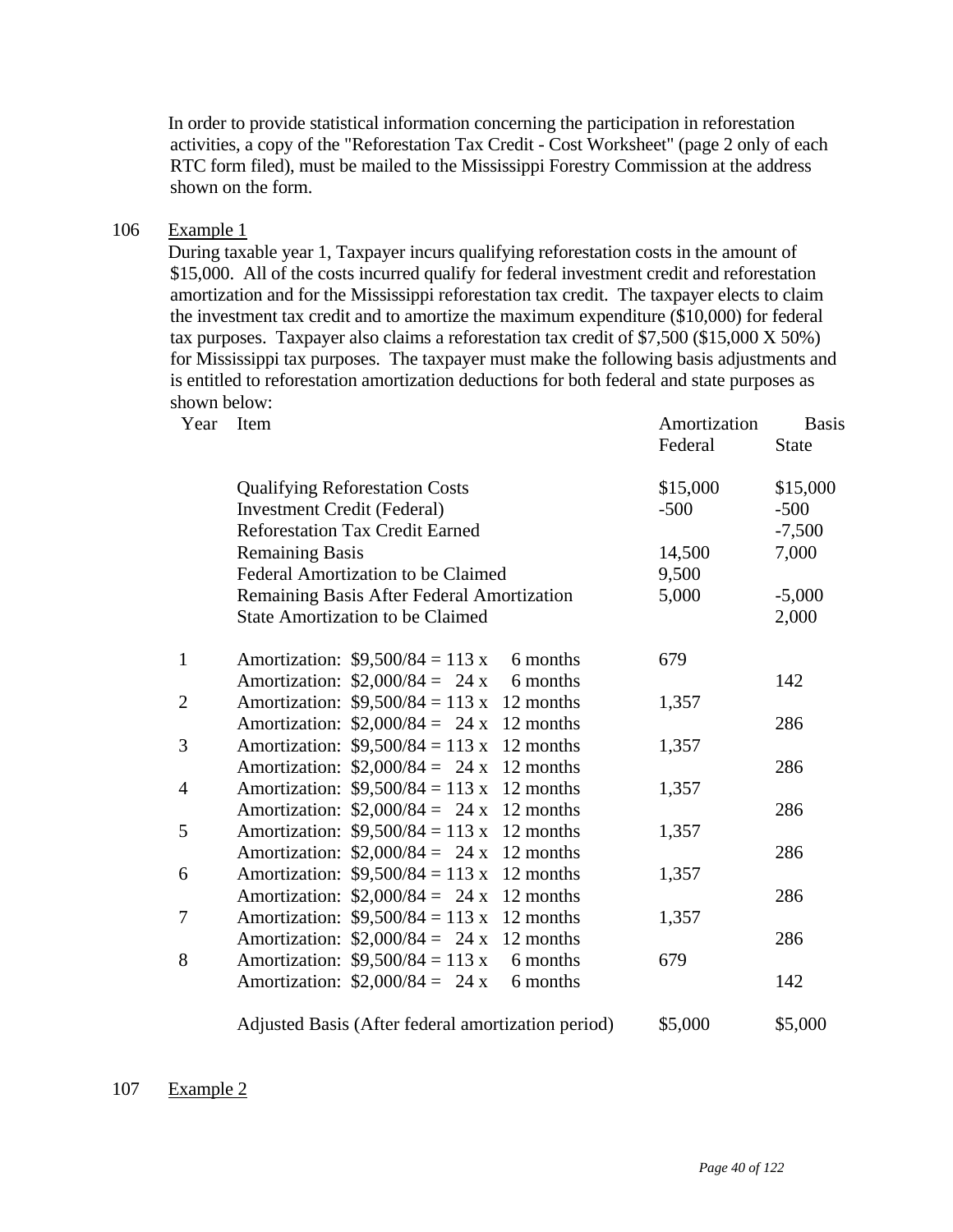During year 1, Taxpayer has a reforestation prescription prepared which includes site preparation, planting seedlings by machine, and post-planting site preparation, on a 100 acre plot of land. In the fall of year 1, site preparation work was completed at a cost of \$12,500. In the spring of year 2, planting of the seedlings was completed at a cost of \$6,400. Later in year 2, post-planting site preparation was performed at a cost of \$4,000, completing all of the reforestation practices contained in the prescription. For year 1, Taxpayer has eligible expenditures of \$12,500. Upon certification by a qualified forester that site preparation work was completed and that the reforestation prescription was followed, Taxpayer may determine the amount of RTC earned for year 1. For year 2, Taxpayer has eligible expenditures of \$10,400. Upon certification by a qualified forester that the prescription practices were completed and that the reforestation prescription was followed, Taxpayer may determine the amount of RTC earned for year 2. A RTC Form must be filed for each year covering the practices completed and each RTC Form must be signed by a qualified forester certifying that the practices were completed in accordance with the prescription or plan. In the event that Taxpayer chooses not to complete the prescription plan in Year 2 and uses the property for other purposes, the RTC earned in year 1 must be recaptured.

- 108 (Reserved)
- 109 (Reserved)

#### **Subpart 06 Losses**

#### **Chapter 01 Casualty Losses of Individuals**

- 100 A casualty loss is a loss due to some sudden, unexpected or unusual event. Casualty losses include losses caused by fire, storm, shipwreck, hurricane, flood, quarry blast, vandalism, sonic boom, earthquake or earth slide.
- 101 For the purpose of this regulation, a **"disaster loss"** is a casualty loss that occurs from an event in an area that the President of the United States declares as a disaster area warranting Federal assistance.
- 102 Mississippi Law differs from Federal Law in the carryback and carryover provisions. Normally, casualty losses must be used in the year of occurrence. An exception to this is a disaster loss as defined above. Disaster losses may be carried back 3 years and carried forward 7 years. Casualty losses that occurred to property used in a trade or business do not qualify as a disaster loss. For treatment of these losses, see the regulation on casualty losses incurred in a trade or business.
- 103 The amount of a casualty loss shall be computed the same for Mississippi purposes as for Federal purposes. Each separate casualty, theft and disaster loss in excess of \$100.00 is deductible to the extent that the total losses after the \$100.00 deduction per loss exceeds 10% of adjusted gross income.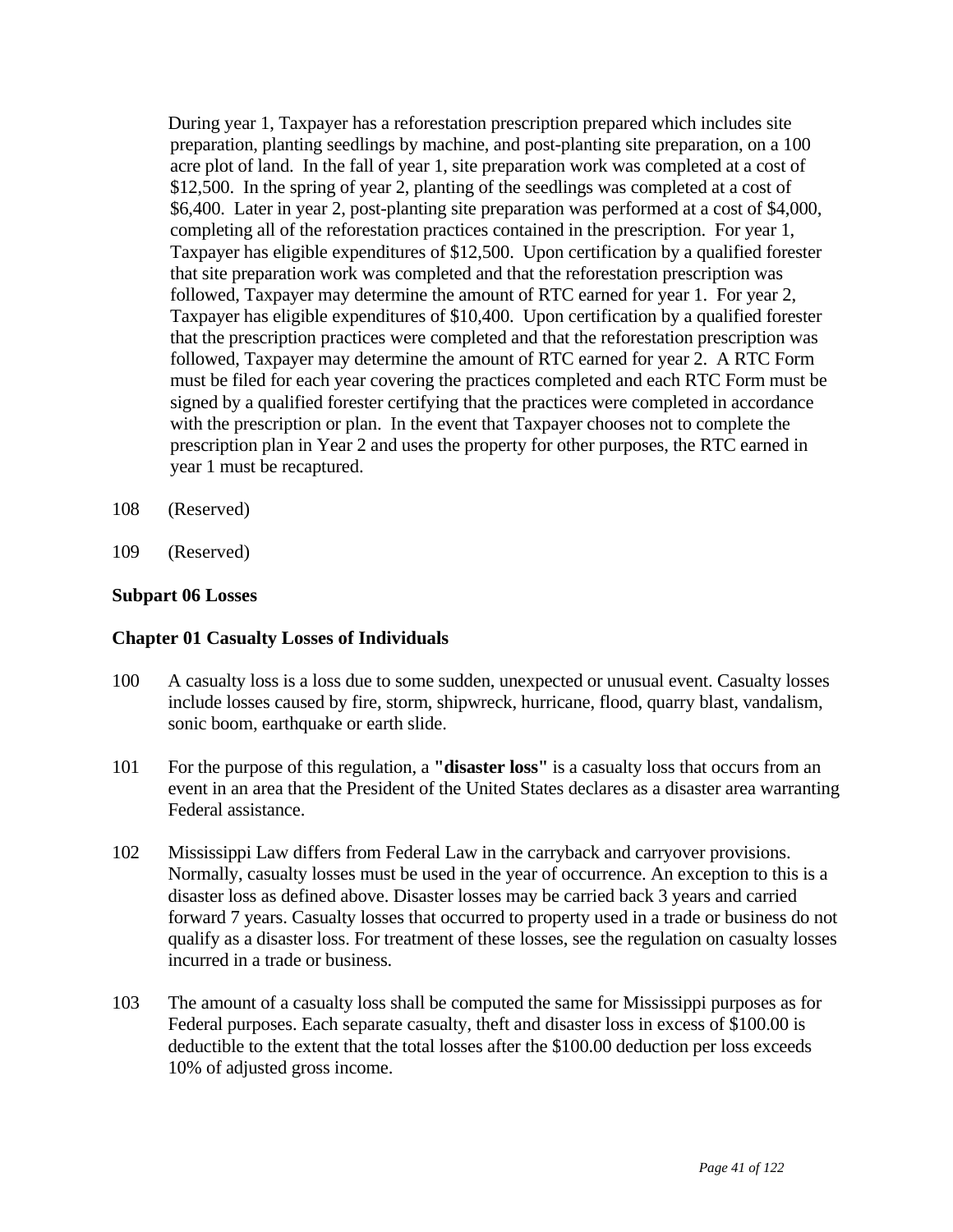- 104 Disaster losses are computed the same way with certain limitations. In the year of the loss, for the carryback or carryover computations, a taxpayer may not deduct his personal exemptions, a disaster loss carryback or carryover from another year, or a net operating loss deduction from another year. The carryback and carryover amount is limited to the net disaster loss after the computation in the preceding paragraph.
- 105 A disaster loss occurring after the end of the taxpayer's filing year, but before the due date of the return, may deduct such loss on the aforementioned return. The order of carryback and carryover is as follows:
	- 1. Third preceding taxable year;
	- 2. Second preceding taxable year;
	- 3. First preceding taxable year;
	- 4. First succeeding taxable year;
	- 5. Second succeeding taxable year;
	- 6. Third succeeding taxable year;
	- 7. Fourth succeeding taxable year;
	- 8. Fifth succeeding taxable year;
	- 9. Sixth succeeding taxable year; and
	- 10. Seventh succeeding taxable year.
- 106 Example. In March, 1986, the taxpayer suffers a casualty loss from the flooding of his personal residence. The casualty sustained is \$80,000, computed in accordance with provisions of the Internal Revenue Code, Rules, Regulations and Revenue Procedures. The taxpayer elects to deduct the loss on his return for the preceding year. The original 1985 return reveals the following data:

|                                    |                                                             | <b>Husband</b> | Wife          |  |  |  |
|------------------------------------|-------------------------------------------------------------|----------------|---------------|--|--|--|
| Net Income (Adjusted Gross Income) |                                                             | \$30,000.00    | \$15,000.00   |  |  |  |
| <b>Itemized Deductions:</b>        |                                                             |                |               |  |  |  |
| <b>Medical Expenses</b>            | 400.00<br>\$.                                               |                |               |  |  |  |
| Taxes                              | 1,500.00                                                    |                |               |  |  |  |
| Misc. Deductions                   | 100.00                                                      |                |               |  |  |  |
| <b>Interest Expense</b>            | 3,500.00                                                    |                |               |  |  |  |
| Contributions                      | 2,000.00                                                    |                |               |  |  |  |
|                                    |                                                             | 7,500.00       | .00.          |  |  |  |
| <b>Balance</b>                     |                                                             | 22,500.00      | 15,000.00     |  |  |  |
| Personal Exemption                 |                                                             |                |               |  |  |  |
| Married                            | 9,500.00                                                    |                |               |  |  |  |
| Dependents (2 Children)            | 3,000.00                                                    |                |               |  |  |  |
|                                    |                                                             | 7,500.00       | 5,000.00      |  |  |  |
| Taxable Income                     |                                                             | 15,000.00      | 10,000.00     |  |  |  |
| Tax Due                            | \$950.00                                                    | 600.00<br>\$.  | 350.00<br>\$. |  |  |  |
|                                    | Computation of Net Casualty Loss-Form 62-170-Amended Return |                |               |  |  |  |
| Return For 1985                    |                                                             |                |               |  |  |  |
| <b>Taxable Income Before</b>       |                                                             |                |               |  |  |  |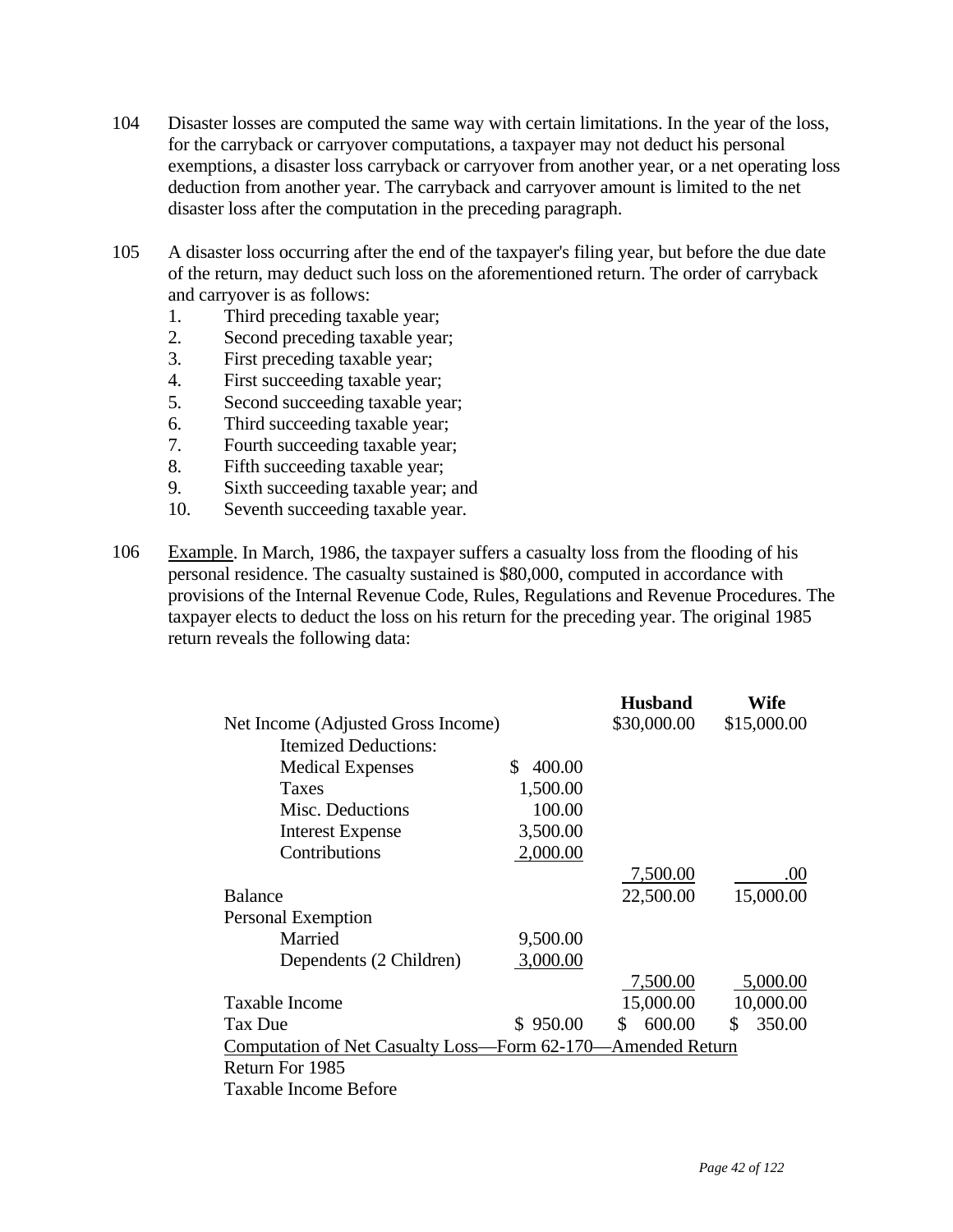| Personal Exemption:                                                               |             | \$22,500.00  | \$15,000.00            |
|-----------------------------------------------------------------------------------|-------------|--------------|------------------------|
| <b>Casualty Loss</b>                                                              | \$80,000.00 |              |                        |
| Per Casualty Deductible                                                           | 100.00      |              |                        |
| 10% AGI Limitation                                                                | 4,500.00    |              |                        |
|                                                                                   |             | 60,400.00    | 15,000.00              |
| <b>Net Casualty Loss</b>                                                          |             | \$37,900.00  | \$<br>.00              |
| <b>Refund Due Taxpayers</b>                                                       | \$950.00    |              |                        |
| Application of Net Casualty Loss.                                                 |             |              |                        |
| 1982 Return Gross Income                                                          |             | \$25,000.00  | \$10,000.00            |
| Net Casualty Loss Balance from 1985                                               |             | (27,900.00)  | (10,000.00)            |
| <b>Balance</b>                                                                    |             | \$(2,900.00) | .00)<br>$\mathbb{S}$ ( |
| 1983 Return—Gross Income                                                          |             | \$25,000.00  | \$10,000.00            |
| Net Casualty Loss Balance from 1982                                               |             | 2,900.00     | .00                    |
| 1983 Gross Income after Carryback                                                 |             | \$22,100.00  | \$10,000.00            |
| Note that a net casualty loss carryback or carryover is deducted from gross incom |             |              |                        |

 Note that a net casualty loss carryback or carryover is deducted from gross income (before itemized deductions and personal exemption.)

- 107 (Reserved)
- 108 (Reserved)

### **Chapter 02 Casualty Losses Incurred in a Trade or Business**

- 100 Except as otherwise provided, any loss arising from fire, storm, shipwreck or other casualty is allowable as a deduction for the taxable year in which the loss is sustained.
- 101 In determining the amount of loss deductible under this regulation, the fair market value of the property immediately before and immediately after the casualty shall generally be ascertained by competent appraisal. This appraisal must recognize the effects of any general market decline affecting undamaged as well as damaged property which may occur simultaneously with the casualty, in order that any deduction under this regulation shall be limited to the actual loss resulting from damage to the property.
- 102 In the case of property which originally was not used in the trade or business or for income-producing purposes and which is thereafter converted to either of such uses, the fair market value of the property on the date of conversion, if less than the adjusted basis of the property at such time, shall be used, after making proper adjustments in respect of basis, as the basis for determining the amount of loss.
- 103 The amount of loss to be taken into account for purposes of this regulation shall be the lesser of either:
	- 1. The amount which is equal to the fair market value of the property immediately before the casualty reduced by the fair market value of the property immediately after the casualty; or
	- 2. The amount of the adjusted basis for determining the loss from the sale or other disposition of the property involved.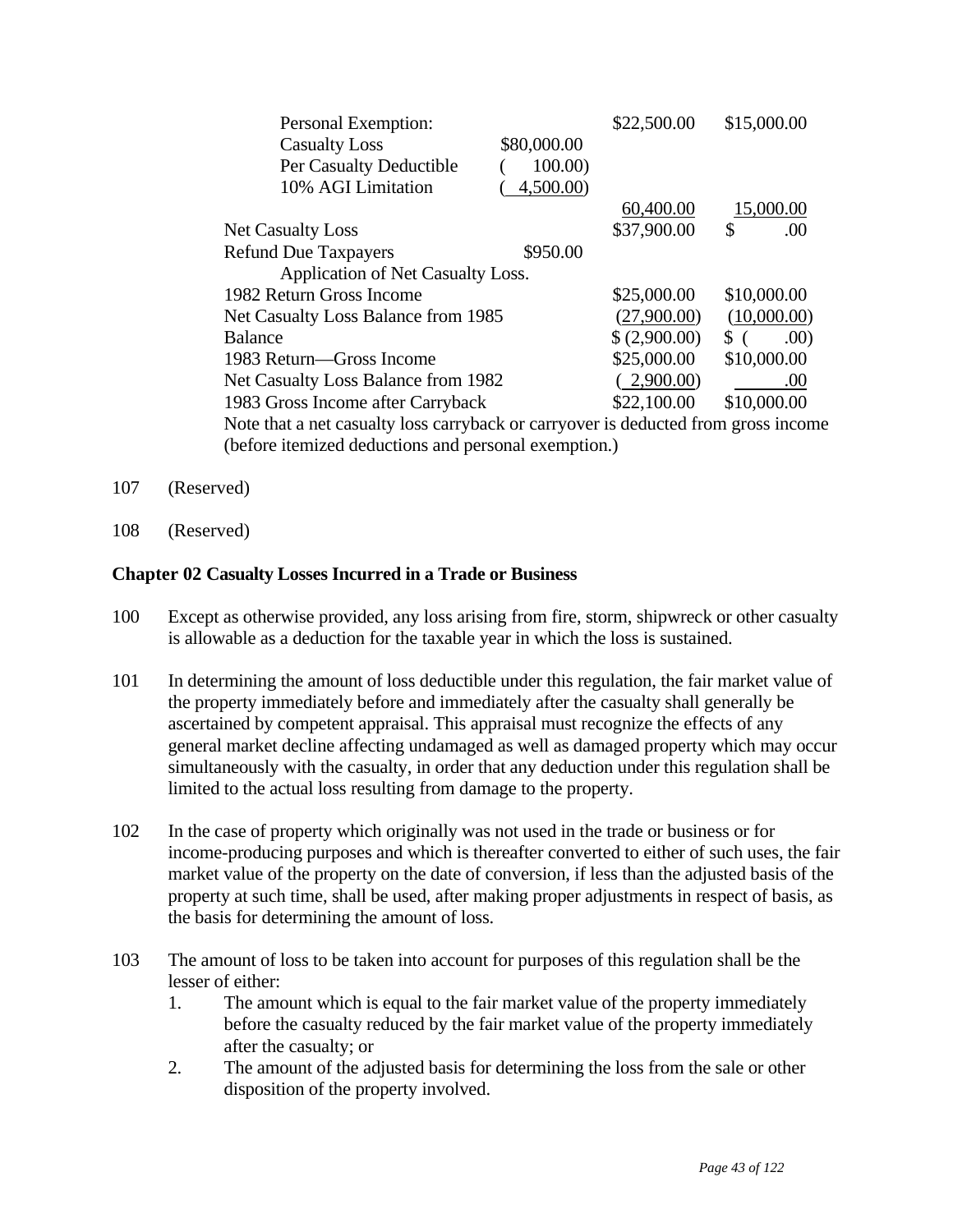- 104 However, if the property used in a trade or business or held for the production of income is totally destroyed by casualty, and if the fair market value of such property immediately before the casualty is less than the adjusted basis of such property, the amount of the adjusted basis of such property shall be treated as the amount of the loss.
- 105 A casualty loss incurred in a trade or business for profit shall be determined by references to the single, identifiable property damaged or destroyed. Thus, for example, in determining the fair market value of the property before and after the casualty in a case where damage by casualty has occurred to a building and ornamental trees used in a trade or business, the loss is computed separately for the building and separately for the trees. This rule does not apply to non-business property.
- 106 Casualty losses incurred in a trade or business are not subject to the \$100 floor, however, where property is used partially for business and partially for personal purposes, the \$100 floor would apply to the portion of the property used for personal purposes. Casualty losses to property connected with a trade or business may be deducted in the taxable year in which the loss occurred. Such business casualty loss may give rise to a "net operating loss" deduction for the taxable year; however, a casualty loss to property used in a trade or business does not give rise to a "net operating loss" deduction as provided for individuals.
- 107 For rules relating to net operating loss carryovers, see regulation on net operating losses.
- 108 (Reserved)
- 109 (Reserved)

# **Subpart 07 Individuals**

### **Chapter 01 Residents**

- 100 The term **"resident"** includes natural persons domiciled in this state for other than temporary or transitory purposes or natural persons who maintain a legal or actual residence within this state. All other individuals are nonresidents.
- 101 Domicile is the place where an individual lives and has his permanent home and principal establishment, and to which he has the intention of returning whenever he is absent. Actual residence may or may not necessarily mean domicile, for domicile is the fixed place of abode which in the intention of the taxpayer is permanent rather than transitory. It is the place in which an individual has voluntarily fixed the habitation of himself and his family, not for a special or limited purpose, but with the present intention of making a permanent home, until some unexpected event shall occur to induce him to adopt some other permanent home. A domicile once established continues until a new domicile is established through the intent and purpose of establishing, and the actual establishment, of a new domicile coupled with the abandonment of the old. Every person has one and only one domicile. What constitutes domicile is a question of fact rather than of law, frequently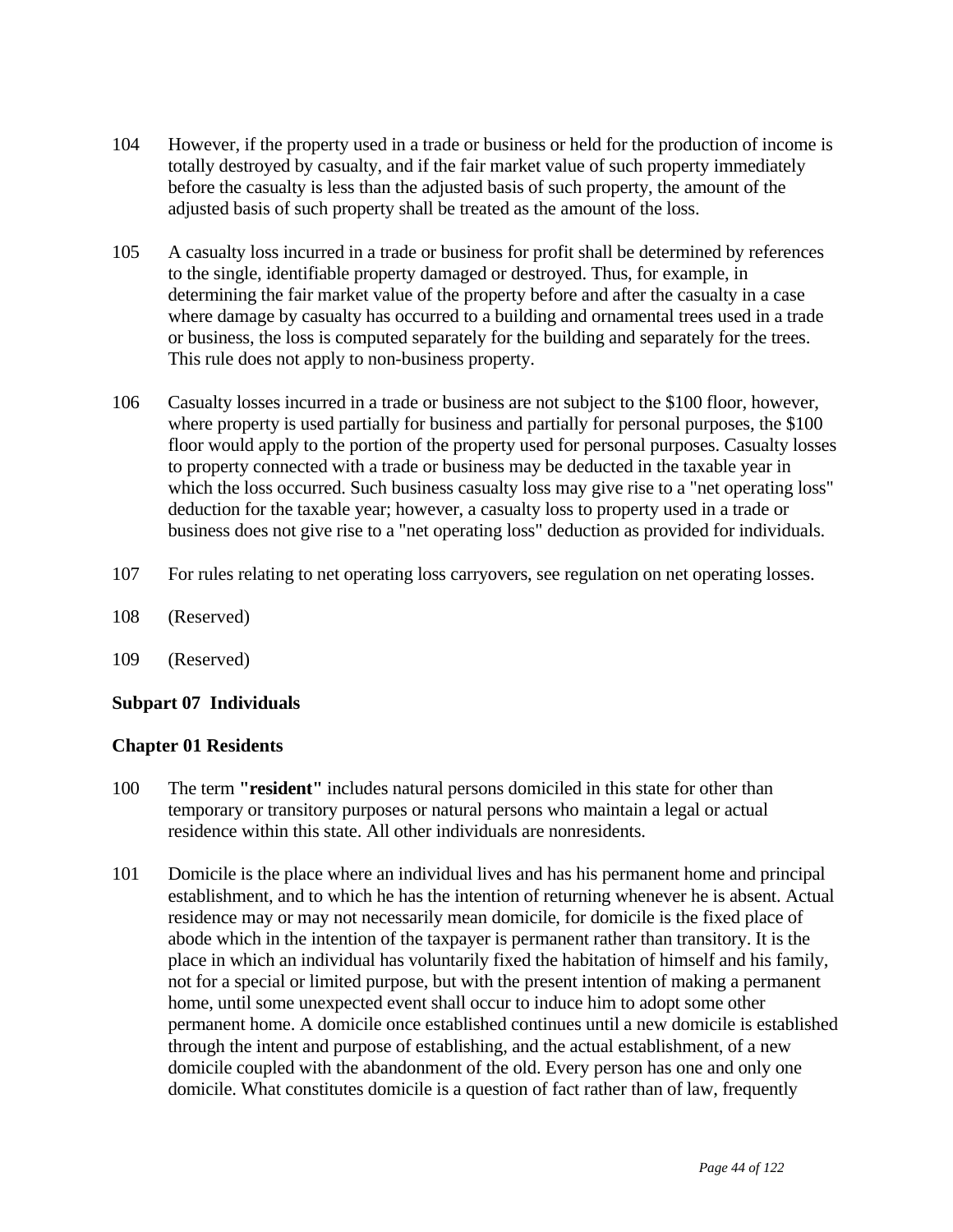depending on a variety of circumstances. The Commissioner may require of an individual claiming domicile outside the State of Mississippi a statement of information with respect to the particular case.

- 102 An individual who maintains a home, apartment or other place of abode in Mississippi, or who exercises the rights of citizenship in Mississippi by meeting the requirements as a voter or who enjoys the benefits of homestead exemption, is a legal resident of the State of Mississippi and remains a resident although temporarily absent from the state for varying intervals of time. A person may, therefore, be living without Mississippi and still be a legal resident of Mississippi for tax purposes. If an individual establishes the status of a legal resident of Mississippi, he retains that status until such time as such individual takes positive action to establish legal residence in some other state or country and relinquishes his rights and privileges of residency in Mississippi.
- 103 Every natural person who, though not necessarily a legal resident of Mississippi, nevertheless resides within this state on a more or less regular or permanent basis and not on the temporary or transitory basis of a visitor or sojourner, is defined as an actual resident of this state for income tax purposes.
- 104 If an individual is simply passing through this state on his way to another state or country or is here for a brief rest or vacation or to complete a particular transaction or fulfill a particular engagement, which will require his presence in this state but for a short period of time, he is in this state for temporary or transitory purposes and will not be considered to be a resident or domiciled here by virtue of his presence within the state. If an individual is in this state to improve his health, and his illness is of such character as to require a relatively long or indefinite period to recuperate or is here for business purposes which will require a long or indefinite period to accomplish or is employed in a position that may last permanently or indefinitely or is retired from business and moves to Mississippi with no definite intention of leaving shortly thereafter or is otherwise physically present in this state for an indefinite period of time, such individual is domiciled in Mississippi, and taxable upon his entire net income, even though such person may retain his legal residence in some other state or country. As to whether an individual is in a temporary or transitory situation will depend to a large extent upon the facts and circumstances of each particular case.
- 105 An actual or legal resident of Mississippi who accepts temporary employment in another state or country or who may travel extensively abroad or who may accept a temporary teaching assignment in another state or foreign country or who may otherwise leave the state with intentions, at the time of departure, of returning to this state, remains a resident of this state during the period of his absence from the state. An individual, however, who moves to another state or to a foreign country with no intentions, at the time of departure, of returning to Mississippi, and who surrenders all rights and privileges as a resident of this state, ceases to be a resident of the state from the date of his departure.
- 106 A resident of Mississippi, who is employed in an occupation that has a periodic work schedule and the work location is outside of the State of Mississippi, is required to file a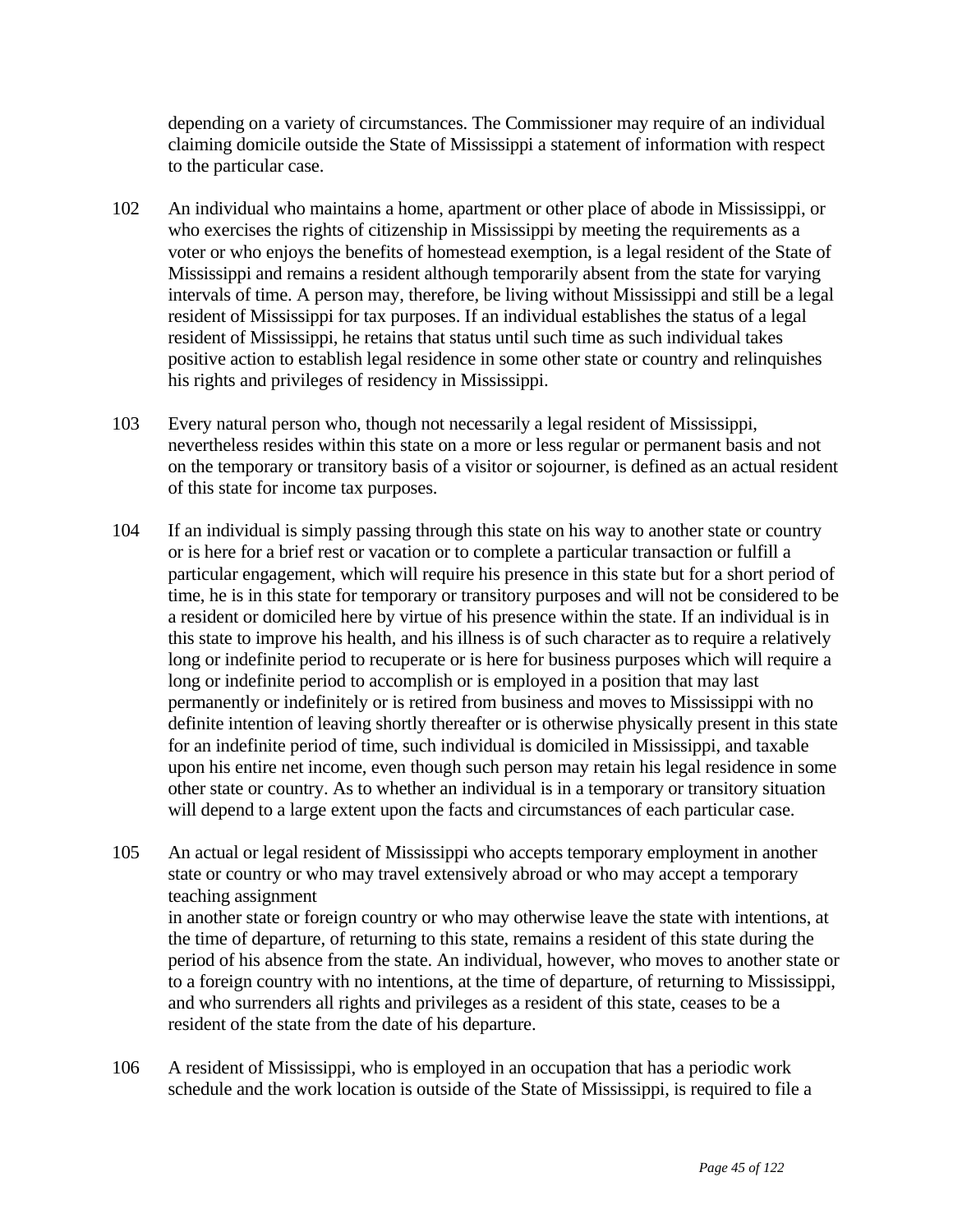Mississippi resident return. An example of this is an offshore oilfield worker whose work schedule is seven (7) days on and seven (7) days off. If this individual resides in Mississippi during the seven days off period, he is required to file a Mississippi resident return. If the employer is not required to withhold Mississippi income tax, or does not withhold Mississippi income tax, then the employee would be subject to making estimated income tax payments. See the estimated payments regulation for requirements on who must make estimated payments. If the work location is in another state, then the taxpayer may be allowed to take a tax credit for tax paid to the other state, if the taxpayer filed a return with the other state.

- 107 (Reserved)
- 108 (Reserved)

### **Chapter 02 Part-Year Resident**

- 100 A taxpayer, who is not liable for Mississippi income tax for an entire year because of moving into this state or moving from this state, shall include on his return income received from all sources during the time he is a resident of Mississippi, plus income from all sources within Mississippi for the taxable year while a nonresident of Mississippi.
- 101 Deductions of a personal nature such as authorized individual non-business itemized deductions, the optional standard deduction and the personal and additional exemptions allowed, shall be allowed only in the ratio that reported Mississippi net income bears to the taxpayer's total net income from all sources for the entire year. In the case of married individuals, the term "taxpayer's total net income" means the total net income of both husband and wife.
- 102 Moving expense reimbursement is included both in Mississippi and total income if the taxpayer is moving into Mississippi and is included in total income only if moving outside Mississippi.
- 103 If a taxpayer moves to Mississippi, his payment to an IRA may be deducted from Mississippi income as well as total income (to the extent such payment is deductible for Federal income tax purposes).
- 104 If a taxpayer moves outside Mississippi, he may deduct an IRA payment from his total income only.
- 105 (Reserved)
- 106 (Reserved)

#### **Chapter 03 Nonresidents**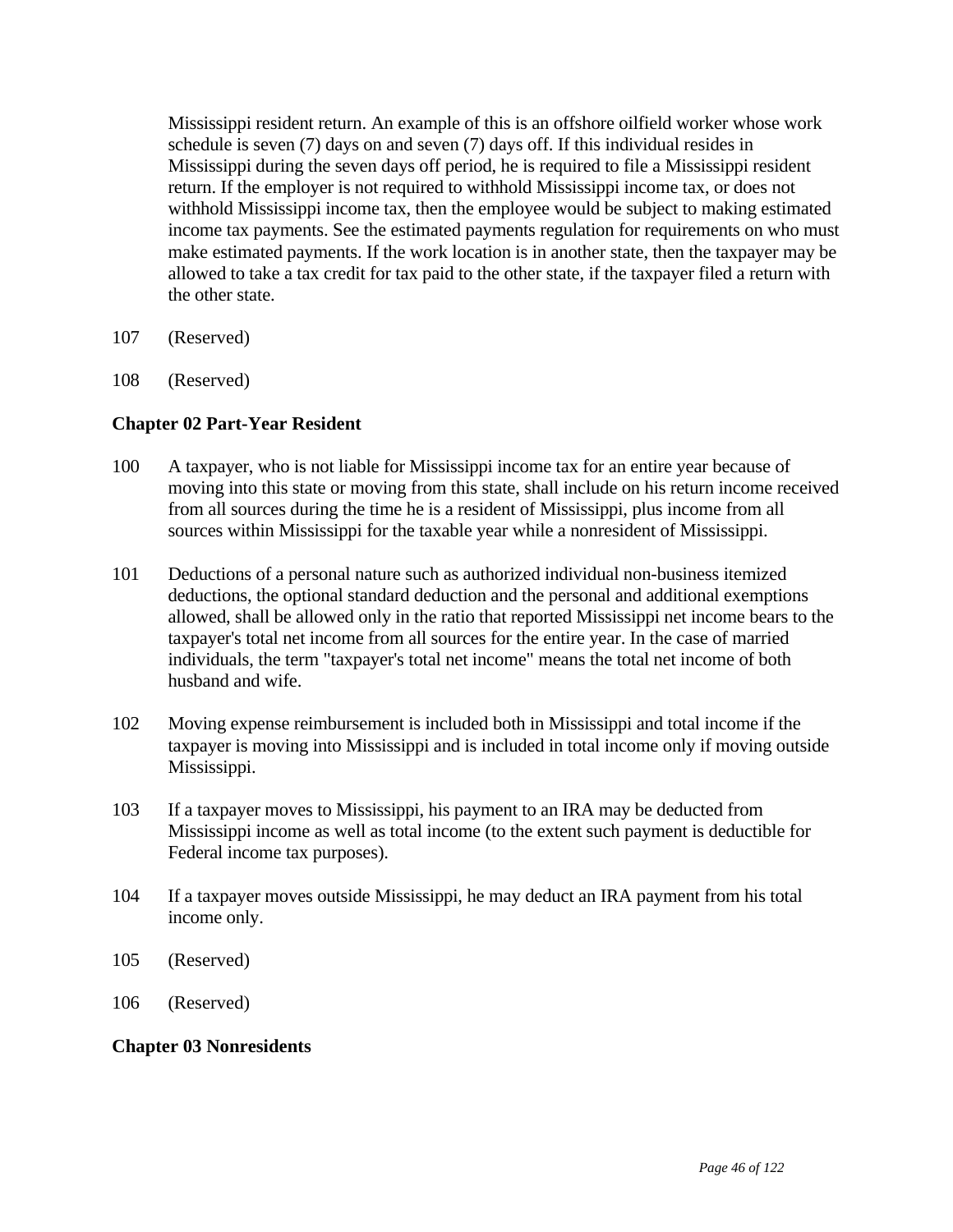- 100 The term **"nonresident"** includes those natural persons not meeting the requirements of a resident. A nonresident individual shall be allowed the same personal and additional exemptions as are authorized for resident individuals; however, the nonresident individual is entitled only to that proration of the personal and additional exemptions as his adjusted gross income from sources within the State of Mississippi bears to his total or entire adjusted gross income from all sources.
- 101 A nonresident individual who is married and whose spouse has income from independent sources must declare the joint income of himself and his spouse from sources within and without Mississippi, and claim as a personal exemption that proportion of the authorized and additional exemptions which the total adjusted gross income from Mississippi sources bears to the total adjusted gross income of both spouses from all sources.
- 102 In the case of married individuals where one (1) spouse is a resident and the other is a nonresident, the personal exemption of the resident individual shall be prorated on the same basis as if both were nonresidents having net income from within and without the State of Mississippi.
- 103 Nonresidents, foreign corporations, and citizens of foreign countries, shall include as gross income from sources within the state, all income derived from services rendered, business done, or property located within the state.
- 104 The income of a nonresident who is assigned to a business location in this state or who draws a salary, fee, commission or other income for work performed at or from a Mississippi location and who regularly travels to such location is considered income derived from services rendered in this state and such income shall be allocated to this state.
- 105 A nonresident of Mississippi may deduct an IRA payment from total income only. In the case of married individuals, if both spouses work and both have an IRA, calculate each spouse's deduction separately.
- 106 A nonresident individual, who is a member of a partnership owning property or doing business in the State of Mississippi, is taxable on his share of the net income of the partnership, whether distributed or not. If the partnership does business within and without the state, a nonresident partner is taxable on such share of his income, whether distributed or not, as is assignable to Mississippi.
- 107 Unless a nonresident or foreign taxpayer files with the Commissioner the complete return required of him, then no deductions or exemptions will be allowed to such taxpayer by the Commissioner in computing such taxpayer's taxable income. Supporting schedules are required for any adjustments, deductions, exemptions, or credit.
- 108 (Reserved)
- 109 (Reserved)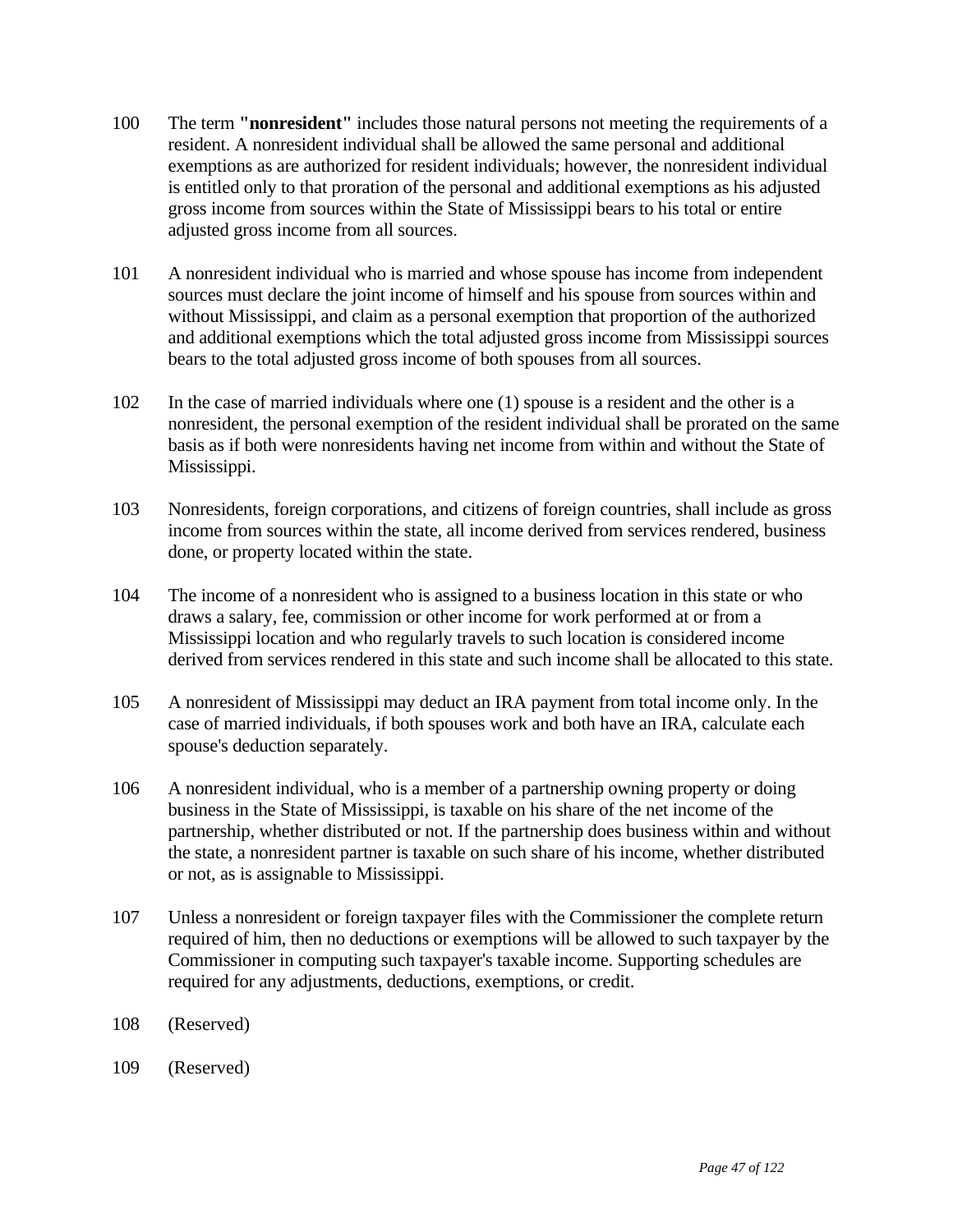# **Chapter 04 Military**

- 100 Section 574 of the Soldiers and Sailors Civil Relief Act provides that military duty pay can be taxed only by the state in which the armed forces member is domiciled or is a legal resident. A Mississippi resident who enters the military service remains a resident of this state during the tenure of military service or until such time as legal and positive action is taken to establish residence in some other state and the personnel records are changed accordingly by executing through his or her command a state of Legal Residence Certificate, Department of Defense Form DD 2058.
- 101 A member of the Armed Forces who claims Mississippi as his or her state of legal residence/domicile is subject to Mississippi income tax on his or her total gross income, regardless of the source of the income and regardless of where the member is stationed in the line of duty. If the spouse of a resident member is also a legal resident of Mississippi, he or she must also report total income to Mississippi, regardless of where earned. A tax credit is allowed for income taxes paid to another state on nonmilitary income earned in another state. Mississippi resident individual income tax return, Form 62-100 must be filed by a resident member on or before April 15, following the close of the calendar year.
- 102 A nonresident member of the Armed Forces stationed in Mississippi who realizes income from nonmilitary sources within the state or whose resident or nonresident spouse realizes income within the state is subject to the requirements of filing a Mississippi nonresident individual income tax return, Form 62-200. A Mississippi nonresident income tax return is also required in the case of a resident member of the Armed Forces whose spouse is a nonresident of Mississippi. In the above cases concerning nonresidents, only the nonmilitary income earned in Mississippi and the total income earned by a Mississippi resident would be reported as Mississippi income; however, the total income of both taxpayers must be reflected on the nonresident form in order to properly prorate the allowable exemptions and deductions.
- 103 The pay of military personnel employed by Non-appropriated Fund Instrumentalities such as post exchanges, military stores, officers' clubs and other such instrumentalities was declared by the Department of Defense to be off-duty or nonmilitary pay taxable and reportable in the same manner as for civilian employees of NAFI's. Military pay of members of the Armed Forces who claim Mississippi as their state of legal residence/domicile and the pay of members from NAFI sources in Mississippi are subject to the requirements of Mississippi income tax withholding.
- 104 Members of the United States Armed Forces generally include in income the same items as civilians. The following list of taxable and nontaxable items of income and deductible items of expense is intended to serve as a guide in answering questions frequently encountered by the taxpayer and is not to be considered as all inclusive.
	- 1. Taxable Items:
		- Compensation for service in the Armed Forces:
		- a. Mileage allowance (less expenses for self)
		- b. Bonus paid for re-enlistment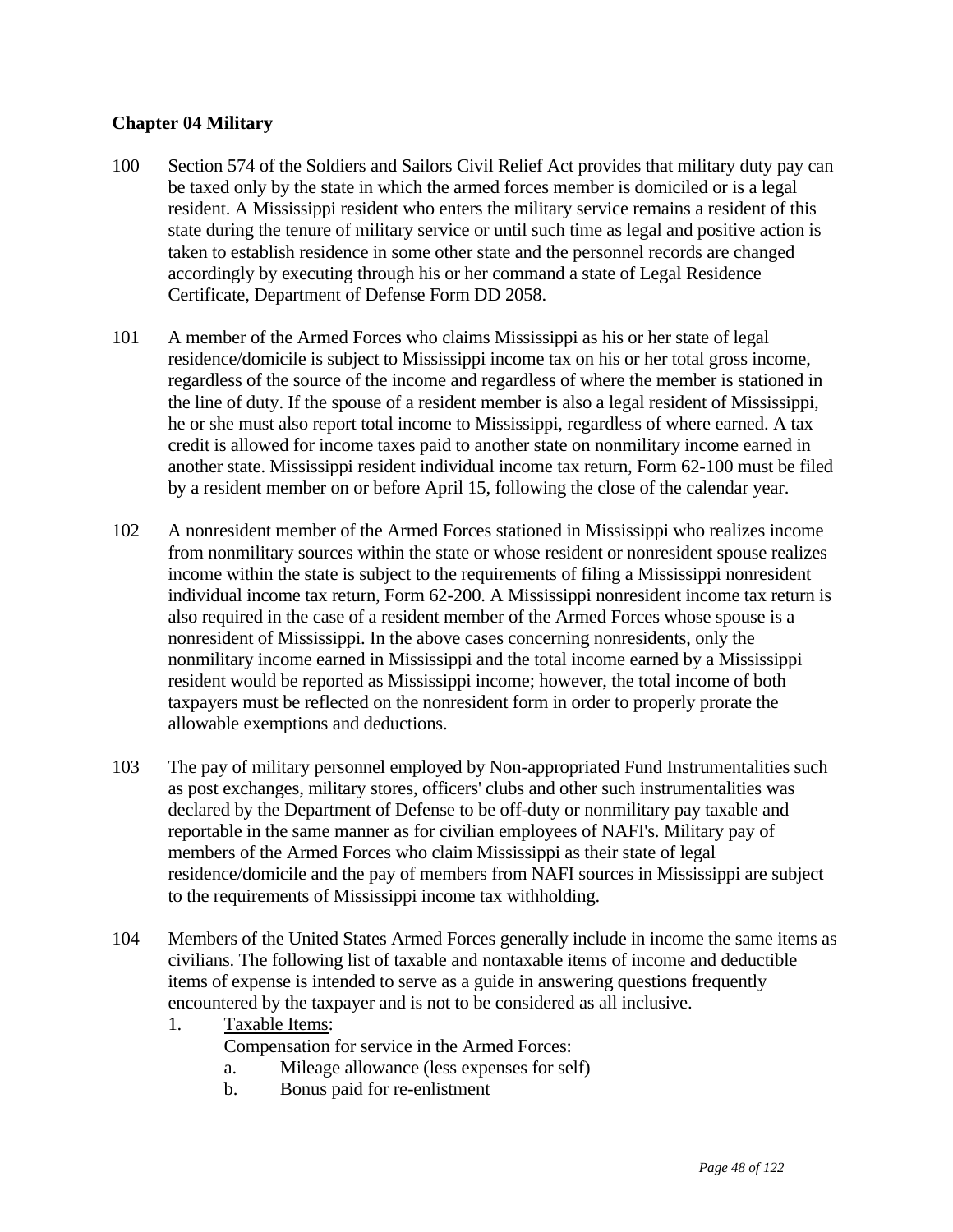- c. Service pay
- d. Voluntary allotments
- e. Interest on G. I. life insurance dividends left on deposit with the Veterans Administration
- f. Payments received from a former employer
- g. Retirement pay
- 2. Not Taxable:
	- a. Benefit payments received under federal laws relating to veterans.
	- b. Benefit payments received under the G. I. bills.
	- c. Cash received in lieu of subsistence and quarters.
	- d. Combat pay -- Enlisted members of the Armed Forces may exclude from gross income all pay received for any month during which they served in a combat zone, and officers may exclude up to \$500 per month.
	- e. Commutation of quarters.
	- f. Compensation earned while a prisoner of war, missing in action or detained status.
	- g. Disability pay—Disability pay is excluded unless it is in effect early retirement caused by a disability and is based on the employee's age or length of service. This applies even if the employee's retirement is caused by an occupational injury or sickness.
	- h. Family allowances to spouses or dependents.
	- i. Reimbursement by the government for moving family and household effects on a change of official station for permanent duty.
	- j. Subsistence.
	- k. Allowances for uniforms.
	- l. Widows' pensions received from the Veterans Administration.
- 3. Deductible Items:
	- a. Cap and corp devices, campaign bars aiguilletes, epaulets and chin straps.
	- b. Local transportation expenses of reservists (limited) unreimbursed travel and transportation expenditures in the course of employment.
- 4. Not Deductible:
	- a. Damage to household furnishings in moving
	- b. Dues to officers' club
	- c. Expenses of visiting home
	- d. Living expenses of a naval officer stationed in one locality.
	- e. Lodging and meals on permanent overseas assignment or while permanently assigned to a ship.
	- f. Naval officers' subsistence expenses in excess of the allowance while on permanent duty afloat.
	- g. Uniform expenses where the uniform takes the place of ordinary clothing.

### 105 **Exclusions from Gross Income**

- 1. Retirement Income—Armed Forces:
	- a. Retirement allowances received by a retired member of the Armed Forces, including the National Guard and Military Reserve, not based on disability, must be included in gross income to the extent of income from retirement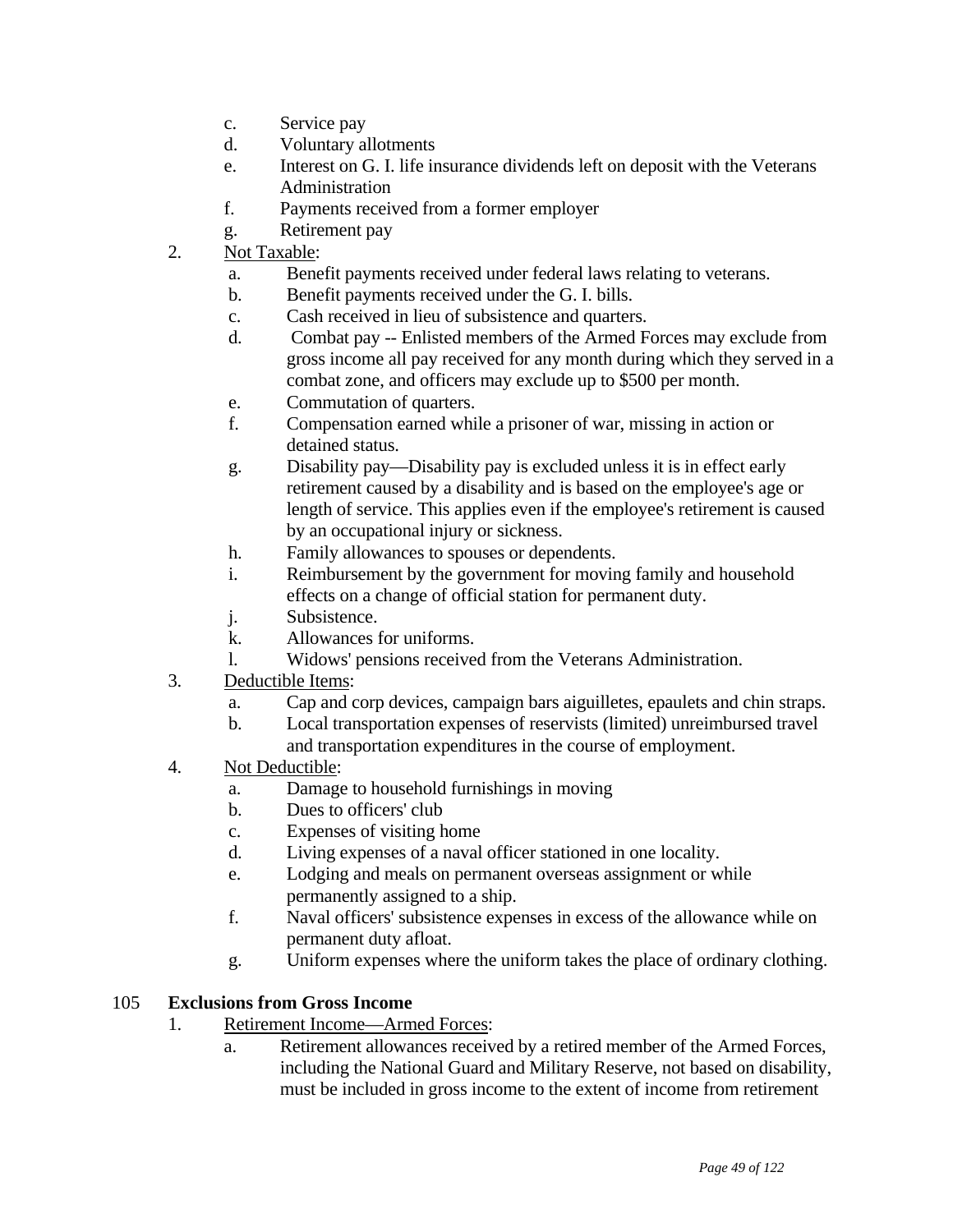pay, annuities and pensions that exceeds the sum of six thousand dollars (\$6,000) for the taxable year. Income from retirement allowances, pensions and annuities up to \$6,000 for each taxable year may be excluded from gross income.

- b. The amount of reduction in retirement pay of a retired member of the Armed Forces representing contributions to a Retired Serviceman's Family Protection Plan (10 U.S.C. 1431) or a Survivor Benefit Plan (10 U.S.C. 1447) must be included in gross income for the taxable year in which the contribution or reduction is made for Mississippi income tax purposes. The total retirement allowances, annuities or pensions are subject to the \$6,000 exclusion. Mississippi Law does not conform with Section 122, IRC, with respect to the exclusion from gross income of the amount by which the retirement or retainer pay of a member or former member of the uniformed services is reduced in order to provide a survivor benefit.
- c. Upon the death of a member or former member of the uniformed services, where the "consideration for the contract" (cost basis of the annuity) has not been excluded in whole or in part from gross income for Mississippi income tax purposes, the survivor of such member who is receiving an annuity shall exclude from gross income such annuity payments equaling "consideration for the contract" (cost basis of the annuity) not previously excluded from gross income by the member or former member of the uniformed services. The \$6,000 retirement income exclusion is also available to the spouse or other beneficiary at the death of the primary retiree.
- 2. National Guard and Reserve Pay:

 Compensation received by a member of the National Guard or Reserve Forces of the United States for inactive duty training (monthly or special drills or meetings), active duty training (summer camps, special schools, cruises) and for state active duty (emergency duty) must be included in gross income to the extent such pay is in excess of six thousand dollars (\$6,000) for the taxable year. National Guard and Reserve pay up to \$6,000 for each taxable year may be excluded from gross income. The exclusion does not apply to compensation or wages of full-time uniformed employees of the National Guard or Reserve Forces, nor does the exclusion apply to the wages of other employees such as secretaries, clerks, technicians, laborers, equipment operators or staff personnel.

- 106 (Reserved)
- 107 (Reserved)

### **Subpart 08 Corporations**

#### **Chapter 01 Liquidations and Distributions**

- 100 Effects on Corporation:
	- 1. Distributions of the property of a corporation, including partial and complete liquidations, shall be recognized by the distributing corporation and the gain or loss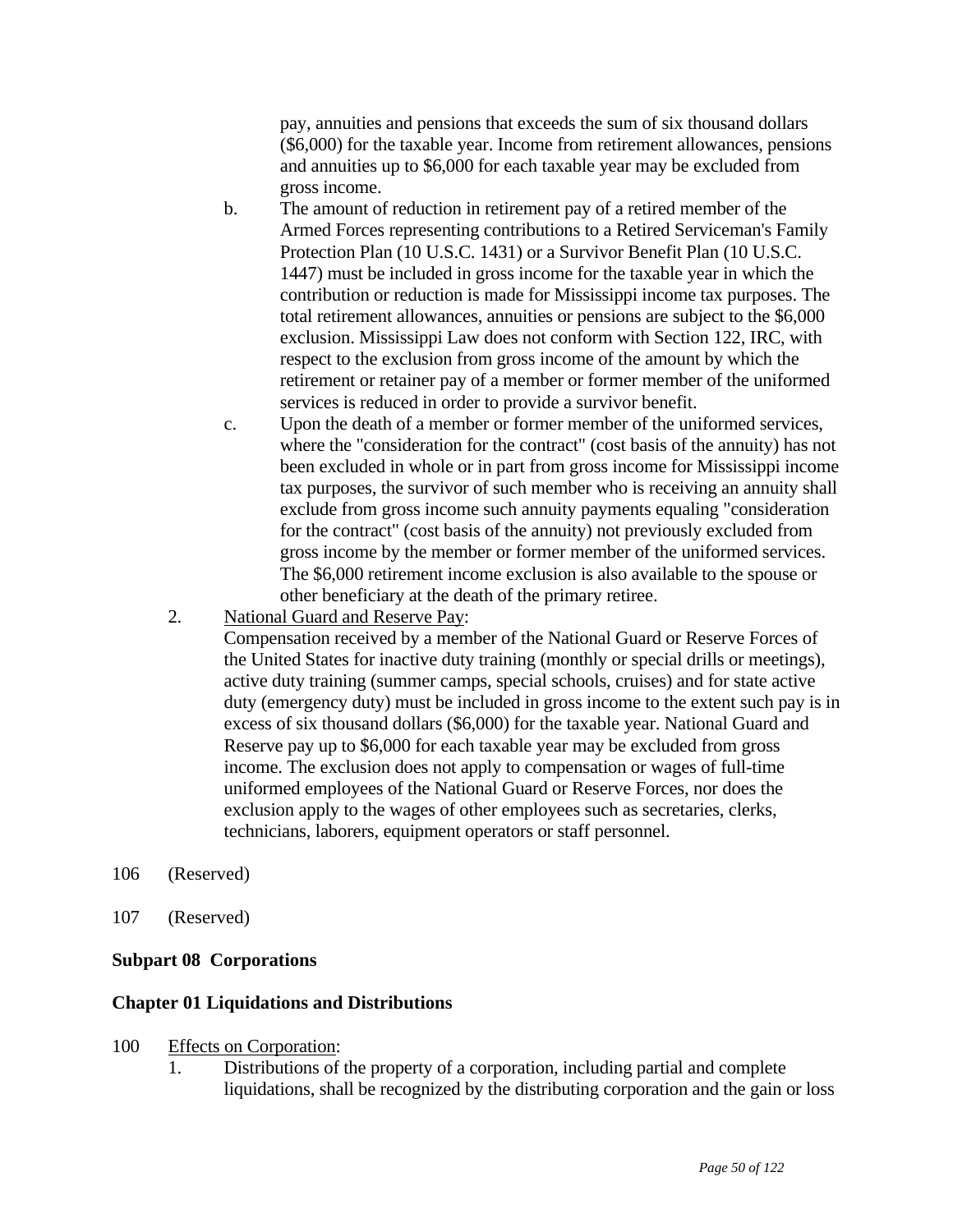shall be computed on the difference of the fair market value of the assets distributed and their basis. The above would be applicable to a subsidiary liquidating into a parent unless the parent assumes the same basis that was on the books of the subsidiary. If the parent assumes a basis different from that on its subsidiary's books, then the gain would be recognized on the excess amount placed on the parent's books over the amount recorded on the subsidiary's books. A corporation shall also recognize any gain on the sale of its assets in a partial or complete liquidation, the gain recognized being the difference in the cash and fair market value of property received less the basis of the property given up.

- 2. A gain or loss will be recognized in the year of the sale of the assets, or if a distribution of assets, in the year of the distribution. A corporation that distributes property over two taxable years must report the gain or loss in each year the distribution is made. The distributing corporation may not elect an installment basis for reporting the sale of its assets.
- 3. A tax credit is allowed to the shareholders for the tax paid by the corporation on the distribution. This credit to each shareholder is determined by the ratio of the percentage of shares owned by the shareholder to the total number of shares relinquished for the property, applied against the tax paid on the distribution gain by the distributing corporation.
- 4. The corporation shall provide the State Tax Commission a list of all shareholders with their percentage of ownership, distribution, tax credit allowed, and identification number on Form 62-465. The corporation shall also provide to the shareholder their percentage of ownership, distribution, tax credit allowed, and identification number.
- 101 Effect on Shareholders:
	- 1. Shareholders shall report any distribution by the corporation to them at its fair market value. The basis of any stock surrendered shall be applied against and reduce any gain on the property received. Gain shall be reported by the shareholder on the difference between the basis of the shareholder and the fair market value of the property received.
	- 2. A credit for the tax paid by the distributing or liquidating corporation from the gain of the sale or gain on the distribution of property will be apportioned to each shareholder. The shareholder should attach Form 62-465, that has been furnished by the corporation, to his income tax return to be allowed credit for the tax paid by the corporation. A shareholder who receives an installment note in return for the surrender of a portion or all of his stock may report his gain on the installment method; however, the credit for tax paid by the distributing corporation is only allowed in the year the property is distributed to the shareholder. The credit is applied against, but limited to, the tax liability from this gain reported by the shareholder and none of the credit may be refunded. A loss must be reported in the year of distribution to the shareholder.
	- 3. Distributions received by one corporation in complete liquidation of another corporation are treated as full payment in exchange for stock in the other corporation. Gain realized to the shareholder corporation from the distribution is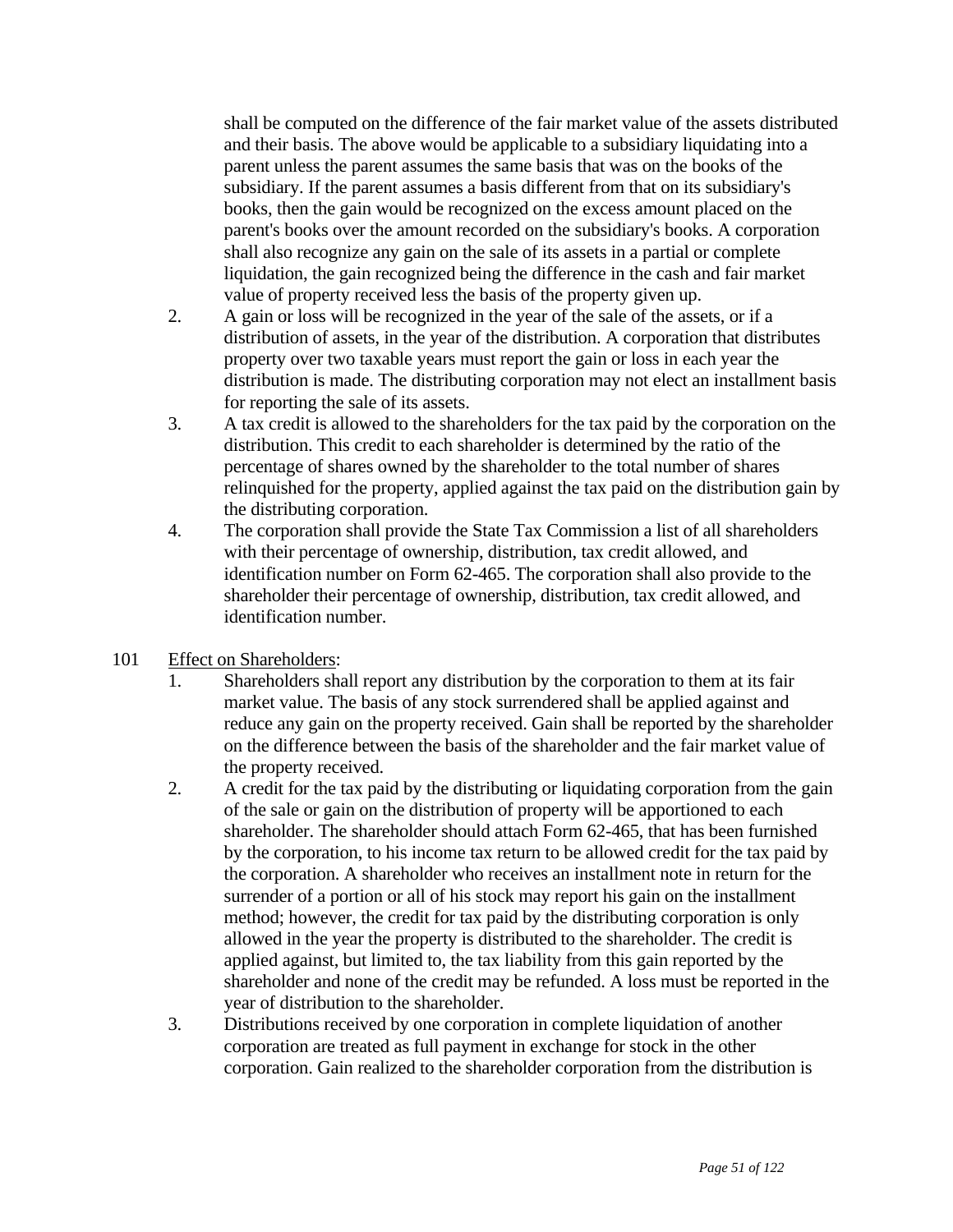recognized and shall be treated as ordinary income. A loss sustained is deductible in full in the tax year of the distribution.

- 102 State 338 Election:
	- 1. Seller elects 338 [338h(10)].
		- a. Corporations that elect a Section 338 sale of assets for Federal tax purposes must also make a similar election for Mississippi tax purposes. The treatment of the election will be different for Mississippi in that the subsidiary corporation must report any gain as if it distributed assets in liquidation to the parent and the parent will report gain on the disposition of its stock as if the subsidiary is liquidated. The subsidiary will increase the bases of its assets by gain reported.
		- b. Tax paid by the subsidiary on the gain from the increase in basis can be used by the parent as a tax credit to offset tax due on gain from the disposal of the subsidiary's stock. The parent cannot use the tax credit for tax paid on the increase in basis by the subsidiary to offset tax due from any other activity. Additionally, the tax credit cannot be carried forward or refunded.
	- 2. Purchaser elects 338.

 A Corporation that elects a Section 338 Purchase of assets for Federal Tax purposes in which the corporation purchases at least 80% of the stock of another corporation and treats this purchase as a purchase of assets must make a similar election for Mississippi tax purposes. The subsidiary which has been purchased shall report any gain on the increase in the basis of its assets.

103 Stock Sale Treated as Asset Sale:

Section 27-7-9(j)4 requires a corporation or other entity involved in restructuring, reorganizing, distributing assets or profits or changing ownership that results in adjustments to its asset basis to report any gain in that year on any such transaction when the transaction involves assets owned or used in this state. A corporation that transfers Mississippi assets to a subsidiary corporation in exchange for stock of such subsidiary and within two years of such transfer sells stock shall recognize such sale of stock of such subsidiary as a sale of Mississippi assets. If the sale of such stock occurs after such two year period but results in avoidance of Mississippi tax then the sale will be treated as a sale of Mississippi assets. Otherwise, a sale of stock will be subject to other provisions of the Mississippi law.

- 104 Liquidation of a Subsidiary Into a Parent:
	- 1. Section 27-7-9(j)1 provides that no gain shall be recognized if a subsidiary liquidates into a parent and the parent carries the assets at the same bases as were carried on the books of the subsidiary. The non-recognition of gain in this section refers to any gain on distribution by the subsidiary. Therefore, there would be no gain by the subsidiary.
	- 2. Section 27-7-9(l) requires shareholders to recognize gain on the redemption of stock including partial and complete liquidations, subject to subsection j(1). The parent is required to record the assets of a subsection  $j(1)$  liquidation at the same basis that the subsidiary had prior to liquidation. Subsection j(1) would defer any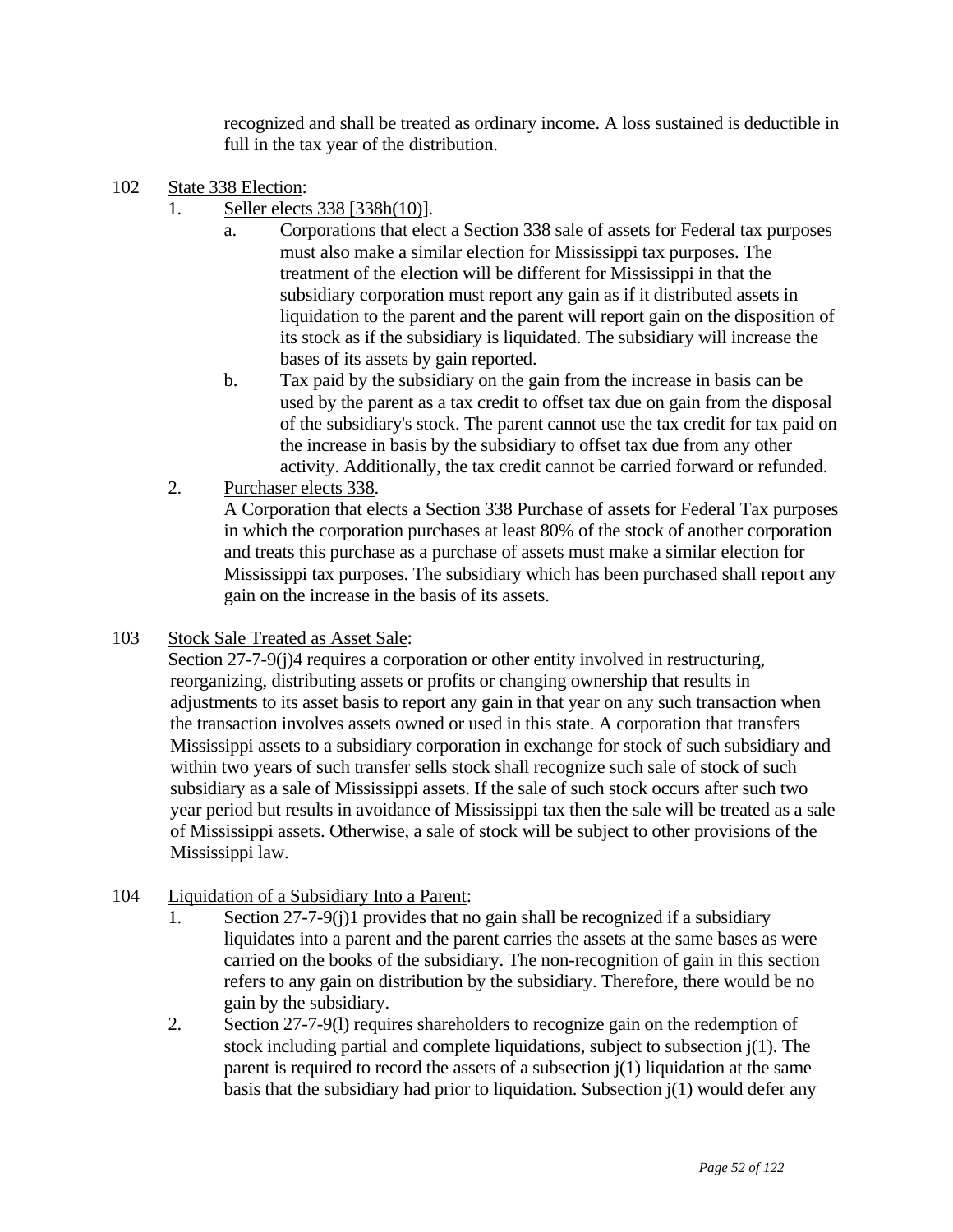gain on the difference between the fair market value of the assets and the basis which the parent used to record the assets on its books (carryover basis). Any gain on the difference between the basis of the stock of the subsidiary and the basis of the assets from the subsidiary would be recognized and reported by the parent.

- 3. If the basis in the stock exceeds the basis in assets, a loss may not be recognized, but the basis in the assets may be increased to equal the basis in the stock.
- 4. Under no circumstances is a gain on a liquidation, transfer of assets, distribution of assets or a reorganization forgiven.

# 105 Spin-Offs:

- 1. A Section 355 Distribution is a distribution of voting stock (at least 80% of voting stock) to the shareholder corporation of the distributing parent corporation (i.e. a spin-off). To qualify under Section 355, the corporation must have been engaged in active business for five years preceding the spin-off and there must be a continuing active business after spin-off. The transaction cannot be used principally as a device for the distribution of earnings and profits. There must be a germane business reason beyond the avoidance of tax for the distribution.
- 2. Section 27-7-9(j)3 provides that no gain shall be recognized on a distribution to a stockholder of a corporation if such gain would not be recognized to such stockholder for Federal income tax purposes under the provisions of Section 355 of the Federal Internal Revenue Code. The shareholder would take the same basis as the basis of the distributing corporation prior to distribution, plus any gain recognized and reported by the distributing corporation.
- 3. The distributing corporation in a 355 Distribution must report the gain on the distribution. The gain would be the difference between the fair market value of the stock and the basis of the stock immediately prior to any adjustment in contemplation of distribution of the stock. Corporations with one hundred percent (100%) of their income reportable to Mississippi should report the gain in full to Mississippi. Multistate corporations would determine their gain according to the method of reporting the dividend income from such subsidiary to Mississippi. For example: A multistate corporation which has a unitary subsidiary that would apportion dividends from this subsidiary to Mississippi would also apportion the gain on the distribution to Mississippi. Allocated dividends would require allocation of gain from the stock of the subsidiary.
- 4. A corporation which makes a 355 Distribution and is included in a combined return for Mississippi, as provided by Section 27-7-37 of the Mississippi Code, would also be required to report the gain on distribution whether or not the parent's shareholder is a part of the combined group before or after the distribution.
- 5. No credit is allowed to the shareholder corporation receiving the distribution unless the shareholder must report the gain for Federal purposes. If the shareholder is required to report the gain for Federal purposes, the same requirement would exist for Mississippi purposes.

# 106 Collapsible Corporations:

 The entire gain from: (1) the actual sale or exchange of stock of a collapsible corporation, (2) amounts distributed in complete or partial liquidation of a collapsible corporation which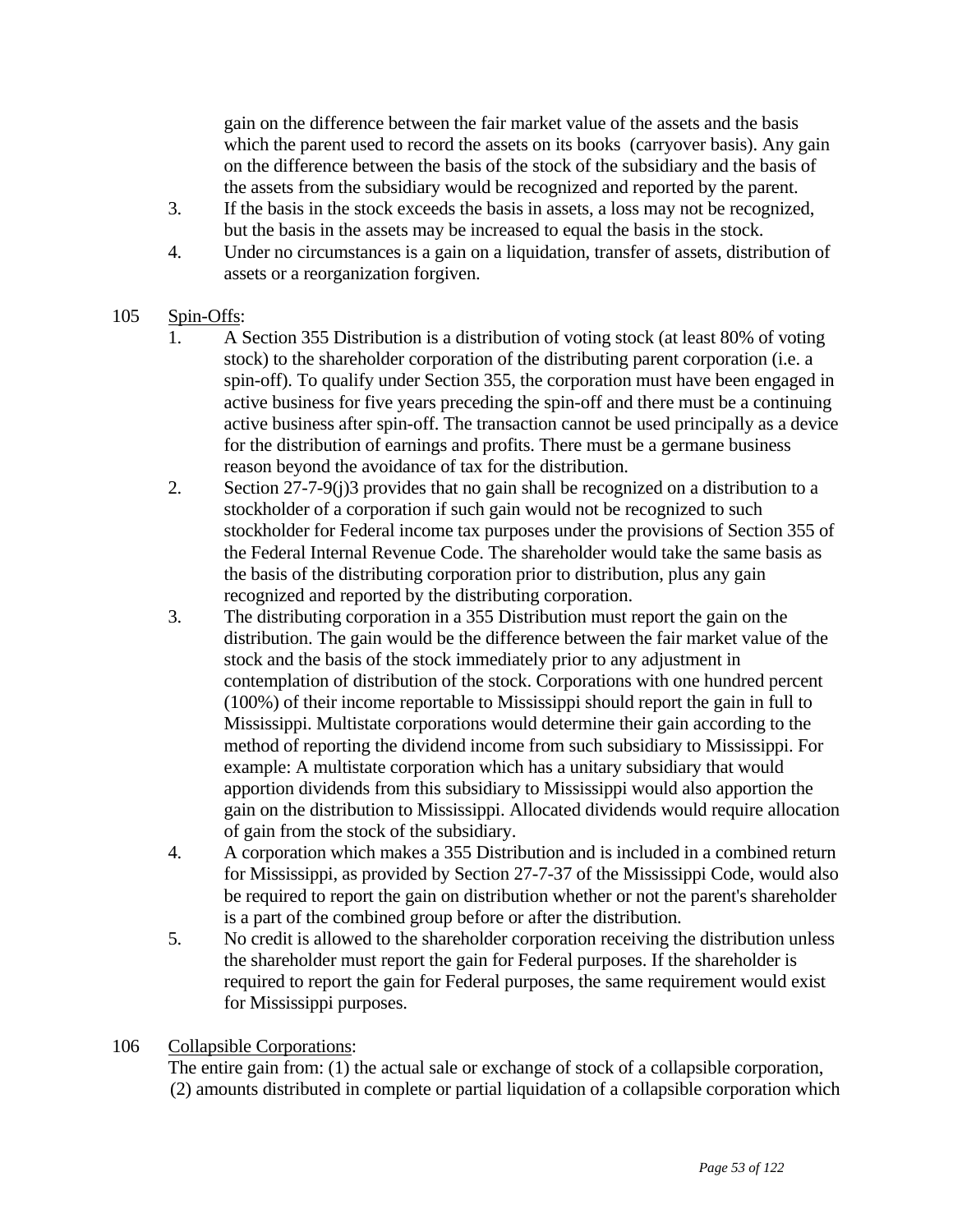are treated as payment in exchange for stock, and (3) a distribution made by a collapsible corporation, which is treated in the same manner as a gain from the sale or exchange of property, shall be considered as gain from the sale or exchange of property and such gain shall be treated as ordinary income.

107 Partial liquidation defined:

A distribution is treated as in partial liquidation of a corporation if:

- 1. The distribution is one of a series of distributions in redemption of all the stock of the corporation pursuant to a plan of complete liquidation, or
- 2. The distribution is:
	- a. not essentially equivalent to a dividend,
	- b. in redemption of a part of the stock of the corporation pursuant to a plan, and
	- c. occurs within the taxable year in which the plan is adopted or within the succeeding taxable income.
- 108 (Reserved)
- 109 (Reserved)

## **Chapter 02 Reorganizations**

- 100 The Commissioner will follow Federal Rules, Regulations, and Revenue Procedures relating to Reorganizations as are not deemed contrary to the context and intent of Mississippi Law.
- 101 (Reserved)
- 102 (Reserved)

# **Chapter 03 Election of Certain Small Business Corporations—(S Corporations)**

- 100 Definitions: As they pertain to this regulation:
	- 1. "Small business corporation" or "S corporation" means a domestic corporation which is not an ineligible corporation and does not:
		- a. have more than 35 shareholders,
		- b. have as a shareholder a person who is not an individual, other than an estate and certain trusts,
		- c. have a nonresident alien as a shareholder, and
		- d. have more than one (1) class of stock.
	- 2. **"Electing small business corporation"** means with respect to any taxable year, a small business corporation for which an election under section 1362 (a), I. R. C., is in effect for such year.
	- 3. For purposes of this regulation, the term **"domestic corporation"** means a corporation created or organized in the United States or under the law of the United States or of any State or Territory.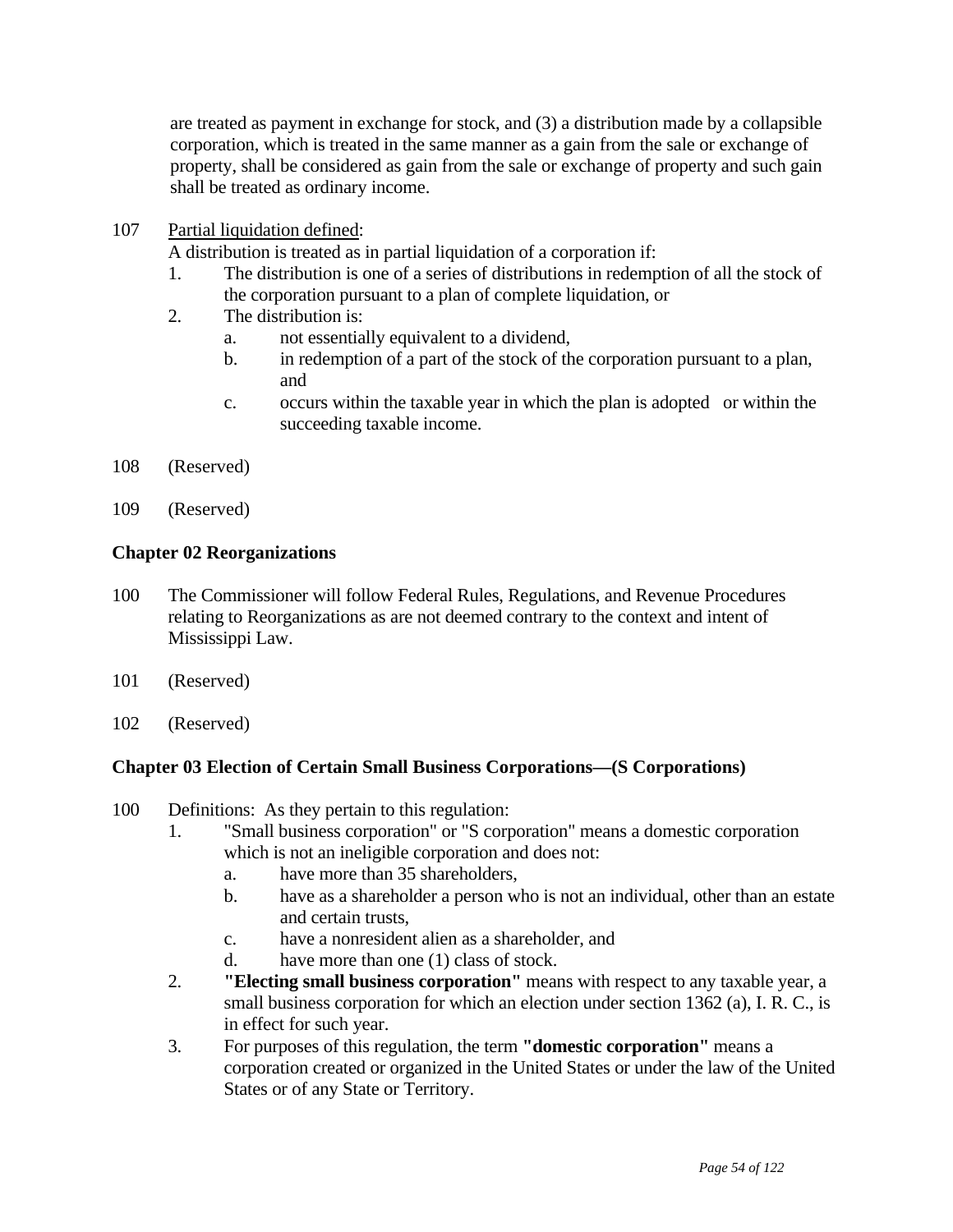- 101 Conformity with Internal Revenue Code. The provisions of section 1361 et seq. (S corporation) of the Internal Revenue Code with respect to definitions, elections, qualifications, special rules, etc., not in direct conflict with the provisions of the Mississippi Income Tax Law of 1952, as amended, shall have full effect and force as to the administration of this regulation.
- 102 Election by S corporation. An S corporation having made a valid election for Federal income tax purposes must make a similar election for Mississippi income tax purposes. The granting of the election for Mississippi purposes is contingent upon the granting and approval of the election for Federal purposes. Such election shall be filed with the State Tax Commission within 60 days of the date filed for Federal purposes. The prescribed form shall contain, in addition to any required information, a consent statement from each shareholder of the corporation.
- 102.01 Termination of an election for Federal purposes shall automatically terminate the election for Mississippi purposes.
- 103 Corporation undistributed taxable income taxed to shareholders.
	- 1. Inclusion in gross income. Each person who is a shareholder during the year of an electing S corporation shall include in his gross income, for his taxable year in which or with which the taxable year of the corporation ends, the pro rata amount he would have received as income (or deduction) by the corporation as determined below.
	- 2. Determination of amount included by shareholder. A shareholder's pro rata share of an S corporation item of income (or deduction) is generally determined by:
		- a. assigning an equal portion of each day of the corporation's taxable year (1/365 except for a leap year or a short taxable year),
		- b. allocating that daily portion pro rata among the shares outstanding on each such day, and
		- c. totaling the shareholder's daily portion of the item as determined under (a) and (b) above.
	- 3. A transferee shareholder is considered to be the owner of stock on the day it is transferred.
	- 4. In years in which there is no change in shareholders or in the relative interest of those shareholders, a shareholder's pro rata share of an item is simply the annual amount of that item multiplied by the shareholder's percentage of total stock outstanding.
- 104 Net Operating losses involving S corporations.
	- 1. Deduction not allowed to corporation. An S corporation is not allowed a deduction for a net operating loss. The net operating loss is passed through to the shareholders subject to the following restrictions.
	- 2. Limitation on deduction for shareholders.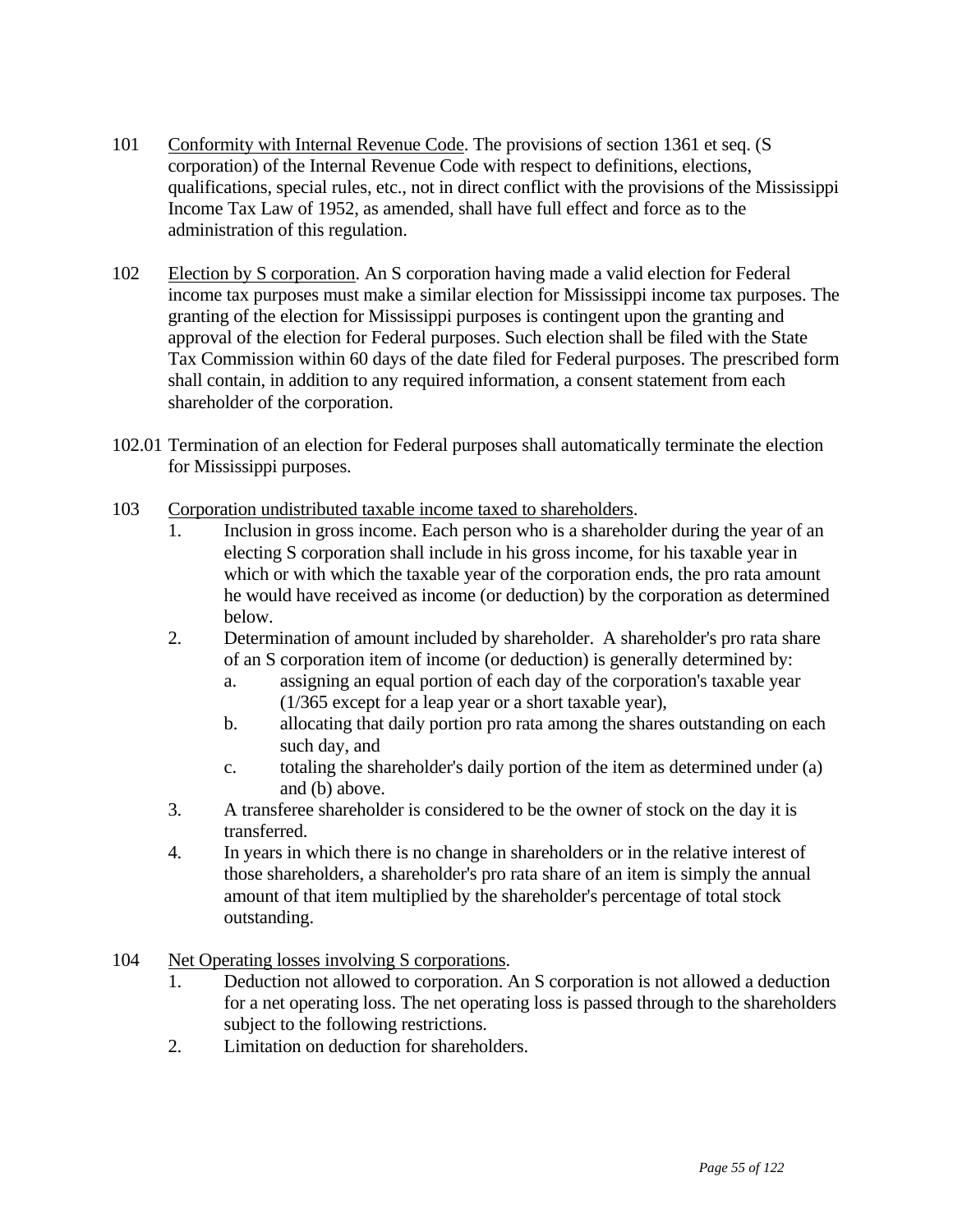- a. The amount of the net operating loss of the S corporation for any taxable year which may be deducted by any shareholder shall not exceed the sum of:
	- i. The adjusted basis of the shareholder's stock in the S corporation, and
	- ii. The adjusted basis of any indebtedness of the corporation to the shareholder.
	- iii. If a shareholder's pro rata share of the corporation's net operating loss exceeds the limitation imposed, such excess is allowable as a net operating loss carryover or carryback as allowed under Section 27-7-17.
- b. Time for determining basis of stock and indebtedness. The adjusted basis of the stock of, or indebtedness to, a shareholder for purposes of the limitation in (a) above is determined as of the close of the taxable year of the corporation, except that
	- i. the adjusted basis of stock which is sold or otherwise disposed of during the taxable year of the corporation is determined as of the close of the day before the day of such sale or other dispositions, and
	- ii. If the shareholder is not a shareholder as of close of the taxable year of the corporation, the adjusted basis of any indebtedness of the corporation to the shareholder is determined as of the close of the last day which he was a shareholder in such taxable year.
- 3. A shareholder is not allowed to deduct any loss attributable to the corporation prior to electing an S corporation status.
- 105 Special rules application to capital gains. Mississippi Law does not conform with Federal Law with respect to the tax treatment of capital gains, therefore, the amount includable by a shareholder in gross income from an S corporation during any taxable year of such corporation shall be treated as ordinary income.
- 106 Adjustments to the basis of stock of, and indebtedness owing shareholders.
	- 1. Increase in basis of stock. The basis of shareholder's stock in an S corporation is increased by the amount required to be included in the gross income of such shareholder, but only to the extent to which such amount is actually included in his gross income on his income tax return, increased or decreased by any adjustment of such amount in any redetermination of the shareholder's tax liability. This increase in basis will affect only those shares of stock of the S corporation which the shareholder owned at the end of the corporation's taxable year and is apportioned in equal amounts to each share. The increase is effective as of such last day, and survives a termination of the corporation's election.
	- 2. Reduction in basis of stock. The basis of a shareholder's stock in an S corporation is reduced by an amount equal to his portion of the corporation's net operating loss for any taxable year attributable to such stock. However, the basis of such stock is not to be reduced below zero.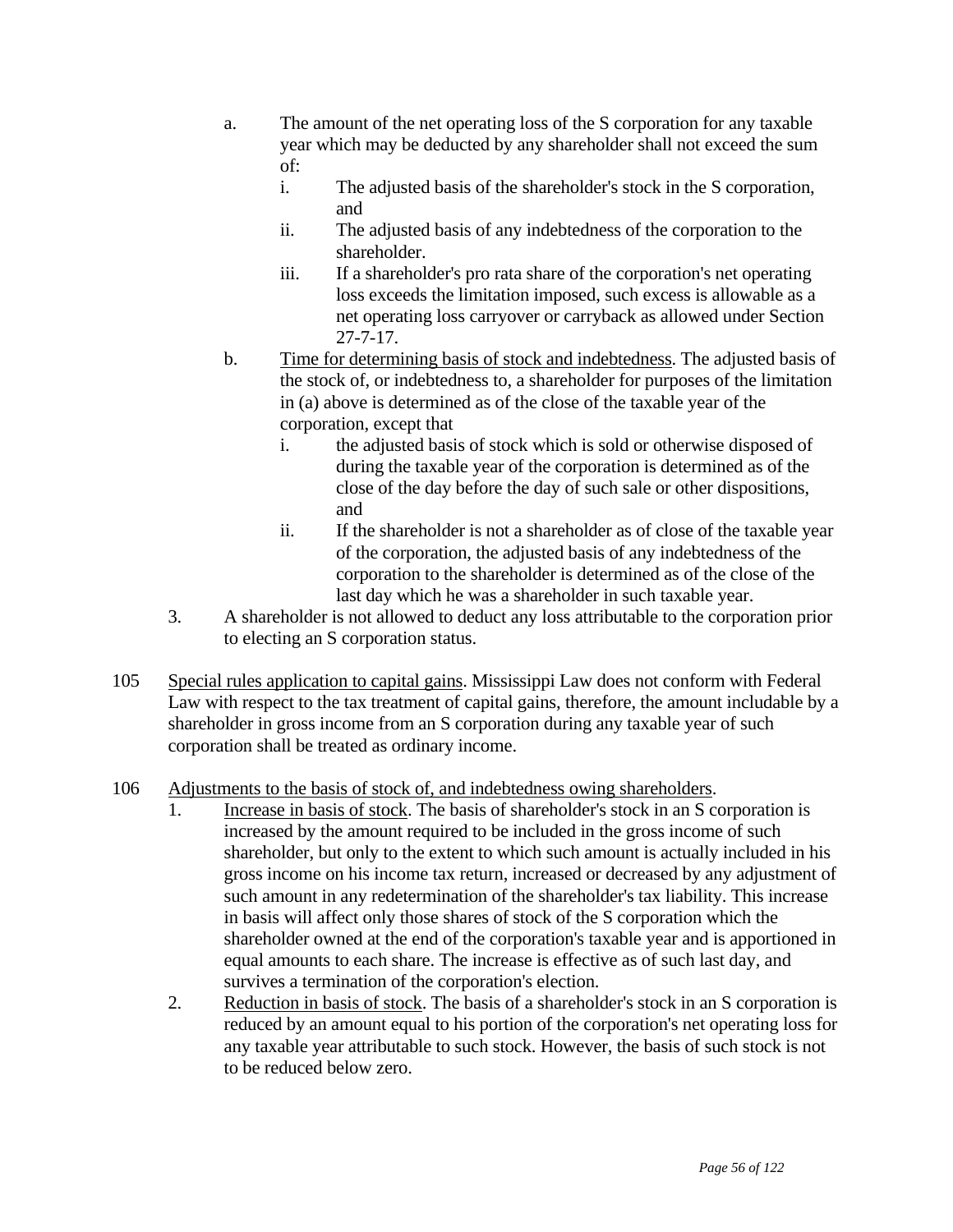- 3. Reduction in basis of indebtedness. The basis of any indebtedness of an S corporation to a shareholder is reduced by an amount equal to the shareholder's portion of the corporation's net operating loss for the taxable year, but only to the extent that such amount exceeds the basis of the shareholder's stock in the corporation. Thus, the amount of the shareholder's portion of the net operating loss is first applied in reduction of the basis of his stock in accordance with the rules of subparagraph (2) above, and only the remainder, if any, reduces the basis of the indebtedness.
- 107 Special rules. The Commissioner will follow the provisions of Section 1371, IRC, and Regulations thereunder, with respect to the special rules applicable to earnings and profits of S corporations.
- 108 Special tax (Federal) on S corporations. Mississippi Law does not impose a special tax on capital gains of S corporations, therefore, the Commissioner will not follow the provisions of the IRC. Since capital gains are not taxed directly to the S corporation, the amount of such capital gains shall not be used to reduce the amount of income taxable to the shareholder.
- 108.01 Mississippi Law does not have a special tax on passive investment income, therefore, the pass-through income to shareholders shall not be reduced by the amount assessed at the federal level, and will not follow the provisions of Section 1375 in this respect.
- 109 Liability of corporation. If any of the shareholders of the S corporation are nonresidents of the State of Mississippi, the corporation shall be subject to Mississippi income tax on the part of the corporate income allocable to the share of stock owned by the nonresident shareholders unless the corporation files with its Mississippi return for the taxable year an agreement executed by each nonresident shareholder wherein said shareholder agrees to pay Mississippi income tax on his proportionate part of the corporation's Mississippi taxable income. Nonresident agreements shall be executed by completing Form 62-381. Failure to secure an agreement from nonresident shareholders for the taxable year or failure of the nonresident shareholder to file a timely return and pay the tax when due, even in cases where Form 62-381 is executed, shall render the S corporation liable for the tax due.
- 110 Liability of shareholders. A resident shareholder in a qualified S corporation must report his share of taxable income on his Mississippi Resident Individual Income Tax Return. A nonresident shareholder in such corporation must report on his Mississippi nonresident individual income tax return, income that was derived from sources within Mississippi. If the total taxable income of the corporation is from Mississippi sources, the total pro rata share of income to each nonresident shall be reported in full to Mississippi.
- 110.01 If the corporation's taxable income is from sources within and without Mississippi and would have been apportioned or allocated partly within and partly without Mississippi by the corporation, only that part of taxable income of the corporation assignable to Mississippi shall be considered in reporting distributions to nonresidents.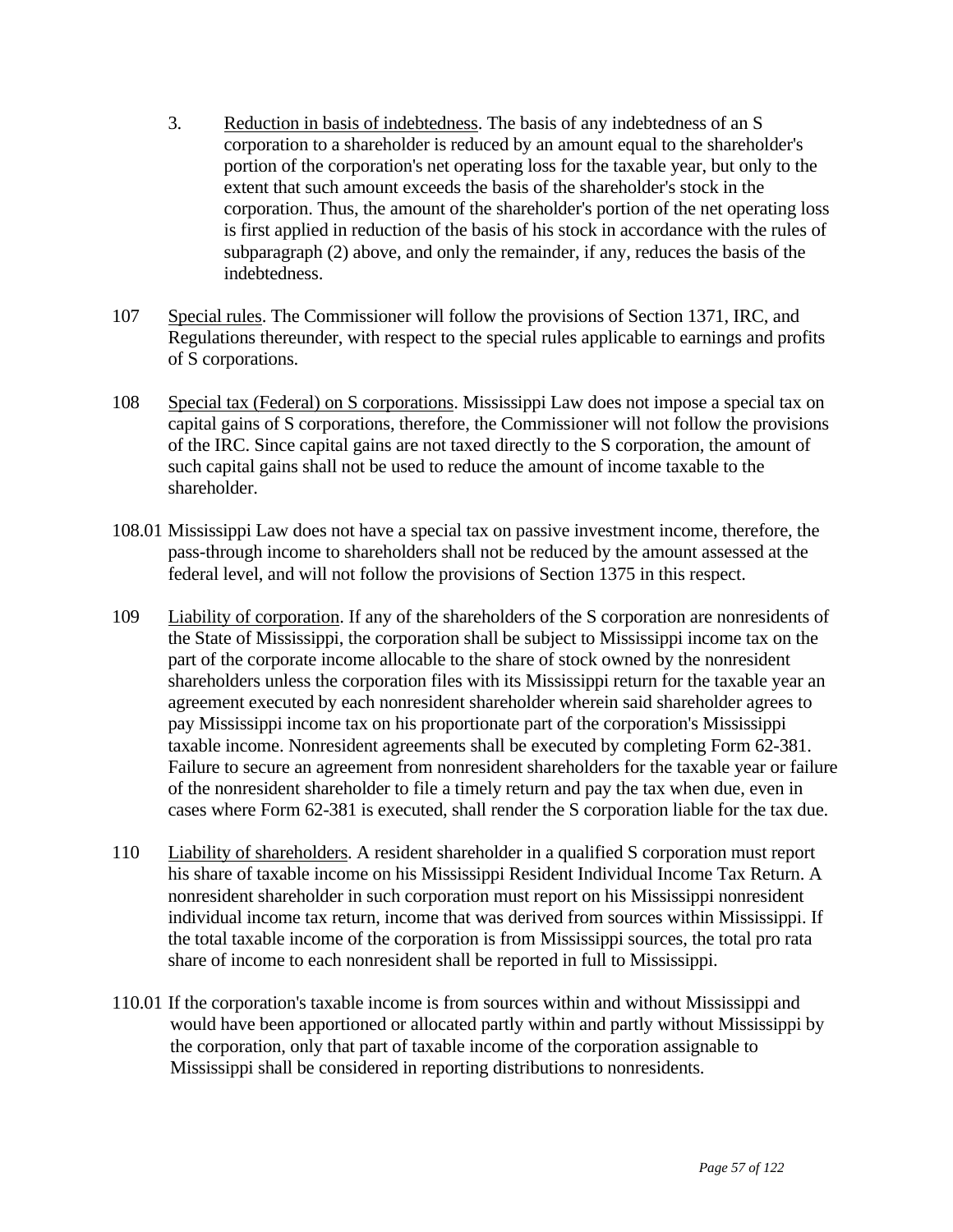- 111 Resident shareholders in nonresident (foreign) S corporation. A resident of Mississippi owning stock in an S corporation doing business and realizing taxable income in a foreign state shall include in Mississippi gross income his pro rata share of taxable income (or loss) of the S corporation but only to the extent that the state in which the taxable income was earned by the corporation has adopted the Federal tax treatment (Subchapter S, IRC) of an S corporation and such corporation has so elected to be treated as an S corporation in such state. A tax credit shall be allowed against the Mississippi tax due on such taxable income reported to another state by the Mississippi resident.
- 111.01 If the foreign state in which the taxable income of an S corporation is earned or realized has not, for the corporation's taxable year, adopted the Federal tax treatment of an S corporation, the Mississippi resident's pro rata share of taxable income (or loss) of the S corporation shall be excluded from the gross income of the Mississippi resident. In such case, the Mississippi resident must report only dividends or other income actually distributed to such resident by the corporation in the taxable year of the resident.
- 112 Filing requirements. An S corporation chartered under the laws of Mississippi, or an S corporation chartered under the laws of another state or territory and "doing business" in Mississippi and having an election in effect to be treated as an S corporation within the purview of Section 1362 (a), IRC, and as automatically provided in Section 27-7-29 (b), Mississippi Code, and this Regulation, shall, on or before the 15th day of the third month following the close of its taxable year, file an annual combined return of corporation income and franchise tax, on Mississippi Form 62-300. All schedules, where applicable, in Form 62-300 must be completed by the S corporation in the same manner as for any other corporation, with the exception of Schedule B, relating to computation of income tax. If the S corporation is not, as otherwise provided in paragraph (J), liable for Mississippi tax, so indicate on Line 11, Schedule B, that the taxpayer is an S corporation. All S corporations must complete Schedule X and Schedule Y. If any of the shareholders listed in Schedule Y are not legal or actual residents of Mississippi, a nonresident agreement (Form 62-381) for each such nonresident must be attached to and made a part of Form 62-300 as filed by the corporation. Failure on the part of the corporation to secure a complete Form 62-381 from each of its nonresident shareholders renders the corporation liable for Mississippi income tax.
- 112.01 An S corporation is allowed to file a composite return on behalf of its shareholders in very limited circumstances. A composite return is a return in which an S corporation pays the income tax due for some, or all, of its shareholders. The only shareholders who are eligible to be included in the composite return are nonresident shareholders without any activity in Mississippi other than that from the S corporation.
- 112.02 Resident shareholders and nonresident shareholders with other activity in Mississippi cannot be included in a composite return. Each of these shareholders must file his own return.
- 112.03 If a composite return is filed, the S corporation return is completed like any other S corporation return, but an additional schedule is attached listing the shareholder's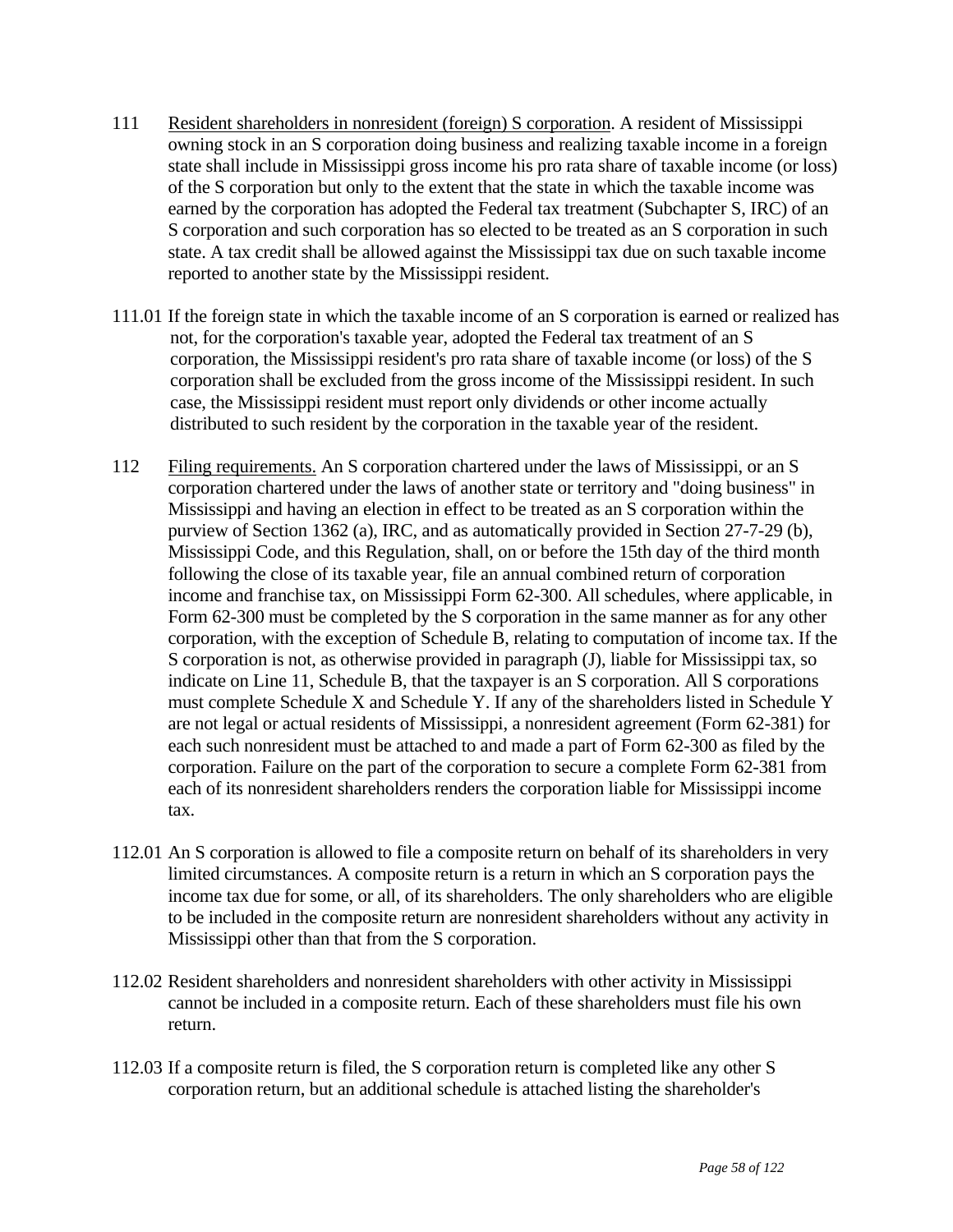identification or social security number and the shareholder's distribution that is to be included in the composite return. The S corporation then pays the tax on this income at the regular corporate rate. If the S corporation wants a deduction for the individual's personal exemptions and standard deductions, then instead of paying tax on the corporate return, the composite return income is reported on one nonresident individual return under the S corporations name and identification number. On this return, the corporation is allowed to deduct 10% of the adjusted gross income of the nonresident individuals reported on this return up to a maximum of \$5,000 per composite return.

- 112.04 Once an S corporation begins filing a composite return, it must continue unless permission to change is granted in writing by the Commissioner.
- 112.05 An S corporation is not relieved from the payment of franchise tax. Schedules in Form 62-300 relating to such levy must be completed and made a part of the return. The franchise tax, plus any penalty, interest, or applicable income tax, are due and payable in full by the original due date of the return.
- 112.06 An income tax credit allowed to an S corporation may be passed on to the shareholders but may only be used to offset and reduce tax on income of the S corporation allocated to the shareholders. The shareholders are not allowed to receive a greater benefit than the corporation would have received, if the corporation were taxable.
- 113 (Reserved)
- 114 (Reserved)

### **Chapter 04 Charitable Contributions—Corporation**

- 100 The deduction by a corporation in any taxable year for charitable contributions is limited to twenty percent (20%) of its taxable income for the year, computed without regard to the deduction for charitable contributions. Mississippi Law does not conform with Federal Law relative to the percentage limitation on contributions by corporations, or with the definition of a charitable contribution by a corporation. A deduction, subject to the limitation, is allowed only with respect to contributions to corporations, organizations, associations or institutions, including community chest funds, foundations and trusts created solely and exclusively for religious, charitable, scientific or educational purposes, or for the prevention of cruelty to children or animals, no part of the net earnings of which inure to the benefit of any private stockholder or individual.
- 101 Deductions are allowed for qualifying charitable organizations located in any state.
- 102 Mississippi does not allow excess contributions to be carried over and deducted in succeeding years.
- 103 (Reserved)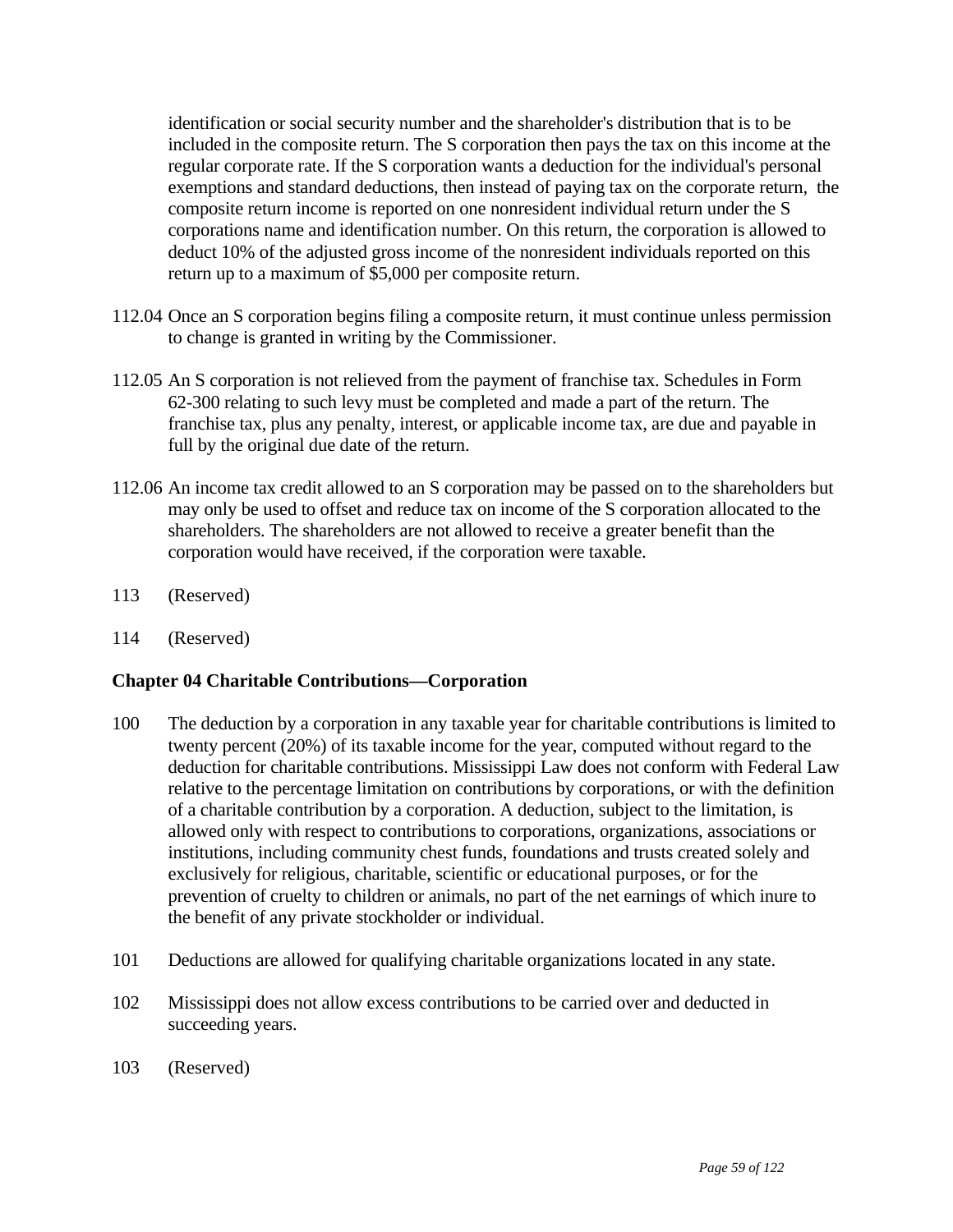#### 104 (Reserved)

### **Chapter 05 Foreign Sales Corporations (FSC's)**

- 100 Mississippi does not follow Federal Law or Regulations as they relate to Foreign Sales Corporations except as noted below. For Mississippi purposes an FSC is treated as a normal corporation. Any sale to an FSC must be at arms-length. Any expense reimbursement must be reasonable based on the service performed or the expense incurred by the FSC.
- 101 Instead of adjusting all transactions to an arms-length basis, the Commissioner may allow the FSC to consolidate with the parent or other corporation if the result clearly reflects Mississippi income. This will be decided on a case by case and a year to year basis.
- 102 Because of the two preceding paragraphs, dividends paid by the FSC to the parent will not be included in apportionable income of the parent.
- 103 Mississippi does follow Federal tax treatment in connection with non-recognition of gain on the transfer of assets from a Domestic International Sales Corporation (DISC) to a Foreign Sales Corporation (FSC).
- 104 (Reserved)
- 105 (Reserved)

### **Chapter 06 Multistate Taxation**

- 100 This regulation is composed of three sections.
	- 1. General topics and definitions.
	- 2. Computation of income.
	- 3. Methods of reporting income.
- 101 (Reserved)
- 200 General Topics and Definitions
- 201 Corporations Required to File
- 201.01 Every domestic corporation (those chartered in Mississippi) is subject to the income tax levy and is required to file annual income tax returns unless such corporations is specifically exempt from tax within the purview of Code Section 27-7-29.
- 201.02 Every foreign corporation (those chartered outside Mississippi) which has obtained a certificate of authority from the Secretary of State to do business in Mississippi, or which is in fact doing business, as defined, in Mississippi, regardless of qualifications, is subject to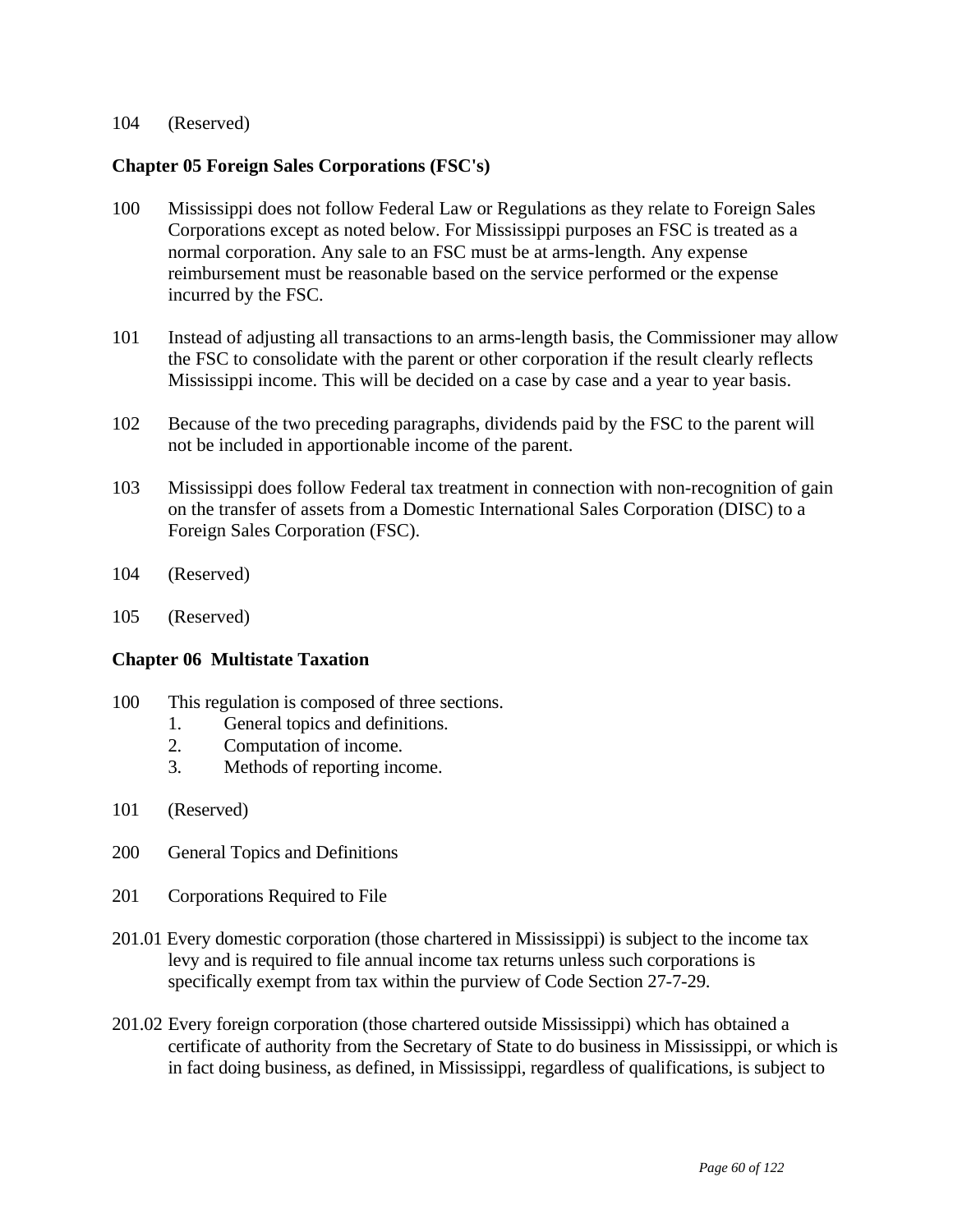the income tax levy and is required to file annual income tax returns unless corporation is specifically exempt from tax within the purview of Code Section 27-7-29.

- 201.03 All corporations subject to the filing requirements of the paragraphs above must file an income tax return for each year including a tax year or years in which the corporation was inactive, did not earn any net income, or operated a part of the year. An annual return must be filed until the corporation, foreign or domestic, is legally withdrawn or dissolved.
- 202 Definitions
- 202.01 Commercial Domicile. **"Commercial domicile"** means the principal place from which the trade or business of the taxpayer is directed or managed.
- 202.02 Taxpayer. **"Taxpayer"** means any individual, partnership, corporation, association, trust or estate, whose income is, in whole or in part, subject to a tax imposed by the Mississippi Income Tax Law of 1952, as amended, being Section 27-7-1 et seq., Mississippi Code of 1972, or any such person who is subject to the filing requirements of this Regulation.
- 202.03 Apportionment**. "Apportionment"** refers to the division of business income between states by the use of a formula containing apportionment factors.
- 202.04 Allocation. **"Allocation"** refers to the assignment of income to a particular state.
- 202.05 Business Activity. **"Business activity"** refers to the transactions and activity occurring in the regular course of a particular trade or business of a taxpayer.
- 202.06 Taxable In Another State. The term **"taxable in another state"** for the purposes of this Regulation shall mean that the taxpayer is subject to net income tax or any tax measured by net income; or the other state has jurisdiction to subject the taxpayer for tax measured by net income regardless of whether, in fact, that state exercises such jurisdiction. The definition for "subject to" income tax in another state will be determined by using the definition for "doing business" defined above and in section 203 below and in the following paragraph.
	- 1. A taxpayer is "subject to" one of the taxes specified in the paragraph above only if it carries on business activities in another state. If the taxpayer voluntarily files and pays one or more of such taxes when not required to do so by the laws of that state or pays a minimum tax or fee for qualification, organization, or for the privilege of doing business in that state, but does not actually engage in business activities in that state, or does actually engage in some activity, not sufficient for nexus, and the minimum tax or fees bears no relation to the corporation's activities within such state, the taxpayer is not "subject to" one of the specified taxes and is therefore not "taxable" in another state.
	- 2. Jurisdiction to tax is not present when the state is prohibited from imposing the tax by reason of the provisions of Public Law 86-272, 15 U.S.C.A. Sections 381-385.
- 203 Nexus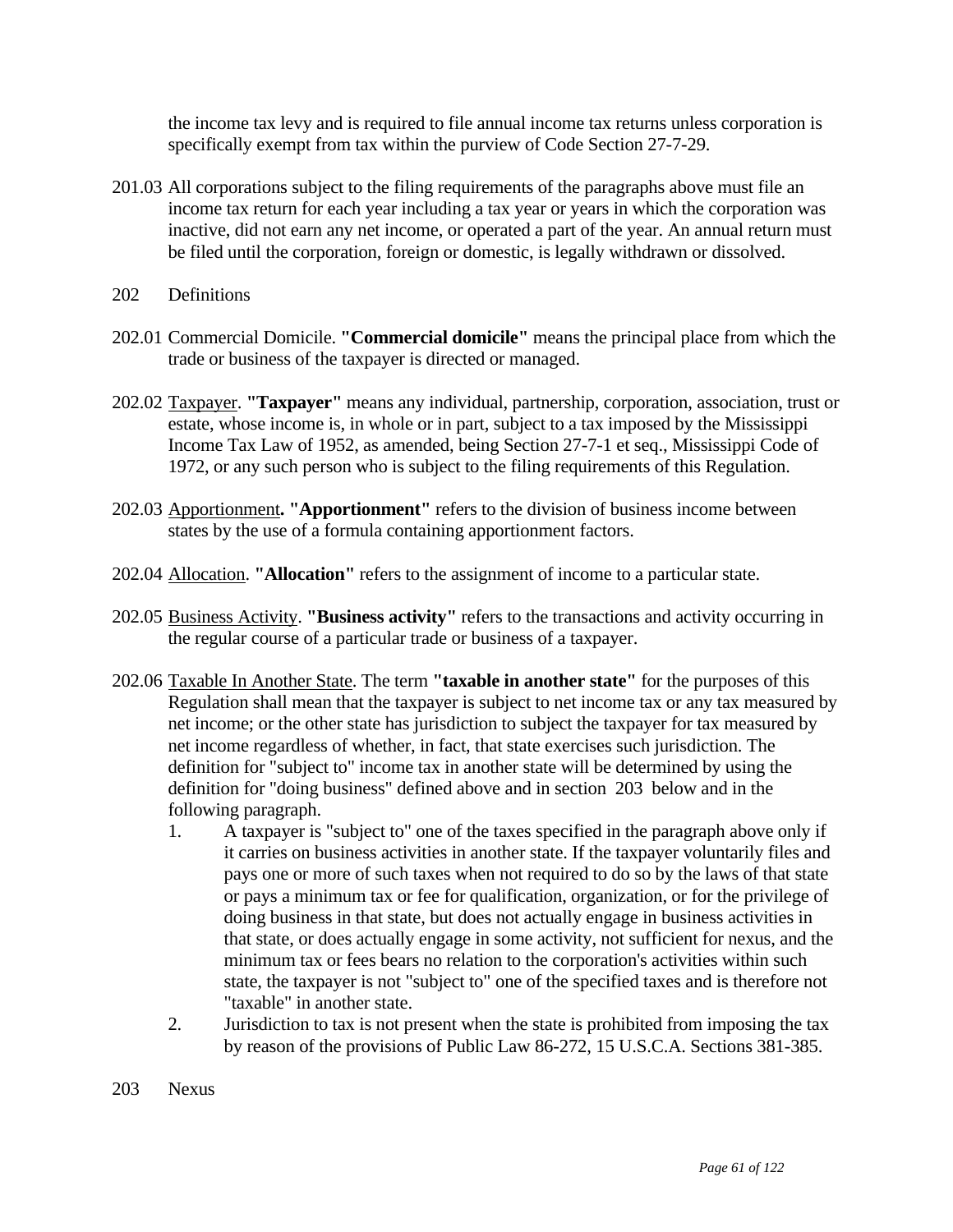- 203.01 Doing Business. For Mississippi income tax purposes, the term "doing business" means the operation of any enterprise or activity in Mississippi for financial profit or economic gain. For the purposes of this regulation, the term **"doing business"** and **"nexus"** have the same meaning. Doing Business includes, but is not limited to, the following:
	- 1. The regular maintenance of an office or other place of business in Mississippi.
	- 2. The regular maintenance in Mississippi of an inventory of merchandise or material for sale, distribution or manufacture, regardless of whether kept on the premises of the taxpayer, in a public or rented warehouse, or otherwise.
	- 3. The selling or distributing of merchandise to customers in Mississippi directly from a company-owned or operated vehicle when title to the merchandise is transferred from the seller or distributor to the customer at the time of the sale or distribution.
	- 4. The regular rendering of a service to clients or customers in Mississippi by agents or employees of a foreign corporation.
	- 5. The owning, renting, or operating of business or income-producing property, real or personal, in Mississippi.
	- 6. The performing of contracts, prime or sublet work, for the construction, repair or renovation of real or personal property.
- 203.02 A corporation doing business in Mississippi is subject to income tax even if its only operations in this state are a part of its interstate business. A foreign corporation whose only activity in this state is the solicitation of sales by either resident or nonresident salesmen is not required to file income tax returns. However, if a corporation maintains an office or other place of business in Mississippi, or if it owns income-producing property in this state, or is otherwise qualified to do business, or is otherwise certified to do business in Mississippi by the Mississippi Insurance commission, or in fact is doing business in Mississippi with respect to other activities, it is subject to tax and the requirements of filing returns.
- 203.03 This regulation intends to adopt a narrow interpretation of the immunity afforded by Public Law 86-272, which grants a limited immunity to a multistate company from taxation by a state if the company's activity is limited to the solicitation of orders for the sale of tangible personal property in interstate commerce.
- 203.04 Only the sale of tangible personal property is afforded immunity under Public Law 86-272; therefore, the selling or providing of services, and the selling, leasing, renting, licensing or other disposition of real estate, personal property intangibles, or any other type of personal property are not immune from taxation by reasons of P. L. 86-272.
- 203.05 For the in-state activity to be immune, it must be limited solely to solicitation (except for that activity conducted by independent contractors in subsection 203.05 paragraph 3 below). If there is any other activity unrelated to solicitation, the immunity shall be lost. Examples of activities presently treated (unless otherwise stated as an exception or addition) as either non-immune or immune are as follows:
	- 1. Non-immune Activities: The following in-state activities will cause otherwise immune sales to lose their immunity: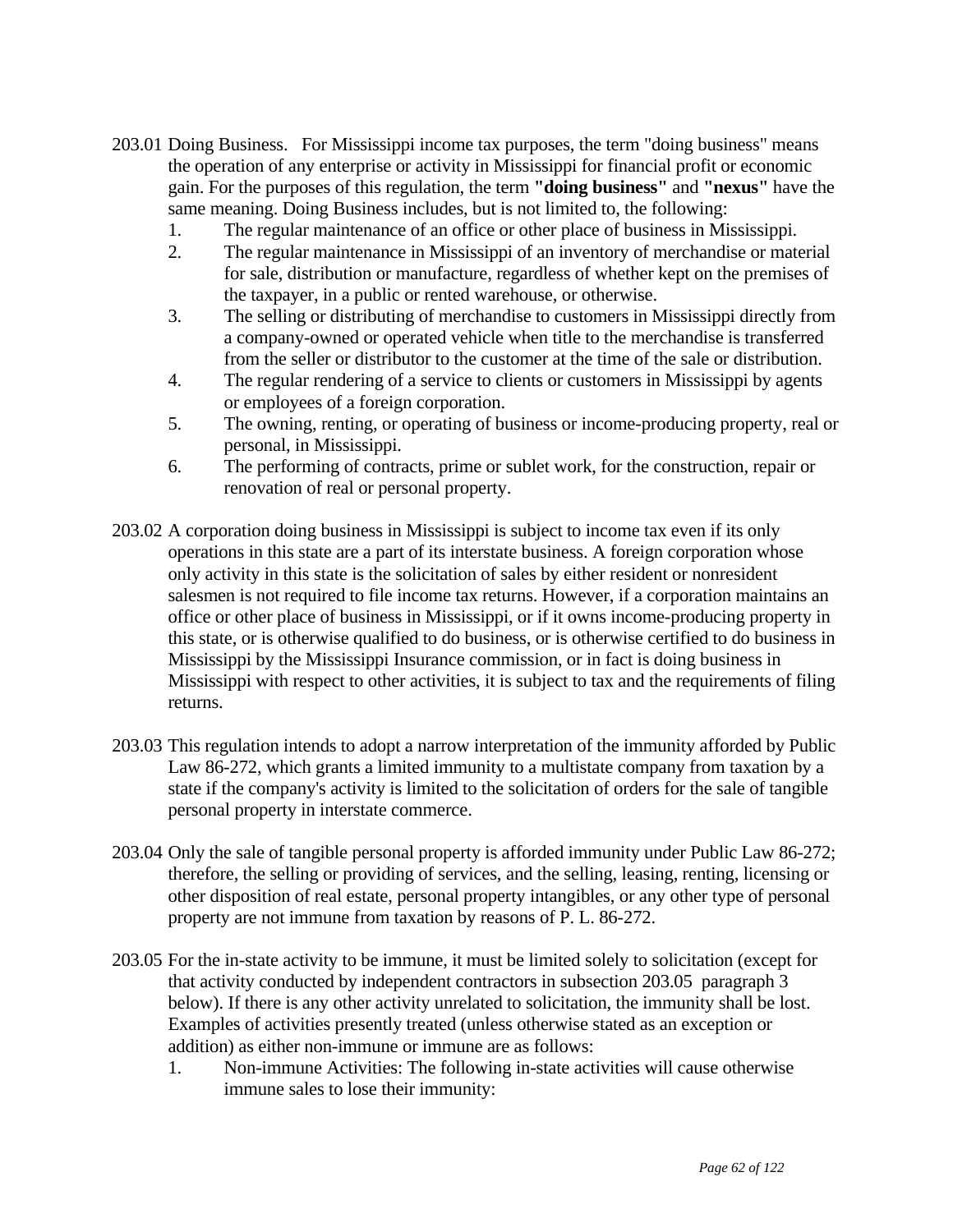- a. Making repairs or providing maintenance.
- b. Collecting delinquent accounts.
- c. Investigating credit worthiness.
- d. Installation or supervision of installation.
- e. Conducting training courses, seminars or lectures.
- f. Providing engineering functions.
- g. Handling customer complaints.
- h. Approving or accepting orders.
- i. Repossessing property.
- j. Securing deposits on sales.
- k. Picking up or replacing damaged or returned property.
- l. Hiring, training, or supervising personnel.
- m. Providing shipping information and coordinating deliveries.
- n. Maintaining sample or display room in excess of two weeks (14 days) during the tax year.
- o. Carrying samples for sale, exchange or distribution in any manner for consideration or other value.
- p. Owning, leasing, maintaining or otherwise using any of the following facilities or property in-state:
	- i. Repair shop.
	- ii. Parts department.
	- iii. Purchasing office.
	- iv. Employment office.
	- v. Warehouse.
	- vi. Meeting place for directors, officers or employees.
	- vii. Stock of goods.
	- viii. Telephone answering service.
	- ix. Mobile stores, i.e., trucks with driver salesmen.
	- x. Real property or fixtures of any kind.
- q. Consigning tangible personal property to any person, including an independent contractor.
- r. Maintaining, by either an in-state or an out-of-state resident employee, of an office or place of business (in-home or otherwise).
- s. Conducting any activity in addition to those described in paragraph II below which is not an integral part of the solicitation of orders.
- 2. Immune Activities: The following in-state activities will not cause the loss of immunity for otherwise immune sales:
	- a. Advertising campaigns incidental to missionary activities.
	- b. Carrying samples only for display or for distribution without charge or other consideration.
	- c. Owning or furnishing autos to salesmen.
	- d. Passing inquiries and complaints on to home office.
	- e. Incidental and minor advertising, i.e., notice in newspaper that a salesman will be in town at a certain time.
	- f. Missionary sales activities.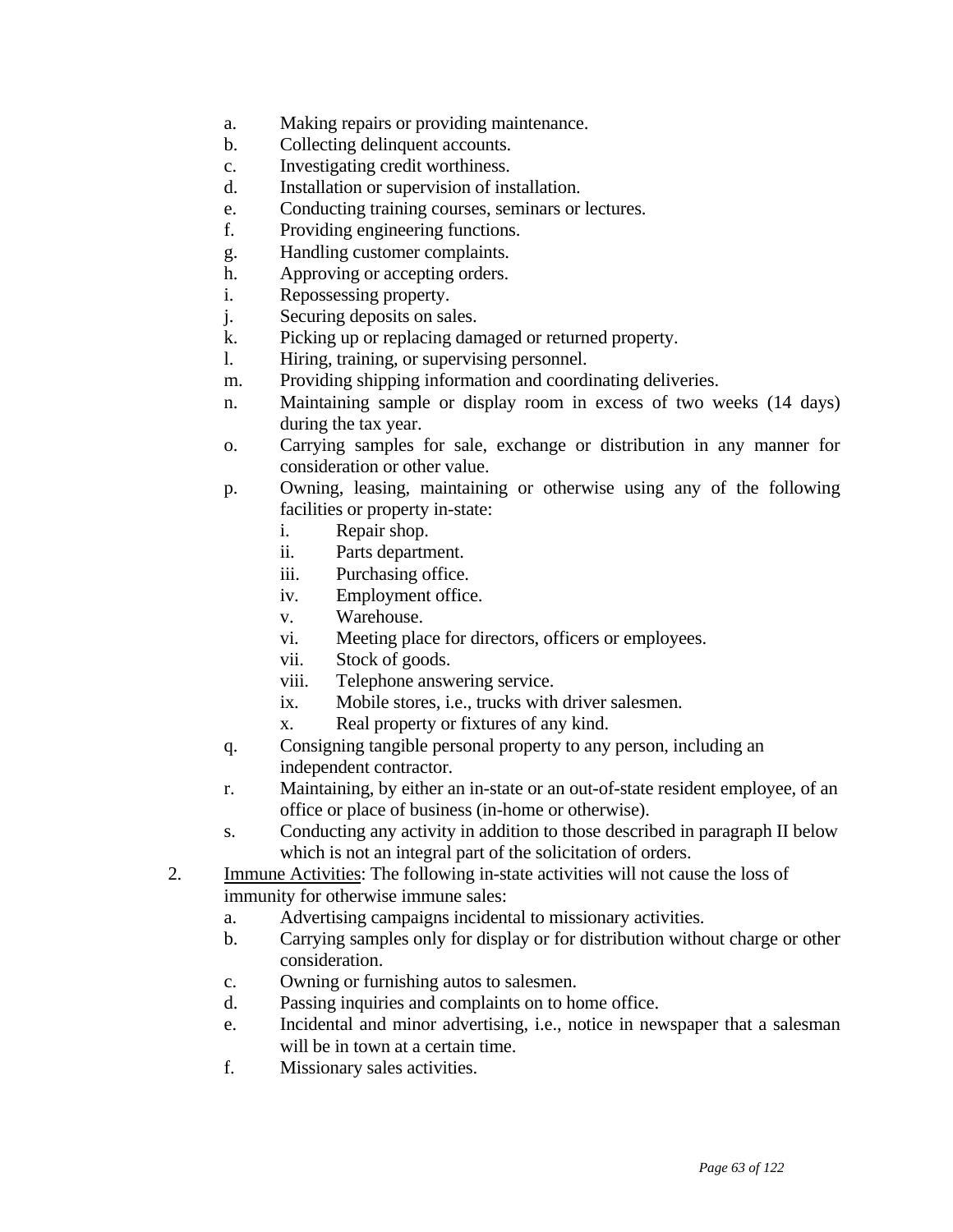- g. Checking of customers' inventories (for re-order, but not for other purposes).
- h. Maintaining sample or display room for two weeks (14 days) or less during the tax year.
- i. Soliciting of sales by an in-state resident employee of the taxpayer; provided the employee maintains no in-state sales office or place of business (in-home or otherwise).
- 3. Independent Contractors:
	- a. P.L..86-272 provides immunity to certain activities if conducted by an independent contractor that would not be afforded if performed by the taxpayer directly. Independent contractors may engage in the following limited activities in the state without the taxpayer's loss of immunity:
		- i. Soliciting sales.
		- ii. Making sales.
		- iii. Maintaining a sales office.
	- b. Sales representatives who represent a single principal are not considered to be independent contractors and are subject to the same limitations as employees.
	- c. Maintenance of a stock of goods in the state by the independent contractor under consignment or any other type of arrangement with the principal shall remove the immunity.
- 4. Miscellaneous Practices:
	- a. Interstate Commerce: The only activity in the state must be in interstate commerce. If there is any other activity (except that described subsection 203.05 paragraph 2 or otherwise incidental to solicitation), then the immunity shall be lost. Requisites are:
		- i. Approval of the sales must be made outside the state (except for sales by independent contractors).
		- ii. Deliveries must be made from a point outside the state.
	- b. Incorporated: The immunity afforded by P. L. 86-272 does not apply to any corporation incorporated within the taxing state.
	- c. Service vs. Service: Sales of services are not immune under P. L. 86-272. If a sale consists of a mixture of tangible personal property and services, the immunity shall be lost. Examples of such mixture are:
		- i. Photographic development.
		- ii. Fabrication of customer's materials.
		- iii. Installation of equipment.
		- iv. Architectural and engineering services.
- 204 (Reserved)
- 300 Computation of Income
- 301 Business and Nonbusiness Income. Business income means income arising from transactions and activities in the regular course of the taxpayer's trade or business and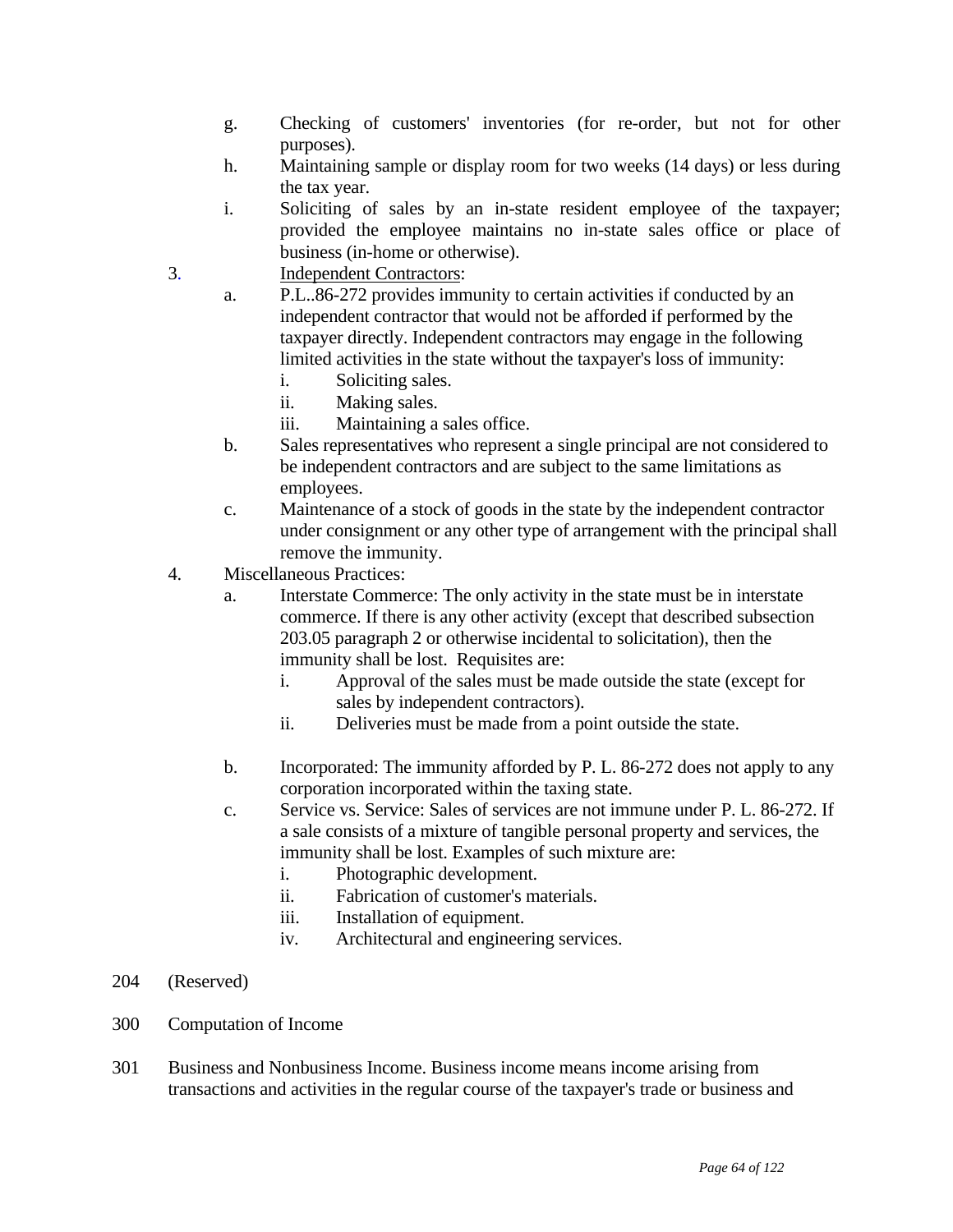includes income from real, tangible and intangible property if the acquisition, management, and disposition of the property constitute integral parts of the taxpayer's regular trade or business operations. In essence, all income which arises from the conduct of trade or business operations of a taxpayer's is business income. The income of the taxpayer is business unless clearly classifiable as non-business income.

- 301.01 Non-business income means all income other than business income.
- 301.02 The classification of income into categories customarily used, such as manufacturing income, compensation for services, sales income, interest, dividends, rents, royalties, gains, operating income, non-operating income, etc., does not determine whether income is business or non-business income.
- 301.03 Some of any type or class and from any source is business income if it arises from transactions and activities occurring in the regular course of a trade or business.
- 301.04 Transactions between affiliated taxpayers, groups, or parties shall be calculated on an arms-length basis. Transactions determined not to be at fair market value may be recomputed on review of such transactions or the Commissioner may prescribe an alternate method of reporting by the taxpayer.
- 302 Allocation or Apportionment. A taxpayer should use section 400 to determine the method of reporting income to Mississippi for its major line(s) of business. For the following items of income, when they are considered to be general or administrative income by the commissioner, the following rules should be used to determine the way the income is reported. If the income is determined to be business income it should be apportioned; those items determined to be non-business income should be allocated. If the taxpayer is using a formula method of apportionment, then the items below that are classified as business income would be included in apportionable income. If the taxpayer is not required to use a formula method of apportionment or if the taxpayer is using divisional accounting, then the items below that are considered business income shall be apportioned using a sales ratio.
- 302.01 The following are general rules for determining whether specific income is business or non-business income.
	- 1. RENTS FROM REAL AND TANGIBLE PERSONAL PROPERTY. Rental income from real and tangible property is business income if the income producing property is used by the taxpayer's trade or business. If rental income is from an asset which is purely an investment, then it is non-business.
	- 2. GAINS OR LOSSES FROM SALES OF ASSETS. Gain or loss from the sale, exchange or other disposition of real, tangible, or intangible personal property constitutes business income if the property while owned by taxpayer was used in the taxpayer's trade or business, or was used to produce business income, regardless of whether the asset has actually produced income. However, if such property was utilized for the production of non-business income, the gain or loss will constitute non-business income.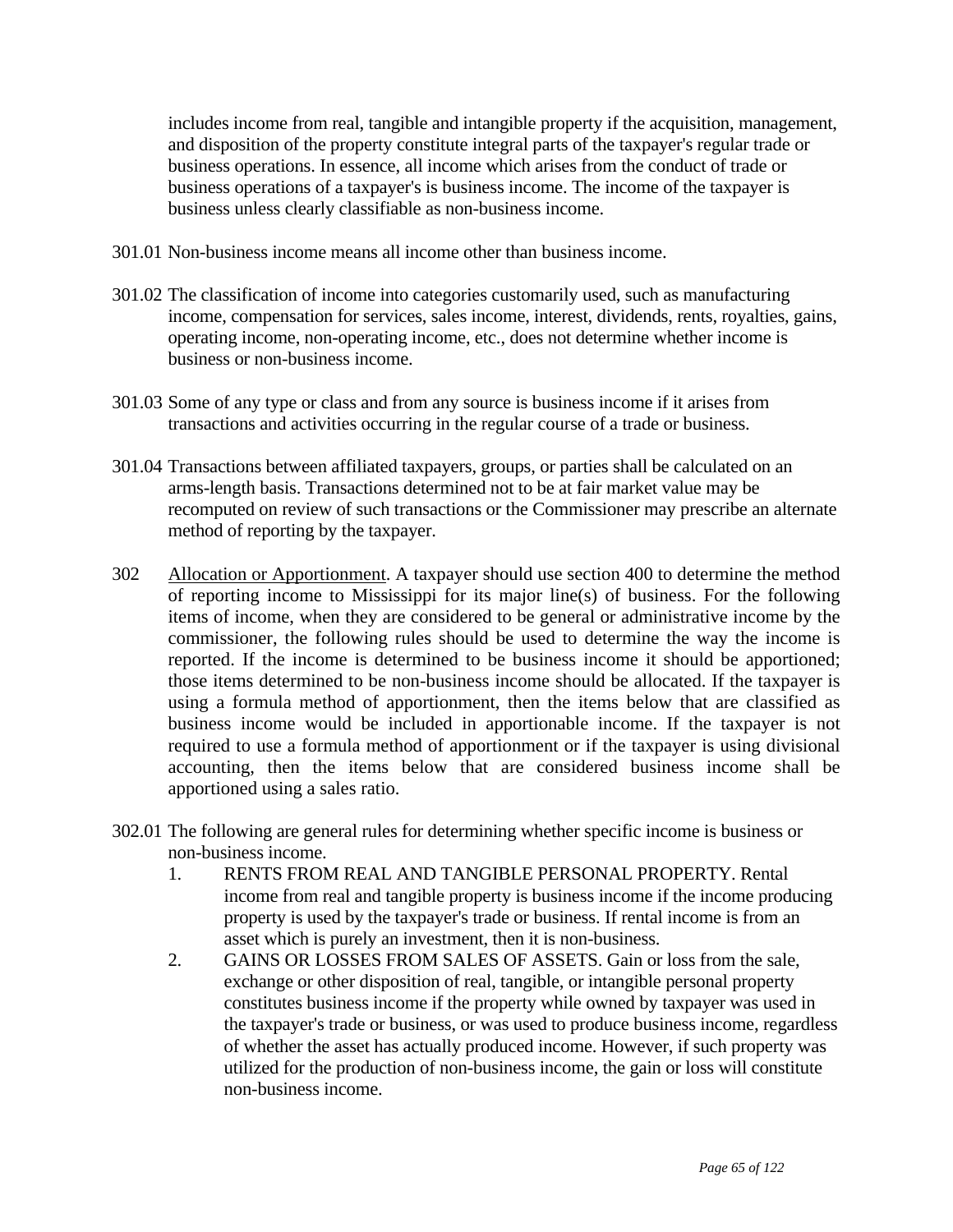- 3. INTEREST. Interest income is business income where the intangible, with respect to which the interest was received, arises out of or was created in the regular course of the taxpayer's trade or business operations or where the purpose for acquiring and holding the intangible is related to or incidental to such trade or business operations. Business income shall not, however, include interest income on loans to subsidiaries or affiliates which are not organized under the laws either of the United States, or any state, district, territory or possession thereof.
- 4. FOREIGN SOURCE INTEREST.
	- a. Interest that is derived from a source outside of the United States, or any state, district, territory or possession of the United States is non-business interest.
	- b. In general, all other interest is business income. A partial listing for illustrative purposes of interest that is considered to be business income is interest on accounts receivable, certificates of deposit, money market accounts, tax refunds, and municipal obligations. Municipal obligations of the state of Mississippi are exempt.
- 5. DIVIDENDS.
	- a. Dividends are business income where the stock, with respect to which the dividends are received, arises out of or was acquired in the regular course of the taxpayer's trade or business operations or where the purpose for acquiring and holding the stock is related to or incidental to such trade or business operations. Business income shall not, however, include foreign source dividends realized from stock ownership in a corporation not organized under the laws either of the United States, or any state, district, territory or possession thereof.
	- b. Dividends from domestic, unitary, and controlled subsidiaries are business income. Dividends from foreign, non-unitary, and/or non-controlled corporations are non-business income. Dividends from Domestic International Sales Corporation (DISC's) are business income. For treatment of dividends from a Foreign Sales Corporation (FSC's) see the regulation on FSC's. Dividends from a DISC are business income to the extent actually received, not deemed as is used for federal purposes. Descriptions of domestic, controlled, and unitary corporations are as follows:
		- i. DOMESTIC. Means any corporation organized under the laws of the United States, or any other state, territory or possession thereof.
		- ii. CONTROLLED. In this context, controlled is defined as being:
			- Where one corporation owns more than 50% of another corporation; or
			- If ownership by one corporation of another is 50% or less, then the question is whether the first corporation has effective control of the second. If the first corporation does not have effective control of the second, then dividends paid by the second corporation to the first is non-business income. For example, if the first corporation owns 40% of the second corporation, but the remaining 60% is owned by one entity unrelated to the first corporation, then the first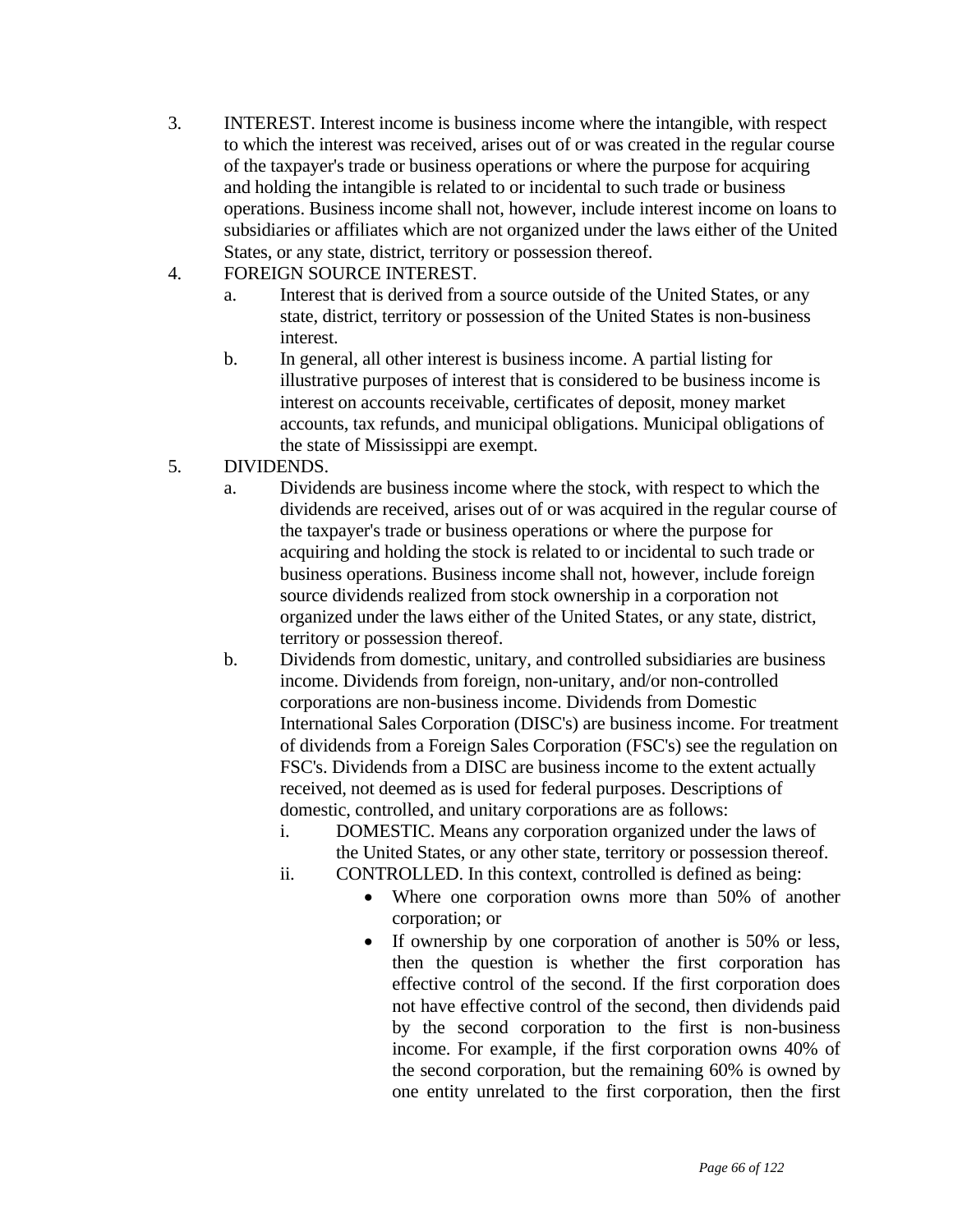corporation does not have effective control. But, if the first corporation owns 40% of the second corporation, and the remaining 60% is owned by the thousands of unrelated shareholders, each with a small percentage, then, in that circumstance, the first corporation would have effective control. If a corporation is controlled or effectively controlled, then the dividends may be business income, depending upon whether this corporation is also domestic and unitary.

- iii. UNITARY. In general, unitary depends upon the extent that the different entities have been integrated into one economic operation. Some of the items to be considered include autonomy of officers and directors of the different corporations; lines of business; number, size, and type of inter-company transactions, and jointly used services such as accounting or tax department. The above list is not all inclusive. It is only for the purpose of illustrating some of the points to be considered in determining whether the entity paying the dividends is unitary with the entity receiving the dividend.
- 6. PATENT AND COPYRIGHT ROYALTIES. Patent and copyright royalties, including royalties from non-patented items such as "know-how", technical assistance, and use of product name, are business income where the patent or copyright arises out of or was created in the regular course of the taxpayer's trade or business operations, or where the purpose for acquiring and holding the patent or copyright is related to or incidental to such trade or business operations.
- 7. MISCELLANEOUS INCOME. In general, miscellaneous income, such as scrap sales or collections of bad debts written off, is business income.
- 8. EXCEPTIONS. Royalty income from mineral production must be allocated to the state where production occurred. Partnership income is allocated directly to the state where the partnership gross income or loss occurred.
- 303 Allocation of Non-Business Income**.** Non-business net rents and royalties from real property are allocated to the state where the property is located.
- 303.01 Non-business net rents and royalties from tangible personal property are allocable to this state: (i) if and to the extent that the property is utilized in this state, or (ii) in their entirety if the taxpayer's commercial domicile is in this state and the taxpayer is not organized under the laws of or taxable in the state in which the property is utilized.
- 303.02 The extent of utilization of tangible personal property in a state is determined by multiplying the rents and royalties by a fraction, the numerator of which is the number of days of physical location of the property in this state during the rental or royalty period in the taxable year and the denominator of which is the number of days of physical location of the property everywhere during all rental or royalty periods in the taxable year.
- 303.03 CAPITAL GAINS AND LOSSES. Non-business capital gains and losses from sales of real property are allocable to the state where the property is located.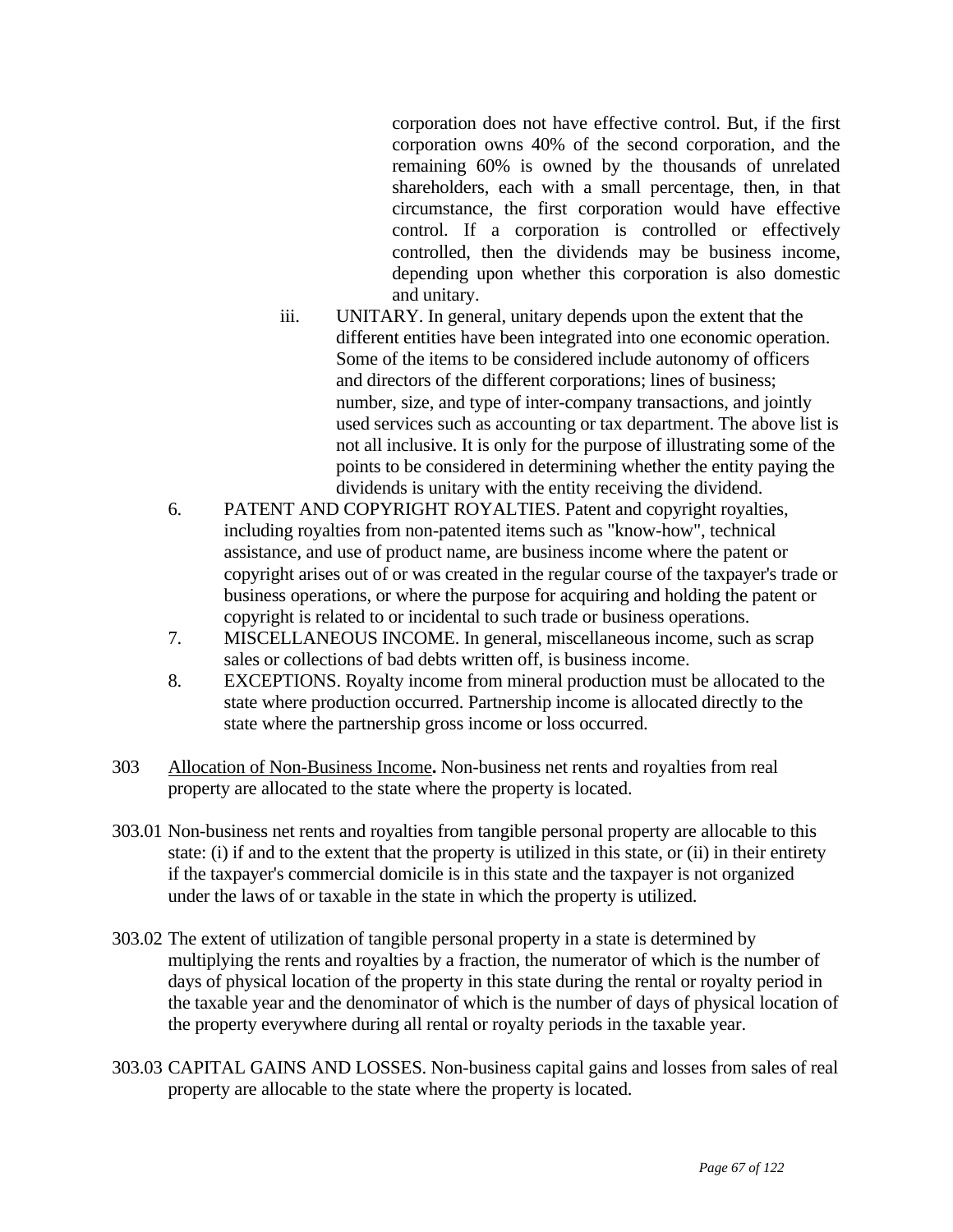- 303.04 PROPERTY. Capital gains and losses from sales of tangible personal property are allocable to this state if the property had a situs in this state at the time of sale, or the taxpayer's commercial domicile is in this state and the taxpayer is not taxable in the state in which the property had a situs.
- 303.05 INTANGIBLE PROPERTY. Non-business capital gains and losses from sales of intangible personal property are allocable to this state, if the taxpayer's commercial domicile is in this state and the intangible has not acquired a commercial, business or actual situs in another state, or the taxpayer's commercial domicile is not in this state, but the intangible has acquired a commercial, business or actual situs in this state.
- 303.06 INTEREST AND DIVIDENDS. Non-business interest and dividends are allocable of the state of commercial domicile.

## 303.07 PATENTS AND COPYRIGHTS.

- 1. Patent and copyright royalties are allocable to this state if and to the extent that the patent or copyright is utilized by the payer in this state, or if to the extent that the patent or copyright is utilized by the taxpayer in a state in which the taxpayer is not taxable and taxpayer's commercial domicile is in this state.
- 2. A patent is utilized in a state to the extent that it is employed in production, fabrication, manufacturing, or other processing in the state or to the extent that a patented product is produced in the state.
- 3. A copyright is utilized in a state to the extent that printing or other publication originates in the state.
- 304 Consistency and Uniformity in Reporting**.** In filing returns with this state, if the taxpayer departs from or modifies the manner in which income has been classified as business income or non-business income in returns for prior years, the taxpayer shall disclose in the return for the current year the nature and extent of the modification.
- 400 Methods of Reporting Income.
- 401 Basis of Filing
- 401.01 TOTAL ASSIGNMENT OF INCOME. If the business activity of a taxpayer occurs within this state, and if by reason of such business activity the taxpayer is not taxable in another state, the total net income (or loss) of the taxpayer shall be assigned to Mississippi.

# 401.02 DIRECT OR SEPARATE ACCOUNTING**.**

1. Any taxpayer, taxable both within and without this state, which maintains or could maintain books of account detailing allocation of receipts and expenditures reflecting clearly the business income attributable to property owned or business done in this state, shall determine Mississippi net business income on the basis of direct or separate accounting.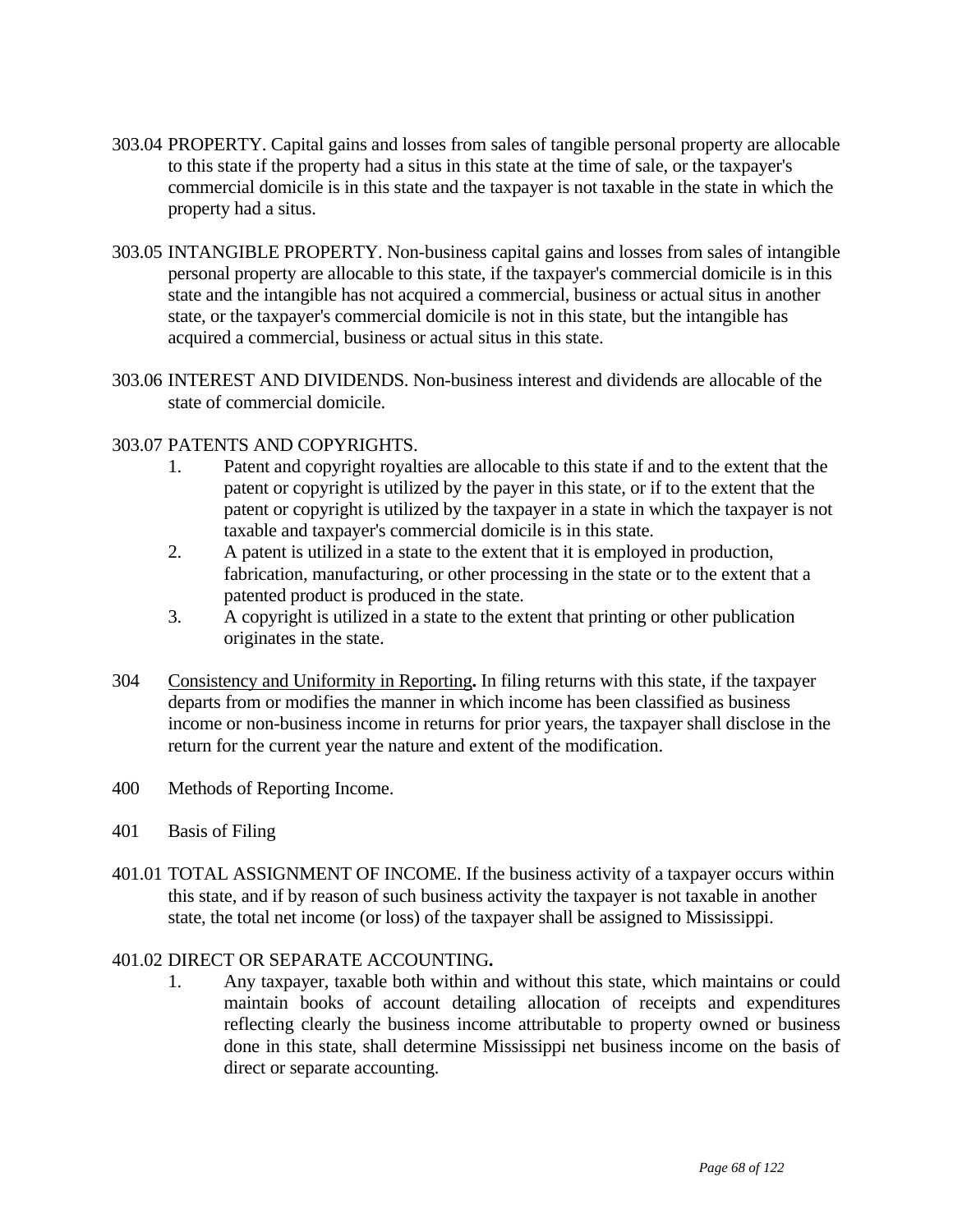- 2. Non-allocable general administrative expenses, and non-allocable net business income derived from sales of capital assets, interest, dividends, rents, royalties and other non-allocable business income shall be apportioned to Mississippi on the basis of a sales ratio.
- 3. In the case, however, of contractors, the non-allocable general and administrative expenses apportioned to this state shall be determined by using the ratio between Mississippi direct job cost and total direct job cost.
- 4. If at the discretion of the Commissioner a sales ratio does not fairly apportion the above items of income and expense, another ratio, such as an asset ratio, may be required.
- 5. If a taxpayer feels that a sales ratio does not fairly apportion the above mentioned income or expense among all business activity, then the taxpayer may make application in writing to the Commissioner. This application must explain why the sales ratio does not fairly apportion and specify the ratio that the taxpayer wishes to use. The taxpayer shall not use this other ratio unless approved in writing by the Commissioner.
- 401.03 ALLOCATION OF INCOME. Any taxpayer subject to the taxing jurisdiction of this state shall allocate non-business income or loss within and without this state in accordance with the further provisions of this Regulation. All expenses connected with earning non-business income, such as interest, taxes, general and administrative expenses and such other expenses relating to the production of non-business income, shall be deducted from gross non-business income. Non-business interest expense shall be computed by using the ratio of non-business assets to total assets applied to total interest expense. To the amount of non-business income allocated to this state, there shall be added the amount of net business income assigned, directly allocated or apportioned to this state under the other provisions of this Regulation to establish Mississippi taxable income.
- 401.04 APPORTIONMENT OF INCOME. If the business activity in respect to any trade or business of a taxpayer occurs both within and without this state, and if by reason of such business activity the taxpayer in another state, portion of the net income (or net loss) arising from such trade or business which is derived from sources within this state shall be determined by apportionment in accordance with the further provisions of this regulation, where direct or separate accounting of net income or loss is not feasible**.**
- 401.05 DIVISIONAL ACCOUNTING. If the business activity of a taxpayer is conducted on a divisional basis and a division or divisions of the taxpayer are "doing business" within this state, the Mississippi taxable income of the taxpayer, where separate accounting is or can be maintained on each division, shall, at the election of the Commissioner, be determined on a divisional accounting, nexus is determined on a company-wide basis. Therefore, any division that has activity in Mississippi must compute its Mississippi taxable income using the proper method for that division. (Example: If Mississippi has nexus on a corporation because of one division's activity in the state, and a second division is a manufacturing division with only destination sales into Mississippi, then the second division shall apportion a share of its income or loss to Mississippi, even though, if it were a separate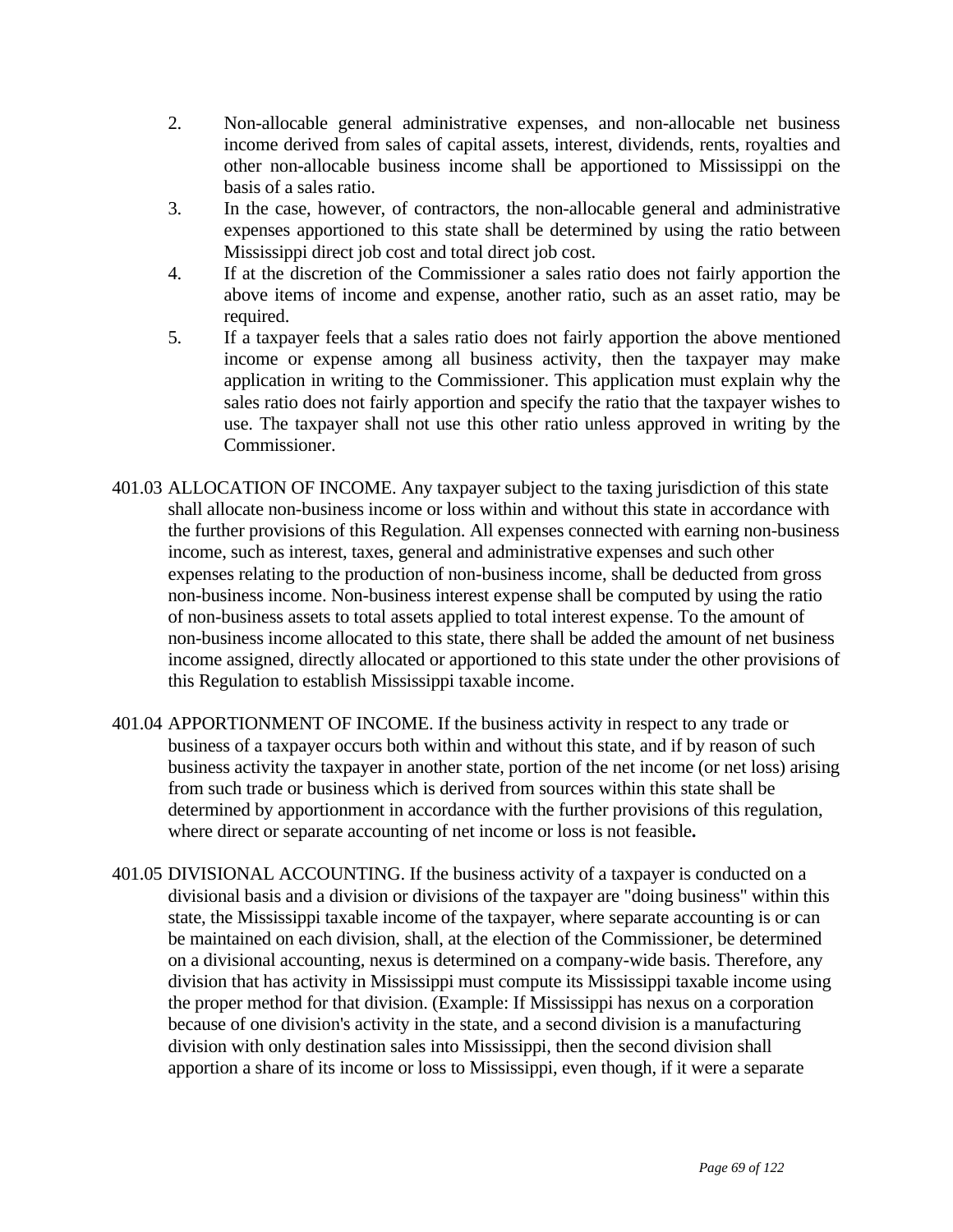legal entity, it would not be required to do so.) The following shall apply to divisional accounting:

- 1. If the total net business income of a division or divisions of the taxpayer is derived solely from business activities in Mississippi and such division or divisions, when considered the same as a separate entity, are not taxable in another state, the total net business income derived from a trade or business activity of such division or divisions shall be directly assigned to Mississippi. Business income, on a company-wide basis, derived from sales of capital assets, interest, dividends, rent and royalties shall be apportioned to Mississippi in the ratio that total sales of the included division or divisions bears to total company-wide sales everywhere. Nonbusiness income of the taxpayer shall be allocated to Mississippi in accordance with the further provisions of this Regulation.
- 2. If the business income of a division or divisions of the taxpayer is derived from business activities both within and without the state and by reason of such business activities such division or divisions, when considered the same as a separate entity, are taxable in another state, Mississippi taxable income shall be computed and determined as follows:
	- a. The total net business income derived from a trade or business activity of each division doing business in Mississippi shall be determined on a divisional direct or separate accounting basis. In determining the net business income for each division, a proportionate part of non-allocable general and administrative expenses may be deducted by using the ratio that total sales (gross receipts) of each division bears to total company-wide sales (gross receipts).
	- b. Business income, on a company wide basis, derived from the sale of capital assets, interest, dividends, rents and royalties shall be apportioned to each division in the ratio that total sales (gross receipts) by the division bears to total company wide sales (gross receipts).
	- c. The amounts determined in the above paragraphs, shall be combined of each division. If more than one division is involved, separate combinations are required for each division.
	- d. To the combined amount determined in the previous paragraph, for each division, there shall be applied the apportionment formula specified in this Regulation for the trade or business activity of the division. Separate computations are required for each included division. The amount so apportioned to Mississippi for each division may be combined to determine the total apportioned amount of business income of the taxpayer assignable to Mississippi.
	- e. The non-business income of the taxpayer shall be allocated to Mississippi in accordance with the further provisions of this Regulation.
	- f. The total of the amount apportioned and the total of the amount allocated for all divisions when combined, shall constitute the Mississippi taxable income of the taxpayer.

401.06 CONSOLIDATED OR COMBINED RETURNS. See Regulation on Consolidated and Combined Returns.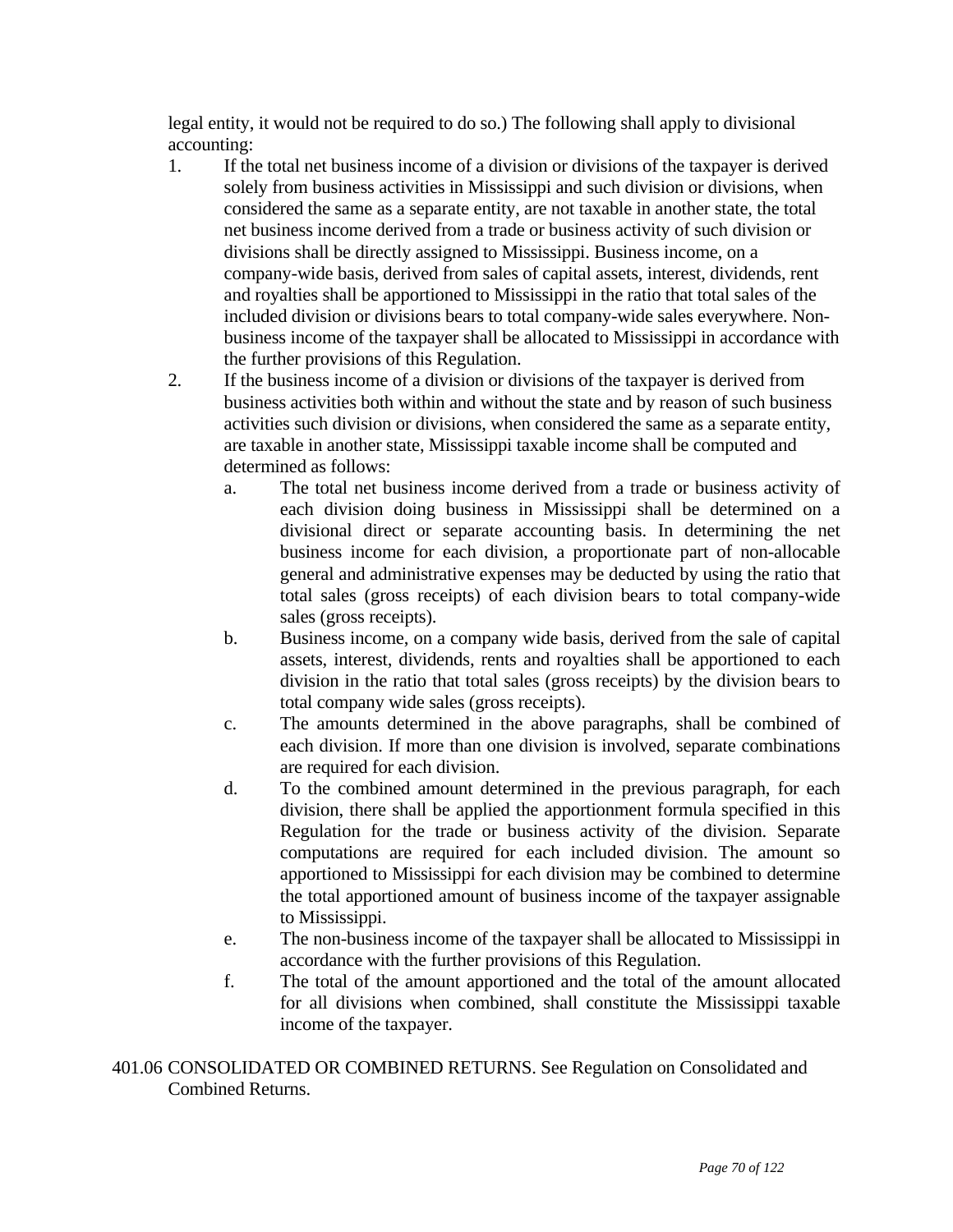- 402 Computation of Basis of Filing.
- 402.01 Business Income of Producers of Mineral or Natural Resource Products.
	- 1. Taxpayers engaged in the trade or business of producing oil, gas, other liquid hydrocarbons, sulphur, coal, sand, gravel and other mineral or natural resource products, except timber, shall determine Mississippi net business income from such activity on a direct or separate accounting basis. The Mississippi gross business income from the production of mineral or natural resources shall include:
		- a. Sales of natural or mineral resources produced in Mississippi and sold in this state;
		- b. The market value, at the time of transfer, of all natural or mineral resources produced in this state and transferred by the taxpayer to another state for sale, refining, processing or manufacturing, provided that if the natural or mineral resources are sold by means of an "arms-length" transaction prior to refining, processing or manufacturing, the market value prescribed herein shall not exceed the selling price; and;
		- c. The market value, at the time of transfer, of all natural or mineral resources produced by the taxpayer in Mississippi and transferred to a refinery, processing plant, or manufacturing facility of the taxpayer in Mississippi.
	- 2. A natural resource product shall be deemed to be sold in Mississippi if it is located in this state at the time title thereto passes to the purchaser. In the absence of specific proof of value of natural resources at the time of transfer from the state, the value of natural resources at the time of production shall be determined in accordance with the methods prescribed for the determination of "gross income from the property" for purposes of percentage depletion for federal income tax purposes.
- 402.02 Business Income of Contractors
	- 1. The net business income of taxpayers engaged in the business of contracting shall be accounted for and assigned directly to this state for each contract performed within this state. Taxpayers engaged in the business of contracting both within and without the state shall determine such job cost which cannot be specifically allocated to the Mississippi contract by multiplying such non-allocable business-related expenses in the ratio that Mississippi direct job costs bears to total direct job costs.
	- 2. Where a contract is performed partly within and partly without the state, the net business income assignable directly to Mississippi shall be determined by first deducting from the total contract receipts those job costs directly allocable to said contract and then deducting a pro-rata part of expenses which cannot be directly allocable to any contract, said pro-rata part to be determined by using the ratio between the contract direct job costs and the direct job costs of total contracts. The net business income from the contract, thus determined, shall then be apportioned to Mississippi in the ratio that receipts from said contract allocable to Mississippi for sales tax purposes bears to the total receipts from said contract. In the event that no allocation has been or can be made of the Mississippi gross receipts from said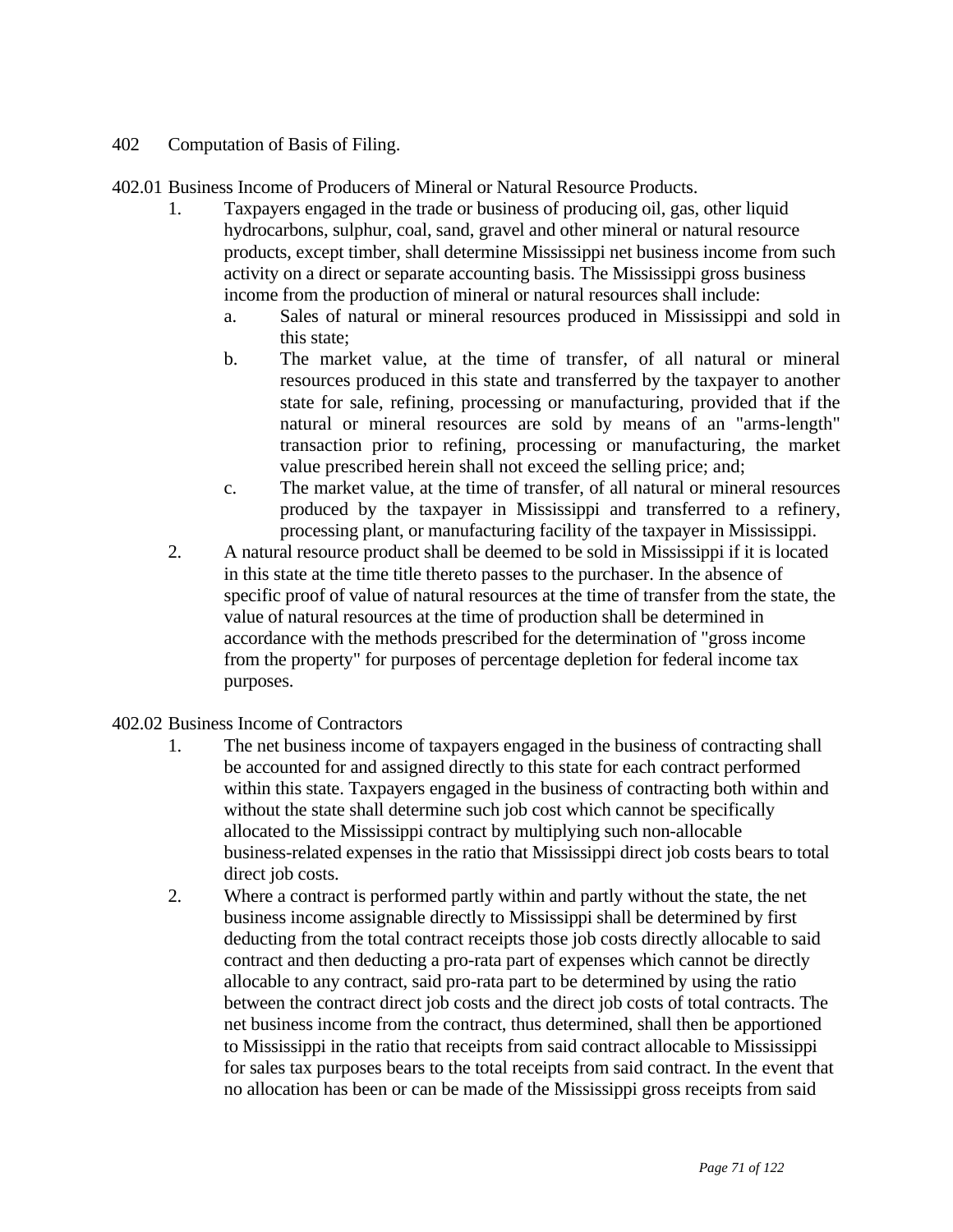contract for Mississippi sales tax purposes, and the Mississippi gross receipts from said contract cannot otherwise be determined, then the apportionment of the net business income from the contract to Mississippi shall be made by such reasonable method as is acceptable to the Commissioner.

- 3. In the case of a prime contractor, who enters into a contract with a subcontractor for the performance of all or part of a contract within the State of Mississippi, both prime contractor and subcontractor are required to report any and all income from such contracts.
- 4. The net business income derived by a contractor from gains or losses from sales of capital assets, interest, dividends, rents and royalties shall be apportioned to Mississippi by multiplying such net business income by a receipts factor, the numerator of which is the total receipts located, assignable, allocated, or otherwise having a situs in this state during the tax year, and the denominator of which is the total receipts of the taxpayer everywhere during the tax year. In the case of sales of capital assets (buildings, land, depreciable machinery and equipment, stocks, bonds, etc.) receipts, for purposes of the receipts factor, shall include only the net gain or loss resulting from such sales of capital assets.
- 402.03 Business Income of Airlines. If an airline has any activity other than simply passing over this state, then it is "doing business" in this state and is required to file a return. The net business income of an airline company which has not been directly assigned, allocated or excluded as otherwise provided by this Regulation shall be apportioned to this state as provided in this section.
	- 1. PASSENGER TRAFFIC INCOME. Business income from passenger traffic shall be apportioned to this state in the ratio that Mississippi revenue passenger miles bears to the total revenue passenger miles. The numerator of the ratio shall be computed by multiplying the number of revenue-producing passengers carried on flights landing or taking off within this state by the number of miles flown over the state by such flights. The denominator shall be determined by multiplying the total number of revenue-producing passengers carried by the total number of miles flown by flights carrying revenue-producing passengers.
	- 2. CARGO TRAFFIC INCOME. Business income from cargo traffic and other classes of traffic shall be apportioned to this state in the ratio that Mississippi revenue ton miles, or other units of cargo transported, multiplied by Mississippi miles flown bears to the total of such elements of the factor. The numerator of each of such ratios shall be computed by multiplying the number of revenue-producing tons, or other units of cargo carried on flights landing or taking off within this state by the number of miles flown over this state by such flights. The denominator of each of such ratios shall be determined by multiplying the total number of revenue-producing tons, or other units of cargo carried, by total number of miles flown by flights carrying such revenue-producing cargo.
	- 3. ALTERNATIVES BASIS. Business income of an airline company, or business income from any class of traffic of an airline company, may, as an alternative to the requirements of the paragraphs above, be apportioned to this state in the ratio that Mississippi flight miles bears to total flight miles during the tax year. The numerator of such alternative ratio shall be computed by multiplying the number of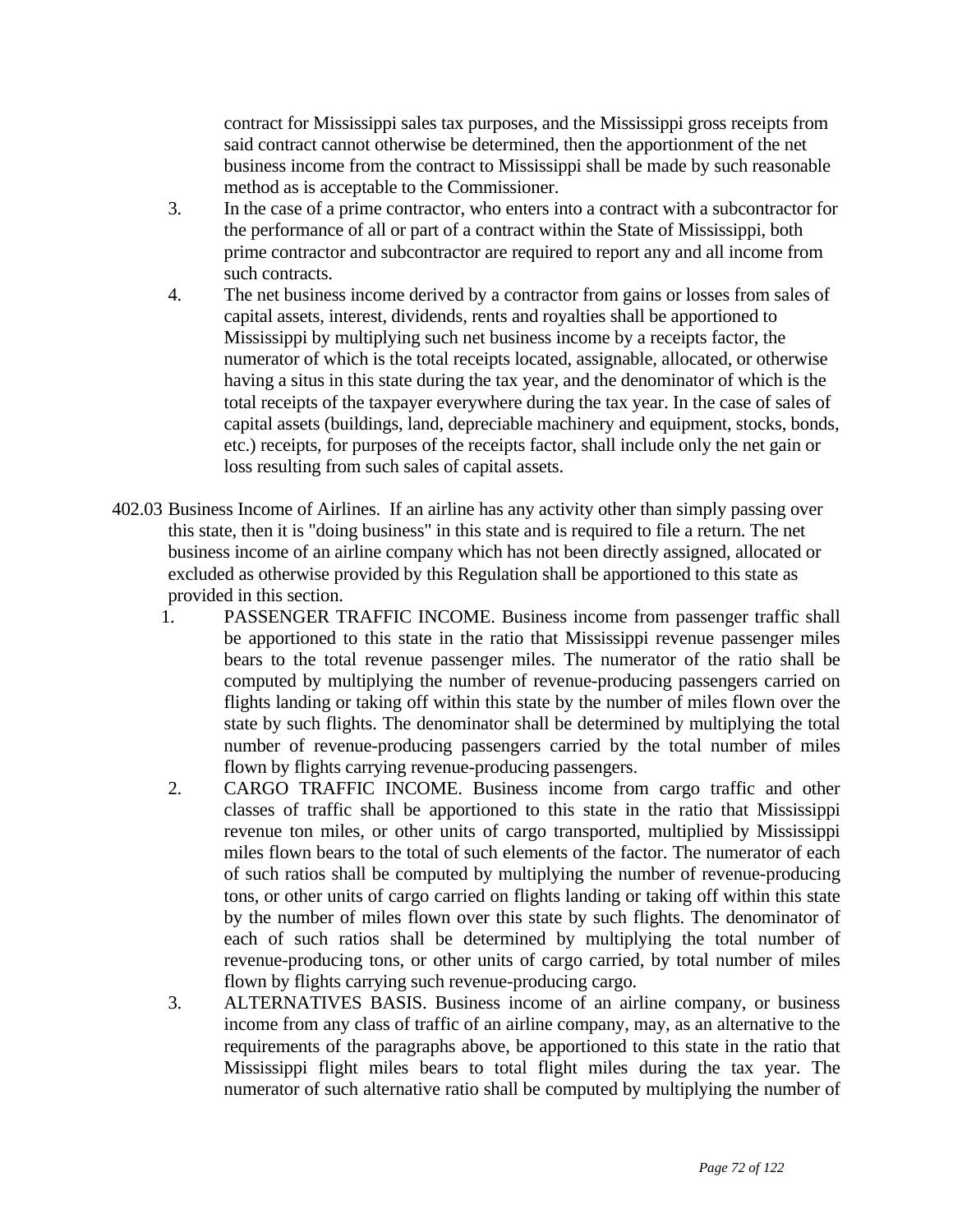- 4. In all of the apportionment formulas above, mileage from states here the taxpayer is not "doing business" will not be included in the apportionment formula.
- 402.04 Business Income of Motor Carriers. If a motor carrier picks up, delivers, services equipment, or has any activity other than simply passing through this state, then it is "doing business" in this state and is required to file a return. The net business income of motor carriers which has not been directly assigned, allocated or excluded as provided by this Regulation shall be apportioned to this state as provided in this section.
	- 1. PASSENGER TRANSPORTATION. Business income from the transportation of passengers shall be apportioned to this state in the ratio that Mississippi revenue passenger miles bears to the total revenue passenger miles of the taxpayer during the tax period.
	- 2. FREIGHT TRANSPORTATION. Business income from the transportation of freight or cargo shall be apportioned to this state in the ratio that Mississippi revenue ton miles to the total revenue ton miles of the taxpayer during the tax period.
	- 3. PASSENGER-FREIGHT TRANSPORTATION. Business income of taxpayers engaged in the transportation of both passengers and freight shall first make a breakdown of the business income between passenger traffic and freight traffic by using the several ratios between gross revenue from each class of traffic and the total gross operating revenues. Business income from each class or traffic shall then be apportioned to this state in accordance with the two paragraphs above.
	- 4. ALTERNATIVE BASIS. Business income of a motor carrier, or business income from any class of traffic of a motor carrier, may as an alternative to the requirements of the paragraph above, be apportioned to this state (A) in the ratio that Mississippi vehicle miles bears to total vehicle miles of the taxpayer during the tax period, or (B) in the ratio that gross receipts from trips beginning, ending, or passing through Mississippi bears to the total gross receipts.
	- 5. In all of the apportionment formulas above, mileage from states where the taxpayer is not "doing business" will not be included in the apportionment formula.
- 402.05 Business Income of Certain Utilities. The net business income of taxpayers operating a railroad, express service, telephone or telegraph business, or other form of public service, other than public service companies specifically provided for elsewhere in this Regulation, which has not been directed to this state as provided by this Section.
	- 1. FORMULA. Business income of public utilities shall be apportioned to this state in the ratio that gross operating revenues within Mississippi during the tax year bears to total gross operating revenues everywhere by the taxpayer during the tax year.
	- 2. GROSS OPERATING REVENUE WITHIN MISSISSIPPI. The term **"gross operating revenue within Mississippi"** means an equal mileage portion of revenue such as ton miles, passenger miles, message miles, and the like as received for interstate business from activity in this state whether such business originates,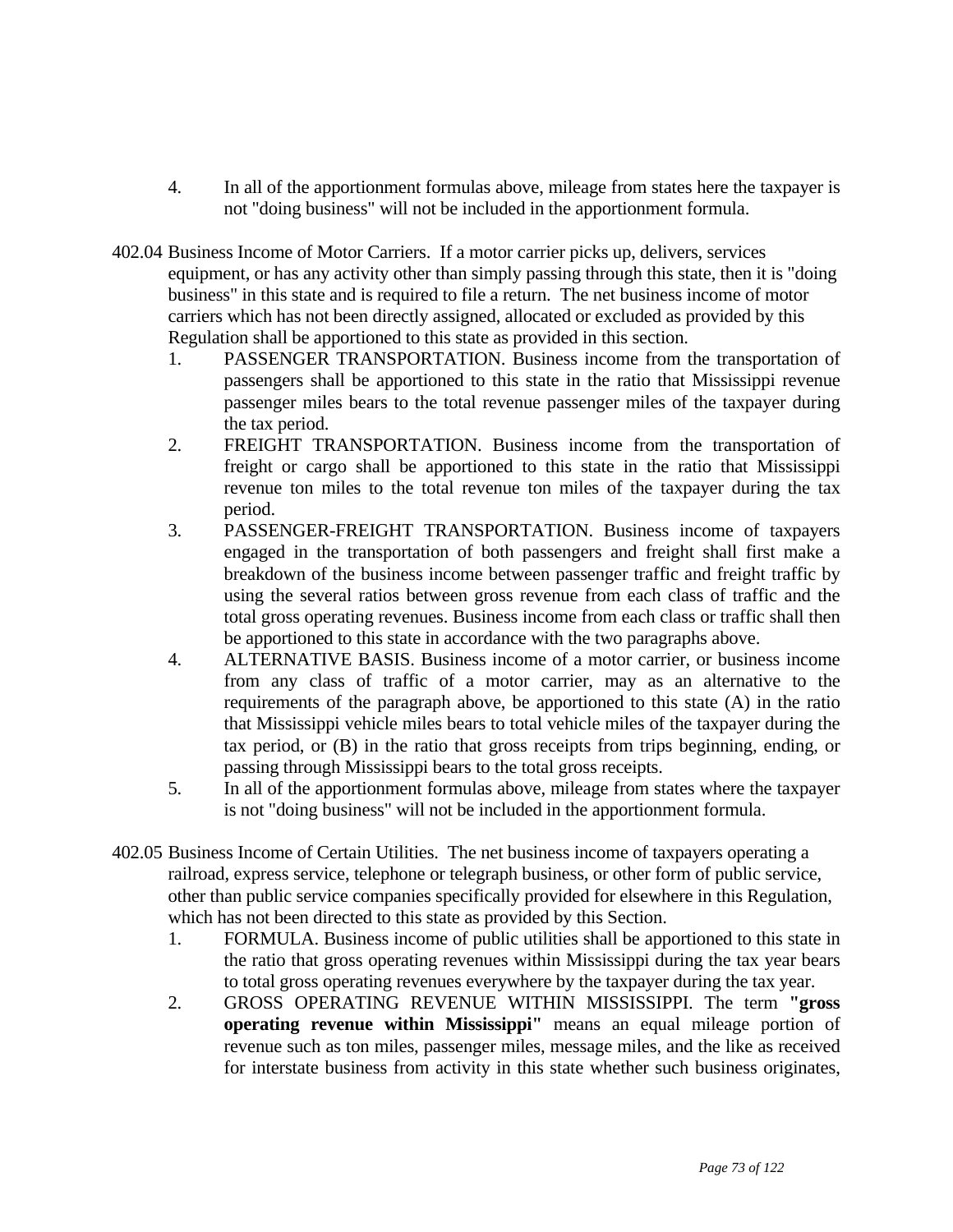ends, or passes through Mississippi to this result, there shall be added the Mississippi portions of all intrastate revenue.

- 3. ALTERNATIVE. In cases where the amounts of gross operating revenues within this state cannot be accurately and adequately determined, the Commissioner may prescribe a method for otherwise apportioning business income in Mississippi. Only methods provided in this regulation may be used without the prior approval of the Commissioner.
- 402.06 Business Income of Retailers, Wholesalers, Service Companies and Lessors. The net business income of retailers, wholesalers, lessors and other service companies, merchants, traders, vendors, or dealers buying, selling or renting, other than those specifically provided for elsewhere in this Regulation, which has not been allocated, directly assigned, or excluded as otherwise provided, shall be apportioned to Mississippi by multiplying such net business income by a single sales-factor apportionment formula as defined in subsection 402.09 paragraph 3 of this Regulation.
- 402.07 Business Income of Pipelines. The net business income of a pipeline company which has not been allocated, directly assigned, or excluded as otherwise provided in this Regulation shall be apportioned to Mississippi by multiplying such net business income by a fraction, the numerator of which is the property factor plus the payroll factor, as defined in subsection 402.09, paragraphs 1 and 2 of this Regulation, plus the traffic miles factor, and the denominator where is three (3).
	- 1. TRAFFIC MILES FACTOR. The term **"traffic miles**" means the movement or transportation of one barrel of oil, one gallon of gasoline, or one thousand cubic feet of natural or casinghead gas for a distance of one mile. In cases where MCF mileage units cannot be determined, then capacity mileage of the pipeline in Mississippi to total capacity mileage everywhere shall be used. Capacity mileage shall be determined by squaring one-half  $(½)$  of the diameter of each size of pipe and multiplying by the mileage of that size of pipe with a total computation for each in Mississippi as compared to the total of such computations everywhere.
	- 2. PIPELINE COMPANY DEFINED. A pipeline company means any taxpayer engaged in the trade or business of moving, conveying or transporting through a system or conduit of pipes any crude oil, natural gas, refined petroleum products, minerals or any other mineral products to a point of delivery either in, out or through Mississippi, and irrespective of whether such products of goods belong to the taxpayer or to others. The term includes transmission lines and connecting field and storage lines.

402.08 Business Income of Manufacturers

1. MANUFACTURERS SELLING PRINCIPALLY AT WHOLESALE. The net business income of a taxpayer, engaged in the trade or business of manufacturing and selling principally at wholesale, which has not been allocated, directly assigned, or excluded as otherwise provided in this Regulation shall be apportioned to Mississippi by multiplying such net business income by a fraction, the numerator of which is the property factor plus the payroll factor plus the sales factor, as defined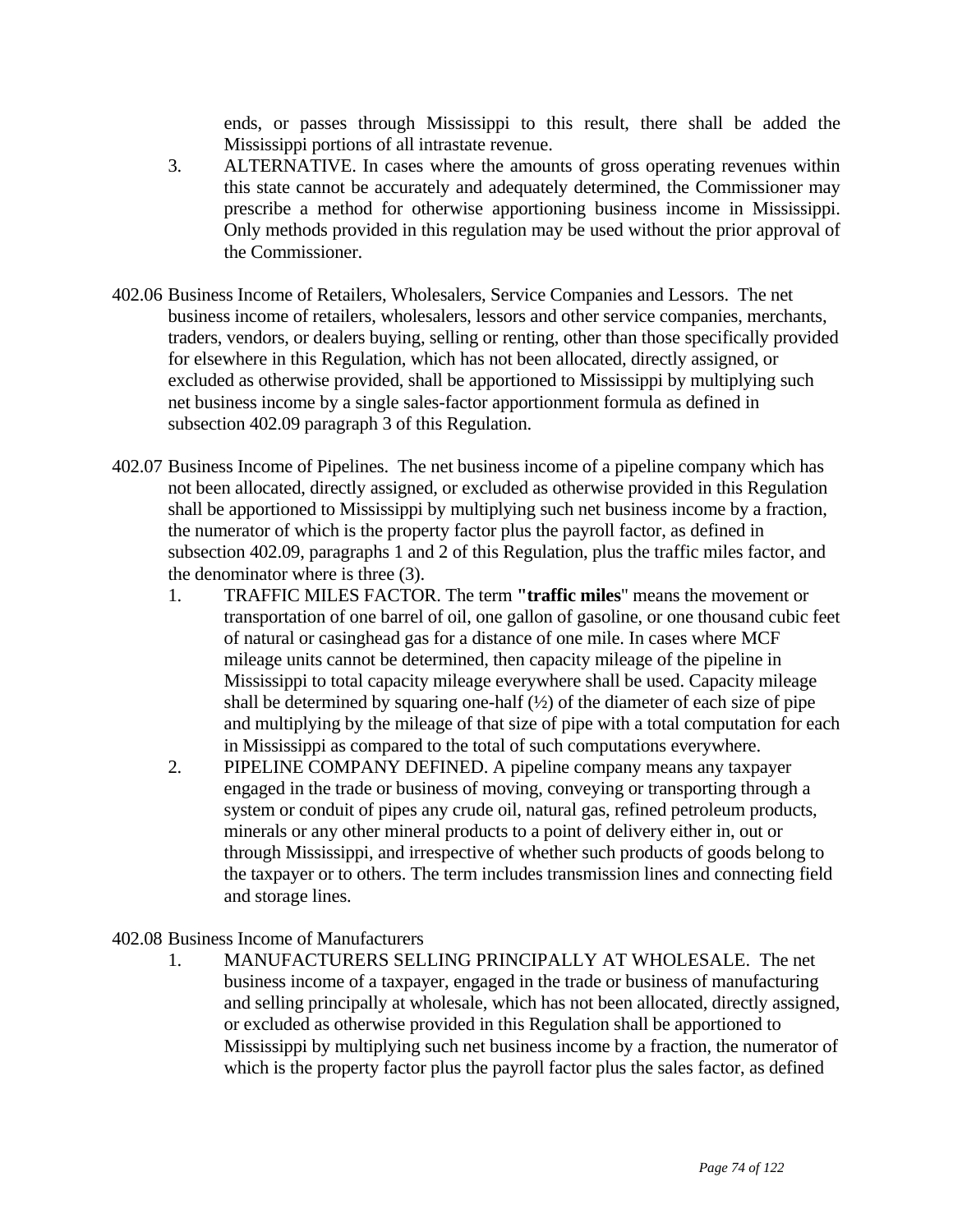subsection 402.09, paragraphs 1 and 2, and (c) of this Regulation, and the denominator of which is three (3).

2. MANUFACTURERS SELLING PRINCIPALLY AT RETAIL. The net business income of a taxpayer, engaged in the trade or business of manufacturing and selling principally at retail, which has not been allocated, directly assigned, or excluded as otherwise provided in this Regulation shall be apportioned to Mississippi by multiplying such net business income by a fraction, the numerator of which is the average of the sum of property and payroll factors plus the sales factor, as defined in subsection 402.09, paragraphs 1 and 2 of this Regulation, and the denominator of which is two  $(2)$ .

### 402.09 Apportionment Factors

- 1. Property Factor Defined.
	- a. Except as otherwise provided, the property factor of the apportionment formula for each trade or business of the taxpayer shall include all real and tangible personal property owned or rented by the taxpayer and used during the tax period in the regular course of such trade or business. The term **"real and tangible personal property"** includes land, buildings, machinery, stock of goods, equipment, and other real and tangible personal property, but does not include such properties owned or rented and used for general and administrative functions, transportation equipment (automobiles, trucks, and trailers, aircraft and other mobile equipment), coin or currency, or properties used in the production of non-business or exempt income. The includable property in the property factor shall include the average net book value of property owned, plus the value of rented property computed as provided in the "valuation of rental property" portion of this section of the Regulation.
	- b. PROPERTY USED IN THE PRODUCTION OF BUSINESS INCOME. Property shall be included in the property factor if it is actually used or is available for or capable of being used during the tax period in the regular course of the trade or business of the taxpayer unless expressly excluded. Property held as reserves or standby facilities or property held as a reserve source of materials shall be included in the factor. Property or equipment under construction during the tax period (except inventoriable goods in process) shall be excluded from the factor until such property is actually used in the regular course of the trade or business of the taxpayer. If the property is partially used in the regular course of the trade or business while under construction, the value of the property to the extent used shall be included in the property factor. Property used in the regular course of the trade or business of the taxpayer shall remain in the property factor until its permanent withdrawal is established by an identifiable event such as conversion to the production of non-business income, its sale or its abandonment.
	- c. NUMERATOR. The numerator of the property factor shall include rented by the taxpayer and used in this state during the tax period in the regular course of the trade or business of the taxpayer. Property in transit between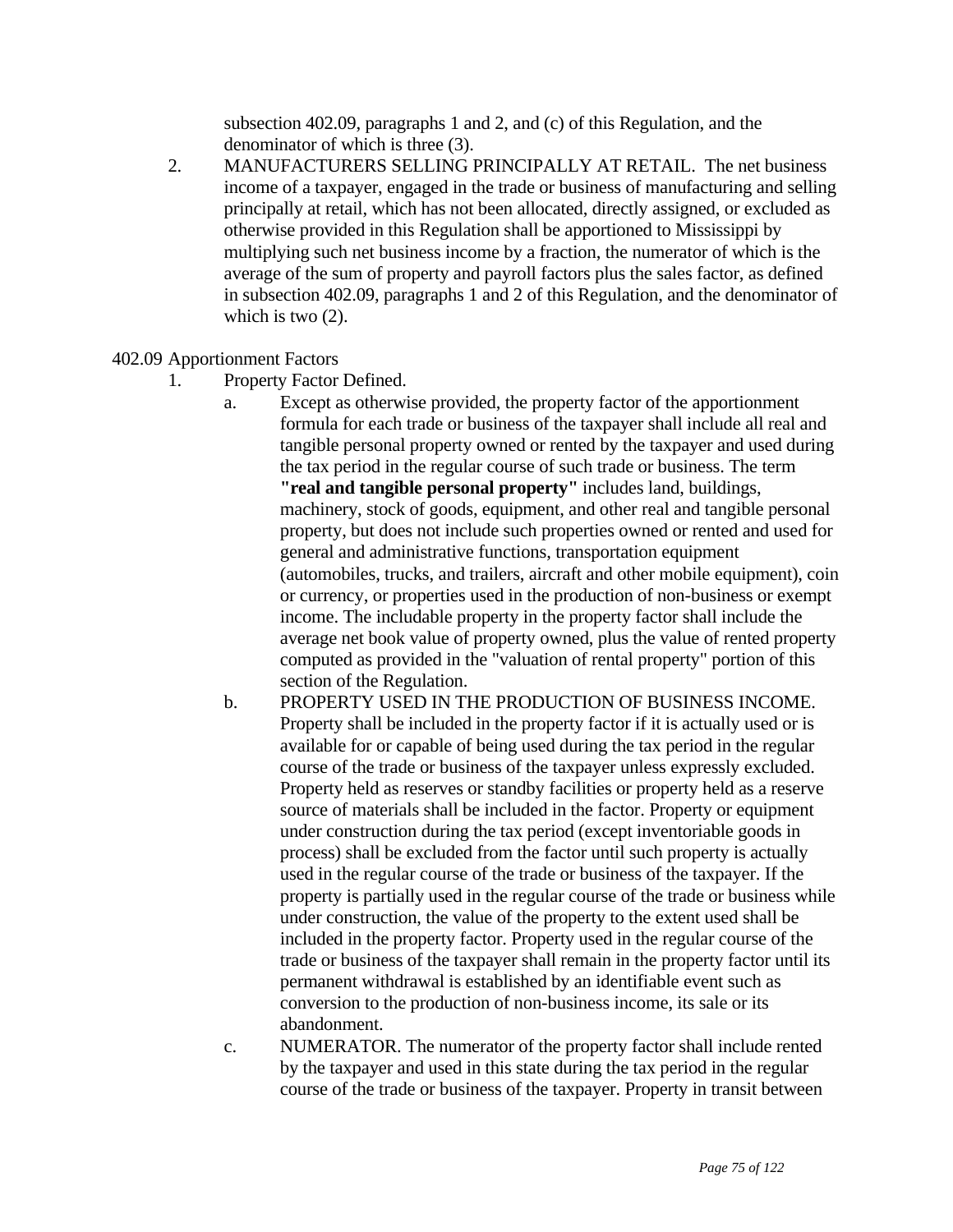locations of the taxpayer to which it belongs shall be considered to be at the destination for purposes of the property factor. Property in transit between a buyer and seller which is included by a taxpayer in the denominator of his property factor in accordance with his regular accounting practices shall be included in the numerator according to the state of destination. The value of transportation equipment such as automobiles, trucks and trailers, aircraft, etc. shall be excluded completely from the property factor.

- d. DENOMINATOR. The denominator of the property factor is the total of such property described in the above three paragraphs wherever located during the tax year.
- e. VALUATION OF OWNED PROPERTY.
	- i. Property owned by the taxpayer shall be valued at net book value. As a general rule **"net book value**" is deemed to be the original cost of the property less the depreciation as reflected on the books of the taxpayer and includes the net book value of subsequent capital additions or improvements to the includable property as well as adjustment or partial disposition thereof, by reason of sale, exchange, abandonment, etc.
	- ii. Inventory of stock of goods shall be included in the factor in accordance with the valuation method acceptable for federal income tax purposes and used by the taxpayer for book purposes.
	- iii. Property acquired by gift or inheritance shall be included in the factor as its net book value as reflected on the books of the taxpayer.
- f. VALUATION OF RENTED PROPERTY. Property rented by the taxpayer is valued at eight times the net annual rental rate. The net annual rental rate for any item of rented property is the annual rental rate paid by the taxpayer for such property, less the aggregate annual subrental rates paid by subtenants of the taxpayer.
- g. SUBRENTALS. Subrents are not deducted when subrents constitute business income because the property which produces the subrents is used in the regular course of a trade or business of the taxpayer when it is producing such income.
- h. ANNUAL RENTALS. **"Annual rental rate"** is the amount paid as rental for property for a 12-month period. Where property is rented for less than a 12-month period, the rent paid for the actual period of rental shall constitute the "annual rental rate" for the tax period. Where a taxpayer has rented property for a term of 12 or more months and the current tax period covers a period of less than twelve months, the rent paid for the short tax period shall be annualized. If the rental term is for less than 12 months, the rent shall not be annualized beyond its term. Rent shall not be annualized because of the uncertain duration when the rental term is on a month to month basis. Annual rent is the actual sum of money or other consideration payable, directly or indirectly, by the taxpayer or for its benefit for the used of the property. Leasehold improvements shall, for the purposes of the property factor, be treated as property owned by the taxpayer regardless of whether the taxpayer is entitled to remove the improvements or the improvements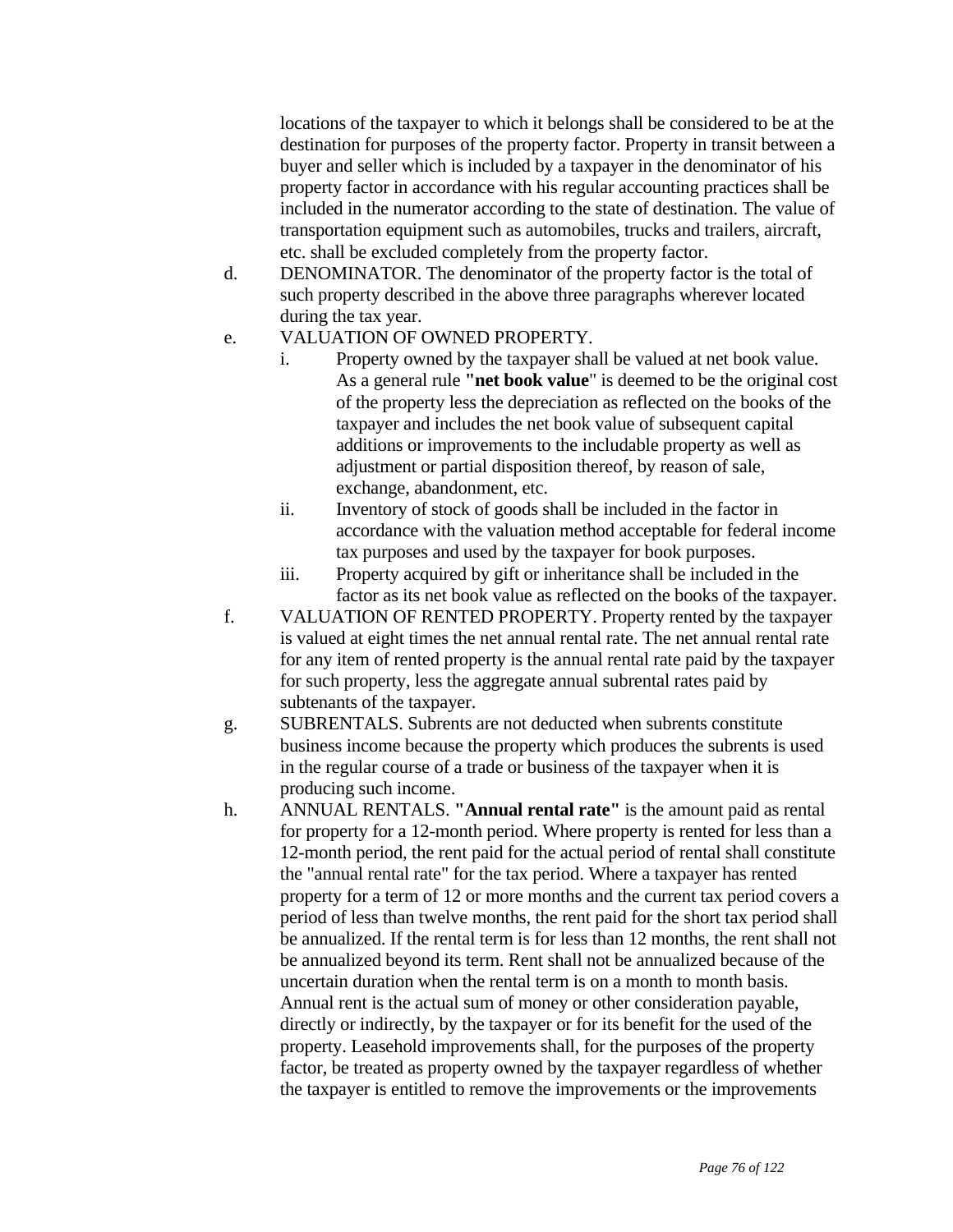revert to the lessor upon expiration of the lease. Hence, the net book value of leasehold improvements shall be excluded in the factor.

- i. AVERAGING PROPERTY. As a general rule the average value of property owned by the taxpayer shall be determined by averaging the values at the beginning and ending of the tax period. However, the Commissioner may require or allow averaging by monthly values, or other periodic values, if such method of averaging is required to property reflect the average values of the taxpayer's property for the tax period. Averaging by monthly values, or other periodic values, will generally be applied if substantial fluctuations in the values of the property exist during the tax period or where property is acquired after the beginning of the tax period or disposed of before the end of the tax period. Averaging with respect to rented property is achieved automatically by the method of determining the net annual rental rate of such property.
- 2. Payroll Factor Defined**.** Except as otherwise provided, the payroll factor of the apportionment formula for each trade or business of the taxpayer shall include the total amount paid by the taxpayer in the regular course of its trade or business for compensation during the tax period. There shall be excluded from the payroll factor amounts paid as compensation for general and administrative functions and amounts paid for the production of non-business or exempt income.
	- a. PAID. The total amount **"paid"** to employees is determined upon the basis of the taxpayer's accounting method. If the taxpayer has adopted the accrual method of accounting, all compensation properly accrued shall be deemed to have been to have been paid. Notwithstanding the taxpayer's method of accounting, at the election of the taxpayer, compensation paid to employees may be included in the payroll factor by use of the cash method if the taxpayer is required to report such compensation under such method for unemployment compensation purposes.
	- b. COMPENSATION. The term **"compensation"** means wages, salaries, commissions and other form of remuneration paid to employees for personal services. Amounts considered paid directly include the value of board, rent, housing, lodging, and other benefits, or services furnished to employees by the taxpayer in return for personal services, provided that such amounts constitute income to the recipient under the Federal Internal Revenue Code. Payments made to an independent contractor or any other person for personal services rendered for the taxpayer may, with the approval or requirement of the Commission, be classified as compensation.
	- c. EMPLOYEES. Except as otherwise provided, the term **"employee"** means any officer of a corporation, or any individual who, under the usual common-law rules applicable in determining the employer-employee relationship, has the status of an employee. Generally, a person will be considered to be an employee if he is included by the taxpayer as an employee for purposes of the payroll taxes imposed by the Federal Insurance Contributions Act.
	- d. NUMERATOR. The numerator of the payroll factor is the total amount paid in this state during the tax period by the taxpayer for compensation.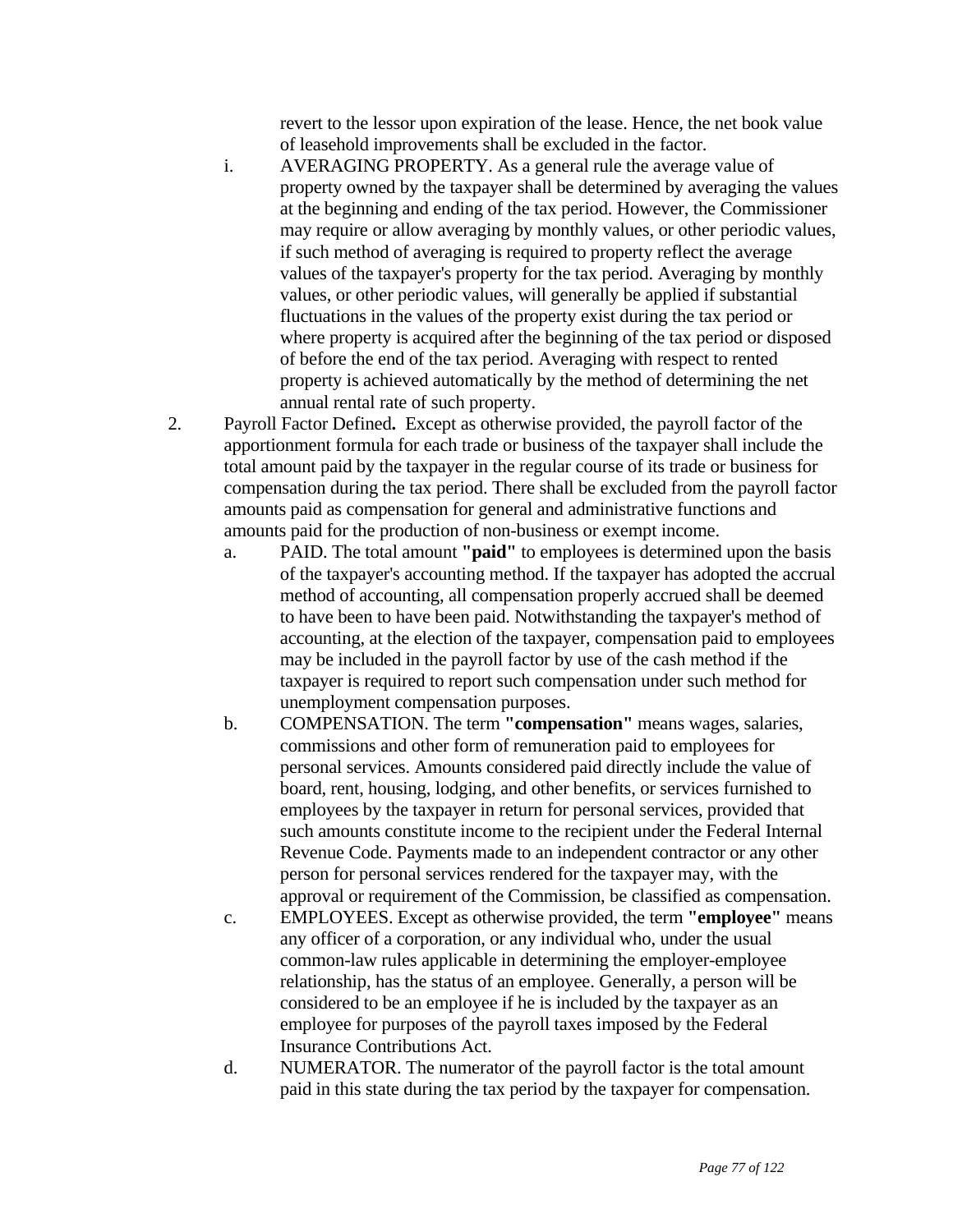- e. DENOMINATOR. The denominator of the payroll factor is the total compensation paid everywhere during the tax period.
- f. Compensation paid in this state. Compensation is paid in this state if any one of the following tests, applied consecutively, are met:
	- i. The employee's service is performed entirely within this state.
	- ii. The employee's service is performed both within and without the state, but the service performed without the state is incidental to the employee' s service within the state. The word **"incidental"** means any service which is temporary or transitory in nature, or which is rendered in connection with an isolated transaction.
- g. If the employee's services are performed both within and without this state, the employee's compensation will be attributed to this state:
	- i. If the employee's base of operations is in the state; or
	- ii. If there is no base of operations in any instance in which some part of the service is performed, but the place from which the service is directed or controlled is in this state; or
	- iii. If the base of operations or the place from which the service is directed or controlled is not in any state in which some part of the service is performed but the employee's residence is in this state.
- h. The term **"base of operations"** is the place of more or less permanent nature from which the employee starts his work and to which customarily returns in order to receive instructions from the taxpayer or communications from his customers or other persons or to replenish stock or other materials, repair equipment, or perform any other functions necessary to the exercise of this trade or profession at some other point or points. The term "place from which the service is directed or controlled" refers to the place from which the power to direct or control is exercised by the taxpayer.
- 3. Sales Factor Defined.
	- a. For the purpose of the sales factor of the apportionment formula for each trade or business of the taxpayer, the term **"sales"** means all gross receipts derived by the taxpayer from transactions and activity in the regular course of such trade or business during the tax period which have not been directly assigned, allocated or excluded as provided in this Regulation. The following are rules for determining "sales" in various situations:
		- i. In the case of a taxpayer engaged in manufacturing and selling or purchasing and reselling goods or products, **"sales"** includes all gross receipts from the sales of such goods or products held by the taxpayer primarily for sale to customers in the ordinary course of its trade or business. Gross receipts for this purpose means gross sales, less returns and allowances, and includes interest income, service charges, carrying charges, or time-priced differential charges incidental to such sales. Federal and state excise taxes (including sales taxes) shall be included as part of such receipts if such taxes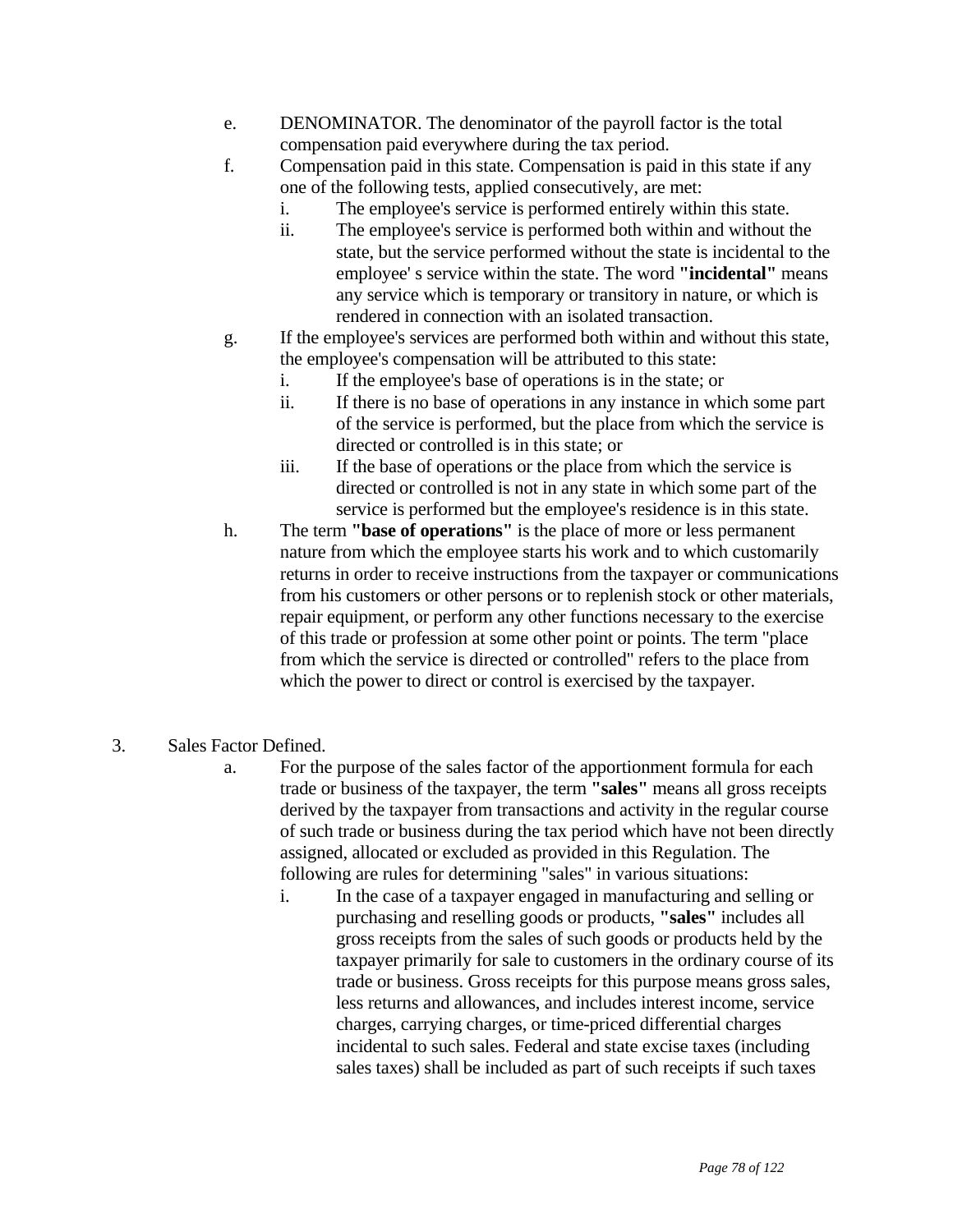are passed on to the buyer or included as part of the selling price of the product.

- ii. In the case of cost plus fixed fee sales or service contracts, **"sales"** include the entire reimbursed cost, plus the fee.
- iii. In the case of a taxpayer engaged in providing services, **"sales"** includes the gross receipts from the performances of such services including fees, commissions, and similar items.
- iv. In the case of a taxpayer engaged in renting real and tangible property **"sales"** includes the gross receipts from the rental, lease, or licensing the use of the property.
- v. In the case of a taxpayer engaged in the sale, assignment, or licensing of intangible personal property such as patents and copyrights, **"sales"** include the gross receipts therefrom.
- vi. In the case of business income derived from interest and dividends, such receipts constitute **"sales"**.
- vii. In the case of business income derived from the sale of capital assets (sale of equipment used in business, sales of stocks, bonds, etc.), such receipts constitute **"sales"** but only to the extent of the gain realized from such sales.
- b. SALES OF TANGIBLE PERSONAL PROPERTY ARE IN THIS STATE. Gross receipts from sales of tangible personal property (except sale to the United States Government) are in this state:
	- i. If the property is delivered or shipped to a purchase, within this state regardless of the f. o. b. point or other conditions of sale, or
	- ii. If the property is shipped from an office, store, warehouse, factory, or other place of storage in this state and the taxpayer is not taxable in the state of the purchaser.
	- iii. Property shall be deemed to be delivered or shipped to a purchaser within this state if the recipient is located in this state, even though the property is ordered from outside this state.
	- iv. Property is delivered or shipped to a purchaser within the state if the shipment terminates in this state, even though the property is subsequently transferred by the purchaser to another state.
	- v. The term "purchaser within this state" shall include the ultimate recipient of the property if the taxpayer in this state, at the designation of purchases, delivers to or has the property shipped to the ultimate recipient within this state.
	- vi. When the property being shipped by a seller from the state of origin to a consignee in another state is diverted while enroute to a purchaser in this state, the sales are in this state.
	- vii. If the taxpayer is not taxable in the state of the purchaser, the sale is attributed to this state if the property is shipped from an office, store, warehouse, factory, or other place of storage in this state.
	- viii. If a taxpayer, whose salesman operates from an office located in this state, makes a sale to a purchaser in another state in which the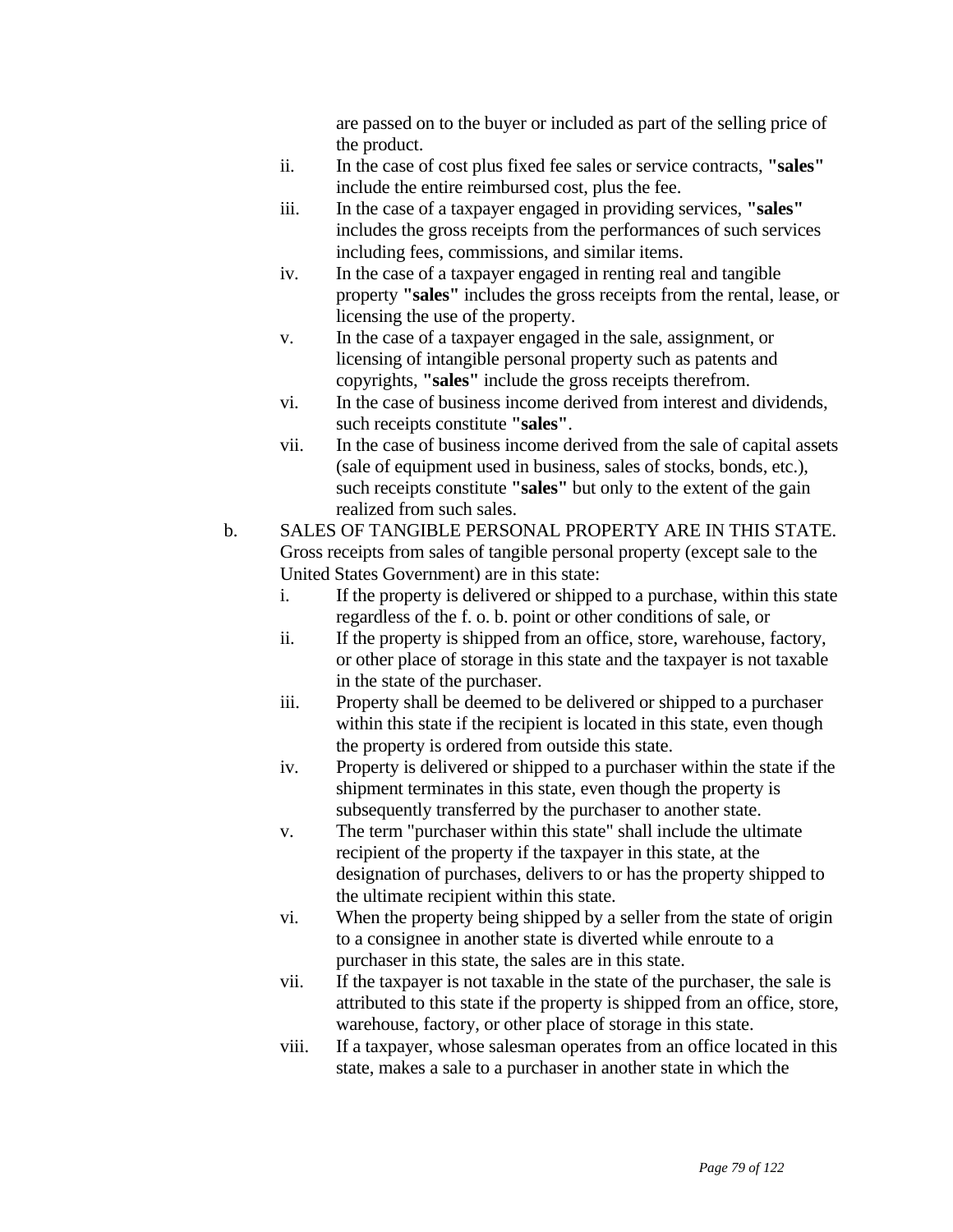taxpayer is not taxable, and the property shipped directly by a third party to the purchaser, the following rules apply:

- If the taxpayer is taxable in the state from which the third party ships the property, then the sale is in such state.
- If the taxpayer is not taxable in the state from which the property is shipped, then the sale is in this state.
- c. SALES OF TANGIBLE PERSONAL PROPERTY TO THE UNITED STATES GOVERNMENT ARE IN THIS STATE. Gross receipts from the sales of tangible personal property to the United States Government are in this state if the property is shipped from an office, store, warehouse, factory, or other place of storage in this state. For purposes of this Regulation, only sales for which the United States Government makes direct payment to the seller pursuant to the terms of a contract constitute sales to the United States Government. Thus, as a general rule, sales by a subcontractor to the prime contractor (the prime contractor being party to the contract with the United States Government) do not constitute sales to the United States Government.
- d. SALES OTHER THAN SALES OF TANGIBLE PERSONAL PROPERTY ARE IN THIS STATE. SECTION 27-7-23(c)(3) provides for the inclusion in the numerator of the sales factor, gross receipts from transactions other than sales of tangible personal property (including transactions with the United States Government). Under this section gross receipts are attributed to this state if the income-producing activity is performed wholly within this state. Gross receipts, with respect to a particular item of income, derived from income-producing activity performed within and without this state shall be attributed to this state to the extent of such gross receipts which represent services or activities actually performed within this state.
- e. INCOME-PRODUCING ACTIVITY DEFINED. The term **"income-producing activity"** applies to each separate item of income and means the transactions and activity directly engaged in by the taxpayer in the regular course of its trade or business for the ultimate purpose of obtaining gains or profits. Accordingly, the income-producing activity includes but is not limited to the following:
	- i. The rendering of personal services by employees or the utilization of tangible and intangible property by the taxpayer in performing a service.
	- ii. The performance, execution or subletting of a construction contract by the taxpayer to whom a construction contract has been awarded.
	- iii. The sale, rental, leasing, or licensing or other use of real property.
	- iv. The rental, leasing, licensing or other use of tangible personal property.
	- v. The sale, licensing or otherwise of intangible personal property.
- f. SPECIFIC APPLICATIONS. The following are special rules for determining when receipts from income-producing activities described below are in this state: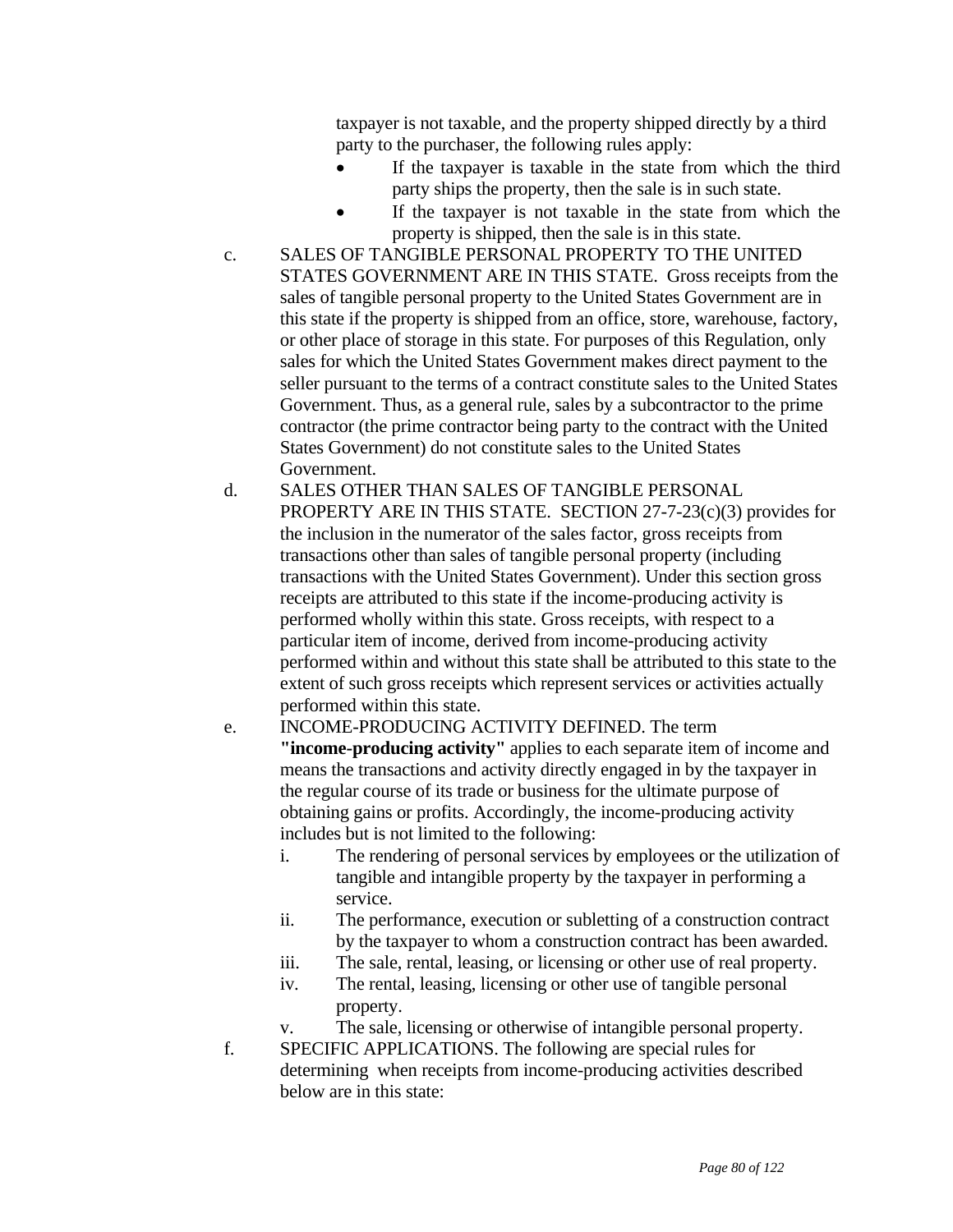- i. Gross receipts from the sale, lease, rental or licensing of real property are in this state if the real property is located in this state.
- ii. Gross receipts from the rental, lease or licensing of tangible personal property are in this state if the property is located in this state. The rental, lease, licensing or other use of tangible personal property in this state is a separate income-producing activity from the rental, lease, licensing or other use of the same property while located in another state; consequently, if property is within and without this state during the rental, lease or licensing period, gross receipts attributable to this state shall be measured by a ratio of the time the property was physically present or was used in this state bears to the total time or use of the property everywhere during such period.
- iii. Gross receipts for the performance of personal services are attributable to this state to the extent such services are performed in this state. Usually where services are performed partly within and partly without this state, the services performed in each state will constitute a separate income-producing activity; in such case the gross receipts for the performance of services attributable to this state shall be measured by a ratio of the time spent in performing such services in this state bears to the total time spent in performing services everywhere. Time spent in performing services includes the amount of time expended in the performance of a contract or other obligation which produced such gross receipts. Personal service not directly connected with the performance of the contract or other obligation, as for example, time expended in negotiating the contract, is excluded from the computation.
- iv. In the case of a construction contract performed partly within and partly without this state, gross receipts attributable to this state shall be the amount of the construction contract allocable to Mississippi for Mississippi sales tax purposes.
- g. NUMERATOR. The numerator of the sales factor shall include the gross receipts attributable to this state and derived by the taxpayer from transactions and activity in the regular course of its trade or business. All interest income, service charges, carrying charges, or time-price differential charges incidental to such gross receipts shall be included regardless of the place where the accounting records are maintained or the location of the contract or other evidence of indebtedness.
- h. DENOMINATOR. The denominator of the sales factor shall include the total gross receipts derived by the taxpayer from transactions and activity in the regular course of its trade or business, except receipts directly assigned, allocated or excluded by the provision of this Regulation.
- i. UNIFORMITY. It is the purpose and intent of this Regulation to include in both the numerator and denominator of the factors described in the above sections only those properties, payrolls and sales which are comparable.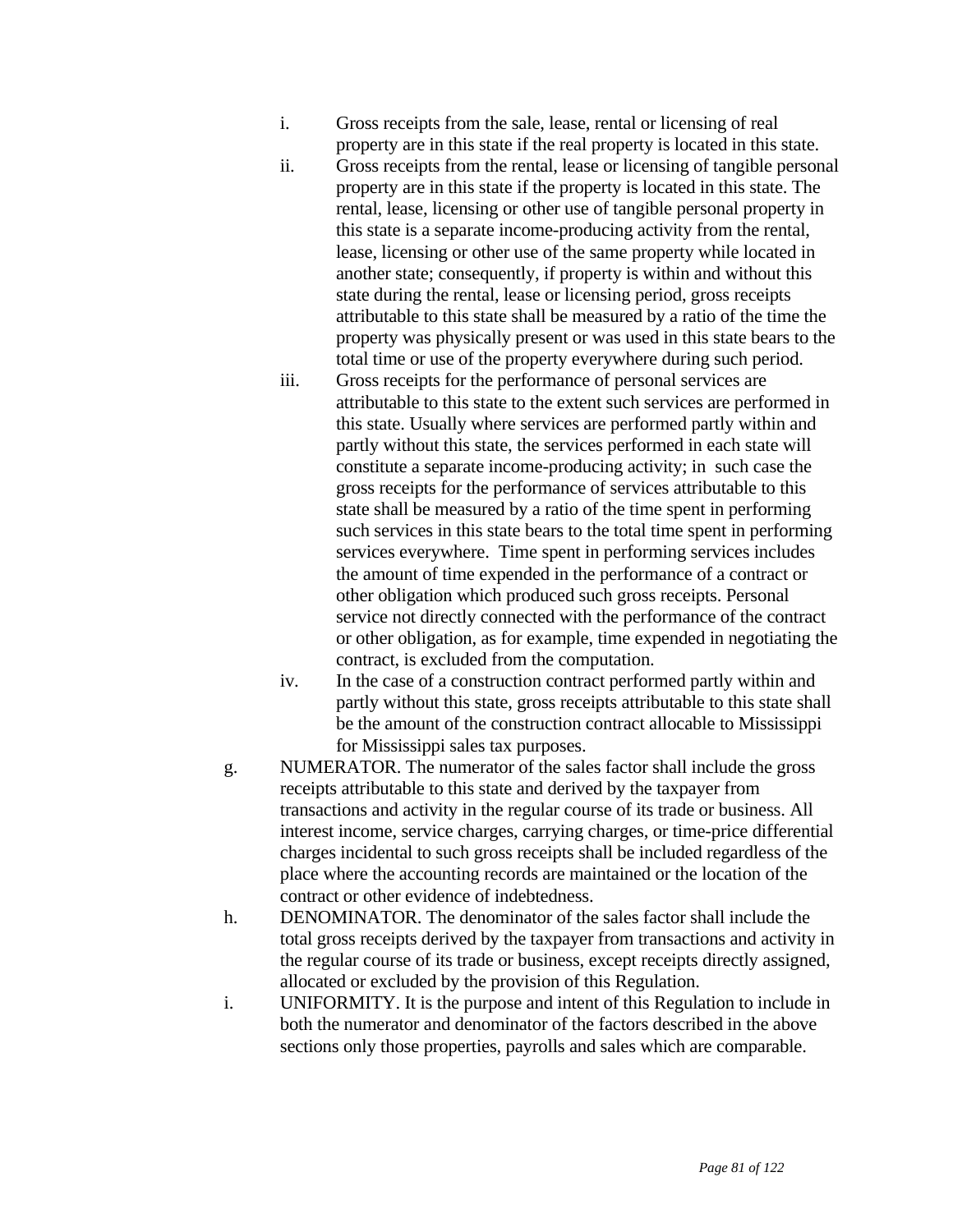- 402.10 Other Provisions. If the allocation and apportionment provisions of this Regulation do not fairly represent the extent of the taxpayer's business activity in this state, the taxpayer may petition for, or the Commissioner may require, in respect to all or any part of the taxpayer's business activity, if reasonable:
	- 1 Separate accounting;
	- 2. The exclusion of any one of the factors;
	- 3. The inclusion of one or more additional factors which will fairly represent the taxpayer's business activity in this state; or
	- 4. The employment of any other method to effectuate an equitable allocation and apportionment of the taxpayer's income.
- 403 (Reserved)
- 500 (Reserved)
- 600 (Reserved)

## **Chapter 07 Consolidated or Combined Returns**

- 100 Taxpayer Election to File Consolidated or Combined Returns
	- 1. Two or more members of an affiliated group of corporations may elect to file a consolidated income tax return when all the business activities of the group of affiliated corporations included in the consolidated return are conducted in, and are taxable solely in, Mississippi. In determining whether the business activities of the group are conducted in and are taxable in more than one state, the test of "taxable in another state" as provided and defined in the Multistate Regulation, will apply.
	- 2. Two or more members of an affiliated group of corporations taxable in Mississippi and where one or more are taxable in another state, as provided in the Multistate Regulation, may elect to file a combined income tax return, as follows:
		- a. Net income (or loss) of each member of the affiliated group included in the combined return shall be computed on an individual corporate member basis.
		- b. Mississippi taxable income for each member included in the combined return shall be determined in accordance with the provisions of the Multistate Regulation. The formula prescribed in, or the direct accounting procedures prescribed in such regulation, shall be applied to each member on an individual corporate basis to determine net business income apportioned or directly assigned to Mississippi. To that amount shall be added non-business income allocated or apportioned to Mississippi by each member. The results from each member's computation shall then be combined to determine the taxable income of the affiliated group.
- 101 Commissioner's Authority to Require Filing of Combined or Consolidated Return.
	- 1. The Commissioner may require any or all members of a group of affiliated corporations, whether or not subject to the tax jurisdiction of this state, to file a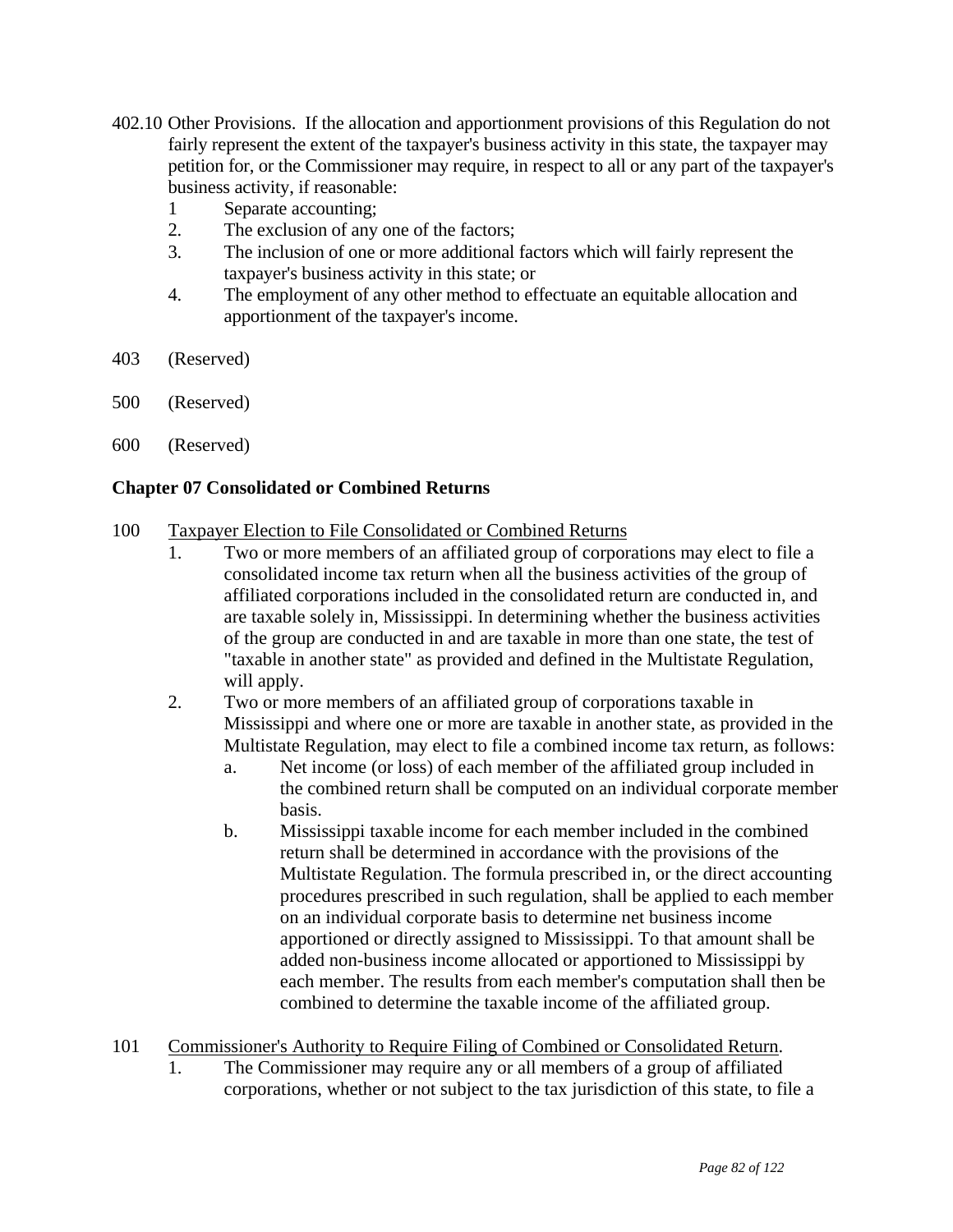combined or consolidated Mississippi income tax return if he believes such combined or consolidated return is necessary to clearly and equitably reflect the Mississippi taxable income of the affiliated group, or included member or members thereof, subject to the following conditions:

- a. The net business income (or loss) of each member required to be included in the combined income tax return shall be determined on an individual corporate member basis. The net business income (or loss) so computed for each member shall be combined to determine the net business income (or loss) of the affiliated group of corporations. The combined net business income (or loss) shall then be apportioned by use of formulas prescribed and set forth in the Multistate Regulation to determine the amount of net business income apportioned to Mississippi. The apportionment formula provided in the Multistate Regulation shall then be the consolidated elements or components of the required factors for the affiliated group.
- b. To the amount determined in (a) above shall be added the combined net profit (or loss) from non-business income of the affiliated group allocated or apportioned to Mississippi to determine the total Mississippi taxable income.
- 2. However, if the combined income under paragraph one (1) of this section does not clearly reflect Mississippi income then the Commissioner may require consolidated returns of any of the corporations that are members of the affiliated group that would be necessary to clearly and equitably reflect the Mississippi income of the affiliated group.
- 102 In General.
	- 1. The term "affiliated group" means one or more corporations connected through stock ownership with a common parent corporation where at least eighty percent (80%) of the voting power of all classes of stock and at least eighty percent (80%) of each class of the nonvoting stock of each of the member corporations, except the common parent corporation, is directly owned by one or more of the other member corporations; and the common parent corporation directly owns stock possessing at least eighty percent (80%) of the voting power of all classes of stock and at least eighty percent (80%) of each class of the nonvoting stock of at least one (1) of the other member corporations. As used in this Regulation, the term "stock" does not include nonvoting stock which is limited and preferred as to dividends.
	- 2. When an affiliated group of corporations is eligible to and elects, or is required to file returns on a combined or consolidated basis, all subsequent returns shall be made upon the same basis unless permission to change the basis is granted by the Commissioner, or unless the Commissioner requires a change in the basis. If a consolidated or combined return is filed, all members of the affiliated group who are "doing business" in Mississippi must be included in the return. If the affiliated group filed separate returns, they cannot amend their returns and file a consolidated or combined return unless such return was filed in the previous year. An election will be considered exercised by the filing of an annual income tax return reflecting consolidated reporting therein.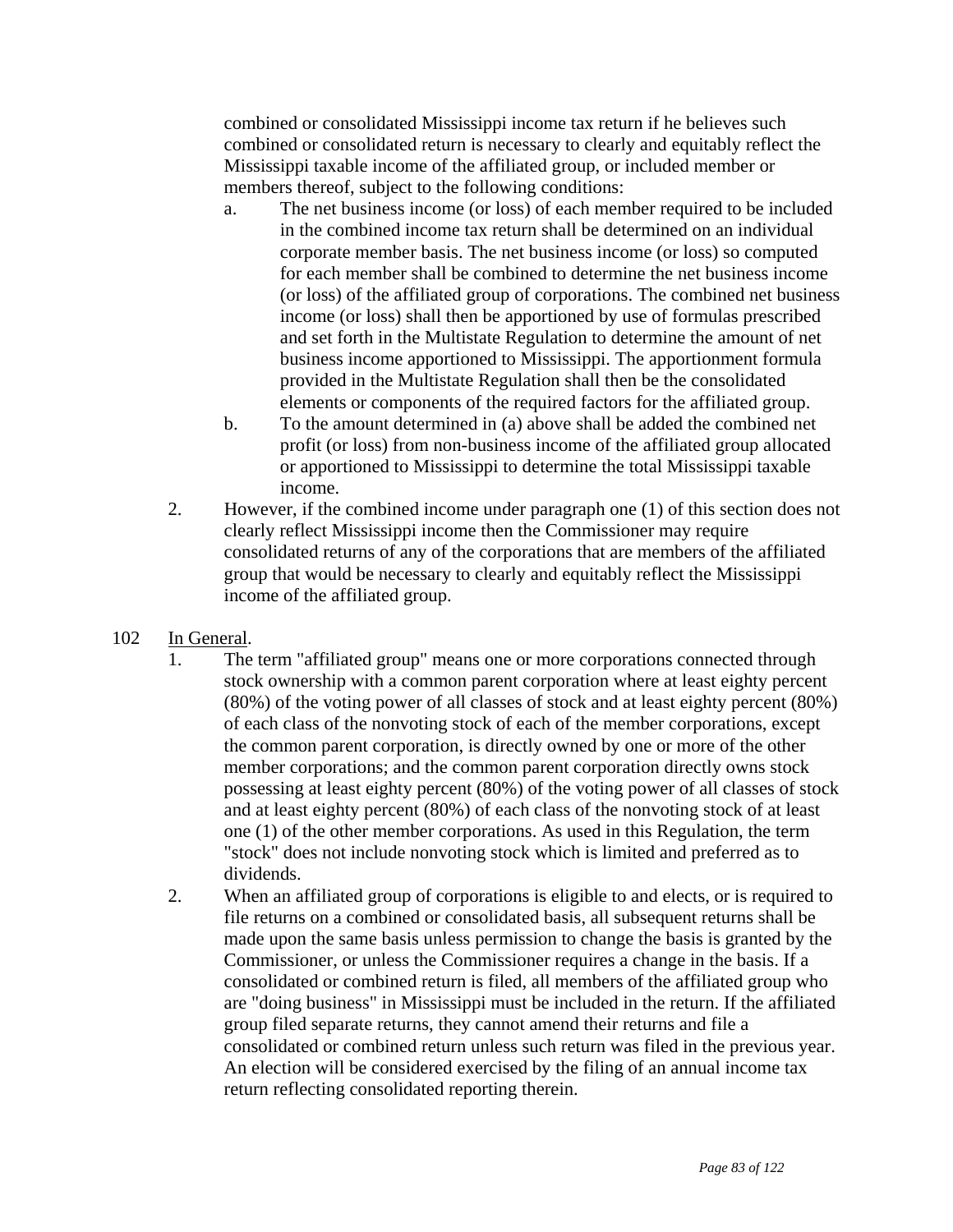- 3. The consolidated or combined return of eligible and included members of an affiliated group relates only to its consolidated or combined income tax liability. Liability for applicable franchise taxes, annual reports of corporations, withholding taxes and other payroll, privilege and other excise taxes may not be computed on a consolidated or combined return basis. A separate report, return or schedule, as otherwise required by Mississippi Law, shall be filed by each applicable individual member of the affiliated group. In the case of franchise taxes and the annual reports of corporations, a separate schedule is required for each member of the affiliated group subject to the measure of the franchise tax and subject to the requirement of filing an annual report of corporations.
- 4. An includable corporation for the purpose of filing a consolidated or combined income tax return, within the limitations imposed by Mississippi Law, is any eligible corporation except corporations exempt under Section 27-7-29(a), Mississippi Code of 1972. Mississippi has not adopted Federal tax treatment of a Domestic International Sales Corporation (DISC) and a DISC is treated under Mississippi Law as an ordinary corporate entity; therefore, a DISC is an eligible corporation for consolidated or combined return purposes where such entity is a member of an affiliated group of corporations. S Corporations having an election in effect under Section 27-7-29(b) which choose to have their corporate income taxed directly to shareholders lose their status of S Corporations if they become members of an affiliated group electing to file a consolidated or combined return.
- 5. Each member of the affiliated group is severally liable for the tax on a consolidated or combined return and for any subsequently determined deficiency thereon. No intercompany agreement can change this rule.
- 6. There shall be attached to the consolidated return supporting schedules in columnar form to show separately and in combination, the profit and loss statement, balance sheet, analysis of unappropriated retained earnings and reconciliation of book income to income per return of each affiliated corporate member included in the elected combination.
- 7. The consolidated or combined return of an affiliated group must be filed on the basis of the common parent's taxable year and each subsidiary must adopt the common parent's annual accounting period for the first consolidated or combined return year for which the subsidiary's income is includable in the consolidated or combined return.
- 102.01 If no parent-subsidiary relationship exists, the consolidated or combined return will be determined using the income year of the affiliated corporation member expecting to have, on a recurring basis, the largest amount of Mississippi net taxable income.
- 102.02 Generally, a newly organized affiliated corporate member will be, if eligible, included within the group filing the consolidated return in the year organized.
- 102.03 A newly acquired corporate member will also be eligible to be included in the combined return; but loss carryovers incurred prior to the time that the corporation became a member of the affiliated group can only offset income in that newly acquired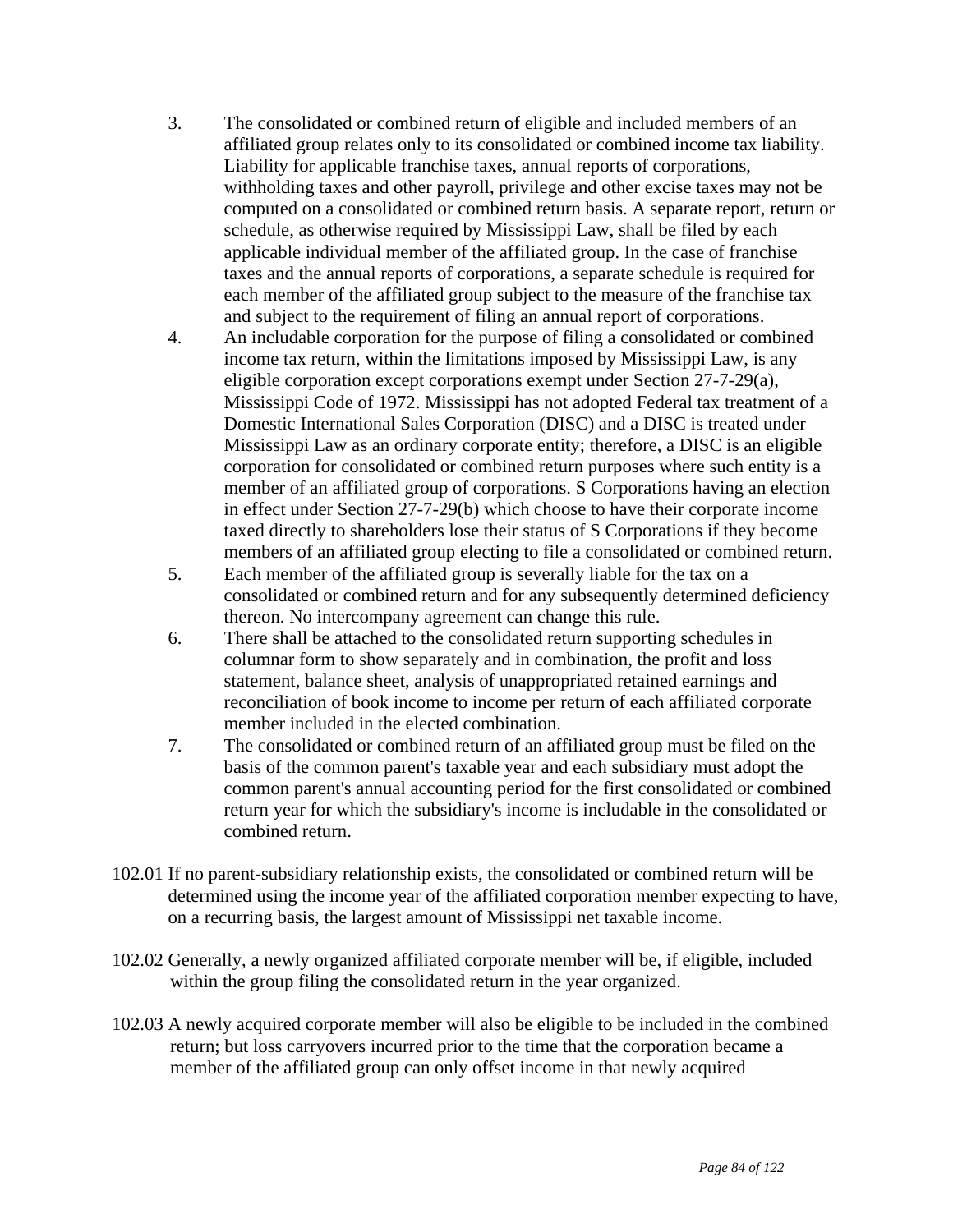corporation's future returns. Those losses will not be allowed to offset income of the other affiliated corporations.

- 103 (Reserved)
- 104 (Reserved)

## **Chapter 08 Interest Expense**

- 100 Section 27-7-9(j)(6) requires that if a corporation or other legal entity enters into any transaction that is for the benefit of its shareholders or for the benefit of an affiliated corporation without an equal mutual business benefit to the corporation, the transaction will be adjusted or eliminated. Interest expense incurred for the purchase of its own stock, whether the corporation retires this stock or not, or for leveraged buyouts are not for the benefit of the corporation and may not be taken as an expense of the corporation.
- 101 Section 27-7-17 provides that an interest expense deduction will be denied or limited in the case of a parent that makes a loan to a subsidiary which is not business related. Subsidiaries that are undercapitalized and borrow money from a parent corporation or other corporation of an affiliated group may not deduct any interest on these loans. Corporations that borrow funds from affiliated corporations for working capital and have been paying dividends instead of retaining an amount of funds sufficient to maintain operations will be allowed to deduct interest only on an amount equivalent to the borrowed funds less dividends paid. Amounts of interest on borrowed funds used to pay dividends will not be allowed as a deductible expense of the corporation.
- 102 (Reserved)
- 103 (Reserved)

### **Subpart 09 Partnerships**

### **Chapter 01 Partnerships**

100 Definition

 For purposes of this regulation, the term **"partnership"** includes a syndicate, group, pool, joint venture or other unincorporated organization through or by means of which any business, financial operation or venture is carried on, and which is not within the meaning of this title, a corporation or a trust or estate.

- 101 Return
	- 1. Every partnership, domestic or foreign, deriving income from property owned within the State of Mississippi, or business, trade, profession or occupation, carried on within the State shall make a return for each taxable year. The return shall include the names, addresses and social security numbers or identification numbers of all partners who are entitled to share in the partnership net income. The return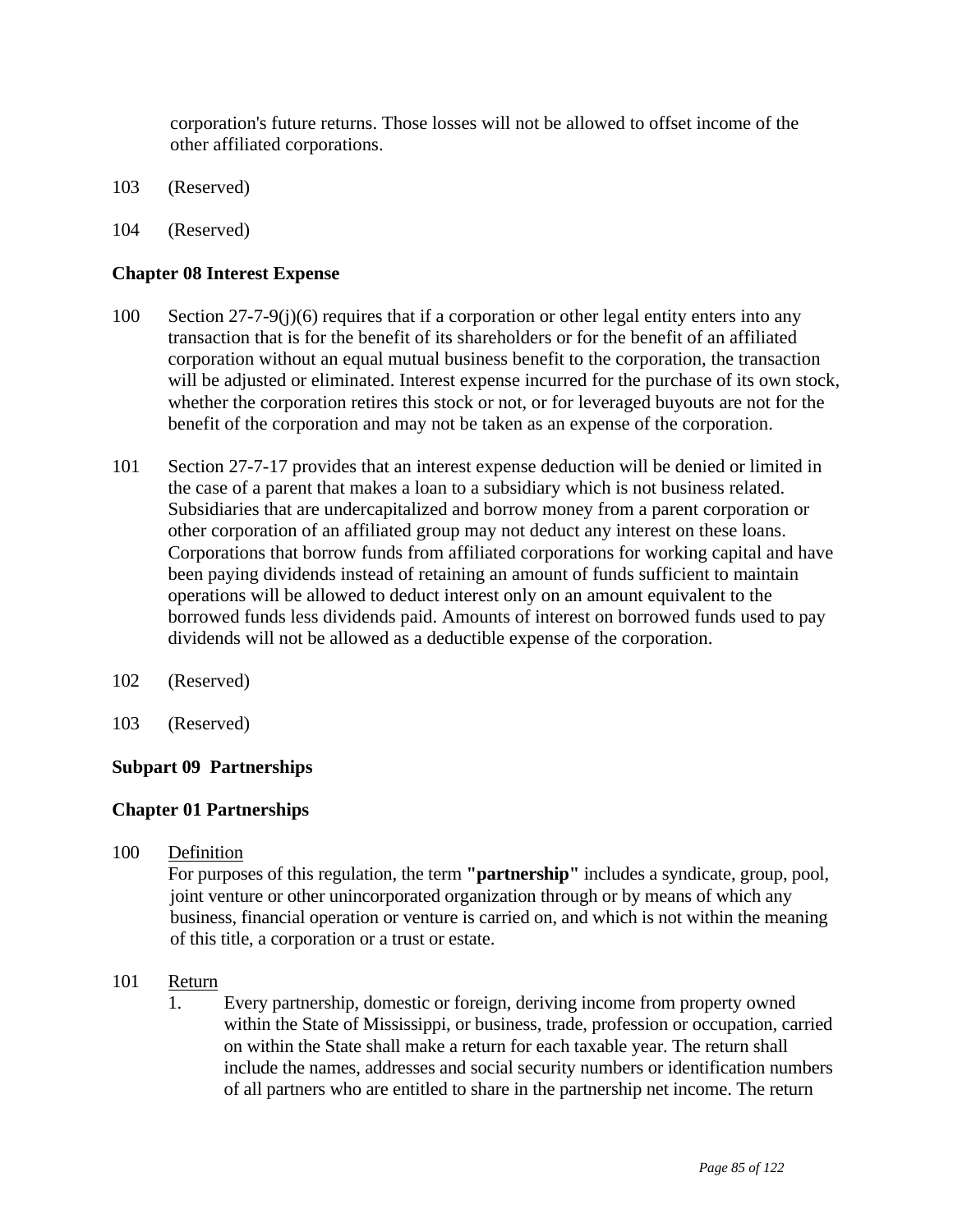shall be signed by any one of the partners and shall be filed on prescribed forms with the Commissioner on or before the due date as provided by statute.

- 2. The individual partners are subject to tax upon their distributive share of the partnership net income, whether distributed to them or not. The partnership net income shall be computed in the same manner and on the same basis as the net income of an individual, except that the deduction for contributions or gifts is not allowed. These deductions are allowed to the partners in their individual return.
- 3. Where the result of partnership operation is a net loss, the loss will be divisible by the partners in the same proportion as net income would have been divided (unless the partnership agreement provides otherwise) and may be taken by the partners in their return. The amount of partnership loss that may be allowed to a partner is limited to the amount of the adjusted basis of this interest in the partnership at the end of the partnership taxable year in which the loss occurred.
- 4. Payments made to a partner for services rendered and for interest on capital contributions are not deductible in computing the net income of the partnership, such payments being held to represent a division of partner profits.

# 102 Nonresident Partner

 A nonresident individual, who is a member of a partnership owning property or doing business in the State of Mississippi, is subject to tax on his share of the partnership net income, whether distributed or not. If the partnership does business both within and without the state, it will be necessary to compute the income (or loss) of the partnership from sources within the state separately from the other income in order to determine the amount of income taxable to (or the amount of the loss deductible by) the nonresident partners. The nonresident partner is subject to tax only on such share of his income, whether or not distributed, as is assignable to Mississippi.

# 103 Liability of Partnership

- 1. The partnership and general partners shall be jointly and severally liable for any tax not paid by the partners. Each partner in a partnership, whether general or limited, resident or nonresident, is responsible for paying tax on his share of the net gain or profit from the partnership. If the collection of such tax might not be otherwise reported by the partners, the Commissioner shall require the partnership or the general partners to remit the tax.
- 2. However, the partnership may withhold five percent (5%) of the net gain or profit of the partnership and remit to the Commissioner. The remittance shall be deemed estimated payments of the partners and shall be allocated pro rata to the partners estimated tax account and would be available for refund to the partner if his individual return indicates his tax liability to be less than the five percent (5%) withheld.
- 3. A partnership that elects to withhold the five percent (5%) should file the prescribed form with the Commissioner and remit the tax. This form shall be filed by the due date of the partnership return and a copy shall be provided to the partners after the form is submitted to the Commissioner.
- 4. A partnership that has income from sources within and without Mississippi should withhold from Mississippi source income only.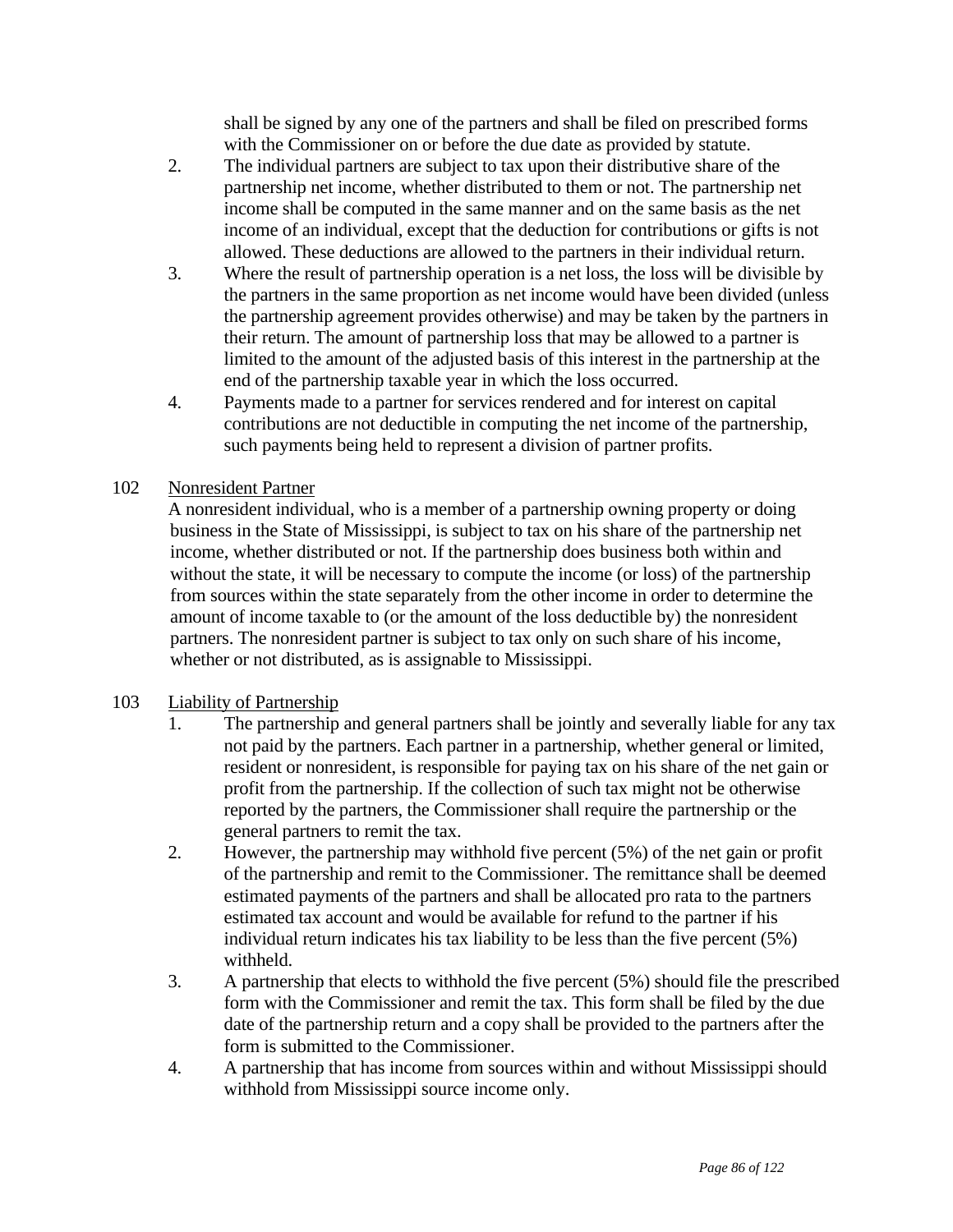### 104 Composite Returns

- 1. A partnership is allowed to file a composite return on behalf of its partners in very limited circumstances. A composite return is a return in which a partnership pays the income tax due for some, or all, of its partners. The only partners who are eligible to be included in the composite return are nonresident partners without any activity in Mississippi other than that from the partnership.
- 2. Resident partners and nonresident partners with other activity in Mississippi cannot be included in a composite return. Each of these partners must file his own return.
- 3. If a composite return is filed, the partnership return is completed like any other partnership return, but an additional schedule is attached listing the partners, the partner's identification or social security number, and the partner's distribution that is to be included in the composite return. The partnership then files a nonresident individual return under the partnership name and identification number in which it includes the composite income.
- 4. The partnership is allowed to deduct 10% of adjusted gross income not to exceed \$5,000 per composite return on the income that relates to individuals as the amount for personal exemptions or standard deductions.
- 5. Once a partnership begins filing a composite return, it must continue unless permission to change is granted in writing by the Commissioner.
- 105 Tax Years

 If the taxable year of a partner is different from that of the partnership, the share of the partnership income to be reported by that partner is based upon the income of the partnership for any taxable year of the partnership ending with or within the partner's taxable year.

- 106 (Reserved)
- 107 (Reserved)

# **Subpart 10 Other Entities and Miscellaneous**

### **Chapter 01 Fiduciaries**

- 100 **Fiduciary** means a guardian, trustee, executor, administrator, receiver, conservator or any person, whether individual or corporate, acting not for his own benefit, but for the benefit of another, as to whom he stands in a relation necessitating great confidence and trust, and a high degree of good faith, or acting in any fiduciary capacity for any person, trust or estate.
- 101 Returns by Fiduciaries. All legal fiduciaries must file a fiduciary return unless the gross income does not exceed the allowable exemption, or unless there is a specific exception in the regulations. A fiduciary who is the guardian of a minor or incompetent, and where no legal trust or estate has been established, is an exception and is not required to file a return.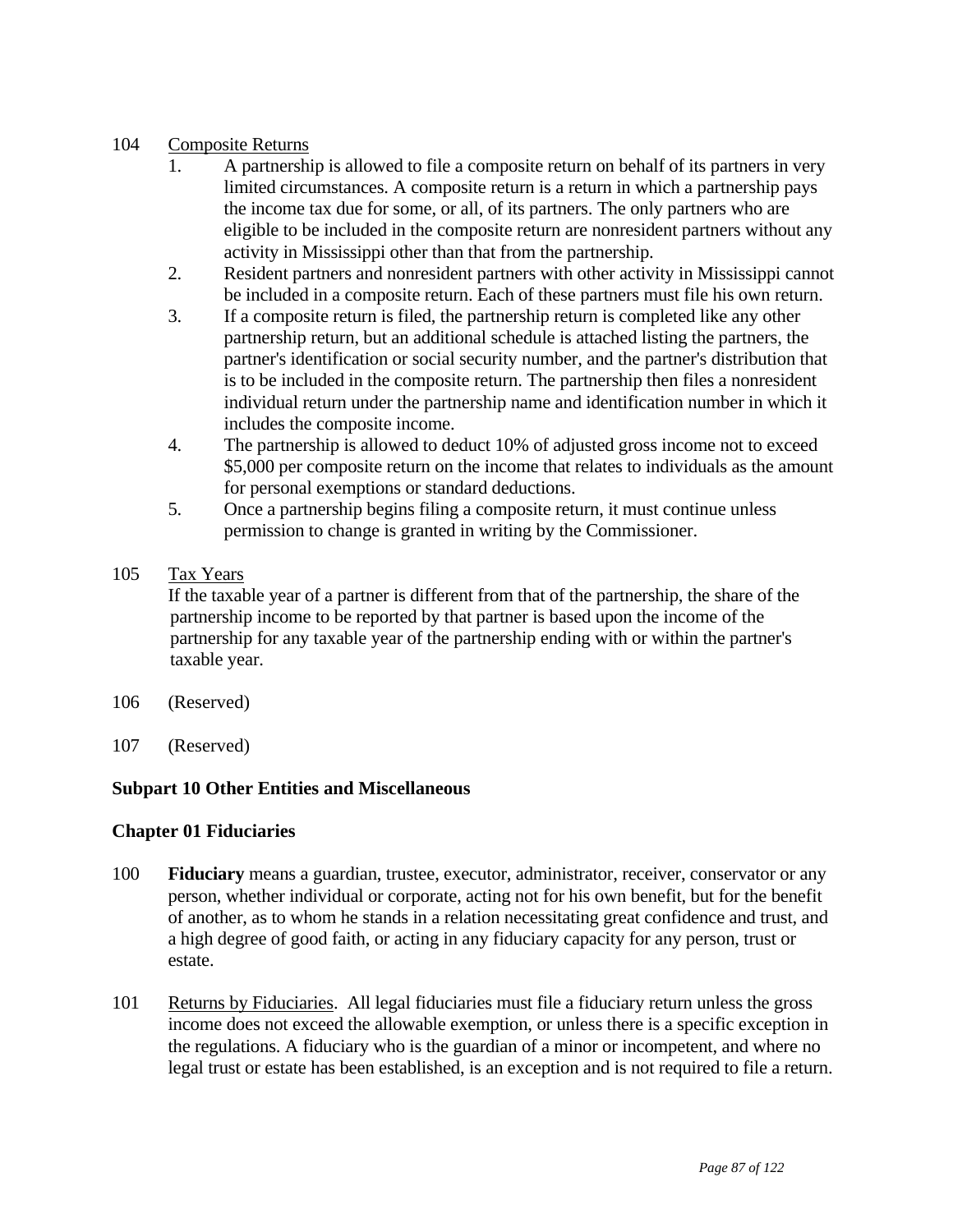- 102 Returns by Fiduciaries as Agent. Every fiduciary, or at least one of joint fiduciaries (except receivers appointed by authority of law, in possession of part only of the property of the taxpayer) is required to make a return, or returns, of income for the individual (decedent, minor or incompetent) whose entire income from whatever source derived is in his charge, if the gross income of such individual exceeds the exemption plus the standard deduction to which such individual may be entitled.
- 103 Fiduciary Distinguished from Agent. There may be a fiduciary relationship between an agent and a principal, but the word "agent" does not denote a fiduciary. A fiduciary relationship cannot be created by a power of attorney. An agent having entire charge of property, with authority to effect and execute leases with tenants entirely on his own responsibility and without consulting his principal, merely turning over the net profits from the property periodically to his principal by virtue of authority conferred upon him by a power of attorney, is not a fiduciary within the meaning of the statute. In cases where no legal trust has been created in the estate controlled by the agent and attorney, the liability to make a return rests with the principal.
- 104 Minors. A minor is taxable on his wages, on the income he receives from the property he owns, and on income from funds held in trust for him. If the gross income of a minor is in excess of the exemption provided for under the Income Tax Act of 1952, he must file a return. On his return, the minor is entitled to his own deductions and exemptions, like any other taxpayer. All expenditures by the parent of the child attributable to amounts which are includable in the gross income of the child (and not of the parents) shall be treated as paid or incurred by the child. If a minor's income tax is not paid, an assessment made against the minor will be treated as if it were made directly against the minor's parent or guardian.
- 105 Guardians. A guardian, whether of an infant or other person, is a fiduciary, and as such is required to make and file the return for his ward and pay the tax. Such a fiduciary is subject to all the provisions of this law which apply to individuals, including the allowance of personal exemptions and credits.
- 106 Decedents. The net income of deceased individuals who, at the time of death, were residents and who died during the taxable year or subsequent thereto without having made a return shall be taxed at the rates and in the same manner as living persons. A return for any year or period for which no return has been filed by the decedent prior to his death shall be made and filed by the executor or administrator of the estate of such decedent or the person or persons having charge of the properties of such decedent.
- 107 Devises, for income tax purposes, must report the income derived from the realty devised to them for all taxable periods subsequent to the testator's death, except in cases where a trustee or conservator is duly appointed to take possession of the realty pending the outcome of a judicial proceeding or action. In such case, the income from the realty would be properly taxable, pending the contest, to the fiduciary as the income of property held in trust under the provisions of the act.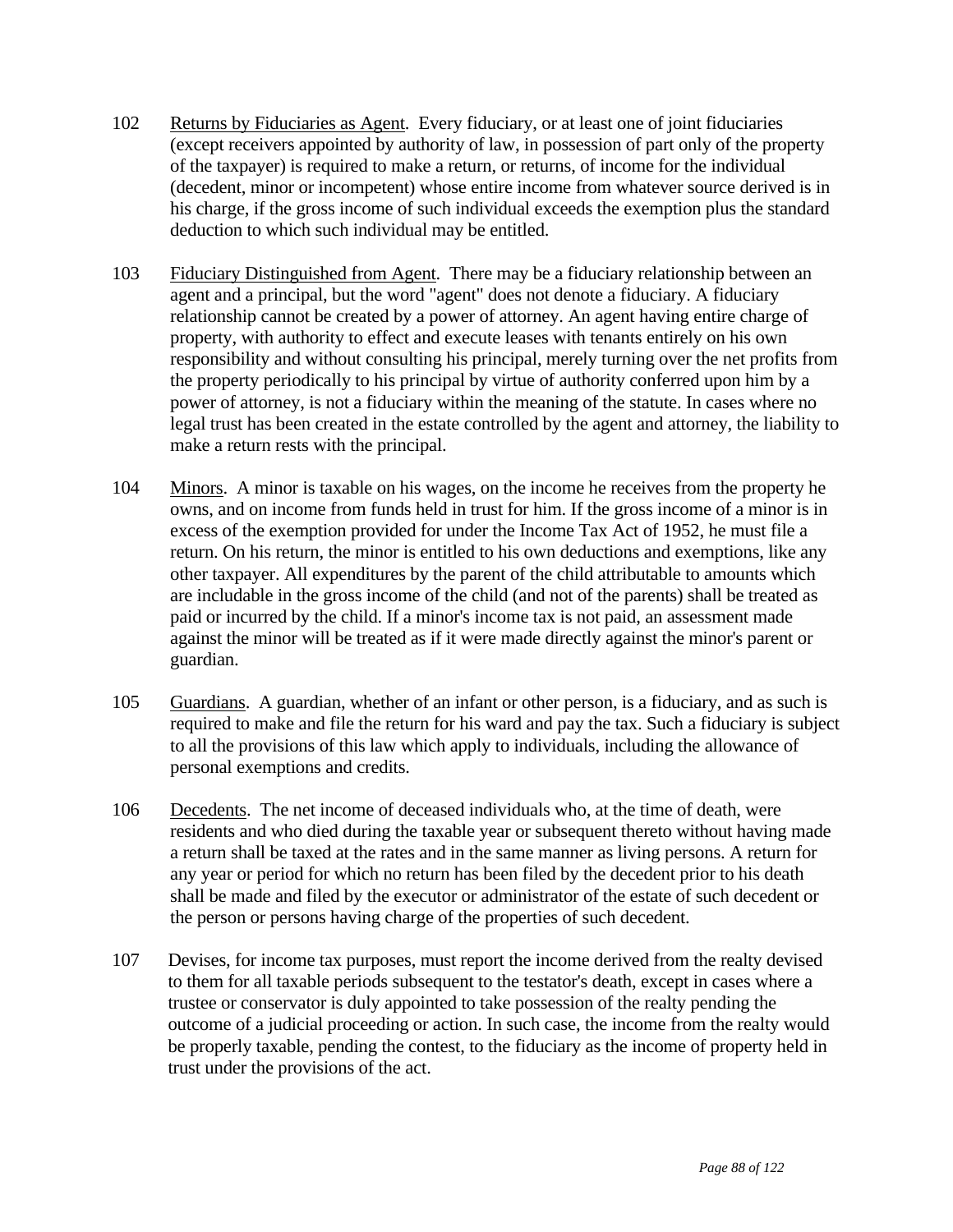- 108 A bequest is a gift by will of personal property. A devise is a gift of real property by the last will and testament of the donor. A bequest or devise received by a legatee under the provisions of a will or by an heir in accordance with the statutes of descent and distribution is tax exempt, but not the income thereof.
- 109 The income tax imposed upon individuals shall be applicable to the income of estates or of any kind of property held in trust as well as the net income received during the taxable year by deceased individuals who, at the time of death, were residents and who have died during the taxable year or subsequent thereto without having made a return, and the net income of resident insolvent or incompetent individuals where the fiduciary has complete charge of such net income. The rate of tax, the statutory provisions respecting gross income, and, with certain exceptions, the deductions, exemptions and credits allowed to individuals apply also to estates and trusts.
- 110 The provisions of this regulation relating to estates and trusts, fiduciaries and beneficiaries contemplate that the corpus of a trust, or the income therefrom is, within the meaning of the act, no longer to be regarded as that of the grantor. If, by virtue of the nature and purpose of the trust, the corpus or income therefrom remains attributable to the grantor, these provisions do not apply.
- 111 In general, the income of an estate or trust for the taxable year which is currently distributed to the respective beneficiaries must be returned by and will be taxed to the beneficiaries, but the income of a trust which is to be accumulated or held for future distribution, whether consisting of ordinary income or gain from the sale of assets included in the corpus of the trusts, must be returned by and will be taxed to the fiduciary. However, regardless of whether or not the income is taxable to the fiduciary or to the distributee, the fiduciary is responsible for reporting all income, allocation of the tax being affected by permitting the fiduciary, under certain circumstances, to show as a deduction the amounts credited or paid to the distributee.
- 112 Income to Fiduciary. Generally, the gross income of an estate or trust is determined in the same manner as that of an individual. Gross income of an estate or trust includes all items of gross income received during the taxable year, including:
	- 1. Income accumulated in trust for the benefit of unborn or unascertained person or persons with contingent interest, and income accumulated or held for future distribution under the terms of the will or trust. This income is taxed to the fiduciary.
	- 2. Income which is distributed currently by the fiduciary to the beneficiaries, and income collected by the guardian of an infant which is to be distributed as the court may direct. This income is usually deductible by the fiduciary and is taxed to the beneficiary. (See deductions for fiduciaries.)
	- 3. Income received by the estate of a deceased person during the period of administration or settlement of the estate. This income may be taxed to the fiduciary or to the beneficiary, depending upon the amounts which are properly paid or credited to the beneficiary. (See deductions for fiduciaries.)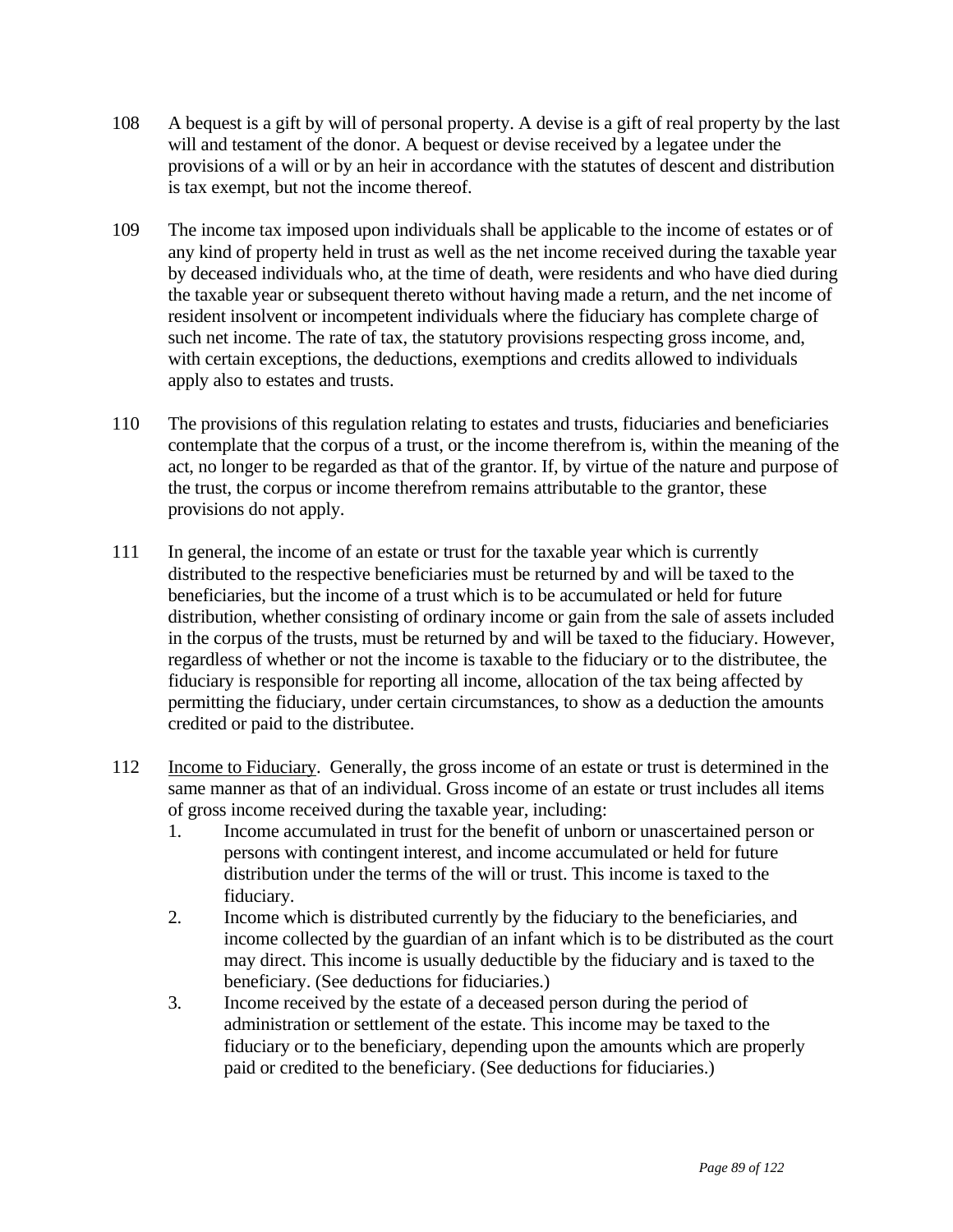- 4. Income which, in the discretion of the fiduciary, may be either distributed to the beneficiaries or accumulated. This income may be taxed to the fiduciary or to the beneficiary, depending upon the amounts which are properly paid or credited to the beneficiary. (See deductions for fiduciaries.)
- 113 Exemptions of Fiduciaries. The personal exemptions allowed to fiduciaries are as follows:
	- 1. Estates. In the case of an estate, a specific exemption of six hundred dollars (\$600.00).
	- 2. Trusts. In the case of a trust which, under its governing instrument, is required to distribute all of its income currently, a specific exemption of three hundred dollars (\$300.00). In the case of all other trusts, a specific exemption of one hundred dollars (\$100.00).
- 114 Deductions for Fiduciaries. A standard deduction of \$1700 is allowed to fiduciaries in lieu of itemized fiduciary expense. In addition to the deductions authorized for individuals, the following will be allowed:
	- 1. Income which is currently paid or credited to a beneficiary by a fiduciary is deductible on the fiduciary's return. This deduction will be disallowed if the beneficiary does not report this income, if so required.
	- 2 a. Reasonable amounts paid or incurred by a fiduciary on account of administration, including fiduciaries' fees and expenses of litigation, are deductible, even though the estate or trust might not be engaged in a trade or business, unless the expenses were for the production or collection of tax-exempt income or were claimed as a deductible administration expense or loss on an estate tax return for Mississippi estate tax purposes.
		- b. Amounts deductible as administration expenses or losses for estate tax purposes are not deductible by the estate for income tax purposes unless the estate files a statement (in duplicate) to the effect that the items have not been allowed as deductions for estate tax purposes and that all rights to deduct them for such purposes are waived.
	- 3. Estate Tax Deduction. An estate may be entitled to claim the estate tax deduction if the estate must include in gross income for any tax year an amount of income in respect to a decedent. The estate tax deduction is computed based on the Mississippi estate tax attributable to the net value of all the items included in the estate that represent income in respect of the decedent, less adjustment for distribution of this income to beneficiaries.
- 115 Income Taxable to Beneficiaries. Any amount described in this regulation as being deductible from the gross income of the estate or trust shall be included in computing the net income of the legatees, heirs or beneficiaries, except in the case of income distributed to nonresidents of this state from investments in intangibles (dividends, interest etc.) having a situs in Mississippi in which case such amounts may be excluded. Income from other sources distributed to nonresidents shall be included in gross income and reflected in the return filed by such nonresident with this state.
- 116 (Reserved)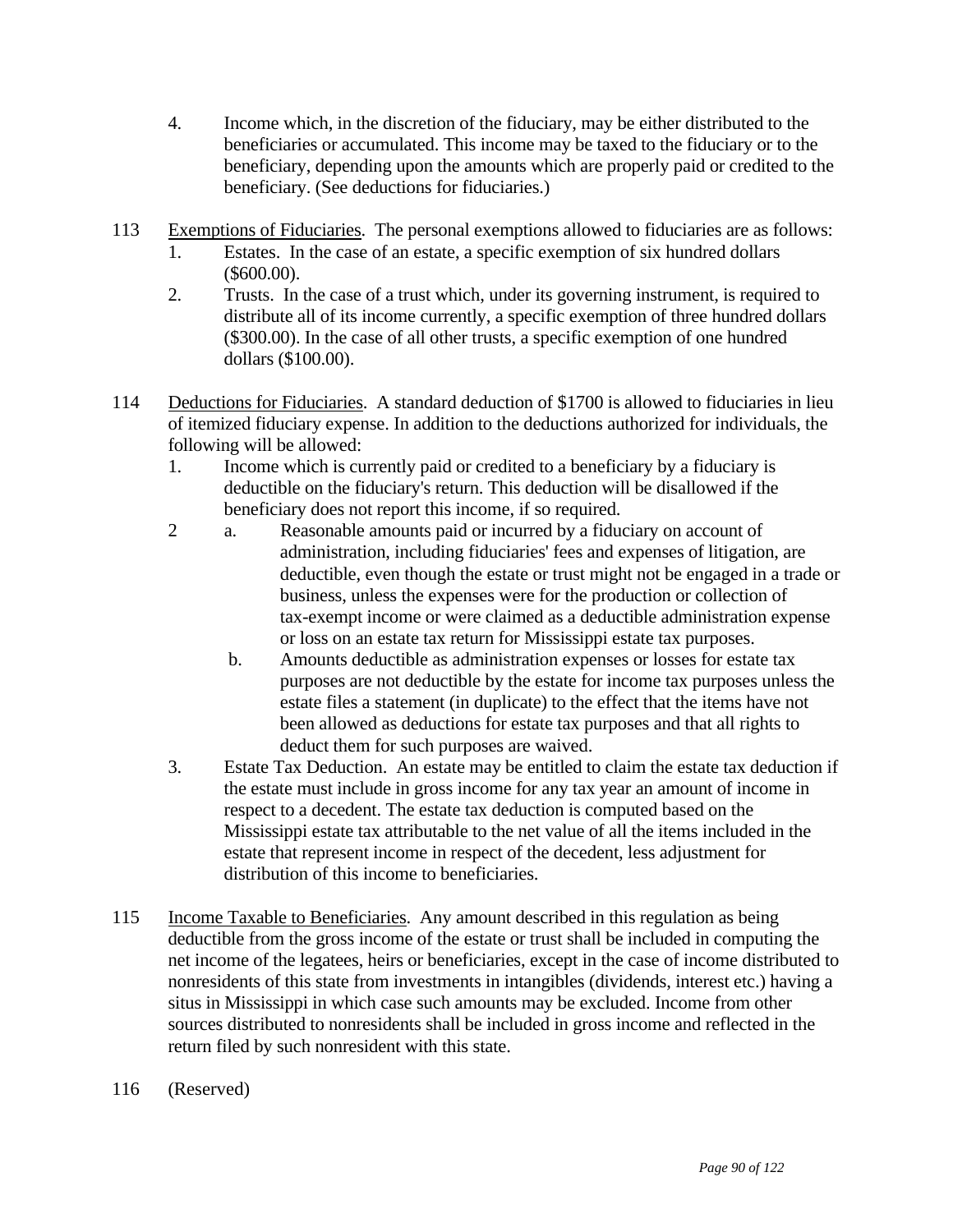### 117 (Reserved)

## **Chapter 02 Decedent's and Successor's Income**

- 100 The final return of a taxpayer shall be computed on the same method of accounting (cash or accrual) used by the decedent in the last income tax return filed by him with the State of Mississippi within the three years immediately preceding the date of his death.
	- 1. Inclusions in Gross Income of Decedent. The amount of all items of gross income of a decedent which are not properly includible in the taxable period in which his death occurred or a prior period, shall be included in gross income for the taxable year received by:
		- a. The estate of the decedent, if the right to receive the amount is acquired by the decedent's estate from the decedent;
		- b. The person who, by reason of the death of the decedent, acquires the right to receive the amount, if the right to receive the amount is not acquired by the decedent's estate from the decedent; or,
		- c. The person who acquires from the decedent the right to receive the amount by bequest, devises or inheritance, if the amount is received after a distribution by the decedent's estate of such right.
	- 2. Installment Obligations. If the decedent at the time of his death possessed installment obligations which were being reported on the installment basis, the unreported income on such obligations may be reported by the decedent's estate on the same basis used by the decedent prior to his death or they may be reported and included in the decedent's final return.
	- 3. Three Years Failure to File. If a deceased taxpayer has not filed a return with the State of Mississippi within the three years immediately preceding the date of death, the Commissioner may require that the return be filed on the cash basis.
	- 4. Nonresident Successor. If any successor of a decedent is not a resident of this state, he is considered for the purposes of this section a nonresident with income subject to tax in this state.
- 101 (Reserved)
- 102 (Reserved)

### **Chapter 03 Insurance Companies**

#### 100 GROSS INCOME:

 1. Gross receipts or gross income of all insurance companies, including mutuals, reciprocals, and all types of insurance companies or associations, of whatever nature or by whatever term designated, shall include premiums, reinsurance premiums, considerations for annuities and supplementary contracts, interest including interest income on mortgage loans secured by real estate located in Mississippi, rent, dividends, and all other income, regardless of character or designation, unless otherwise exempted or provided for, under the provisions of the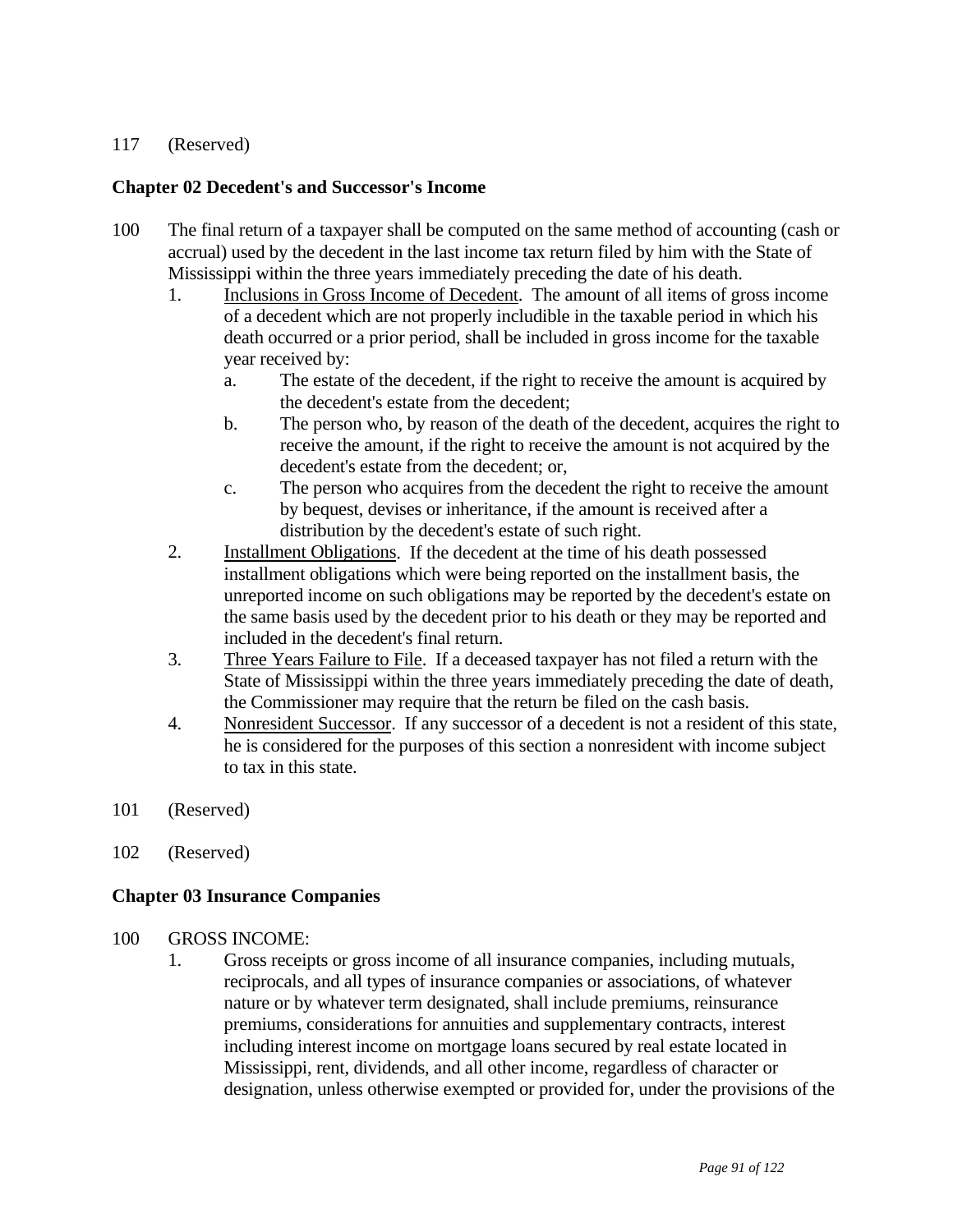act. Gross income shall be computed on an accrual basis unless, because of taxpayer's accounting system, a more accurate computation can be made on a receipts basis.

- 2. If reserve funds maintained for the purpose of liquidating policies and contracts at maturity or on surrender are transferred to surplus, the portion, so transferred that has been taken as a deduction from Mississippi gross income in the current year or prior years shall be included in Mississippi gross income for the year in which such transfer is made.
- 3. Code Section 27-7-15(4)(g), provides for the exclusion of gross income received by domestic corporations taxable in another state, and derived from business activity conducted outside this state. The Commissioner has construed the provision as permitting a domestic company to exclude only direct premiums and insurance considerations derived from other taxable states and jurisdictions when such income is earned through the operation of a bona fide office, agency or place of business without the State of Mississippi. When a company excludes income, it must exclude all expenses incurred in earning that income, including retaliatory premium taxes. All reinsurance assumed premiums of a domestic company and all other income must be included in Mississippi income, unless earned from sources without the state as defined in the statute.
- 4. Mississippi gross income from foreign insurance companies shall include all direct premiums and considerations derived from within this state as shown by the company's annual statement, and all reinsurance assumed premiums received from Mississippi companies. There also shall be included the income from intangible property including interest income on mortgage loans secured by real estate located in Mississippi, if the evidence of ownership has acquired a business, commercial or actual situs in this state; rentals or royalties from property or any interest in property within the state, and income from the operation, ownership or sale of any property within this state.
- 5. Life insurance companies must report their income under the direct accounting method. Other insurance companies in lieu of the direct accounting method may determine their Mississippi net income from underwriting by apportioning to this state a part of their total net underwriting income. Companies electing to use the apportionment method should compute their Mississippi net income in the following manner:
	- a. From a company-wide net underwriting gain, as shown by the company's annual statement, deduct policy dividends, which qualify as a deduction.
	- b. Apply to the remainder so computed, the ratio between Mississippi net premiums written and company-wide net premiums written.
	- c. To the Mississippi net income thus apportioned add the net income from intangible property if the evidence of ownership has acquired a business, commercial or actual situs in this state; the net rental and royalty income from property or any interest in property within this state; and net income from the operation, ownership or sale of any property within this state.
	- d. Deduct from the total so computed any net losses from the rental, lease, operation, ownership or sale of any property within this state.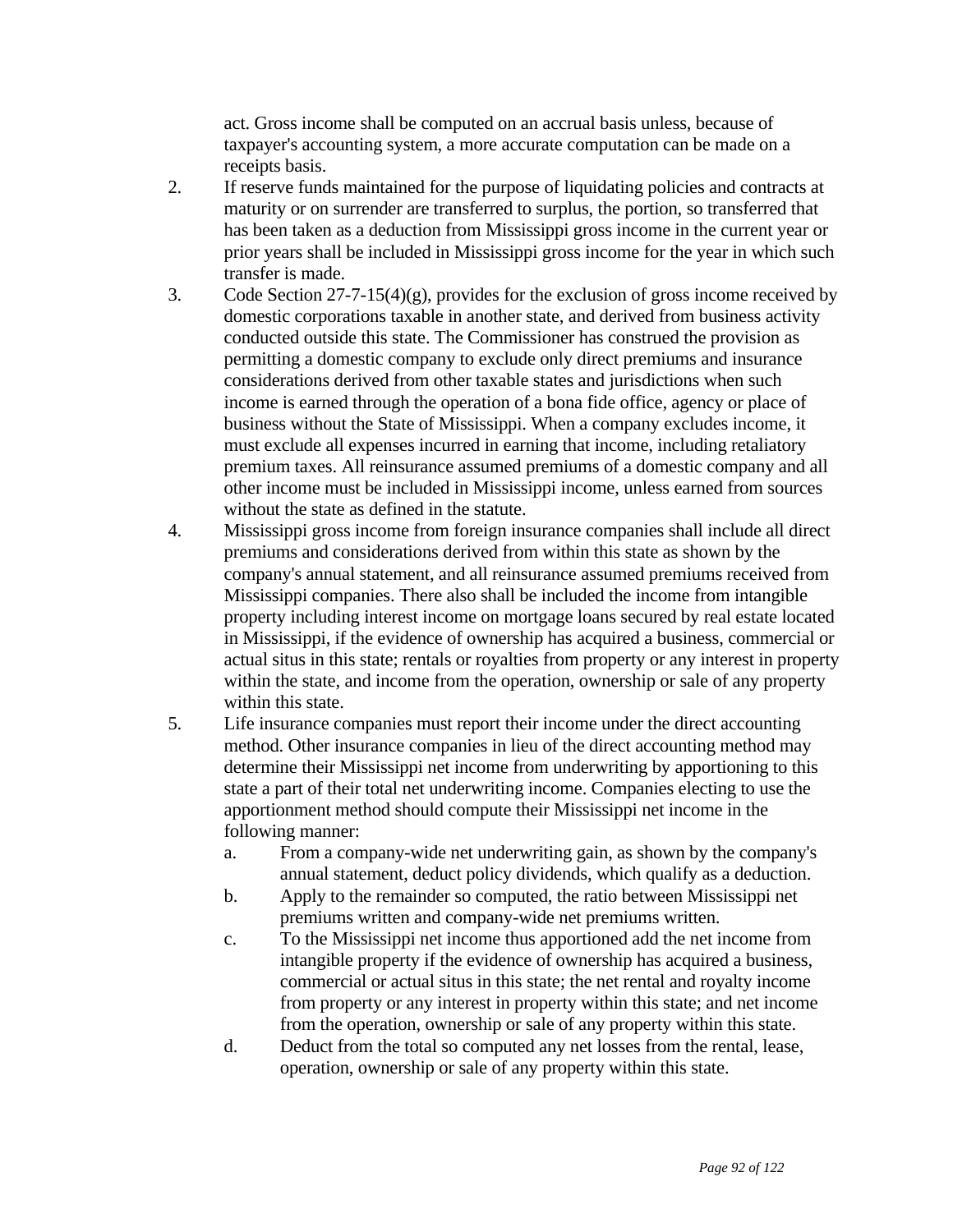- e. Add or deduct other income or other losses, which are not specific to any state, in the ratio of Mississippi net premiums written to company- wide net premiums written.
- 6. Once the apportionment method of reporting is elected, it must followed for subsequent years unless permission is granted by the Commissioner to change to the direct accounting method. One of a group of affiliated companies may use the apportioned method of reporting only if all the non-life companies of the same group use said method.

# 101 DEDUCTIONS:

- 1. Insurance companies may deduct from gross income the deductions provided by statute on the same basis and the same measure as other corporations. Deductions shall be computed on an incurred basis except that, where taxpayer reports income on a receipts basis, deductions must be computed on a paid basis.
- 2. Amounts representing rebates, return premiums and premiums on policies not taken may be deducted from income when such amounts have been included in income in the current year or prior years. Dividends (other than dividends paid to stockholders as stock dividends) or distributions which represent a return of premiums paid, or deposited, by policy holders are deductible when actually paid to policy holders, or are definitely and irrevocably placed to the credit of policy holders subject to withdrawal on demand; or treated and consummated as a reduction of premiums due from policy holders. Dividends or distributions, which are credited to future premiums payable by policy holders, are not deductible from gross income when such dividends or distributions are not credited or paid to the prospective policy holder unless the policy is renewed. Deductible policy dividends on direct business and reinsurance assumed must be reduced by dividends on reinsurance ceded.
- 3. Foreign, non-life companies using the apportionment method of reporting income will determine underwriting income on a net basis. No other companies may deduct reinsurance ceded unless the assuming company is, or would be, required to report the income therefrom under the direct accounting method. Generally, this will permit domestic companies to deduct reinsurance ceded to Mississippi companies.
- 4. In computing losses and claims any estimate for losses incurred but not reported during the taxable year should not be included. As payments on policies, there shall be reported all death, disability and other policy claims paid within the year on Mississippi contracts, including fire, accident and liability losses, matured endowments, annuities, payments on installment policies and surrender values actually paid. All losses and claims paid must be reduced by recoveries from reinsurance ceded, when the reinsurance premiums paid have been taken as a deduction from gross income.
- 5. The statute provides that there may be deducted "the net additions required by law to be made within the taxable year to reserve funds when such reserve funds are maintained for the purpose of liquidating policies at maturity." Such deductible reserve additions do not include additions to a security reserve, investment reserve or any reserve other than those reserves normally included with and recognized as a part of the true policy reserves.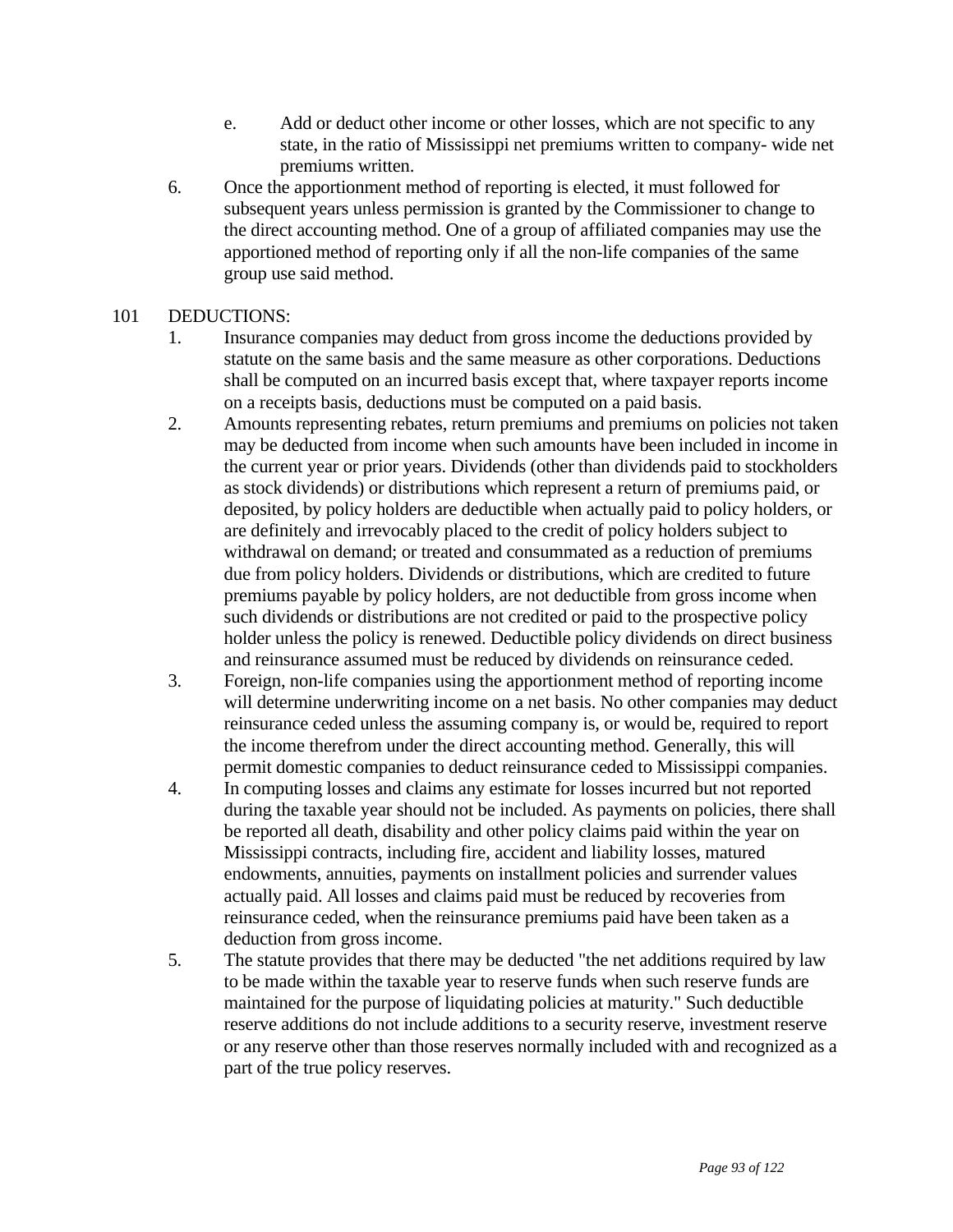- 6. Said additions must reflect reinsurance to the extent that same is reflected in premium income reported. Life companies which do not include in gross income the increase in deferred and uncollected premiums must reduce the net increase in reserves by the increase in net deferred and uncollected premiums.
- 7. When Mississippi unearned premiums cannot be accounted for specifically by companies which use the direct accounting method of reporting, said premiums shall be computed by taking the ratios on a net basis between company-wide unearned premiums and company-wide net premiums written, by line of business and applying said ratios to the premium income reported, less return premiums, by line of business.

## 102 OPERATING EXPENSE:

- 1. Insurance companies should compute their deductions for operating expenses in a manner consistent with the computations of such deductions as shown by the annual statement filed with the Commissioner of Insurance, provided that, adjustments must be made for deductions not allowable under the statute and, provided further that, accruals will be allowed only if income is reported on the accrual basis. Returns, with supporting schedules where necessary, must be reconcilable with the annual statement.
- 2. The method used in the annual statement in computing home office rent and furniture and equipment expense should be followed on the return. Companies having unrecovered costs in furniture and equipment, because of their departure from the annual statement in prior years, may continue charging depreciation on such items until cost has been recovered.
- 3. In the case of income determined by direct accounting, when an expense which is specific to Mississippi has been claimed as a direct deduction from Mississippi income, the corresponding expense for all other jurisdictions must be excluded from expenses to be apportioned. When a particular type of income is not reportable to this state because it is beyond its taxing jurisdiction, no expense incurred in earning such income shall be deducted on the return.
- 4. Companies reporting a part of their investment income to this state must separately apportion non-allocable expenses of the investment department by using the ratio of Mississippi investment income to company-wide investment income. A supplement should be attached to the return for this purpose.
- 5. Life companies and accident and health companies shall apportion to this state a part of allowable, non-allocable expenses by using the ratio between Mississippi gross premiums and annuity considerations reported and company-wide gross premiums and annuity considerations. "Gross premiums" shall mean direct writing, less return premiums, plus reinsurance assumed. The Commissioner will allow modifications of this formula when it can be shown that greater accuracy will be achieved thereby. Companies having both life and accident and health business must separately apportion expenses of each department. A supplement should be attached to the return for this purpose.
- 6. The following provisions of this regulation are applicable only to non-life companies determining their Mississippi income by the direct accounting method: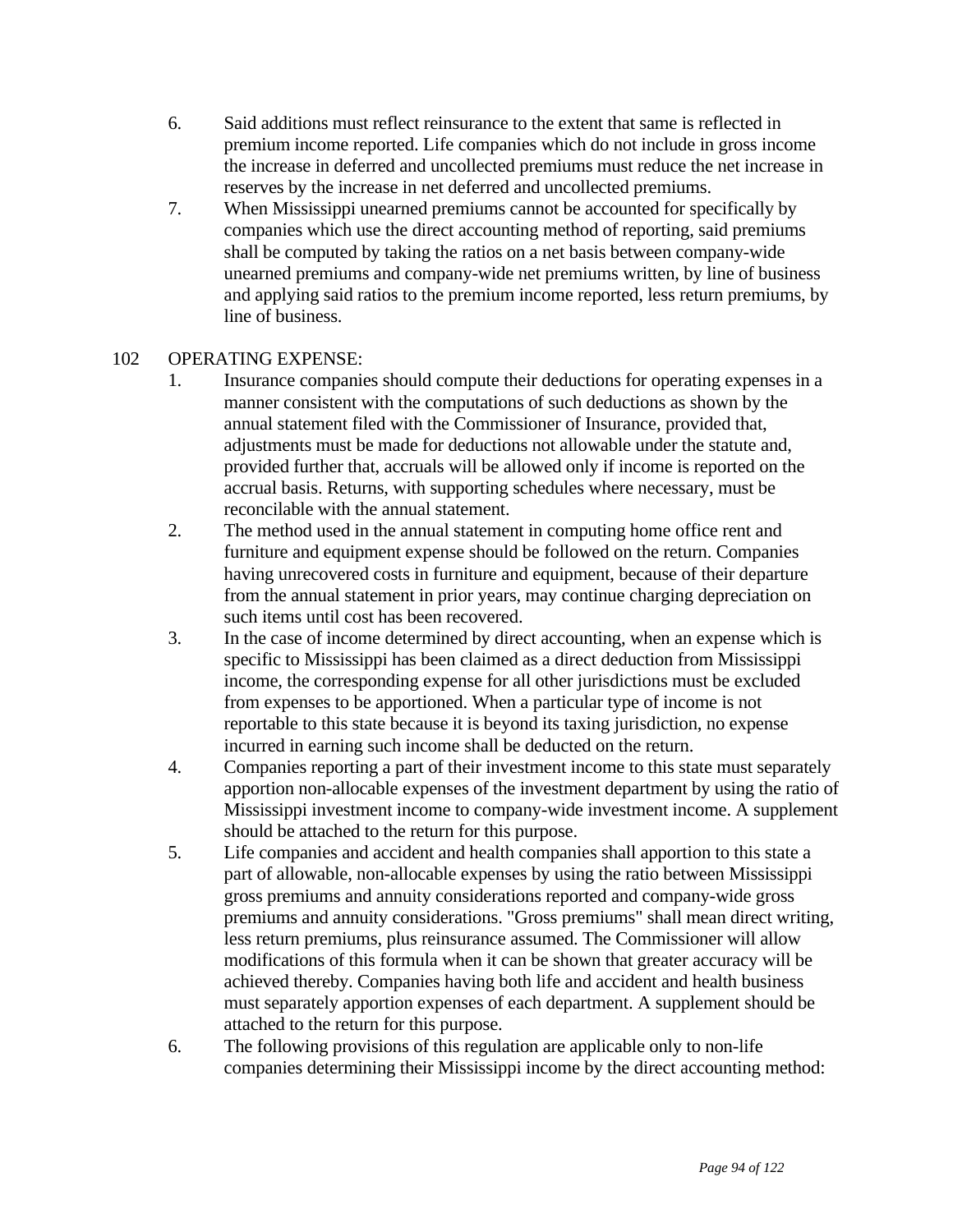- a. A part of nonspecific loss adjustment expense shall be apportioned to this state by using the ratio between Mississippi direct losses and company-wide direct losses.
- b. A part of other allowable non-allocable expenses shall be apportioned to this state by using the ratio between Mississippi gross premiums reported and company-wide gross premiums. "Gross premiums" shall mean direct writings less return premiums, plus reinsurance assumed.
- 103 (Reserved)
- 104 (Reserved)

#### **Chapter 04 Allocations by Cooperative Associations**

- 100 Amounts allocated on the basis of the business done with or for a patron by a cooperative association in cash, merchandise, capital stock, revolving fund certificates, retain certificates, certificates of indebtedness, letters of advice or in some other manner disclosing to the patron the dollar amount allocated, shall be included in the computation of the gross income of such patron for the taxable year in which received to the extent prescribed in the following paragraph of this Regulation. The determination of the extent of taxability of such amounts is in no way dependent upon the method of accounting employed by the patron or upon the method, cash, accrual or otherwise, upon which the taxable income of such patron is computed.
- 101 Amounts allocated to a patron on a patronage basis by a cooperative association with respect to products marketed for such patron, or with respect to supplies, equipment or service, the cost of which was deductible by the patron, shall be included in the computation of the gross income of such patron, as ordinary income to the following extent:
	- 1. If the allocation is in cash, the amount of cash received.
	- 2. If the allocation is in merchandise, the amount of the fair market value of such merchandise at the time of receipt by the patron.
	- 3. If the allocation is in the form of revolving fund certificates, retain certificates, certificates of indebtedness, letters of advice or similar documents, the amount of the fair market value of such document at the time of its receipt by the patron.
- 102 Mississippi Law does not conform with Section 1381 et seq., I.R.C. with respect to the tax treatment of corporations operating on a cooperative basis. Patronage dividends, based solely on patronage and not stock ownership, actually paid or distributed to a patron by a corporation operating on a cooperative basis may be deducted by such corporation in determining Mississippi taxable income. Patronage dividends which are retained by the corporation in the form of "per-unit retain allocations" and identified on the books of the corporation as "qualified allocation margins" are not deductible by the corporation and must be included as an element of taxable income for Mississippi income tax purposes, regardless of whether or not the patron signs his or her written notice of allocation (as defined in 26 U.S.C. 1388). Such "per-unit retain allocations," taxable to the corporation,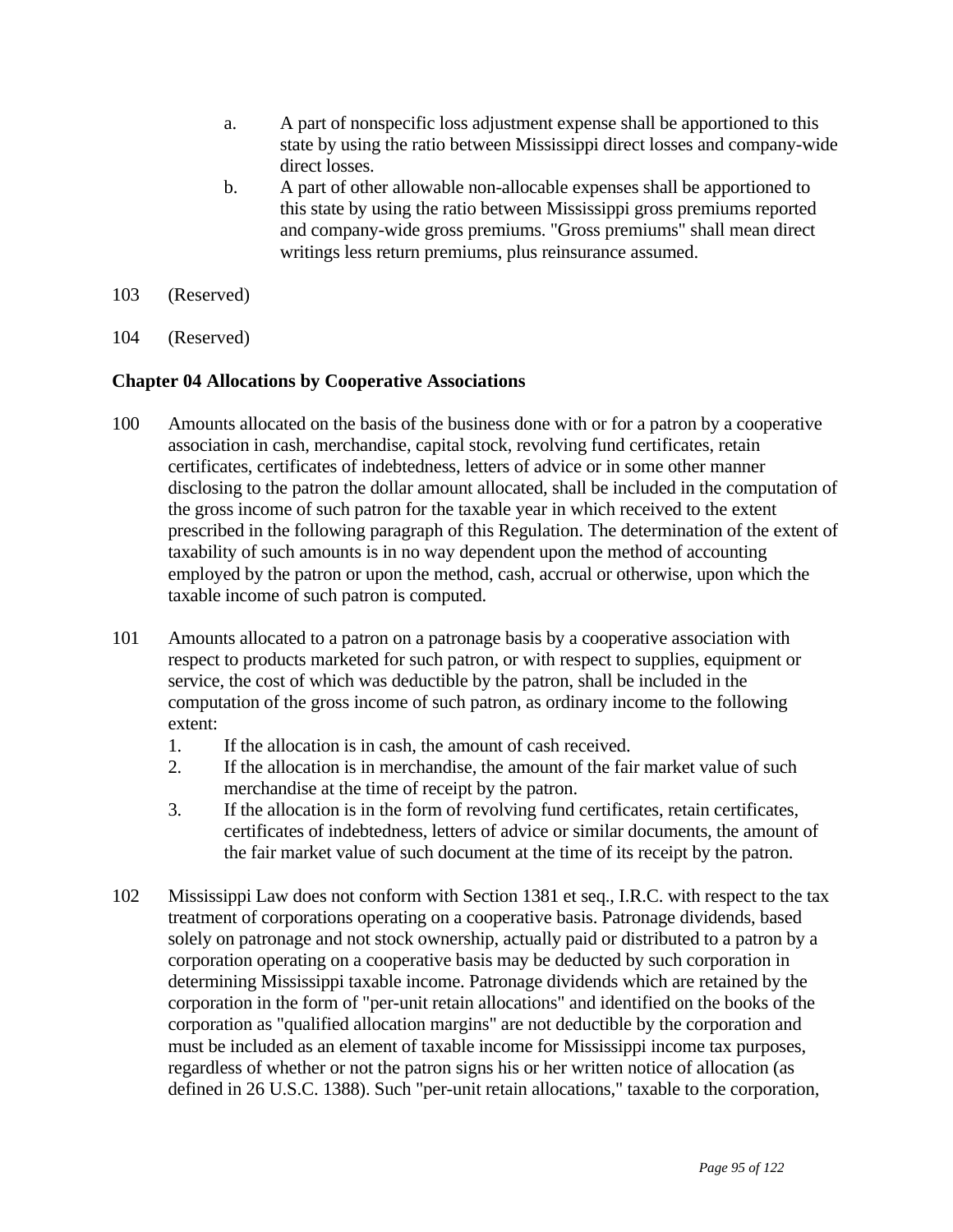are not taxable to the patron until such allocations are, by vote of the stockholders, actually distributed, in whole or in part, to the patron. Corporations operating on a cooperative basis are not, therefore, treated as "tax-option corporations" under Mississippi Law and no authority for such presently exists.

- 103 Section 27-7-29(a)(7) provides that there shall be exempt from the tax imposed by this article "farmers and fruit growers cooperatives or other like organizations organized and operated as sales agents for the purpose of marketing the products of members and turning back to them the proceeds of sales, less the necessary selling expenses and on the basis of the quantity of produce furnished by them, and other nonprofit agricultural associations organized and operated under the provisions of the cooperative marketing association is organized and operated as a nonprofit association within the provisions of the cooperative marketing laws of this state", such cooperative is exempt from income taxation under the Mississippi Income Tax Law. Mississippi Law does not conform with Section 1381, IRC, with respect to the levy of an income tax on nonprofit farmers cooperatives.
- 104 A corporation or other taxable entity not organized as a nonprofit cooperative marketing association within the scope of the cooperative marketing laws of this state is subject to taxation under the provisions of the Mississippi Income Tax Law in the same manner of any other corporation doing business within the state. Mississippi Law does not conform with Subchapter T of the Internal Revenue Code with respect to the taxation of corporations operating on a cooperative basis. The entire net income of the corporation derived from sources in Mississippi, with the exception of amounts paid in money as patronage dividends to patrons on the basis of the business done with or for such patrons, is subject to the measure of the Mississippi income tax levy. The net income of the corporation (operating on a cooperative basis) shall not be reduced by amount representing qualified written notices of allocation, nonqualified written notices of allocations, per-unit retain allocations, qualified or nonqualified per-unit retain certificates, dividends or other property. Only patronage dividends paid in cash (money) by the corporation to the patron and based solely on business done with or for such patron may be deducted in determining net taxable income of the corporation, other than, of course, ordinary and necessary trade of business expenses.
- 105 The patronage dividend received in cash by the patron must be included in the gross income of such patron. The patron may, however, exclude from Mississippi gross income the value of qualified written notices of allocation and qualified per-unit retain certificates to the extent that they represent non-cash items received. Dividends paid by the corporation based on stock ownership rather than patronage are not deductible by the corporation and are included in the gross income of the resident recipient.
- 106 (Reserved)
- 107 (Reserved)

### **Chapter 05 Exempt Organizations**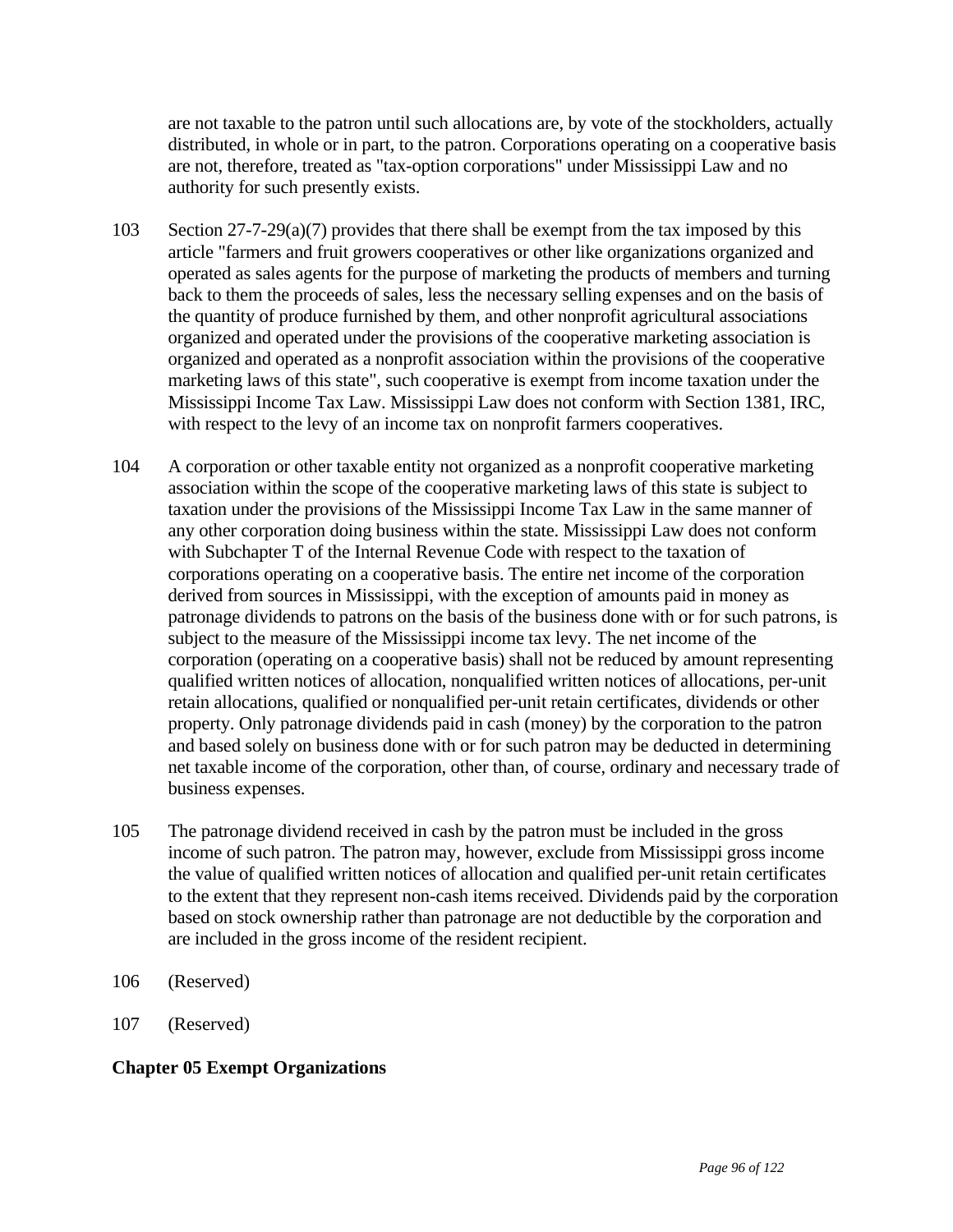- 100 The following organizations are exempt from taxation under the provisions of the act:
	- 1. Fraternal beneficiary societies, orders or associations.
	- 2. Mutual saving banks, domestic or foreign and farm loan associations when organized and operated on a nonprofit basis and for public purposes.
	- 3. Cemetery corporations; religious, charitable, educational or scientific associations or institutions, including any community chest, funds or foundations, organized and operated exclusively for religious, charitable, scientific or educational purposes or for the prevention of cruelty to children or animals, no part of the net earnings of which inures to the benefit of any private stockholder or individual.
	- 4. Business leagues, labor organizations, agricultural or horticultural associations, chambers of commerce, or boards of trade not organized for profit, and no part of the net earnings of which inures to the benefit of any private stockholder or individual.
	- 5. Civic leagues and social clubs or organizations not organized for profit, but operated exclusively for the promotion of social welfare.
	- 6. Clubs organized and operated exclusively for pleasure, recreation and other nonprofitable purposes, no part of the net earnings of which inures to the benefit of any private stockholder or member.
	- 7. Farmers and fruit growers cooperatives or other like organizations organized and operated as sales agents for the purpose of marketing the products of members and turning back to them the proceeds of sales, less the necessary selling expenses and on the basis of the quantity of produce furnished by them, and other nonprofit agricultural associations organized and operated under the provisions of the cooperative marketing laws of this state.
	- 8. Nonprofit cooperative electric power associations or corporations, or like associations, when organized and operated for public purposes and when no part of the income inures to the benefit of any private stockholder or individual.
- 101 Corporations and organizations claiming exemption from taxation under the foregoing provisions shall be required to provide good and sufficient evidence to the Commissioner showing their right to exemption as claimed. The burden is upon the corporation or organization claiming exemption to establish same without request by the Commissioner. In no event shall corporations be exempt from providing information at source as to compensation or other items of value paid by them to employees and others, as required by Section 27-7-39.
- 102 An application shall be made in behalf of the corporation or association claiming exemption, by the president, secretary or other governing officers thereof, requesting such exemption under Section 27-7-29 and must contain the following information:
	- 1. The character of the organization.
	- 2. The purpose for which it was organized.
	- 3. The actual activities.
	- 4. The sources of income and its disposition.
	- 5. Whether or not any of the net income is credited to surplus or may inure to the benefit of any private individual or stockholder, and if so, in what manner and to what extent.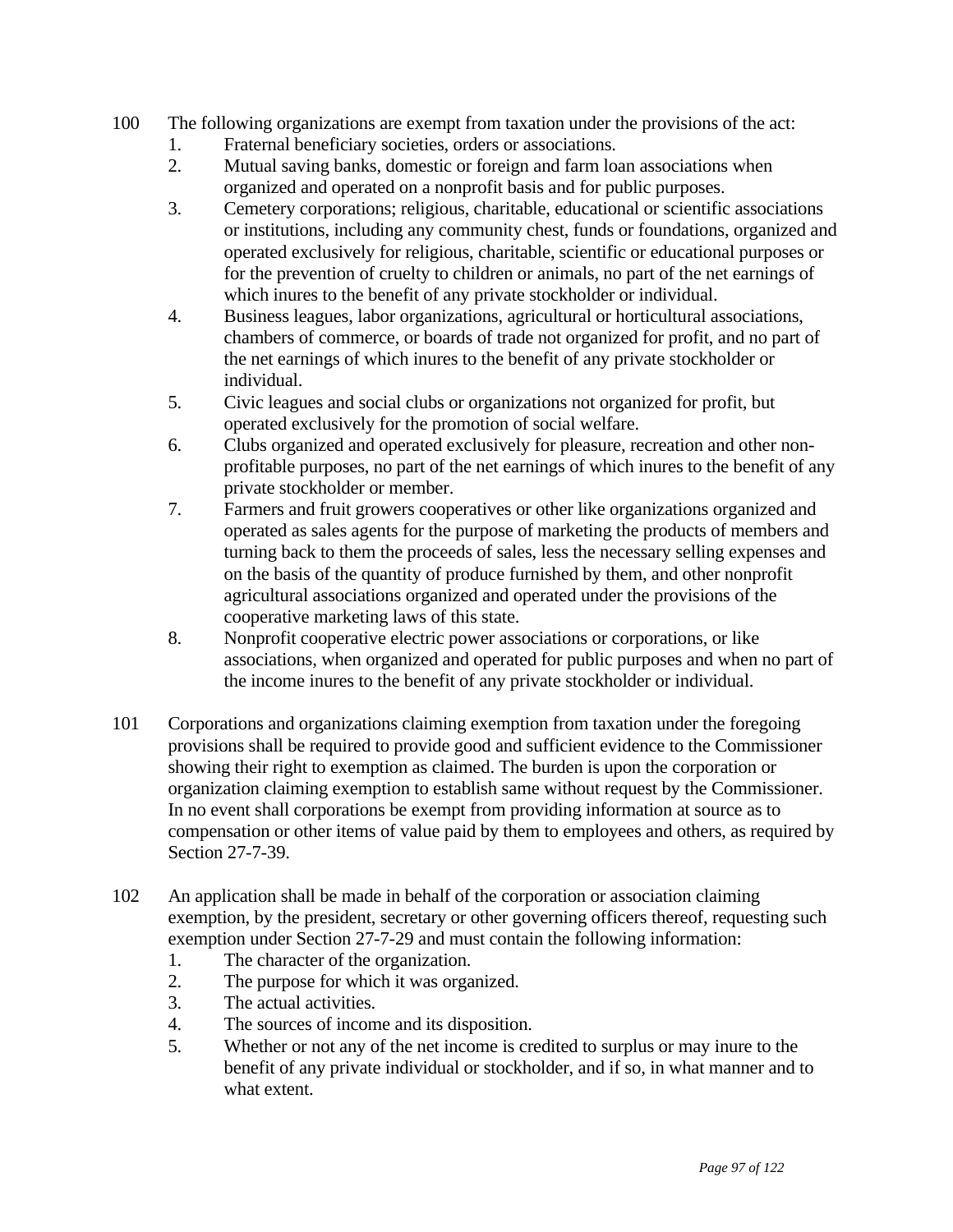- 6. Whether or not exemption from filing federal income tax returns has been granted by the Federal Internal Revenue Service. If not, state reason.
- 7. If exemption is claimed under paragraph (7) of this regulation, the following data must be furnished:
	- a. The value of products marketed during the year for members, and the value of products marketed for nonmembers.
	- b. The value of purchases made during the year for members, and the value of purchases for nonmembers.
	- c. The value of purchases made during the year for persons, who are neither members nor producers.
	- d. If the organization deals with nonmember patrons, whether or not they are treated the same as members insofar as the charges made for service or the distribution of patronage dividends are concerned.
- 8. In general, all facts relating to the operation of the business which affect the right to exemption.
- 103 There must be attached to the application; a certified copy of the articles of incorporation, a certified copy of the by-laws, and a copy of the latest financial statement, showing assets, liabilities, receipts and disbursements of the organization. Also, the statements supporting the claim for exemptions must be sworn to.
- 104 When an organization has established its right to exemption, thereafter it shall file annually an affidavit stating the changes, if any, in the character of its organization or operations and shall furnish such additional information as the Commissioner may request.
- 105 Corporations and organizations coming within the scope and purview of the exemption authorized by Section 27-7-29, may, in lieu of the application required, file with the Commissioner a copy of the Internal Revenue Service exemption application and determination letter. To the extent that the corporation or organization has been classified by the Internal Revenue Service as exempt under the provisions of Federal Code Section 501 and regulations relating thereto and to the extent that such corporation or organization is not otherwise disqualified for the exemption authorized by the provisions of Section 27-7-29, the Commissioner shall determine such organization as exempt from the filing of income tax returns. Any change made by the Internal Revenue Service in the exempt status of the corporation will automatically and simultaneously cancel the exemption for Mississippi tax purposes. If the corporation whose, exempt status has been changed by the IRS, has reason to believe that its exempt status for Mississippi tax purposes remains unchanged, such corporation, by application may apply to the Commissioner for exemption. The Commissioner may require such additional information or documentation as he may deem necessary and pertinent in determining the exempt status of a corporation or organization making application for exemption on the basis of IRS exemption application and determination letter.
- 106 (Reserved)
- 107 (Reserved)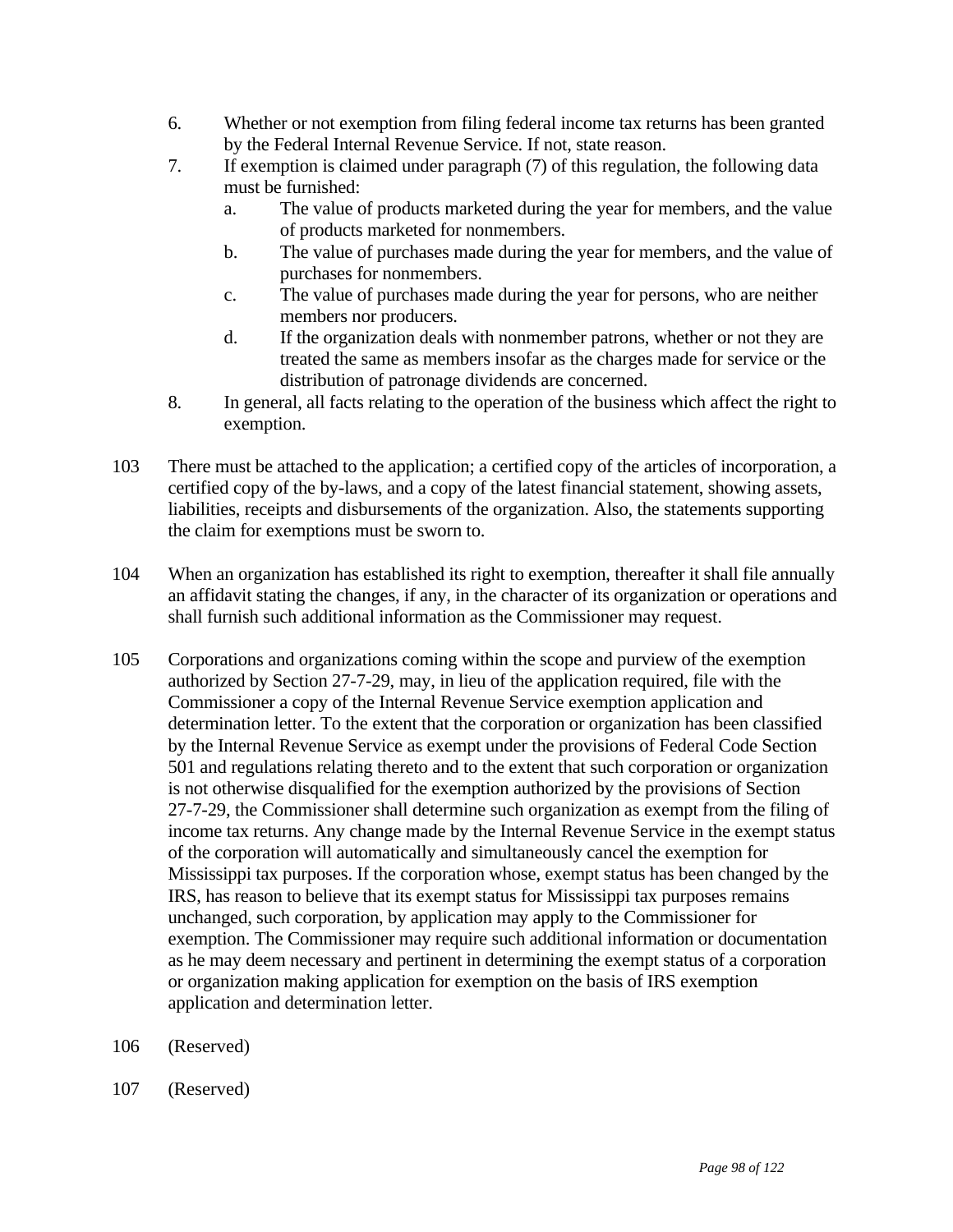### **Subpart 11 Withholding**

### **Chapter 01 Information at Source**

- 100 Every individual, partnership, corporation, joint stock company or association, insurance company and any other person, including all exempt corporations not subject to tax under the provisions of the act, making payment to another person of interest, rent, salaries, wages, premiums, annuities, compensation, remunerations, emoluments, patronage dividends or other fixed or determinable gains, profits or income must complete an information return, Form 1099, for each payee in instances where such payments to each recipient:
	- 1. Exceeds \$3,000 annually and embraces salaries, fees, commissions, prizes, bonuses and other income from personal services not otherwise reported as required by Code Section 27-7-311 on Form W-2, or
	- 2. Exceeds \$600 annually and embraces dividends, interest, rents, royalties, annuities, pensions, premiums, corporate liquidations and other fixed income.
- 101 Such returns of information shall be completed with respect to calendar year payments, notwithstanding that the payor may report his income on a fiscal year basis, and shall cover total amounts paid for which an information return is required - not just the amount which is in excess of the sums specified in subparagraphs (a) and (b) above.
- 102 Annual information returns, Form 1099, shall be forwarded to the Commissioner, along with annual return, Form 62-440, completed by the payor certifying to the accuracy of the information returns attached, not later than March 15 of the following year.
- 103 Amounts paid with respect to life insurance, endowment or annuity contracts which are to be included in gross income of the payee are required to be reported on information returns. Payments on such policies which are surrendered before maturity, or on lapsed policies and gifts need not be reported. Amounts of income which would constitute constructive receipt to the payee and be deemed to have been paid should also be reported. Fees for professional services paid to attorneys, physicians, and members of other professions come within the meaning of the term "fixed or determinable gains, profits and income" and are required to be reported on information returns. Amounts distributed or made available under employee's trusts to a beneficiary in any taxable year, and which have been contributed to the trust by the employer or represent earnings of the fund must be reported by the trustee.
- 104 The information return, Form 1099, must clearly indicate the name and address to whom and by whom reported payments are made. In the case of payments to individuals, the social security number of such payee must be shown on the return. The federal identification number or the social security number of the payor is required on the return.
- 105 (Reserved)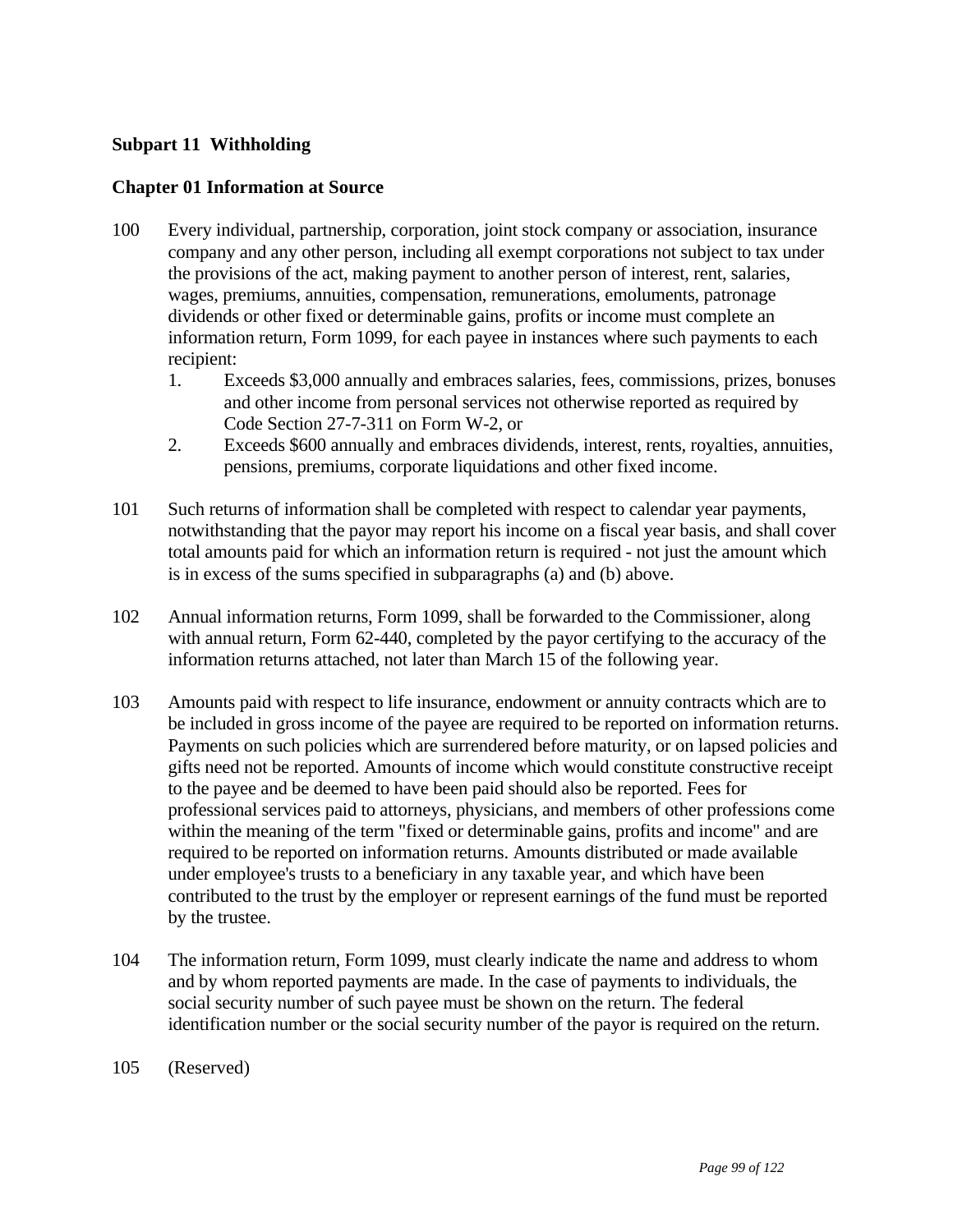#### 106 (Reserved)

## **Chapter 02 Withholding Wages Defined**

#### 100 In General.

- 1. The term **"wages"** means all remuneration for services performed by an employee for his employer unless specifically excepted under Code Section 27-7-303(j).
- 2. The name by which the remuneration for services is designated is immaterial. Thus, salaries, fees, bonuses, commissions on sales or on insurance premiums, pensions, and retired pay are wages within the meaning of the statute if paid as compensation for services performed by the employee for his employer.
- 3. The basis upon which the remuneration is paid is immaterial in determining whether the remuneration constitutes wages. Thus, it may be paid on the basis of piecework, or a percentage of profits; and may be paid hourly, daily, weekly, monthly, or annually.
- 4. Generally the medium in which the remuneration is paid is also immaterial. It may be paid in cash or in something other than cash, as for example, stocks, bonds, or other forms of property. If services are paid for in a medium other than cash, the fair market value of the thing taken in payment is the amount to be included as wages. If the services were rendered at a stipulated price, in the absence of evidence to the contrary, such price will be presumed to be the fair value of the remuneration received. If a corporation transfers to its employees its own stock as remuneration for services rendered by the employee, the amount of such remuneration is the fair market value of the stock at the time of transfer.
- 5. Remuneration for services, unless such remuneration is specifically excepted by the statute, constitutes wages even though at the time paid the relationship of employer and employee no longer exists between the person in whose employ the services were performed and the individual who performed them.
- 101 Certain specific items.
	- 1. Pensions and retirement pay. In general, pensions and retired pay are wages subject to withholding. However, no withholding is required with respect to amounts paid to an employee upon retirement which are not taxable as annuities under the provisions of Section 27-7-15 nor upon annuities, the income from which is specifically exempt by statute, or regulations with respect thereto. So-called pensions awarded by one to whom no services have been rendered are mere gifts or gratuities and do not constitute wages. Amounts received as retirement pay for service in the Armed Forces of the United States are not subject to withholding. Amounts received as disability benefits by veterans of the armed forces are not subject to withholding.
	- 2. Traveling and other expenses. Amounts paid specifically either as advances or reimbursements - for traveling or other bona fide ordinary and necessary expenses incurred or reasonably expected to be incurred in the business of the employer are not wages and are not subject to withholding. Traveling and other reimbursed expenses must be identified either by making a separate payment or by specifically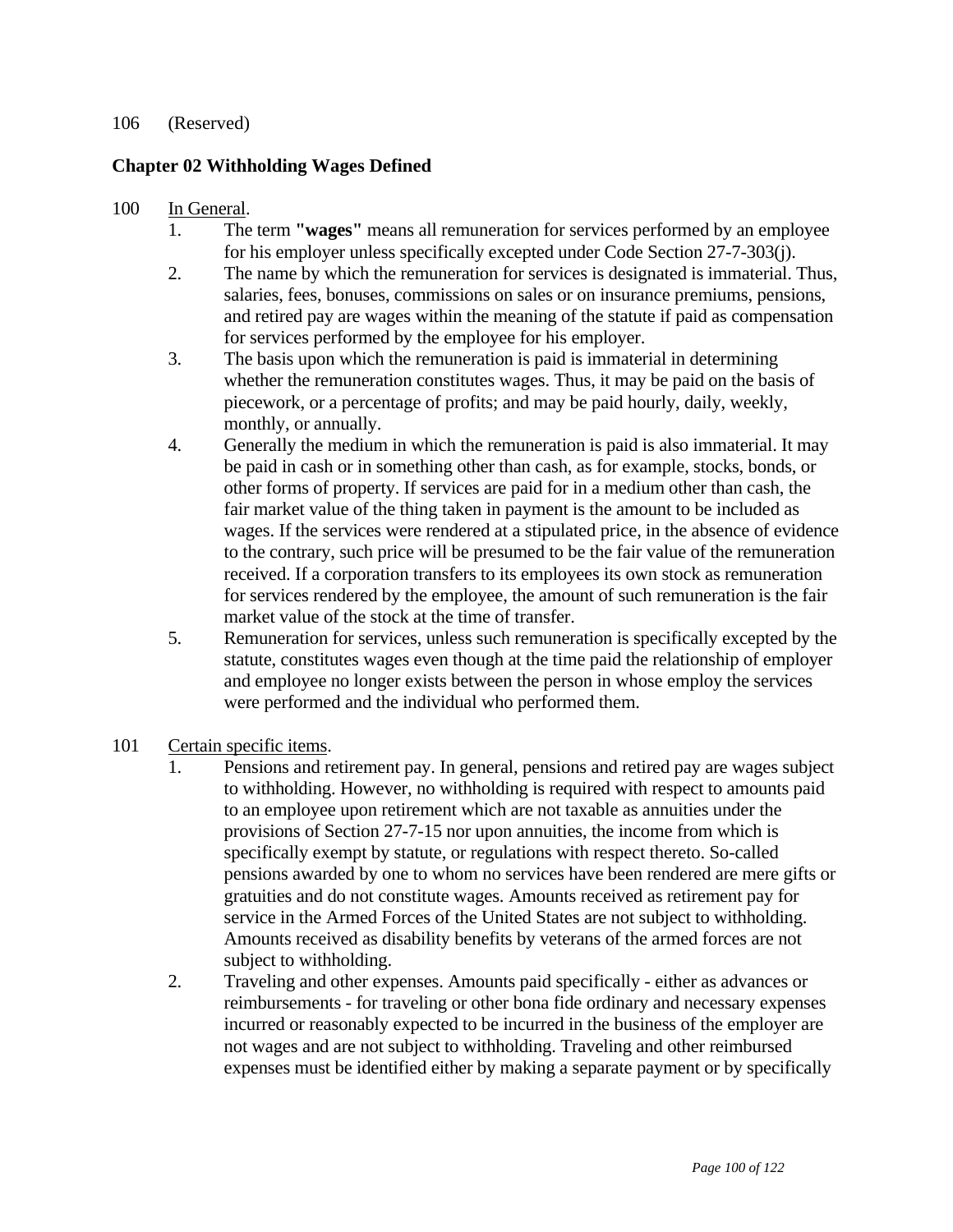indicating the separate amounts where both wages and expense allowances are combined in a single payment.

- 3. Vacation allowance. Amounts of so-called "vacation allowances" paid to an employee constitutes wages. Thus, the salary of an employee on vacation, paid notwithstanding his absence from work, constitutes wages subject to withholding.
- 4. Dismissal payments. Any payments made by an employer to an employee on account of dismissal, that is, involuntary separation from the service of the employer, constitute wages subject to withholding regardless of whether the employer is legally bound by contract, statute, or otherwise to make such payments.
- 5. Deductions by employer from remuneration of an employee. Any amount deducted by an employer from the remuneration of a employee is considered to be a part of the employee's remuneration and is considered to be paid to the employee as remuneration at the time that the deduction is made.
- 6. Payment by an employer of employee's tax, or employee's contribution under a state law. The term "wages" includes the amount paid by an employer on behalf of an employee (without deduction from the remuneration of, or other reimbursement from, the employee) on account of any payment required for an employee under a state unemployment compensation law, or on account of any tax imposed upon the employee by any taxing authority, including federal and state income taxes.
- 7. Value of meals and lodging. The value of any meals or lodging furnished to an employee by his employer is not subject to withholding if the value of the meals or lodging is excludable from the gross income of the employee.
- 8. Facilities or privileges. Ordinarily, facilities or privileges (such as entertainment, medical services, or so-called "courtesy" discounts on purchases), furnished or offered by an employer to his employees generally, are not considered as wages subject to withholding if such facilities or privileges are of relatively small value and are offered or furnished by the employer merely as a means of promoting the health, good will, contentment, or efficiency of his employees.
- 9. Tips or gratuities. Tips or gratuities paid directly to an employee by a customer of an employer are subject to withholding.
- 10. Fees paid a public official.
	- a. Authorized fees paid to public officials such as notaries public, clerks of court, sheriffs, etc. for services rendered in the performances of their official duties are excepted from wages and hence are not subject to withholding. However, salaries paid such officials of government, or by a government, or by a government agency or instrumentality, are subject to withholding.
	- b. Amounts paid to precinct workers for services performed at election booths in state, county, and municipal elections and fees paid to jurors and witnesses are in the nature of fees paid to public officials and therefore are not subject to withholding.
	- c. Supplemental wage payments. If supplemental wages, such as bonuses, commissions, or overtime, are paid at the same time as regular wages, the income tax to be withheld should be determined as if the aggregate of the supplemental and regular wages were a single wage payment for the regular payroll period. If supplemental wages are paid at a different time, the employer may determine the tax to be withheld by aggregating the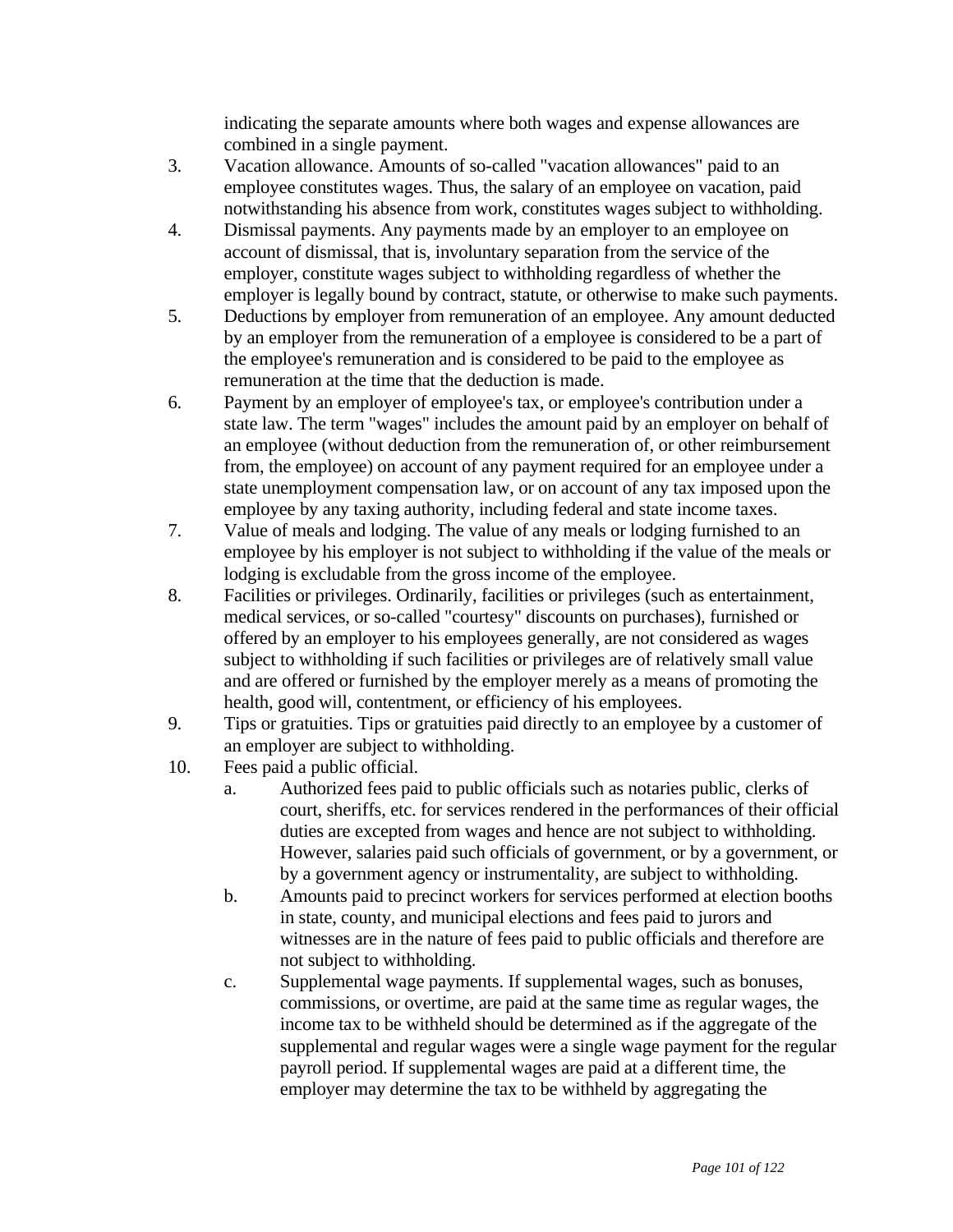supplemental wages either with the regular wages for the current payroll period or with the regular wages for the last preceding payroll period within the same calendar year. However, if income tax has been withheld from the employee's regular wages, the employer may withhold from the supplemental wages as if no exemption had been claimed.

- 102 (Reserved)
- 103 (Reserved)

#### **Chapter 03 Withholding—Exclusions from Wages**

- 100 In general. The term **"wages"** does not include any remuneration for services performed by an employee for his employer which is specifically excepted from wages under Code Section 27-7-303(j). The exception attaches to the remuneration for services performed by an employee and not to the employee as an individual; that is, the exception applies only to the remuneration in an excepted category.
- 101 Remuneration for agricultural labor. The term **"wages"** does not include remuneration for services which constitute agricultural labor and remuneration is not subject to withholding. For the purpose of this subsection, the Commissioner adopts the federal regulations relating to the definition of "agricultural labor," except in those cases where the two laws conflict.

#### 102 Remuneration for domestic service.

- 1. In a private home.
	- a. Remuneration paid for services of a household nature performed by an employee in or about a private home of the person by whom he is employed is excepted from "wages" and hence is not subject to withholding. A private home is a fixed place of abode of an individual or family. A separate and distinct dwelling unit maintained by an individual in an apartment house, hotel, or other similar establishment may constitute a private home. If a dwelling house is used primarily as a boarding or lodging house for the purpose of supplying board or lodging to the public as a business enterprise, it is not a private home, and the remuneration paid for services performed therein is not within the exception.
	- b. In general, services of a household nature in or about a private home include services performed by cooks, waiters, butlers, housekeepers, governesses, maids, valets, baby sitters, janitors, laundresses, furnacemen, caretakes, handymen, gardeners, footmen, grooms, and chauffeurs of automobiles for family use.
- 2. In college club or college fraternity or sorority.
	- a. Remuneration paid for services of a household nature performed by an employee in or about the club rooms or house of a local chapter of a college fraternity or sorority by which he is employed is excepted from wages and hence is not subject to withholding. A local college club or local chapter of a college fraternity or sorority does not include an alumni club or chapter. If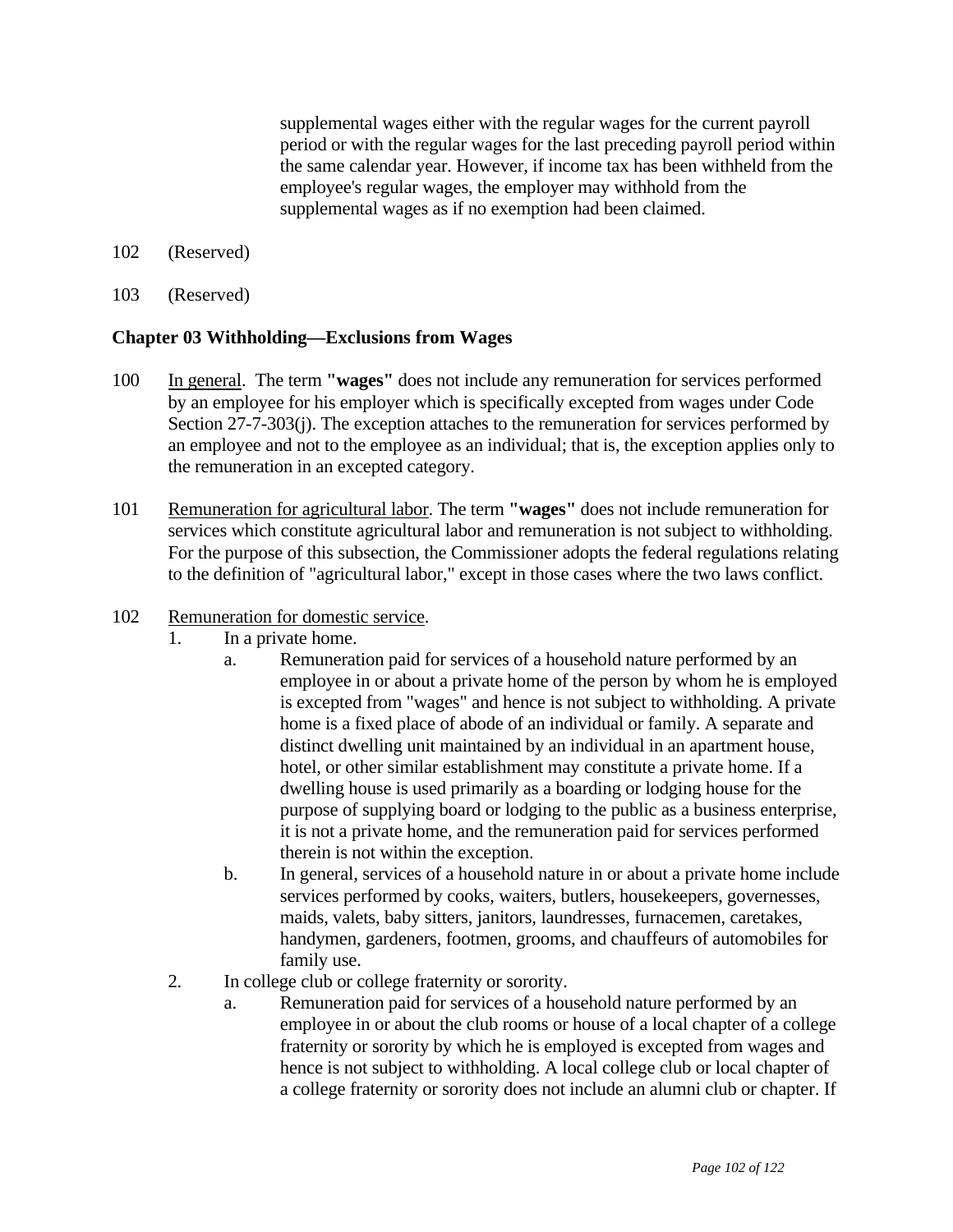the club rooms or house of a local college club or local chapter of a college fraternity or sorority is used primarily for the purpose of supplying board or lodging to students or the public as a business enterprise, the remuneration paid for services performed therein is not within the exception.

- b. In general, services of a household nature in or about the club rooms or house of a local college club or local chapter of a college fraternity or sorority include services rendered by cooks, waiters, butlers, maids, janitors, laundresses, furnacemen, handymen, gardeners, housekeepers and house-mothers.
- 3. Remuneration not excepted. Remuneration paid for services not of a household nature, such as services performed as a private secretary, tutor, or librarian, even though performed in the employer's private home or in a local college, club or local chapter of a college fraternity or sorority, is not within the exception. Remuneration paid for services of a household nature is not within the exception if performed in or about rooming or lodging houses, boarding houses, clubs (except local college clubs), hotels, hospitals, eleemosynary institutions, or commercial offices or establishments.
- 103 Remuneration for Services not in Course of Employer's Trade or Business.
	- 1. Cash remuneration paid for services not in the course of the employer's trade or business performed by an employee for an employer in a calendar quarter is excepted from wages and hence is not subject to withholding unless such employee is regularly employed in the calendar quarter by such employer to perform such services.
	- 2. The term "services not in the course of the employer's trade or business" includes services that do not promote or advance the trade or business of the employer. Remuneration paid for service performed for a corporation does not come within the exception.
	- 3. For purposes of this exception, an individual is deemed to be regularly employed by an employer during a calendar quarter only if
		- a. Such individual performs service not in the course of the employer's trade or business for such employer for some portion of the day on at least 24 days (whether or not consecutive) during such calendar quarters; or
		- b. Such individual was regularly employed by such employer in the performance of service not in the course of the employer's trade or business during the preceding calendar quarter.
	- 4. In determining whether an employer has performed service not in the course of the employer's trade or business on at least 24 days during a calendar quarter, there shall be counted as one day
		- a. Any day or portion thereof on which the employee actually performs such service; and
		- b. Any day or portion thereof on which the employee does not perform service of the prescribed character but with respect to which cash remuneration is paid or payable to the employee for such service, such as a day on which the employee is sick or on vacation.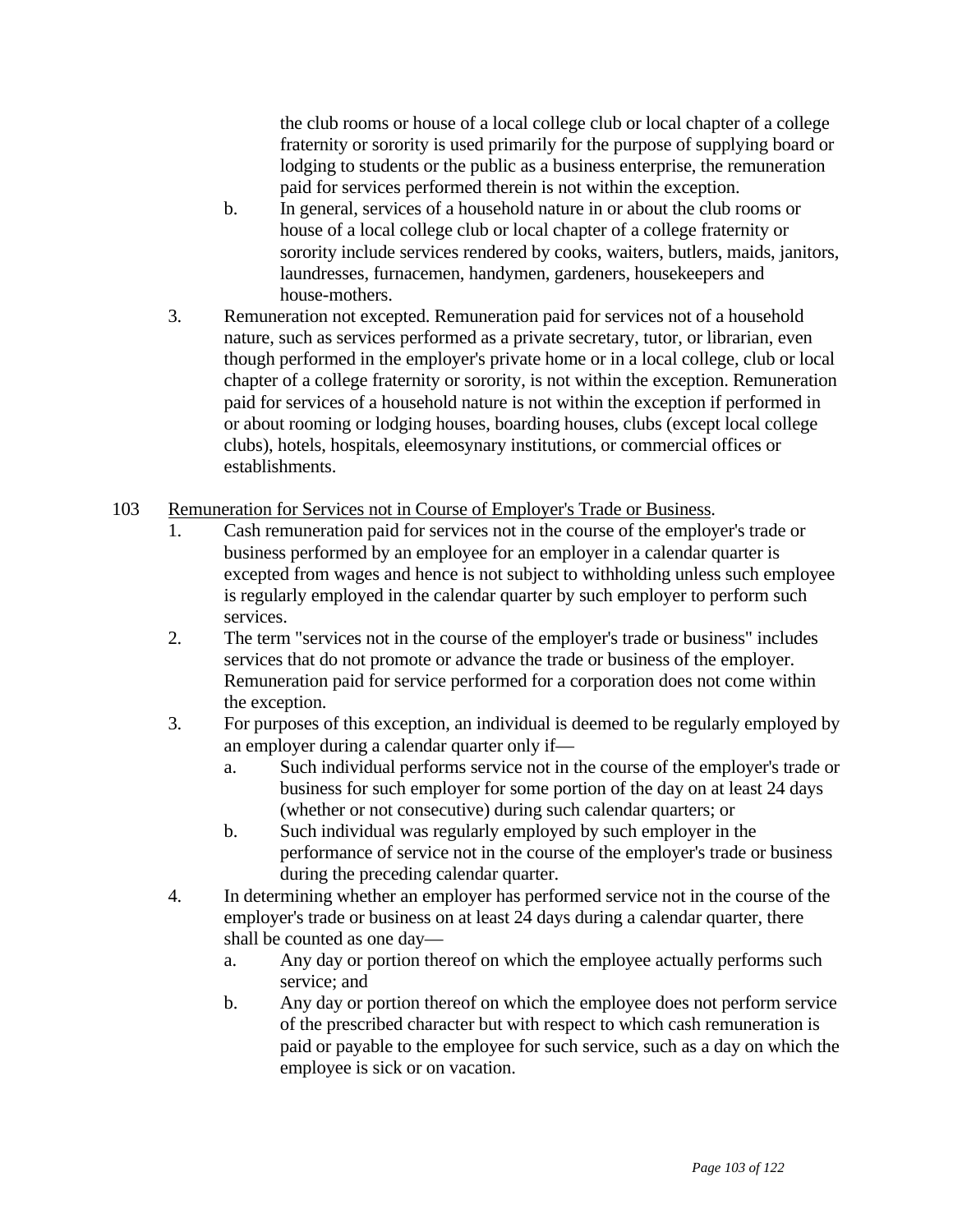- 104 Remuneration for Service Performed by a Minister of a Church or a Member of a Religious Order.
	- 1. In general. Remuneration paid for services performed by a duly ordained, commissioned, or licensed minister of a church in the exercise of his ministry, or by a member of a religious order in the exercise of duties required by such order, is excepted from wages and hence is not subject to withholding.
	- 2. Service by a minister in the exercise of his ministry. Except as provided in paragraph (3) of this subsection, services performed by a minister in the exercise of his ministry includes the ministration of sacerdotal functions and the conduct of religious worship, and the control, conduct, and maintenance of religious organizations, under the authority of a religious body constituting a church or church denomination. The following rules are applicable in determining whether services performed by a minister are performed in the exercise of his ministry:
		- a. Whether service performed by a minister constitutes the conduct of religious worship or the ministration of sacerdotal functions depends on the tenets and practices of the particular religious body constituting his church or church denomination.
		- b. Service performed by a minister in the control, conduct, and maintenance of a religious organization relates to directing, managing, or promoting the activities of such organization. Any religious organization is deemed to be under the authority of a religious body constituting a church or church denomination if it is organized and dedicated to carrying out the tenets and principles of a faith in accordance with either the requirements or sanctions governing the creation of institutions of the faith. The term "religious organization" has the same meaning and application as is given to the term for income tax purposes.
		- c. If a minister is performing service in the conduct of a religious worship or the ministration of sacerdotal functions, such service is in the exercise of his ministry whether or not it is performed for a religious organization.
		- d. If a minister is performing service for an organization which is operated as an integral agency of a religious organization under the authority of a religious body constituting a church or church denomination, all service performed by the minister in the conduct of religious worship, in the ministration of sacerdotal functions, or in the control, conduct, and maintenance of such organization is in the exercise of his ministry.
		- e. If a minister, pursuant to an assignment or designation by a religious body constituting his church, performs services for an organization which is neither a religious organization nor operated as an integral agency of a religious organization, all services performed by him even though such service may not involve the conduct of religious worship or the ministration of sacerdotal functions, is in the exercise of his ministry.
	- 3. Service by a minister not in the exercise of his ministry.
		- a. There shall not be excepted from wages subject to withholding remuneration for service performed by a duly ordained, commissioned, or licensed minister of a church which is not in the exercise of his ministry.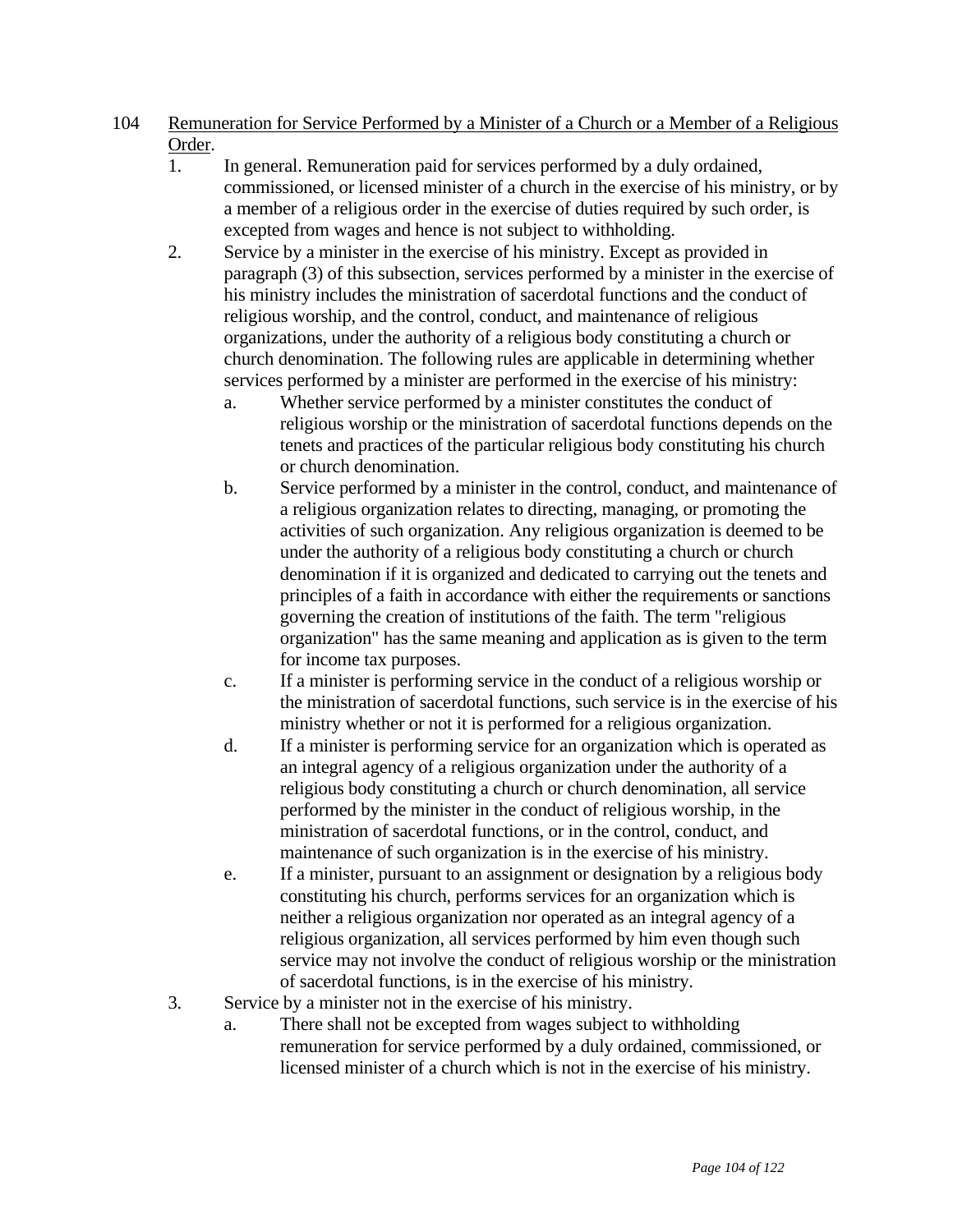- b. If a minister is performing service for an organization which is neither a religious organization nor operated as an integral agency of a religious organization and the service is not performed pursuant to an assignment or designation by his ecclesiastical superiors, then only the service performed by him in the conduct of religious worship or the ministration of sacerdotal functions is in the exercise of his ministry.
- 4. Service in the exercise of duties required by a religious order. Service performed by a member of a religious order in the exercise of duties required by such order includes all duties required of the member by the order. The nature or extent of such service is immaterial so long as it is a service which he is directed or required to perform by his ecclesiastical superiors.
- 105 (Reserved)
- 106 (Reserved)

# **Chapter 04 Withholding—Employee Defined**

- 100 The term **"employee"** includes every individual performing services if the relationship between him and the person for whom he performs such services is the legal relationship of employer and employee. The term includes officers and employees, whether elected or appointed, of the United States, a state, or any political subdivision thereof, or any agency or instrumentality of any one of the foregoing.
- 101 Generally the relationship of employer and employee exists when the person for whom services are performed has the right to control and direct the individual who performs the services, not only as to the result to be accomplished by the work but also as to the details and means by which that result is accomplished. That is, an employee is subject to the will and control of the employer not only as to what shall be done but how it shall be done. In this connection, it is not necessary that the employer actually direct or control the manner in which the services are performed; it is sufficient if he has the right to do so. The right to discharge is also an important factor indicating that the person possessing that right is an employer. Other factors characteristic of an employer, but not necessarily present in every case, are the furnishing of tools and the furnishing of a place to work to the individual who performs the services. In general, if an individual is subject to the control or direction of another merely as to the result to be accomplished by the work and not as to the means and methods for accomplishing the result, he is not an employee.
- 102 If the relationship of employer and employee exists, the designation or description of the relationship by the parties as anything other than that of employer and employee is immaterial. Thus, if such relationship exists, it is of no consequence that the employee is designated as a partner, coadventurer, agent, independent contractor, or the like.
- 103 All classes or grades of employees are included with the relationship of employer and employee. Thus, superintendents, managers, and other supervisory personnel are employees. Generally, an officer of a corporation is an employee of the corporation.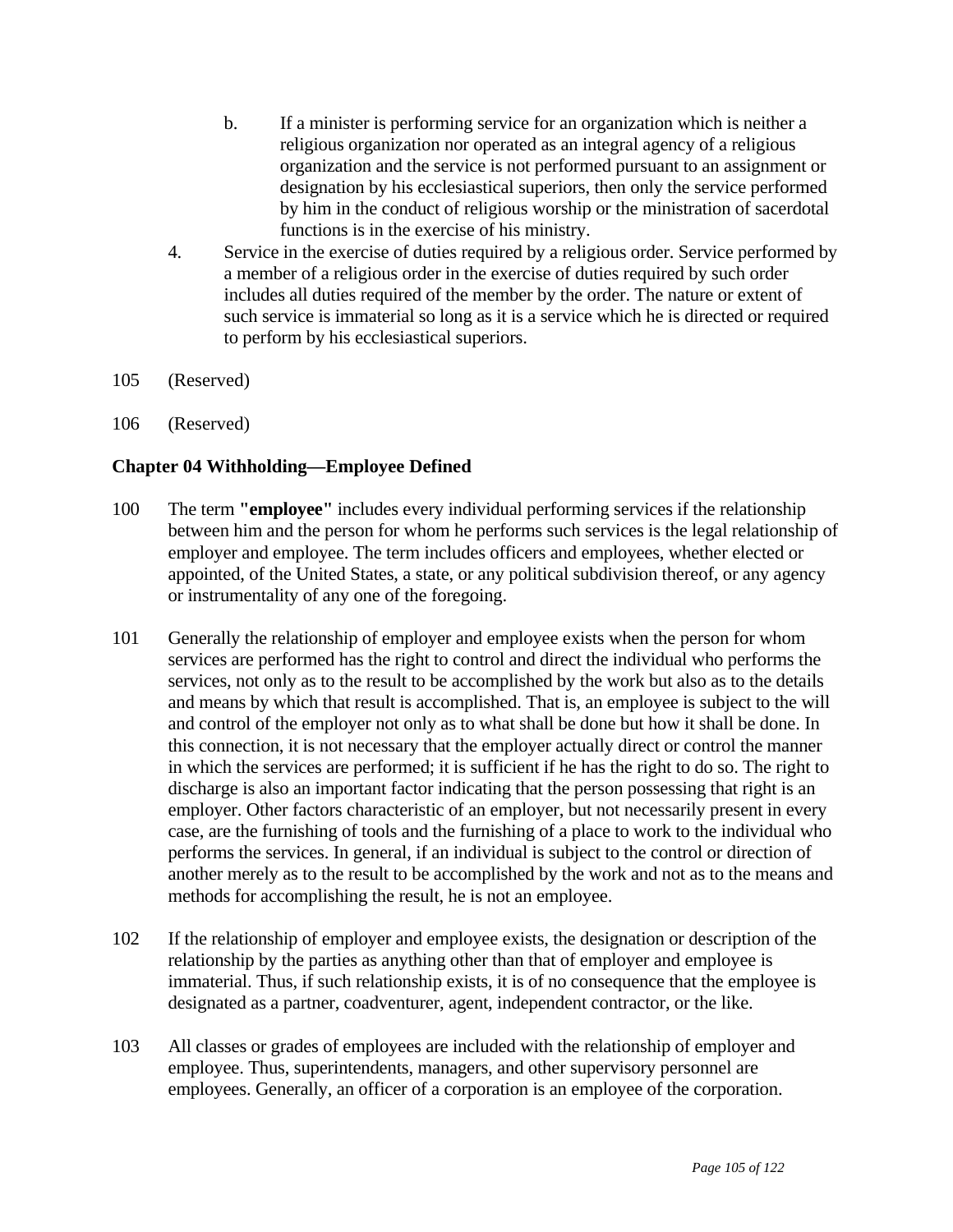However, an officer of a corporation who as such does not perform any services or performs only minor services and who neither receives nor is entitled to receive, directly or indirectly, any remuneration is not considered to be an employee of the corporation. A director of a corporation in his capacity as such is not an employee of the corporation.

- 104 (Reserved)
- 105 (Reserved)

### **Chapter 05 Withholding—Employer Defined**

- 100 The term **"employer"** means any person for whom an individual performs or performed any service, of whatever nature, as the employee of such person.
- 101 It is not necessary that the services be continuing at the time the wages are paid in order that the status of the employer exist. Thus, for the purposes of withholding, a person for whom an individual has performed past services for which he is still receiving wages from such person is an "employer."
- 102 An employer may be an individual, a corporation, a partnership, a trust, an estate, a joint-stock company, an association, or a syndicate, group, pool, joint venture, or other unincorporated organization, group or entity. A trust or estate, rather than the fiduciary acting for or on behalf of the trust or estate, is generally the employer.
- 103 The term "employer" embraces not only individuals and organizations engaged in trade or business, but organizations exempt from income tax, such as religious and charitable organizations, educational institutions, clubs, social organizations and societies, as well as the government of the United States, the State of Mississippi, counties, municipalities, their agencies, instrumentalities, and political subdivisions.
- 104 (Reserved)
- 105 (Reserved)

### **Chapter 06 Withholding—Payroll Period Defined**

- 100 The term **"payroll period"** means a period of which a payment of compensation is ordinarily made to the employee, whether weekly, biweekly, semi-monthly, monthly, quarterly, or daily, or any other fixed period.
- 101 For the purpose of income tax withholding, an employee can have only one payroll period for wages paid by any one employer. If an employee has a regular payroll period, the tax should be withheld on the basis of that regular period even though the employee does not work the full period. If a specified payroll period on one of the above basis cannot be established, the tax shall be withheld on a per diem basis.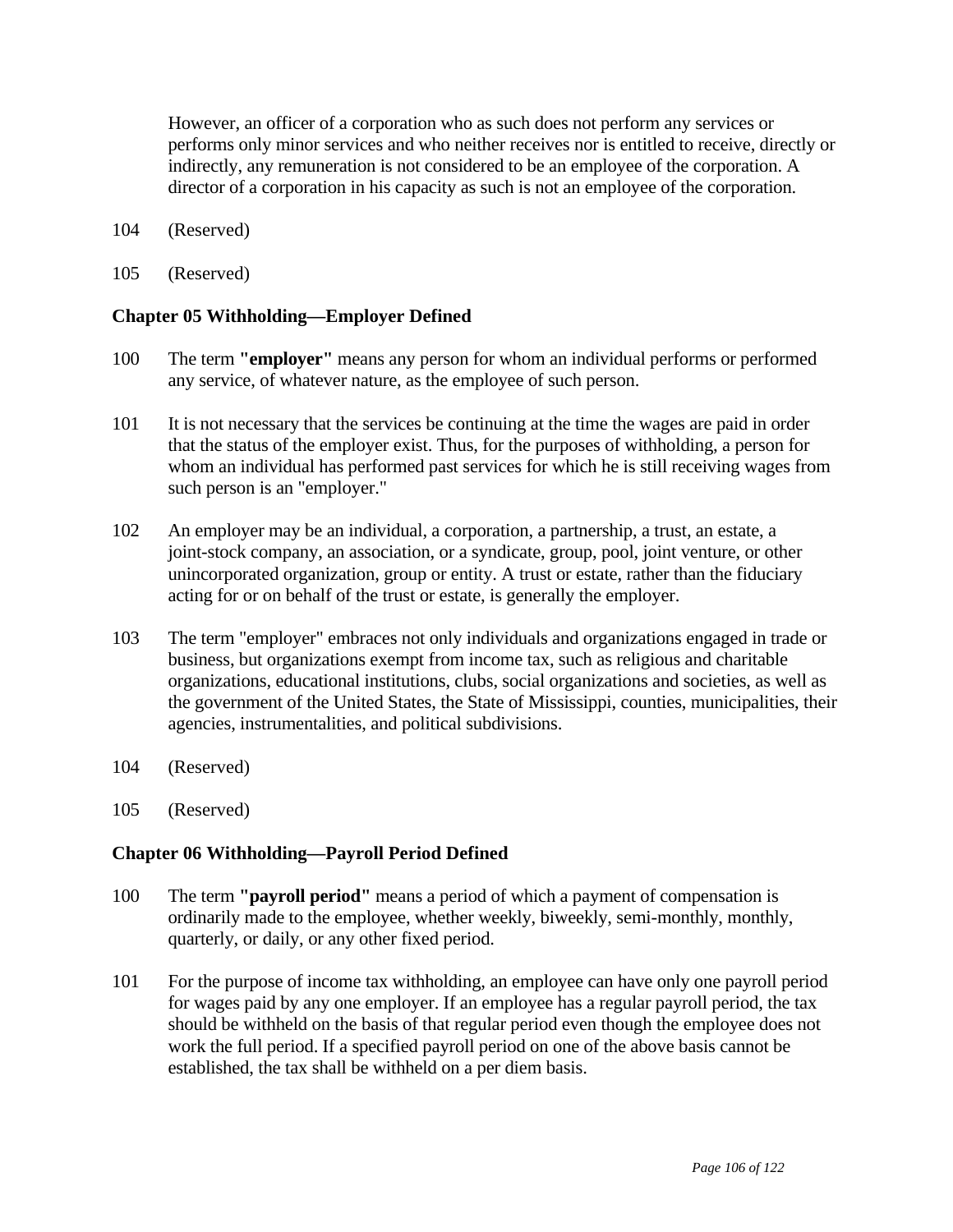- 102 (Reserved)
- 103 (Reserved)

### **Chapter 07 Withholding of Tax—Requirements of**

- 100 The employer is required to collect the tax by deducting and withholding the amount thereof from the employee's wages as and when paid, either actually or constructively. Wages are constructively paid when they are credited to the account of or set apart for an employee so that they may be drawn upon by him at any time although not then actually reduced to possession. To constitute payment in such a case, the wages must be credited to or set apart for the employee without any substantial limitation or restriction as to the time or manner of payment or condition upon which payment is to be made, and must be made available to him so that they may be drawn upon at any time, and their payment brought within his own control and disposition.
- 101 Notwithstanding any other provisions of Section 27-7-301 et seq., an employer shall not deduct and withhold any tax upon a payment of wages made to an employee if there is in effect, with respect to the payment, a Mississippi withholding exemption certificate furnished to the employer by the employee which contains, or which is attached thereto, statements that—
	- 1. The employee incurred no liability for income tax imposed under the Mississippi income tax law for his preceding taxable year; and
	- 2. The employee anticipates that he will incur no liability for income tax under the Mississippi income tax law for his current taxable year.
- 101.01 The purpose of this Section is to exempt certain taxpayers who work only a part of the year, such as students and retired persons, from the requirements of Mississippi income tax withholding and to relieve such persons from the necessity of filing a return solely for the purpose of securing a refund of the total amount withheld. Both conditions as set forth above must be met before the total withholding exemption is valid.
- 101.02 Generally, individuals who meet the above requirements are the following:
	- 1. Single persons with annual gross income of less than \$8,300 (1981 and thereafter).
	- 2. Head-of-family with a dependent child with an annual gross income of less than \$12,900 (1981 and thereafter).
	- 3. Married individuals entitled to file jointly with a combined joint income of less than \$12,900 (1981 and thereafter). For 1979 and thereafter, add \$1500 for each dependent.
	- 4. Married individuals filing separate returns (2 returns) where the gross income of each is less than \$6,450 (1981 and thereafter). For 1979 and after, add \$750 for each dependent.
- 102 When an employee furnishes his employer with a withholding exemption certificate containing the required statements for exemption, the employer may give effect to the certificate within thirty (30) days after the certificate was furnished, or the employer, if he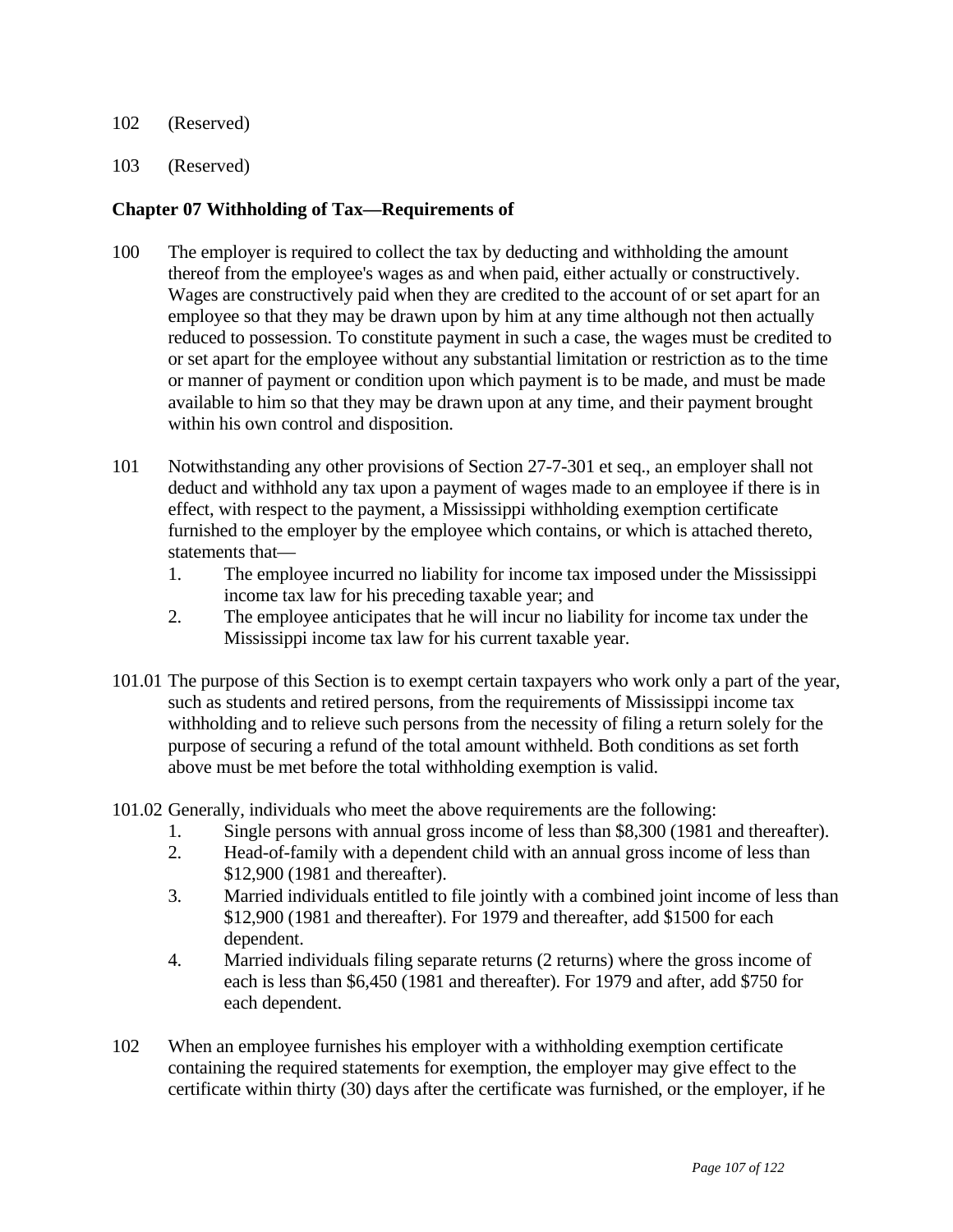wishes, may give immediate effect. A certificate remains in effect, in the case of a calendar year employee-taxpayer, through April 30 of the following calendar year. For a fiscal year employee-taxpayer a certificate remains effective through the last day of the fourth month following his taxable year. A new certificate must then be filed if the exemption is to be continued.

- 103 If an employer receives a withholding exemption certificate, with statements as to nonliability for withholding tax, which appears to be false or which is not within the intent and the purpose of this section, the employer shall consider such certificate a nullity for purposes of computing withholding tax; the employer shall inform the employee who submitted the certificate that it is invalid; and shall request another withholding exemption certificate from the employee. If the employee who submitted the invalid certificate fails to comply with the employer's request, the employer shall withhold from the employee on the basis of a zero exemption.
- 104 (Reserved)
- 105 (Reserved)

# **Chapter 08 Credit for Tax Withheld**

- 100 An employee from whose wages tax is withheld should claim credit for the tax withheld on his income tax return for the calendar year during which the tax was withheld. Credit will be allowed only if a proper copy of his withholding statement, Form W-2, or other authorized wage and tax statement, is attached to his return. A fiscal-year taxpayer should claim credit for the tax withheld on his return for his fiscal year beginning in the calendar year during which the tax was withheld. For example, a taxpayer having a fiscal year ending July 31 is entitled to credit for tax withheld during the calendar year 1986 on his return for his fiscal year ending July 31, 1987. If more than one tax year begins during the calendar year during which the tax was withheld, the credit should be claimed on the return for the last such taxable year.
- 101 (Reserved)
- 102 (Reserved)

### **Chapter 09 Employees Subject to Withholding**

- 100 Resident employees.
	- 1. Resident employees rendering services exclusively in Mississippi are subject to withholding computed upon total wages received. Resident employees rendering services partly within and partly without the state are likewise subject to withholding on total wages, except in instances where the nature of the business activity of his employer requires registration with another state for withholding on wages for services rendered by the resident employee in the foreign state. So as to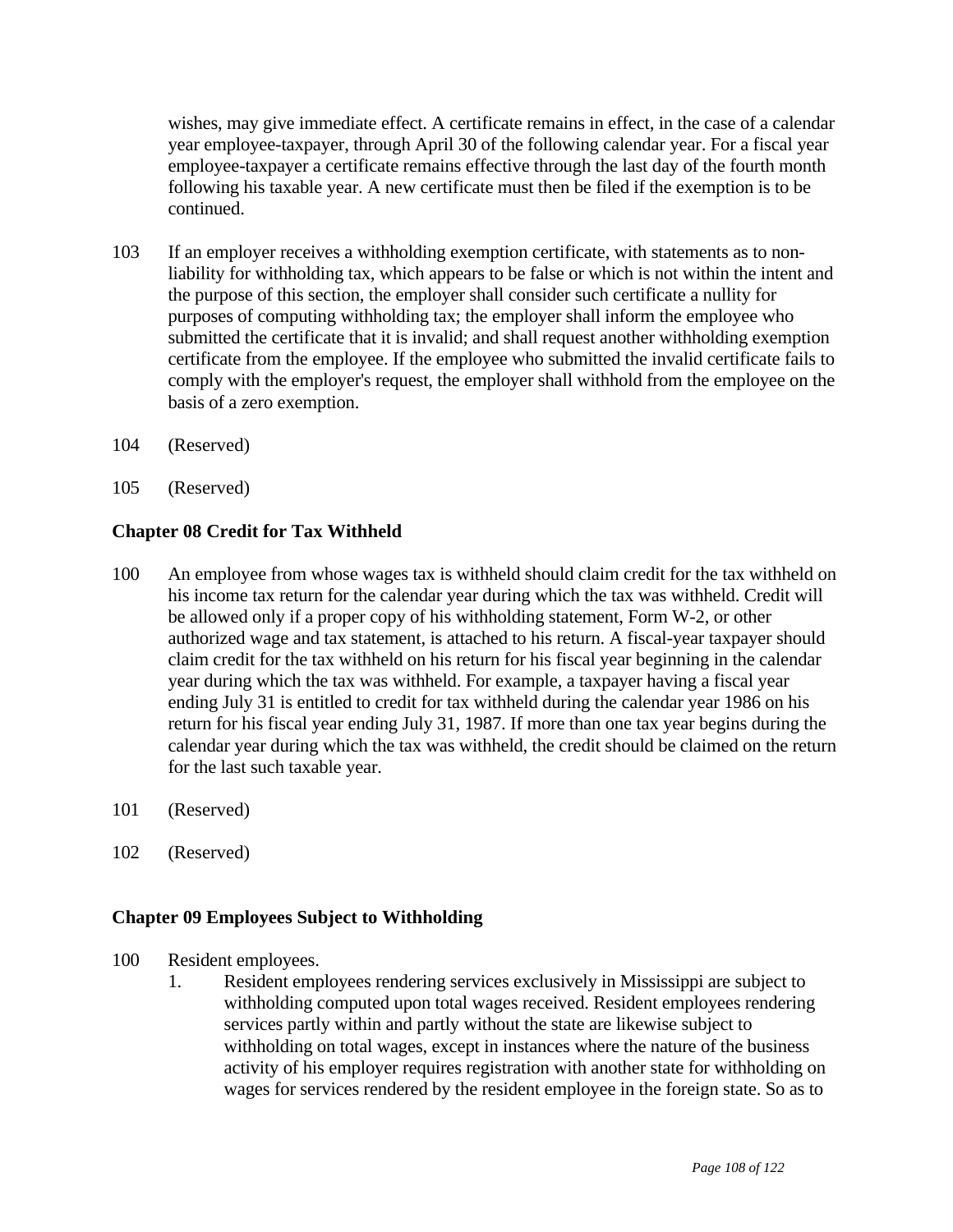avoid duplicate withholding on the same wages, those wages of a resident employee realized from services in another state may be excluded from Mississippi withholding to the extent that income tax is withheld for another state. If tax is not withheld for another state, the employer is required to withhold on the total wages of resident employees regardless of where the wages were earned or realized.

- 2. Resident employees performing services in Mississippi for nonresident employers or foreign corporations are subject to withholding computed on total wages. Resident employees in this category performing services partly within and partly without Mississippi are likewise subject to withholding on total wages except in those instances where withholding is required by another state on wages for services rendered by the resident in another state. To the extent that withholding is not required by another state on wages of a resident for services rendered there, Mississippi withholding should be computed on total wages.
- 3. Resident employees who commute each working day to a location outside Mississippi and who realize wages for services performed in another state are subject to Mississippi withholding on total wages to the extent that the state in which the wages are earned does not impose an individual income tax on such wages.
- 4. Employers, whether resident or otherwise, having employees who realize wages from services performed within this state are required to register for withholding as provided by Reg. 1116. Out-of-state employers making payment of wages to Mississippi residents for services rendered out of state, to the extent subject to withholding within the activity described in Paragraph (a)(3) of this regulation, are required to register where such employers are likewise qualified to do business in Mississippi, doing business in Mississippi, or otherwise within the taxing jurisdiction of this state. Other out-of-state employers so involved are requested to voluntarily register.
- 101 Nonresident employees.

 Nonresident employees rendering services exclusively in Mississippi are subject to withholding computed upon total wages received, as in the case of a resident. If the nonresident's services are performed partly within and partly without the state, only wages paid for services performed within Mississippi are subject to withholding. The burden and duty is placed upon the employer to determine the place of residence of each employee, and to determine the exact part of each employee's earnings which is attributable to services performed within Mississippi and to apportion such earnings accordingly for the purpose of withholding the tax. When a nonresident officer or employee of a corporation has his base situs in Mississippi and earns his salary, wages, or commissions while assigned to or traveling from the Mississippi base, the total wages received incident thereto are subject to Mississippi withholding.

- 102 (Reserved)
- 103 (Reserved)
- 104 (Reserved)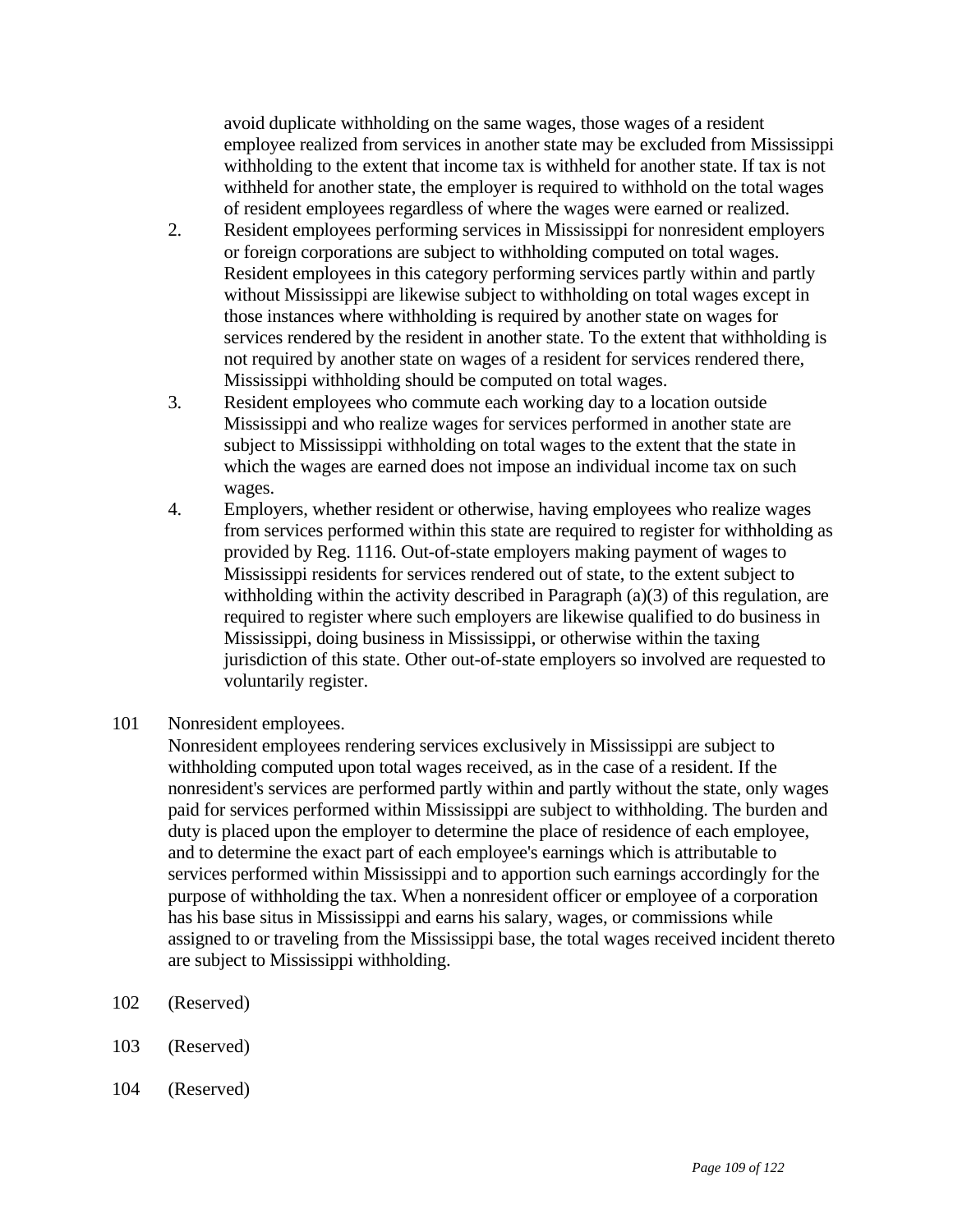# 105 **Chapter 10 Employer Liable—Failure to Withhold**

- 100 If the employer in violation of the provisions of section 27-7-305 fails to deduct and withhold the tax, the employer is liable therefore as provided by statute. If thereafter the income tax against which the tax under section 27-7-305 may be credited is paid, the tax under section 27-7-305 shall not be collected from the employer. Such payment does not, however, operate to relieve the employer from liability for penalties or additions to the tax applicable in respect of such failure to deduct and withhold. The employer will not be relieved of his liability for payment of the tax required to be withheld unless he can show that the tax against which the tax under section 27-7-305 may be credited has been paid. See section 27-7-345 relating to interest and penalties.
- 101 (Reserved)
- 102 (Reserved)

## **Chapter 11 Report of Income Tax Withheld**

- 100 Every employer who withheld or was required to withhold Mississippi income tax from wages is required to make a monthly or quarterly return on "Employers Return of Mississippi Income Tax Withheld." For monthly returns, Form 62-405 shall be required when the tax withheld or required to be withheld exceeds \$300 per month. This monthly return must be filed and the tax paid on or before the 15th day of the month following the month for which such amounts were withheld. If the amount of tax withheld or required to be withheld is less than \$300, the withheld tax may, with the approval of the Commissioner, be filed on a quarterly return.
- 101 The quarterly return (Form 62-400) shall be filed and the tax paid on or before the 15th day of the month following the calendar quarter for which such amounts were withheld. The Commissioner may also require the filing of monthly returns by employers specified by Section 27-7-309(2) and 27-7-309(3).
- 102 An employer who has become liable to file a return under a particular filing period (monthly or quarterly) must continue on that basis until a final return is filed or permission to change has been granted by the Commissioner.
- 103 The return of a governmental employer should be made by the person designated for that purpose or having control over payment of wages. If a consolidated return and remittance of the tax withheld cannot be made by the employer because of the complexity of his organization, he may designate certain branch offices or divisions as withholding agents. These agents would then perform the actual withholding and remitting. However, regardless of any internal arrangements which may be established by these "complex employers", the legal responsibility and liability under the law still rest with the home office. In such cases, each division or agency filing a return shall have a separate registration and identification number.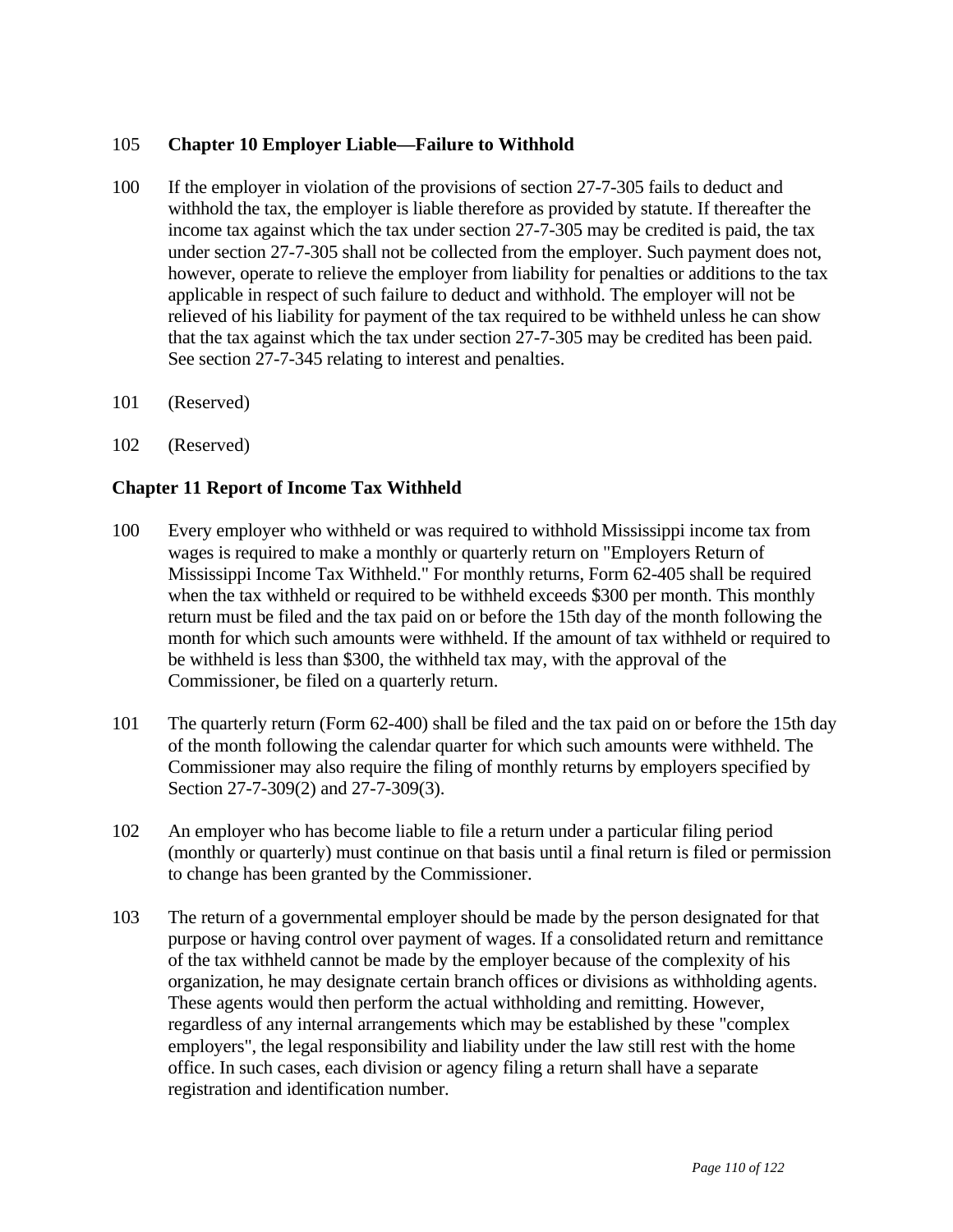- 104 Preprinted withholding tax coupon booklets are mailed to employers (Form 62-400) for quarterly and (Form 62-405) for monthly fliers and these forms should be used in filing returns. Should an employer fail to receive a form, he should tender the tax withheld so as to assure that the return be postmarked not later than the regular due date. Such remittance should be accompanied by a letter from the employer stating failure to receive a reporting form, giving employer identification number, reporting period, and stating name and current mailing address of the employer. Failure to receive a reporting form does not relieve the employer of his obligation to pay the tax by the regular due date. The last report filed by the employer who either goes out of business or otherwise ceases to pay wages subject to withholding must be marked "final return".
- 105 (Reserved)
- 106 (Reserved)

# **Chapter 12 Payment of Income Tax Withheld**

- 100 All moneys withheld in accordance with the provisions of the Mississippi Income Tax Withholding Act of 1968, as amended, shall be deemed to be held by the employer in trust for the State of Mississippi, and shall be recorded by the employer in a ledger account so as to clearly indicate the amount of tax so withheld, and that such amount is the property of the State of Mississippi.
- 101 Quarterly or monthly returns must be filed by each employer with the Commissioner on forms made available by the Commissioner for that purpose, and such returns must be accompanied with a remittance from the employer for the full amount of the tax withheld by him for that quarter.
- 102 Any employer who fails either to withhold the required tax or pay it to the Commissioner as specified, or both, is liable to the state for the full amount of all taxes on the income paid by him to his employees for the period for which he failed to report or turn over the same, together with all interest and penalties accrued. Any employer who fails to deduct, withhold or remit moneys or to furnish to any individual information statements, or maintain records as required is guilty of a misdemeanor.
- 103 (Reserved)
- 104 (Reserved)

### **Chapter 13 Reports of Withholding—Correcting Mistakes**

100 If more than the correct amount of tax is paid to the Commissioner, proper adjustment may be made on the first monthly or quarterly return filed after the error is discovered. If less than the correct amount of tax is paid to the Commissioner, an amended report with remittance must be filed immediately. If a mistake in income tax withholding cannot be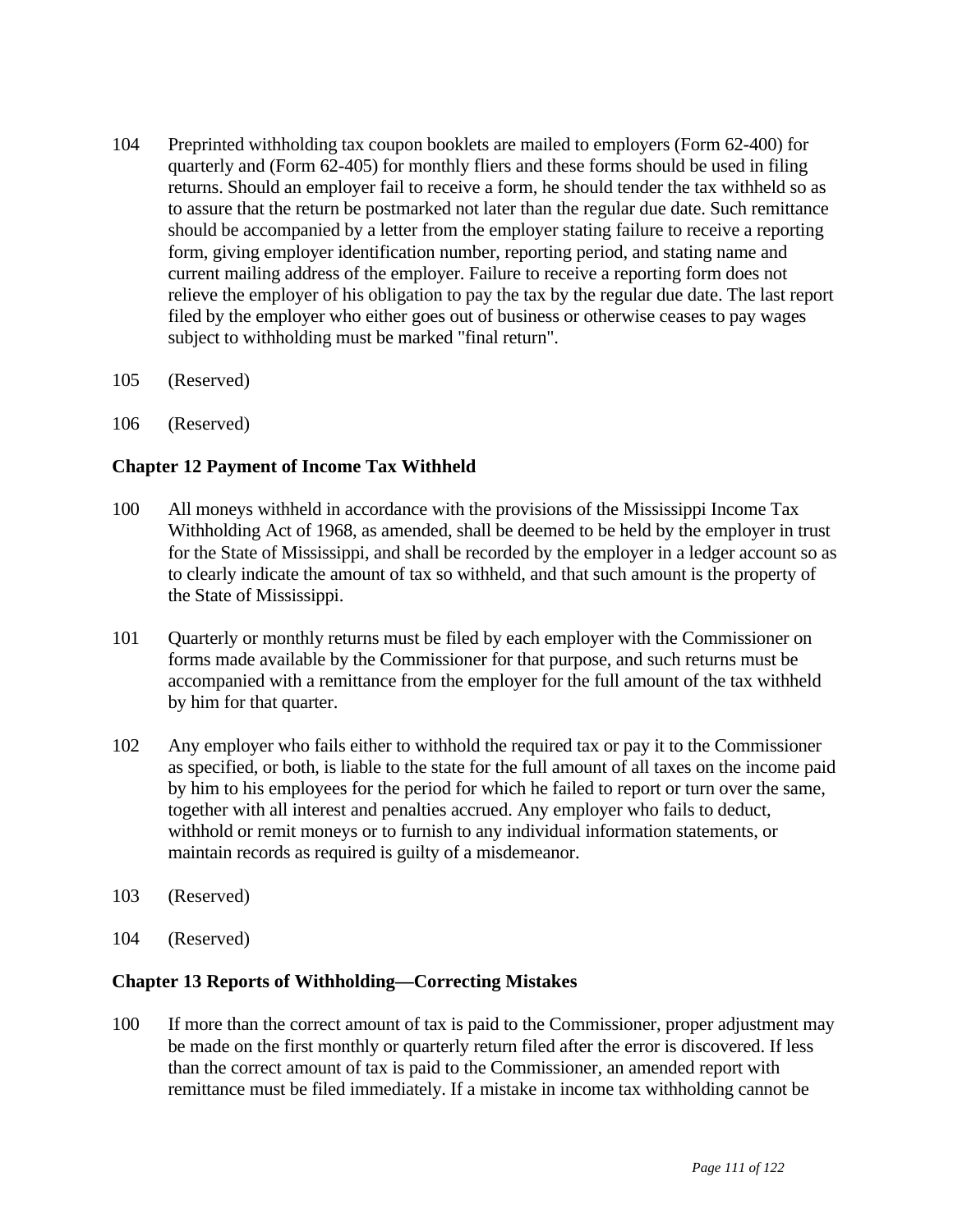adjusted on a return for a subsequent period of the same calendar year, the Commissioner should be consulted for the proper method of correction.

- 101 The employer is authorized to deduct the amount of the under-collection from later payments to the employee, if none or less than the correct amount of the tax is deducted from any wage payment. However, the employer is liable to the Commissioner for any underpayment. Reimbursement of the employer is a matter of settlement between the employer and the employee. The over-collection shall be repaid to the employee, if more than the correct amount of tax is deducted from any wage payment. Every over-collection for which the employer does not have evidence of repayment to the employee must be reported and paid to the Commissioner with the return for the filing period in which the over-collection was made.
- 102 (Reserved)
- 103 (Reserved)

## **Chapter 14 Wage and Tax Statements and Reports**

- 100 On or before the date prescribed by the Commissioner, each employer must transmit to the Commissioner in the format and manner prescribed all wage and tax statements (Form W-2 or other withholding statements) and reports for the year.
- 101 An extension of time for the submission of wage and tax statements and accompanying reports may be granted by the Commissioner.
- 102 (Reserved)
- 103 (Reserved)

# **Chapter 15 Statement Furnished Employees**

- 100 Each employer, on or before January 31 of each year or within thirty (30) days after termination of the employment, shall furnish each employee, whose wages were subject to withholding whether or not tax was withheld on such payments, a withholding statement in duplicate showing:
	- 1. Total wages paid.
	- 2. Amount of Mississippi income tax withheld.
	- 3. Amount of federal income tax withheld.
	- 4. Name and address of employee.
	- 5. Social Security number of employee.
	- 6. Name, address and Mississippi identification number of employer.
	- 7. Period of employment calendar year unless indicated otherwise.
- 101 Wages should include all remuneration paid to the employee, whether paid in cash or otherwise. Wages should be reported on form W-2 and should provide the same level of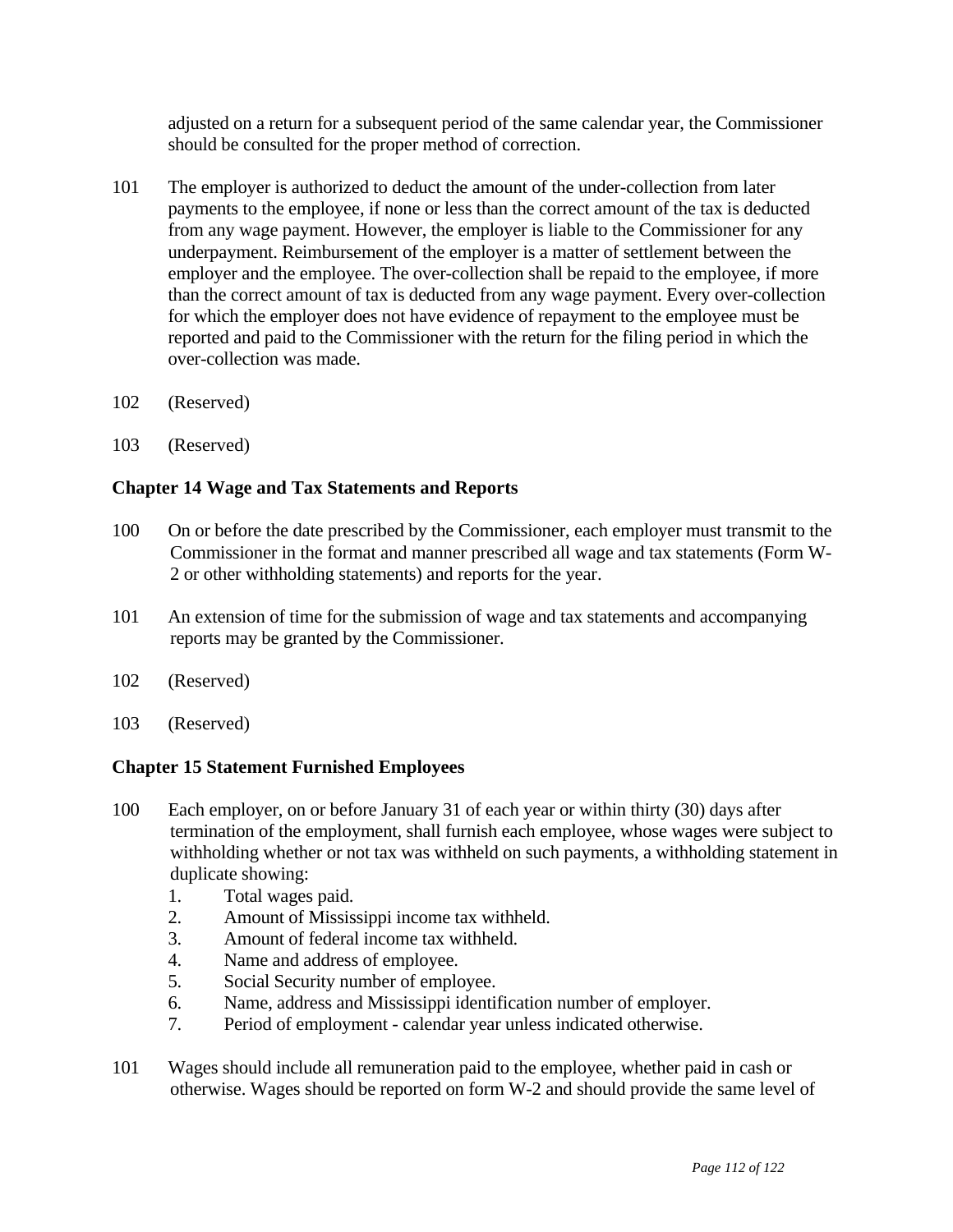detail as prescribed by the Internal Revenue Service and such other information as required by the Commissioner. Each statement should identify wages regardless of source, as well as on a state by state basis. The withholding for each state should be identified as well.

- 102 The withholding statement for each employee should be prepared on Federal Form W-2. The original state copy should be filed with the Commissioner in the format and manner prescribed. Two copies should be given to the employee (one of which is required to be attached to the individual income tax return filed by the employee and the other retained by the employee); and a copy should be retained by the employer.
- 103 If it becomes necessary to correct Form W-2 after it has been given to an employee, a corrected statement should be issued to the employee and a copy mailed to the Commissioner, such copy to be clearly marked "corrected by employer."
- 104 (Reserved)
- 105 (Reserved)

## **Chapter 16 Determination of Income Tax to be Withheld**

- 100 The amount of income tax to be withheld must be determined in accordance with withholding tables prepared by the Commissioner. Withholding tables show amounts to be withheld for daily, weekly, biweekly, semi-monthly, and monthly payroll periods.
- 101 Employers using electronic data processing equipment for payroll computations may use special formulas adapted to the machines, if the result will be consistent with the withholding tables prepared by the State Tax Commission. A computer payroll accounting flowchart is furnished in the Income Tax Withholding Tables Booklet.
- 102 (Reserved)
- 103 (Reserved)

### **Chapter 17 Registration of Employers**

- 100 The Mississippi Income Tax Withholding Act of 1968, as amended, became effective as of January 1, 1969. All employers subject to the provisions of the act on that date are required to be registered for withholding. All new employers must register in time to begin withholding from the inception of their business. Form 60-007 must be completed by each employer subject to the provisions of the act. Application for registration may be obtained by writing to the Withholding Tax Section, Income Tax Division, State Tax Commission, Post Office Box 960, Jackson, Mississippi 39205. All information requested thereon must be furnished in detail.
- 101 The Identification Number assigned by the Internal Revenue Service for federal income tax withholding purposes is likewise used for state withholding purposes and such number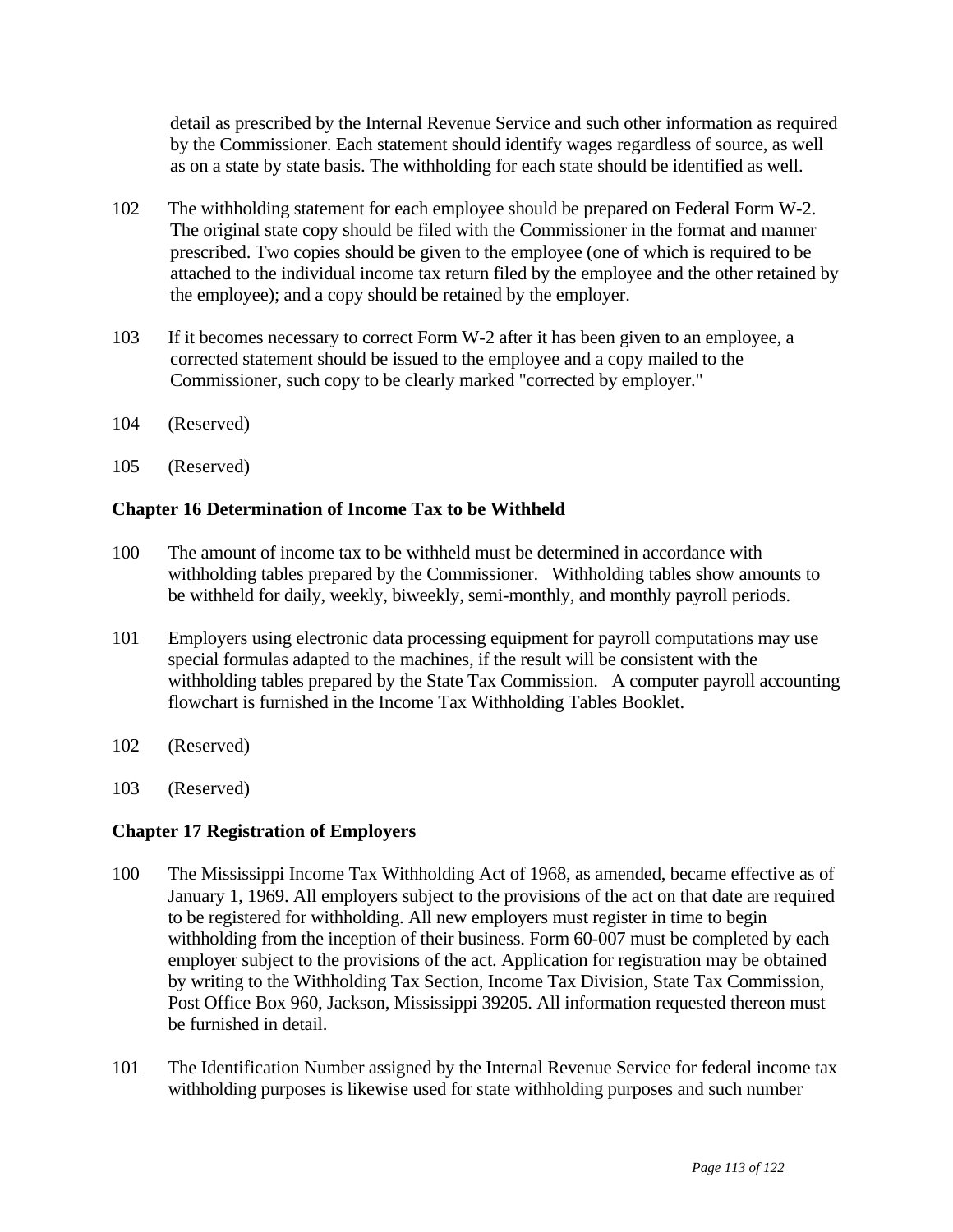becomes the identification number of the employer. In making application for registration, the employer should indicate his federal I.D. number on his registration application. If a federal I.D. number has not been applied for or assigned, the Mississippi application should not be delayed, but such number should be furnished as soon thereafter as possible.

- 102 Once an employer has made application for withholding registration, the employer is registered as a withholding agent for the State of Mississippi and should begin immediately to withhold Mississippi income tax applicable to the payment of wages to his employees. The Commissioner will mail to the employer, approximately thirty (30) days before the due date, all reports, including instructions, that must be submitted after the close of the filing period. A report should be filed with the Commissioner for each monthly or quarterly filing period, Form 62-405 for monthly and 62-400 for quarterly, which would be in the preprinted coupon booklet. In the event no tax is due, a negative return nonetheless should be filed. For additional information on filing of returns and payment of tax refer to Regulations 1111 and 1112.
- 103 (Reserved)
- 104 (Reserved)

## **Chapter 18 Withholding Exemption Certificates**

- 100 On commencement of employment. On or before the date on which an individual commences employment with an employer, the individual shall furnish the employer with a signed withholding exemption certificate (Form 62-420) relating to the amount of withholding exemption to which he is entitled. The employer is required to request a withholding exemption certificate from each employee, but if the employee fails to furnish such certificate, such employee shall be considered as claiming no withholding exemption and the employer is required to withhold on that basis.
- 101 Change in exemptions. If, on any day during the calendar year, the amount of withholding exemption to which the employee is entitled is increased or decreased, an amended certificate should be filed by the employee with his employer within ten (10) days from the date of such change. Exemption certificates filed by the employee shall remain in force until amended by the employee.
- 102 More than one employer. If an employee has more than one employer at the same time, he may claim his exemptions with only one employer.
- 103 Excessive exemption. The employer is not required to ascertain whether or not the amount of exemption claimed by the employee is greater than the amount of exemption to which the employee is entitled, provided the exemption claimed is not in excess of that authorized by law. If, however, the employer has reason to believe that the amount of withholding exemption claimed by the employee is greater than the amount to which the employee is entitled, the State Tax Commission should be so advised.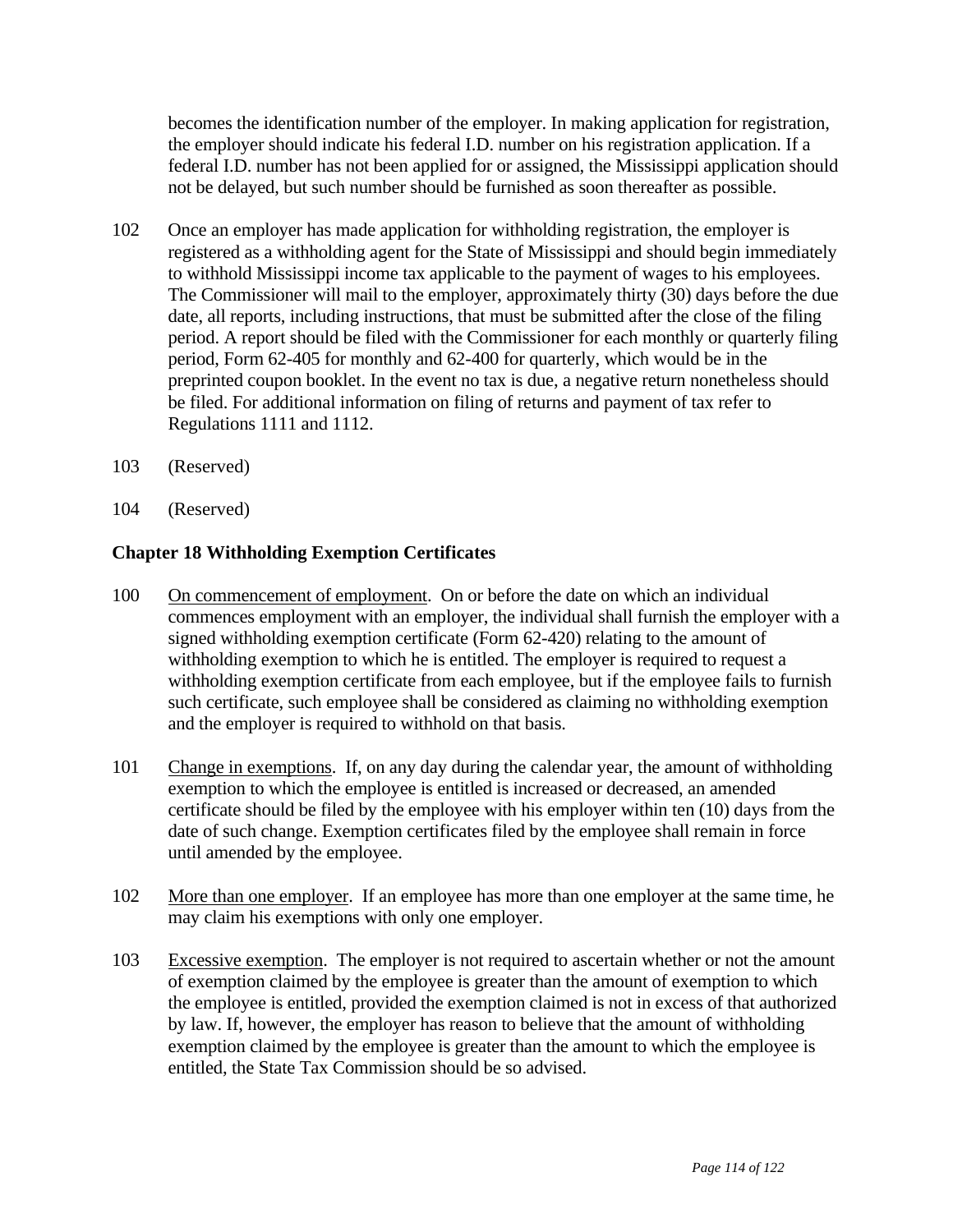- 104 Amount of exemption. The amount of exemption to which an employee is entitled to on any day depends upon his status as a single or married individual, head of family, or the number of dependents claimed.
- 104.01 The amount of exemption to which an individual is entitled is as follows:
	- 1. Single individuals—for Calendar year 1981 and thereafter—\$6,000
	- 2. Married individuals—for Calendar year 1981 and thereafter—\$9,500 In instances where husband and wife are both employed, the joint personal exemption plus any allowable additional exemptions (dependents, blindness or age) may be divided between the spouses, in multiples of \$500, in any manner they may choose so long as the total amount of exemptions claimed by both spouses does not exceed the amount of exemption authorized by law. Effective, however, January 1, 1979, Section 27-7-21 provides that married individuals electing to file separate returns (two returns) must, on filing of such returns, divide the exemptions equally between the two spouses. If married individuals contemplate filing two separate returns, they should equally divide the exemptions in completing the Employee Withholding Exemption Certificate as filed with their respective employers. Married individuals who contemplate filing a joint or combined return (one return) may continue to divide the exemption between them in any manner they choose.
	- 3. Head-of-family—for Calendar year 1981 and thereafter—\$9,500 See Section 27-7-21 for definition of head-of-family.
	- 4. Dependents—for Calendar year 1979 and thereafter—\$1,500 An additional exemption may be claimed for each dependent of the taxpayer if such dependent qualifies as a dependent for federal income tax purposes, except for the one dependent that qualifies a taxpayer for the head of family status. Dependents do not include taxpayer and spouse. Married individuals may divide the number of their dependents between them in any manner they choose. See, however, the warning under paragraph (2) relating to married individuals filing separate returns (two returns).
	- 5. Age 65 and over—for Calendar year 1979 and thereafter—\$1,500 An additional exemption may be claimed by either taxpayer or spouse or both if either or both have reached the age of 65 before the close of the taxable year. No additional exemption is authorized for dependents by reason of age.
	- 6. Blind—for Calendar year 1979 and thereafter—\$1,500 An additional exemption may be claimed by either taxpayer or spouse or both if either or both are blind. No additional exemption is authorized for dependents by reason of blindness.
- 105 (Reserved)
- 106 (Reserved)

# **Chapter 19 Extension of Time for Filing Reports under Withholding Laws**

100 On written application by the taxpayer, extensions of thirty (30) days may be granted with respect to required reports under the withholding statutes. If full payment of he tax due is not made by the regular due date, penalty of 10% plus interest at the rate of 1% per month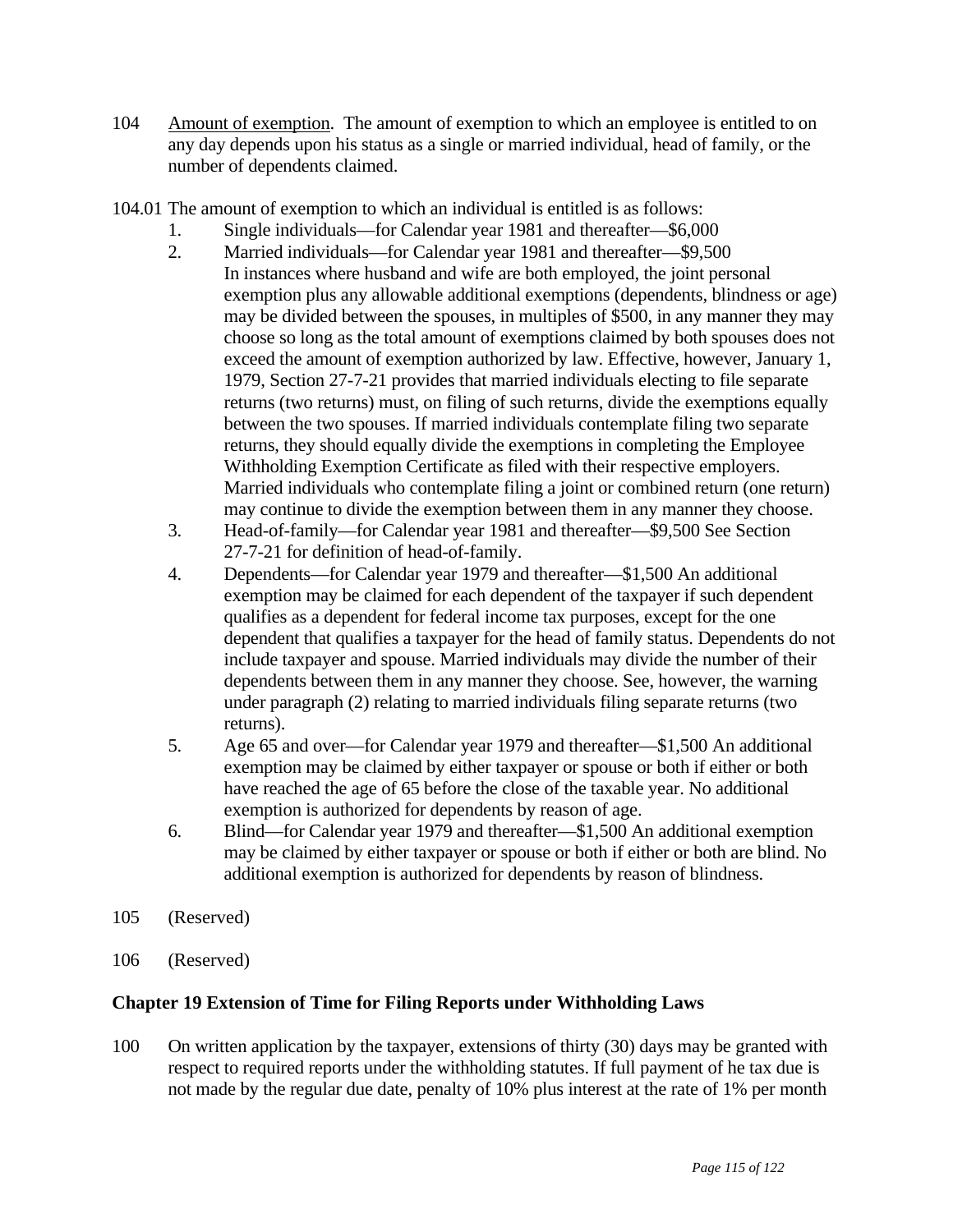is due on the unpaid balance. Request for extensions of time for filing reports should state the reason the extension is needed, and should be made by letter to the Income Tax Division, Withholding Tax Section, and should be mailed in time to receive consideration by the division prior to the regular due date for the return.

- 101 (Reserved)
- 102 (Reserved)

## **Chapter 20 Records to be Kept by Employer**

- 100 Every employer required to deduct and withhold the tax shall keep and preserve for a period of three (3) years after the date the tax which they relate became due, on the date the tax is paid, whichever is later, the following records and information:
	- 1. Name, address, social security number and period of employment of all employees receiving compensation from the employer.
	- 2. Amounts and dates of all wage payments subject to the Mississippi income tax withholding.
	- 3. Employee's state income tax withholding exemption certificates.
	- 4. Employer's state income tax withholding registration number.
	- 5. In the case of nonresidents, record of allocation of working days in the State of Mississippi.
	- 6. Records of quarterly or monthly returns including dates and amounts of payment.
	- 7. All other wage, tax, and income/information statements and reports required to be filed with the Commissioner.
- 101 In all cases, the employer should maintain such other records in addition to those detailed above which he feels will assist the commission in auditing records or verifying the liability reported. Any employee's copies of the wage and tax statement (Form W-2) which cannot be delivered to the employee after reasonable effort is exerted should be retained by the employer for a three year period.
- 102 (Reserved)
- 103 (Reserved)

### **Chapter 21 Estimated Tax Payments**

### 100 INDIVIDUAL ESTIMATED TAX PAYMENTS.

 1. Every individual taxpayer who does not have at least eighty percent (80%) of his annual tax liability prepaid through withholding must make estimated tax payments if his annual tax liability exceeds two hundred dollars (\$200). Every estate or trust with an annual income tax liability in excess of two hundred dollars (\$200) must make estimated tax payments. These estimated tax payments must not be less than eighty percent (80%) of the annual income tax liability. Any taxpayer who fails to file the estimated tax return and pay the tax within the time prescribed or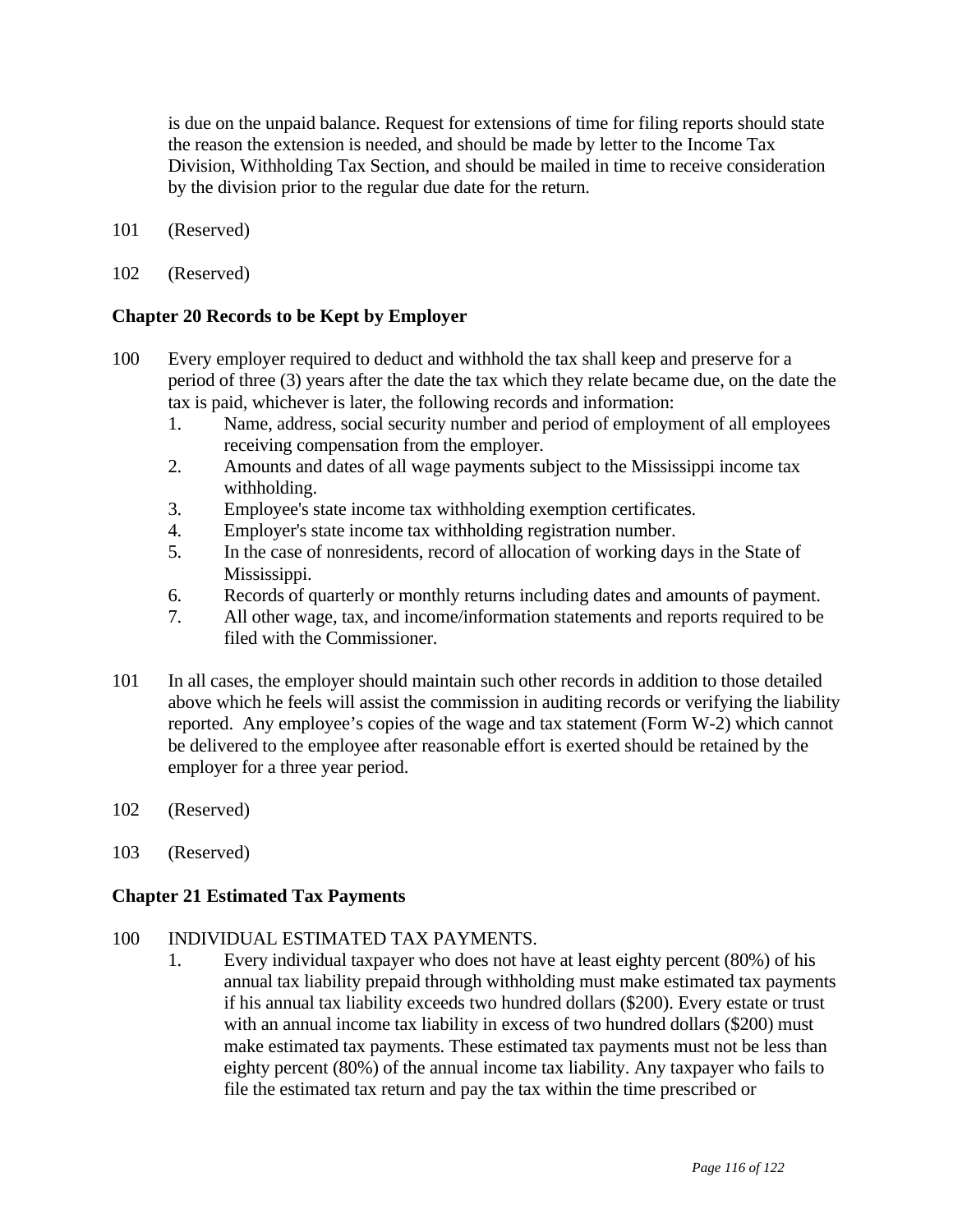underestimates the required amount shall be liable for interest of one percent (1%) per month on underpayment of tax from the date payment is due until paid.

- 2. The total estimated tax may be paid on or before the fifteenth day of the fourth month of the income year of the taxpayer or, at the election of the taxpayer, the estimated tax may be paid in four equal installments on forms furnished by the Commissioner. The returns and payments are due on or before:
	- a. The 15th day of the 4th month of the income year,
	- b. The 15th day of the 6th month of the income year,
	- c. The 15th day of the 9th month of the income year,
	- d. The 15th day of the 1st month after the close of the income year.
- 3. Exceptions:

 No interest will be charged for underpayment of estimated tax if the estimated tax payments for current year are equal to or more than the prior year's tax liability provided a return was filed and the return covered a period of twelve (12) months. If the taxpayer was not required to file a Mississippi resident return for the prior year, the estimated tax payments must be equal to or more than the tax liability computed on prior year's income based on Mississippi current year's rates and exemption.

# 101 CORPORATE ESTIMATED TAX PAYMENTS.

- 1. Every corporate taxpayer with an annual income tax liability in excess of two hundred dollars (\$200) must make estimated tax payments. These estimated tax payments must not be less than ninety percent (90%) of the annual income tax liability. Any taxpayer who fails to file an estimated tax return and pay the tax within the time prescribed or underestimates the required amount shall be liable for penalty of ten percent (10%) plus interest of one percent (1%) per month on underpayment of tax from the date payment is due until paid.
- 2. The total estimated tax may be paid on or before the fifteenth day of the fourth month of the income year of the taxpayer or, at the election of the taxpayer, the estimated tax may be paid in four equal installments on forms furnished by the Commissioner. The returns and payments are due on or before:
	- a. The 15th day of the 4th month of the income year,
	- b. The 15th day of the 6th month of the income year,
	- c. The 15th day of the 9th month of the income year,
	- d. The 15th day of the 12th month of the income year.
- 3. Exceptions:
	- a. No interest or penalty will be charged for underpayment of estimated tax, except "large" corporations, if the estimated tax payments for current year are equal to or more than the prior year's tax liability provided a return was filed and the return covered a period of twelve (12) months. A "large corporation" - one with Mississippi taxable income of at least \$1 million in any one of the three immediately preceding tax years -is prohibited from using its prior year's tax liability, except in determining the first installment of its tax year. Any reduction in a large corporation's first installment as a result of using the prior year's tax must be recaptured in the corporation's second installment. In applying the \$1 million test, taxable income is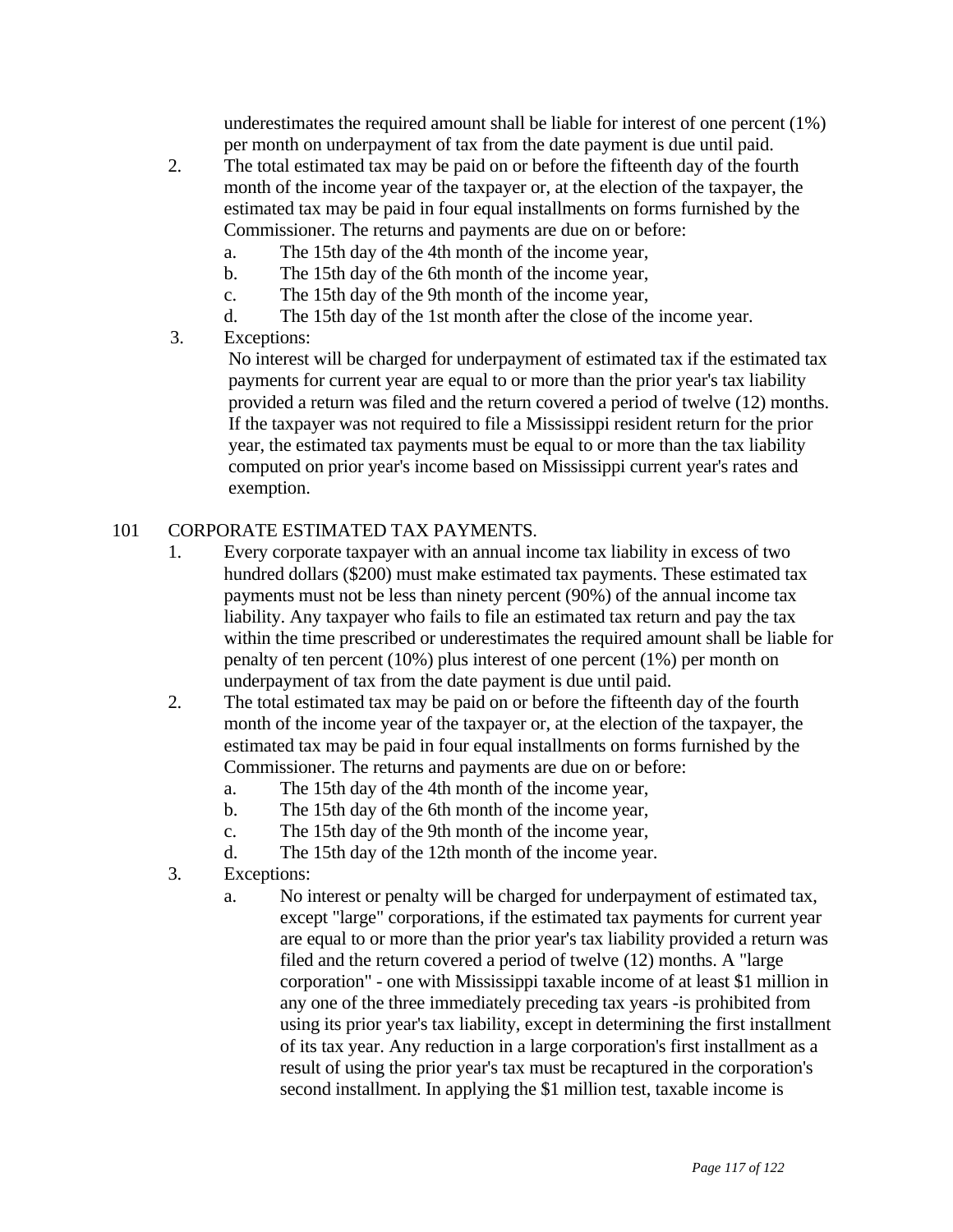computed without regard to net operating loss or capital loss carryforwards or carrybacks. The estimated tax payments on large corporations must be at least ninety percent (90%) of the actual tax due for the current tax year.

- b. If the reporting corporation of a controlled group of corporations filing in Mississippi and using the consolidated or combined income tax return election reports at least \$1 million of Mississippi taxable income, which is made up of the sum of all income or losses of the members of the group, then the group and/or reporting corporation will be considered a large corporation even if another member of the group becomes the reporting corporation. Additionally, if one or more members of a controlled group of corporations filing in Mississippi using the consolidated or combined income tax return election reports at least \$1 million of taxable income then the group will be considered a large corporation even though the sum of all income or losses of the members of the group is less than \$1 million as reported by the reporting corporation.
- c. A corporation may annualize its income for estimated tax payments, but the total estimated tax payments for the tax period must be at least ninety percent (90%) of the tax on the basis of current Mississippi income and must be paid by the last estimate date.
- d. A corporation may not use more than one exception. It cannot annualize and also use last year's tax paid.
- e. If a corporation is classified as a large corporation and is merged, liquidated or combined in any fashion into a corporation which is not classified as a large corporation, then the surviving corporation will be classified as large corporation.
- 102 (Reserved)
- 103 (Reserved)

# **Chapter 22 Withholding on Gambling Winnings**

- 100 There shall be withheld three percent (3%) of the amount of gaming winnings received from Mississippi gaming establishments. The amounts subject to this three percent (3%) withholding requirement are the amounts paid, whether in cash or other form of remuneration to a patron of a gaming establishment.
- 101 The gaming establishment must register to withhold Mississippi income tax in the same manner as stated in Title 35, Part III, Subpart 11 Chapter 17 of the Mississippi Administrative Code, Registration of Employers. The withholding account used to report the withholding on wages can not be used to report withholding on gaming winnings. A separate account for withholding on gaming winnings must be obtained from the withholding division of the Mississippi State Tax Commission. A monthly return must be filed and the tax paid on or before the 15th day of the month following the month for which such amounts were withheld.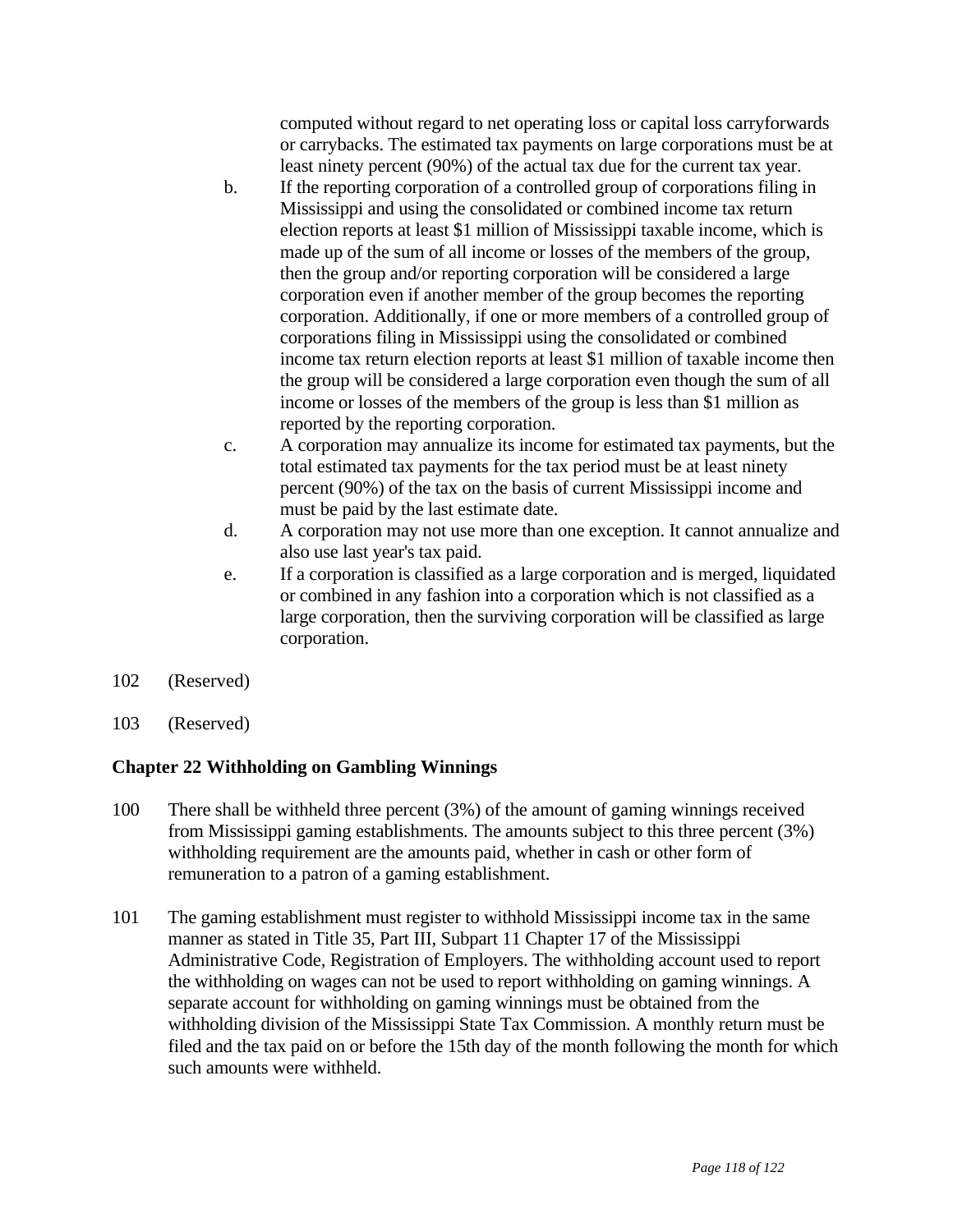- 102 Gaming establishments are not required to complete the Mississippi withholding exemption certificate form for gaming winnings. However, the gaming establishment must keep the following records and information for three (3) years after the date the tax becomes due or is paid, whichever is later:
	- 1. Total gaming winnings paid.
	- 2. Amount of Mississippi income tax withheld.
	- 3. Name, address and social security or identification number of the party in receipt of gaming winnings.
	- 4. Name, address and Mississippi identification number of the gaming establishment.
	- 5. Payment period -- calendar year unless indicated otherwise.
- 103 Each gaming establishment, in the form and manner prescribed by the Commissioner, shall prepare Federal Form W-2Gs, or other federal forms which are used to report income for federal tax purposes with the preceding information for those patrons whose gaming winnings were subject to Mississippi withholding. If the federally prescribed information return does not allow for the recording of both state income and state tax withholdings, then a W-2G should be completed and attached as part of the filing.
- 104 The original state copy is filed in accordance with Title 35, Part III, Subpart 11 Chapter 14 of the Mississippi Administrative Code.
- 105 If it becomes necessary to correct Form W-2G after it has been given to a patron, a corrected statement should be mailed to the Commissioner, such copy to be clearly marked "corrected by gaming establishment." In case a withholding statement is lost or destroyed, a substituted copy may be issued marked "reissued by gaming establishment."
- 106 Multi-period payoffs: If a patron is entitled to receive either a lump-sum payment or a series of periodic payments received at least annually, then a levy of 3% is levied on the lump-sum amount in the year it is constructively received. The 3% levy is a liability of the Mississippi gaming establishment which was a party to the wager, regardless of whether it is the paying agent.
- 107 TERMS:
	- 1. The term "Mississippi gaming establishment" or "gaming establishment" includes any establishment where gambling games are conducted or operated within this state and any party that provides or is responsible for the payment of cash or other remuneration resulting directly or indirectly from play at gambling games within this state.
	- 2. The term "Mississippi gaming winnings" or "gaming winnings" includes all amounts that are paid, whether in cash or other form, by Mississippi gaming establishments to patrons which are subject to the withholding and/or reporting requirements of the Internal Revenue Code (IRC) as specified in sections 27-7-901 and 27-7-903. Such amounts are not limited to cash or remuneration from play at a gambling game, but include, without limitation, amounts considered prizes, awards, tournament winnings or similar types of compensation. For purposes of tournament winnings, the withholding reporting requirements are further explained below.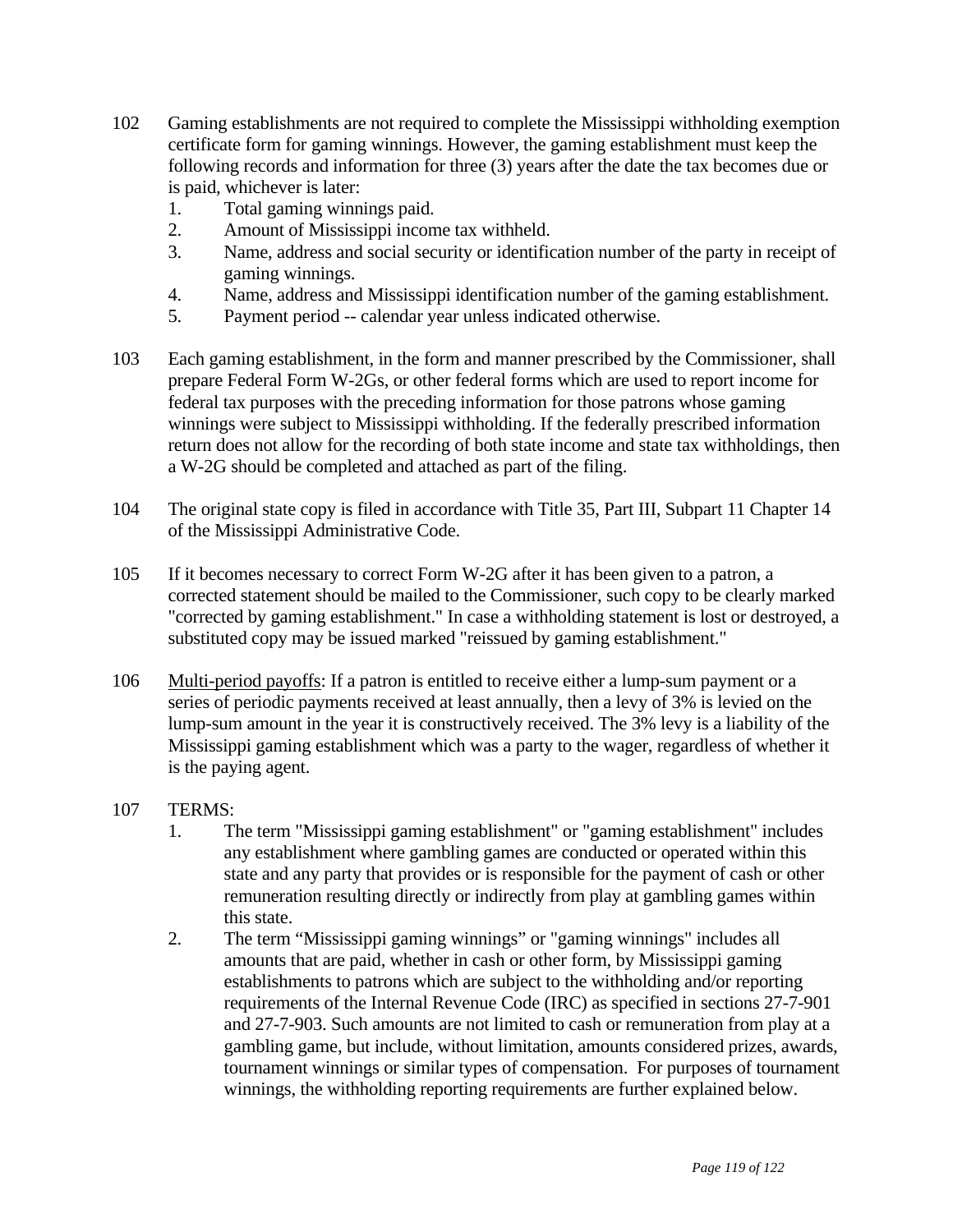- 3. The term "paid" means the gross amount of gaming winnings without respect to any reduction for tax withholdings or other reserves and may not be less than the amount reported for federal tax purposes.
- 108 Tournaments: One type of gaming activity that gives rise to gaming winnings subject to the three percent (3%) withholding under sections 27-7-901 and 27-7-903 are various types of tournaments operated by Mississippi gaming establishments. For tournaments involving slot machines, bingo and keno, the threshold for withholding and/or reporting under the IRC, and thereby the three percent (3%) withholding under section 27-7-901 and 27-7-903, is the same as the threshold for the game involved; \$1,200 not reduced by wager for slots and bingo and \$1,500 reduced by wager for keno. In other tournaments, such as poker tournaments, the thresholds for withholding and/or reporting under the IRC, and thereby the three percent (3%) withholding requirement under sections 27-7-901 and 27-7-903, vary depending on the odds involved in the tournament, the amount of the proceeds won and whether there is an entry fee. In regard to these other tournaments, gaming establishments shall withhold and remit based on the attached chart which is incorporated herein by this reference.
- 109 The Commissioner will follow Federal Rules, Regulations, and Revenue Procedures relating to gaming winnings to the extent that such procedures are not deemed contrary to the context and intent of Mississippi Law.

# Tournament Reporting and Withholding





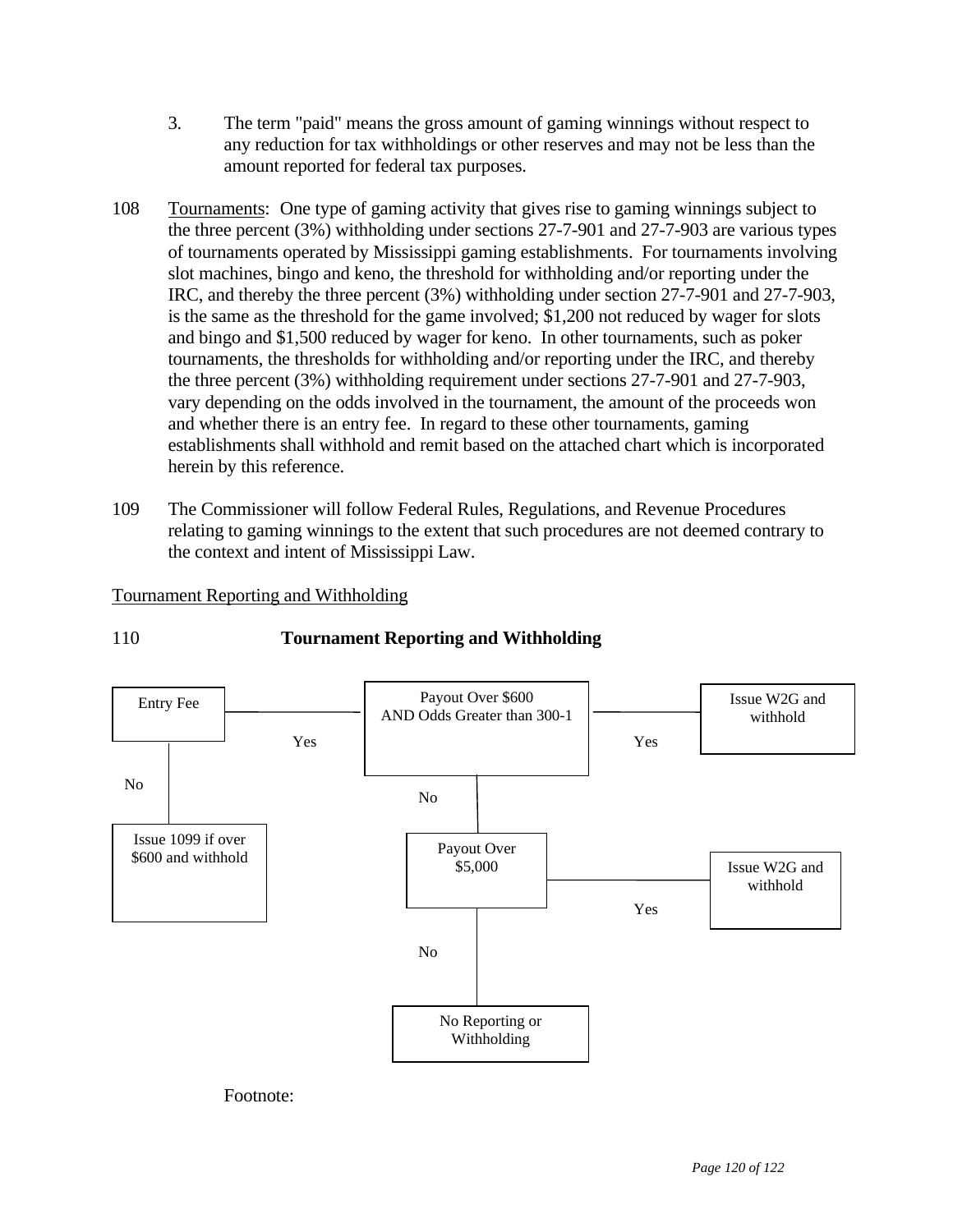- Proceeds are reduced by the wager (entry fee paid).
- If the entry fee is paid by the participant, only a W2G can be issued (tournament contributions by the company are irrelevant).
- Reporting and withholding is not triggered until the participant cashed out (final round).
- For reporting and withholding requirements under the IRC on gambling winnings of non resident aliens, see instructions to IRS Form 1042S and IRS Publication 515 or any replacement thereof. The gaming establishment should substitute a 1042S for the W2G or 1099 MISC.

Examples:

- Patron pays tournament entry fee and wins satellite tournament. Patron receives no cash but does move on to next round. W2G reporting and withholding is only triggered when patron cashes out. The reportable amount is reduced by the entry fee (subject to above flowchart).
- Patron pays tournament entry fee and wins tournament. Patron receives no cash but does receive a paid (comp'd) entry fee to a third party tournament. Patron gets a W2G for the value of the comp reduced by the original paid entry fee. Gaming establishments may have to gross up the W2G for Mississippi withholding tax purposes.
- Gaming establishment comps a tournament entry fee for a patron. A 1099 MISC must be issued for any payout of \$600 or more. The reportable amount is not reduced by the comp'd entry fee.
- 111 (Reserved)
- 112 (Reserved)

### **Subpart 12—Franchise Tax**

### **Chapter 01 Loans from Affiliates and Shareholders**

- 100 Miss. Code Ann. Section 27-13-9 of the franchise tax law provides for an exclusion from the franchise tax base sums representing debts, notes, bonds and mortgages due and payable, except where notes or debts due are provided by an affiliated company as a substitute for stock or paid in capital.
- 101 Factors to consider when determining if loans provided by an affiliated company or stockholder are a substitute for stock or paid in capital include: 1. the corporate debt to equity ratio in comparison to the consolidated group's debt to equity ratio if the related companies are in the same or a similar industry; 2. the corporate debt to equity ratio in comparison to the industry standard for the corporation's industry; 3. the ability of the corporation to obtain the loan from the unrelated third party without the

relationship of the affiliated company or stockholder if the affiliated company or stockholder actually obtained the funds for the loan from an unrelated third party. The